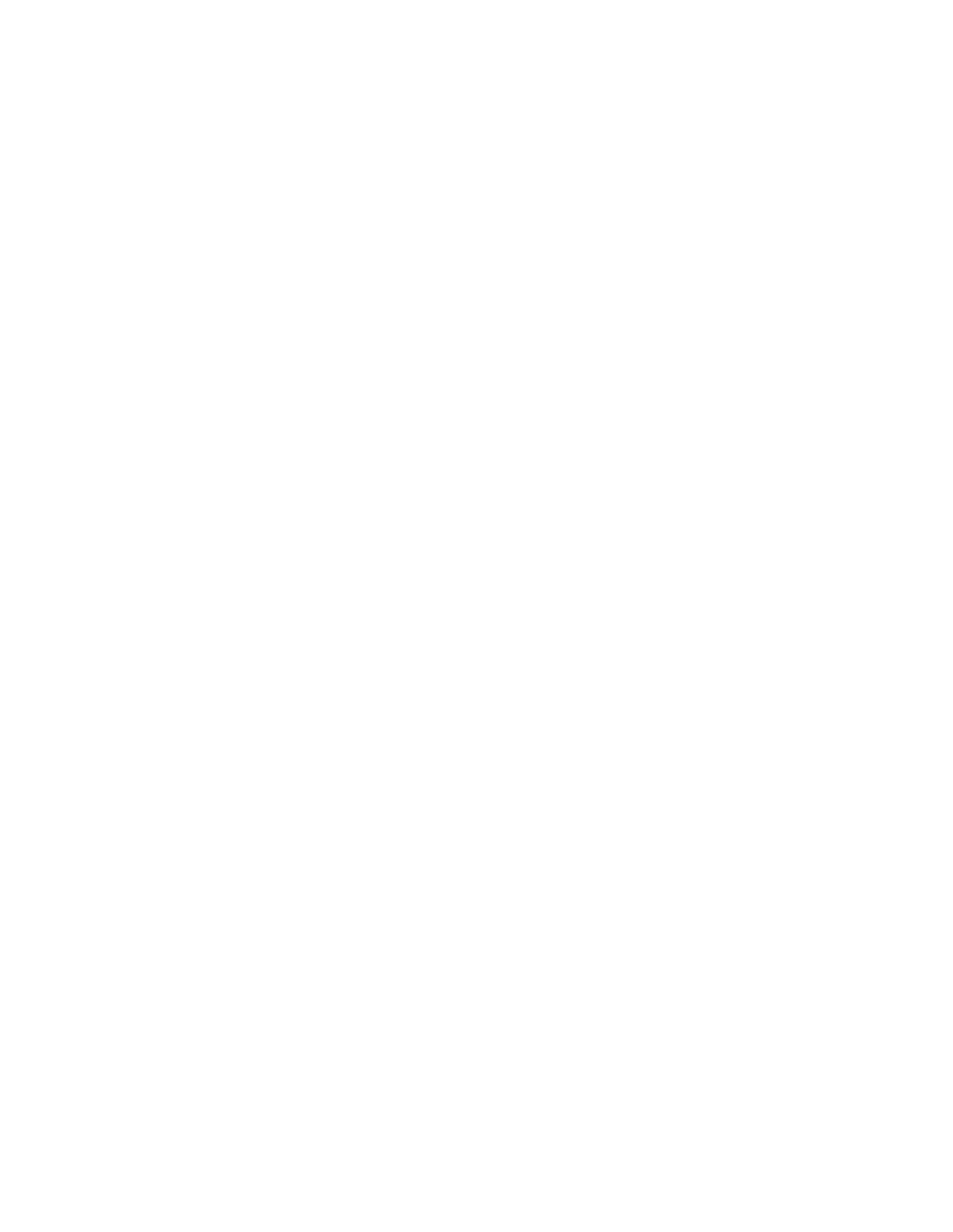## **2004 CALIFORNIA AIR QUALITY LEGISLATION ANNUAL SUMMARY**

Prepared by: California Air Resources Board Legislative Office 1001 I Street Sacramento, California 95814 (916) 322-2896

October 2004

If you have a disability-related accommodation need, please go to http://www.arb.ca.gov/html/ada/ada.htm for assistance or contact the ARB's ADA Coordinator at (916) 323-4916.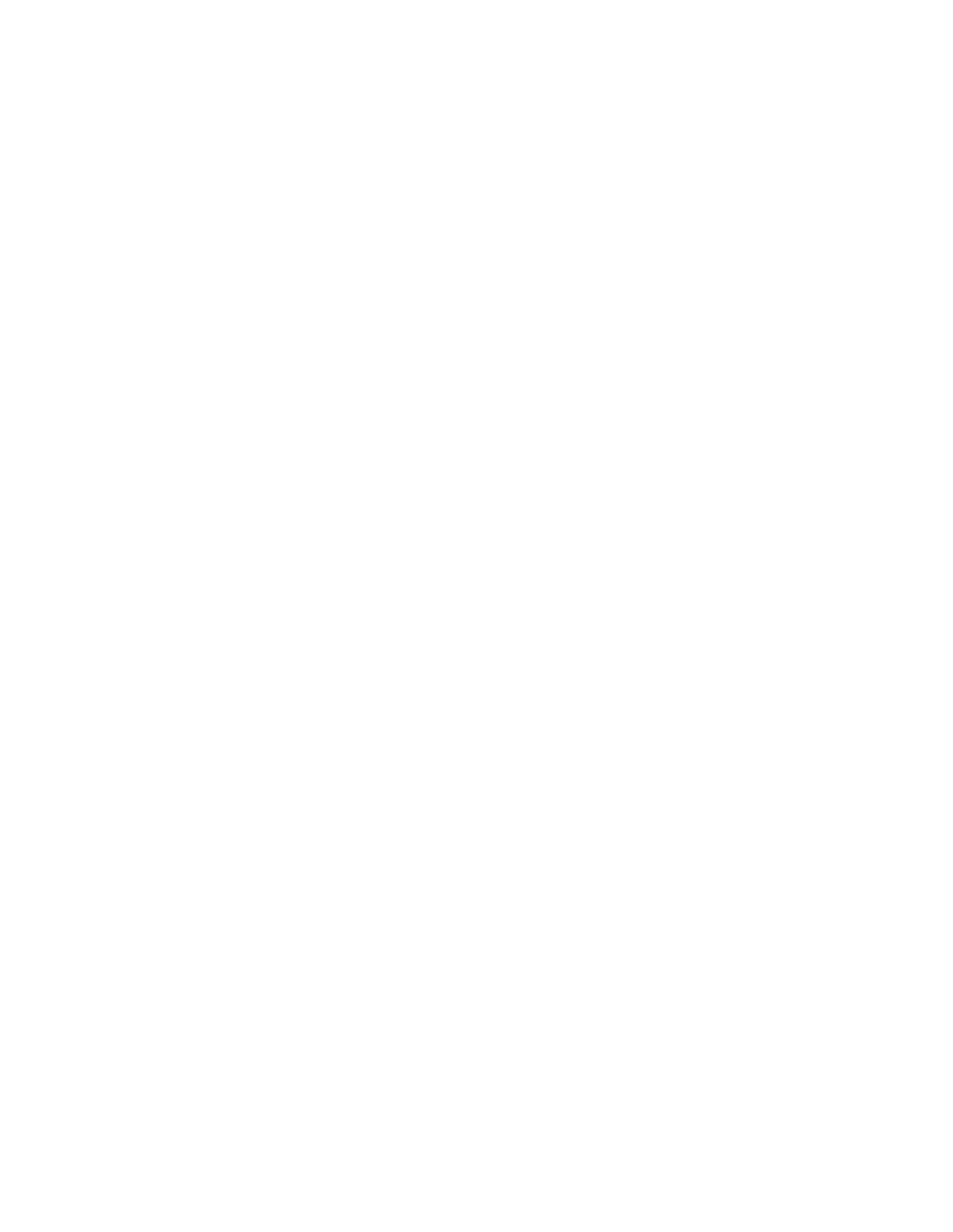#### Table of Contents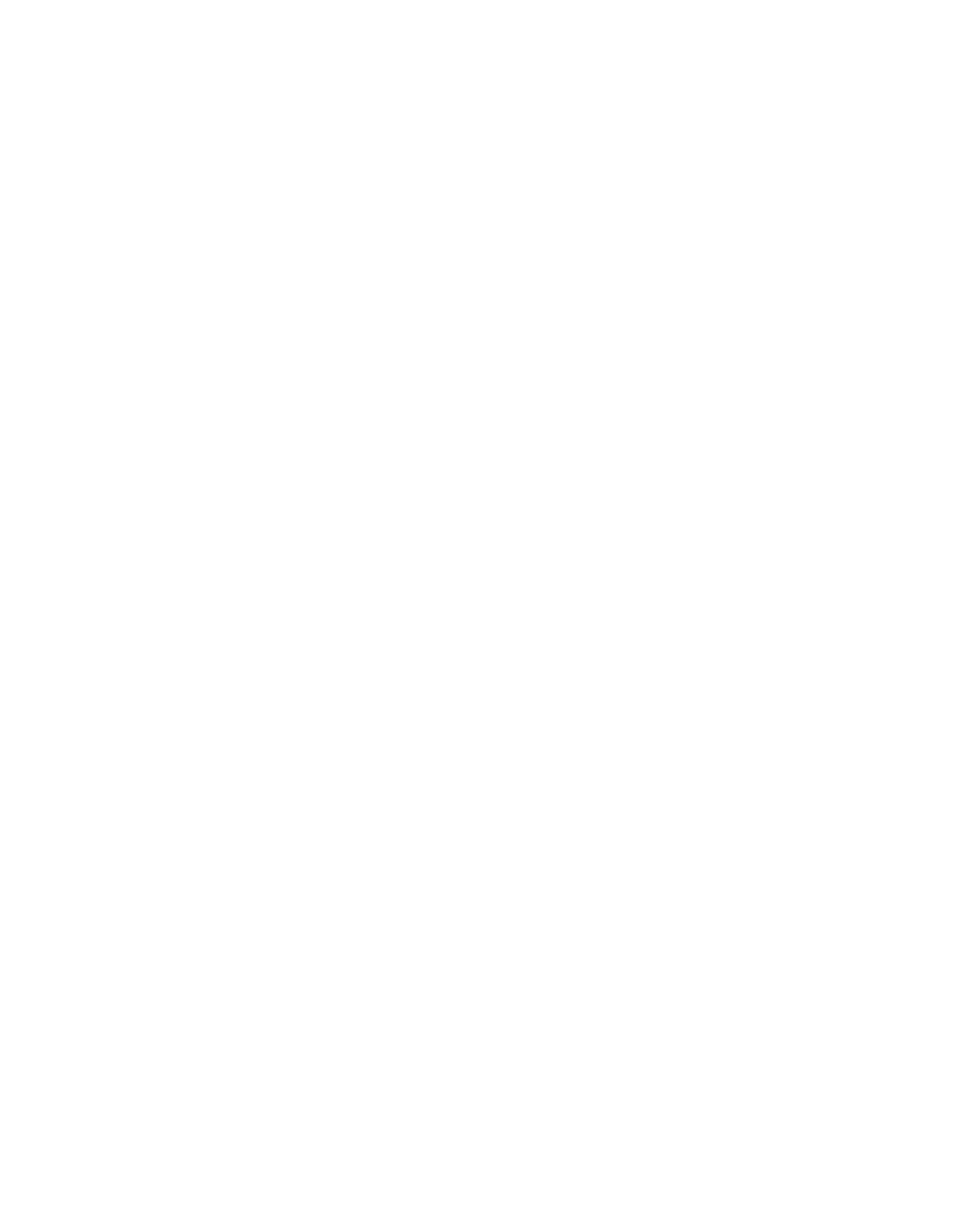# **Introduction**

The Air Resources Board (ARB) is a department of the California Environmental Protection Agency (Cal/EPA). ARB, in partnership with local air districts, oversees all air pollution control efforts to attain and maintain health-based air quality standards in California.

The ARB Legislative Office serves as the principal resource on air quality-related issues for Cal/EPA, the Governor's Office, and the Legislature. As the Administration's key air quality legislative staff, ARB's Legislative Office serves as the conduit for transmission of technical expertise, while at the same time providing a policy context with which to view technical issues.

This summary contains brief descriptions of the legislation tracked by ARB's Legislative Office during the second year of the 2003-2004 Legislative Session. Of more than 2,200 bills introduced in the second year of the legislative session, 170 were tracked by ARB's legislative staff. Of those bills, forty-three were chaptered and ten were vetoed. They addressed a wide array of air quality issues including Central Valley air quality, environmental justice, energy, Smog Check, air toxics, air quality funding and more. Bills are listed in numerical order and are identified as Chaptered, Vetoed, Dead, or N/A (bills amended to no longer relate to air pollution).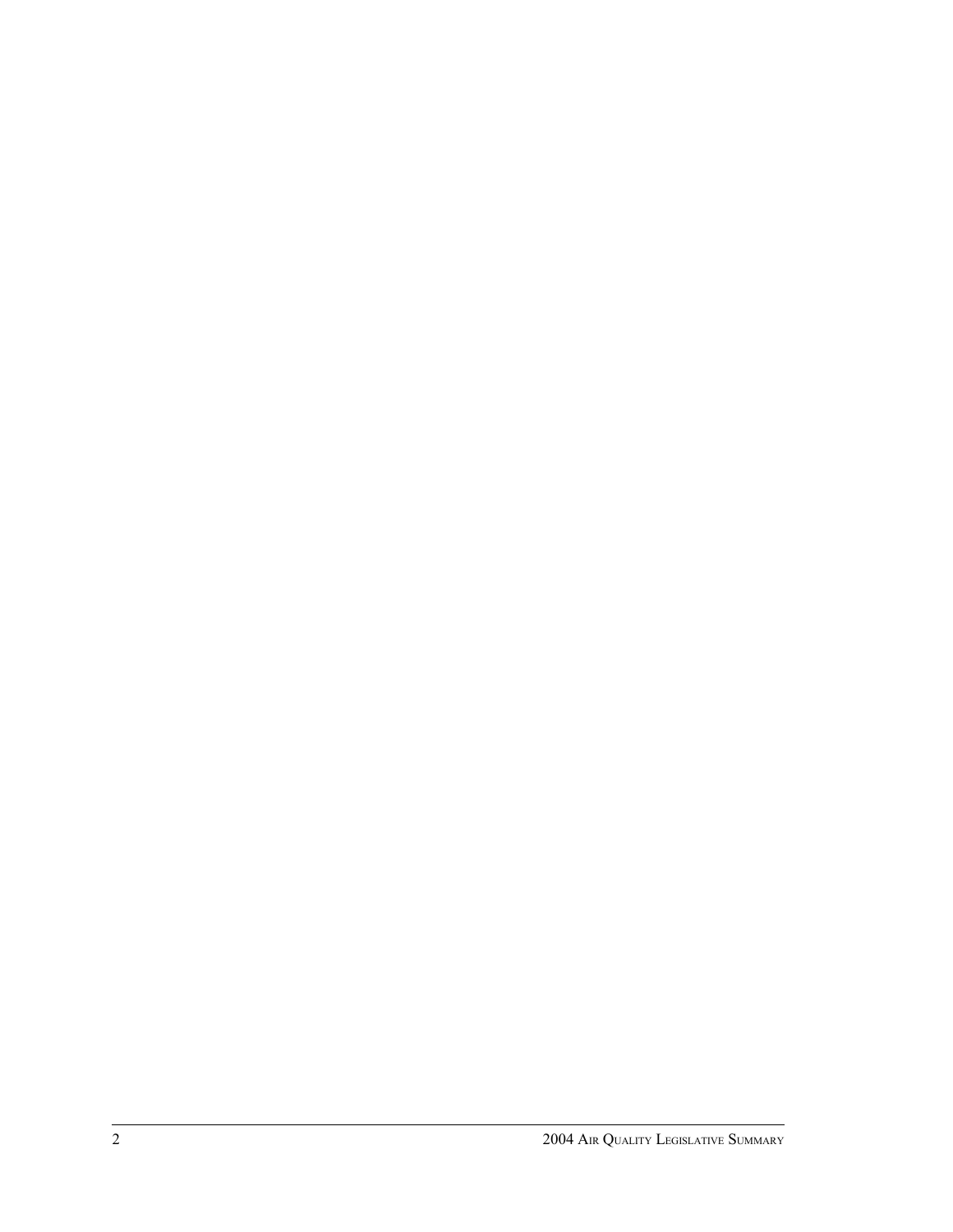### **ACRONYMS**

| AВ              | <b>Assembly Bill</b>                                      |
|-----------------|-----------------------------------------------------------|
| <b>ABAG</b>     | Association of Bay Area Governments                       |
| <b>ACR</b>      | <b>Assembly Concurrent Resolution</b>                     |
| <b>ADA</b>      | Americans with Disabilities Act                           |
| <b>AJR</b>      | Assembly Joint Resolution                                 |
| <b>APCD</b>     | Air Pollution Control District                            |
| <b>AQMD</b>     | Air Quality Management District                           |
| <b>ARB</b>      | Air Resources Board                                       |
| <b>BAAQMD</b>   | Bay Area Air Quality Management District                  |
| <b>BACT</b>     | Best Available Control Technology                         |
| <b>BDO</b>      | Cal/EPA's Boards, Departments, and Offices                |
| <b>B&amp;FR</b> | Senate Budget and Fiscal Review Committee                 |
| BT&H            | Business, Transportation and Housing Agency               |
| CAA             | Clean Air Act                                             |
| <b>CAFE</b>     | Corporate Average Fuel Economy                            |
| <b>CAFO</b>     | Confined Animal Feeding Operation                         |
| Cal/EPA         | California Environmental Protection Agency                |
| CAP             | Compliance Assistance Program                             |
| <b>CARB</b>     | California Air Resources Board                            |
| <b>CDFA</b>     | California Department of Food and Agriculture             |
| <b>CEC</b>      | California Energy Commission                              |
| <b>CEQA</b>     | California Environmental Quality Act                      |
| <b>CIWMB</b>    | California Integrated Waste Management Board              |
| $\rm CO$        | Carbon Monoxide                                           |
| CO <sub>2</sub> | Carbon Dioxide                                            |
| <b>CPUC</b>     | California Public Utilities Commission                    |
| <b>CSU</b>      | California State University                               |
| <b>DCA</b>      | California Department of Consumer Affairs                 |
| DG              | <b>Distributed Generation</b>                             |
| <b>DGS</b>      | Department of General Services                            |
| <b>DHS</b>      | Department of Health Services                             |
| <b>DMV</b>      | Department of Motor Vehicles                              |
| <b>DOT</b>      | Department of Transportation (CalTrans)                   |
| <b>DTSC</b>     | Department of Toxic Substances Control                    |
| EIR             | <b>Environmental Impact Report</b>                        |
| EQ              | <b>Senate Environmental Quality Committee</b>             |
| <b>ERC</b>      | <b>Emission Reduction Credit</b>                          |
| ES&TM           | Assembly Environmental Safety & Toxic Materials Committee |
|                 |                                                           |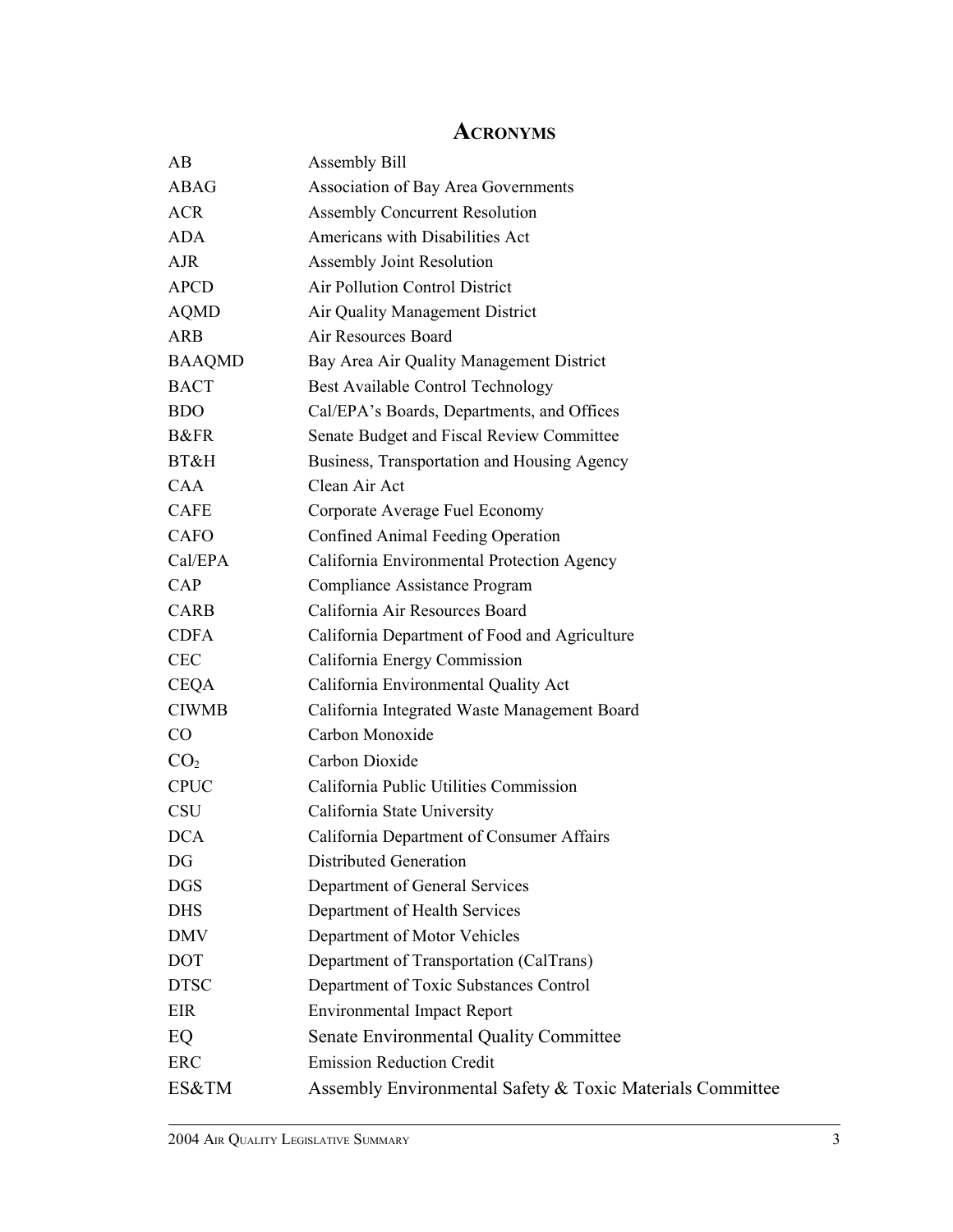| <b>Enhanced Vapor Recovery</b>                               |
|--------------------------------------------------------------|
| <b>Final Statement of Reasons</b>                            |
| California Health and Safety Code                            |
| Hybrid Electric Vehicle                                      |
| High Occupancy Vehicle                                       |
| High Polluter Repair or Removal Account                      |
| Senate Judiciary Committee                                   |
| Large Emission Reduction Program                             |
| <b>Low Emission Vehicle</b>                                  |
| Memorandum of Agreement                                      |
| Methyl Tertiary Butyl Ether                                  |
| Metropolitan Transportation Commission                       |
| Megawatt                                                     |
| Bills that were amended and no longer relate to air quality. |
| North American Free Trade Agreement                          |
| Neighborhood Electric Vehicle                                |
| New Source Review                                            |
| California Office of Environmental Health Hazard Assessment  |
| Governor's Office of Planning and Research                   |
| Particulate Matter                                           |
| <b>Reformulated Gasoline</b>                                 |
| Reactive Organic Gas                                         |
| Senate Bill                                                  |
| South Coast Air Quality Management District                  |
| Senate Joint Resolution                                      |
| San Joaquin Valley Unified Air Pollution Control District    |
| Standardized Testing and Reporting Program                   |
| Sport Utility Vehicle                                        |
| <b>State Water Resources Control Board</b>                   |
| University of California                                     |
| United States Department of Energy                           |
| United States Environmental Protection Agency                |
| <b>Underground Storage Tank</b>                              |
| Vehicle Inspection and Repair Fund                           |
| Zero Emission Vehicle                                        |
|                                                              |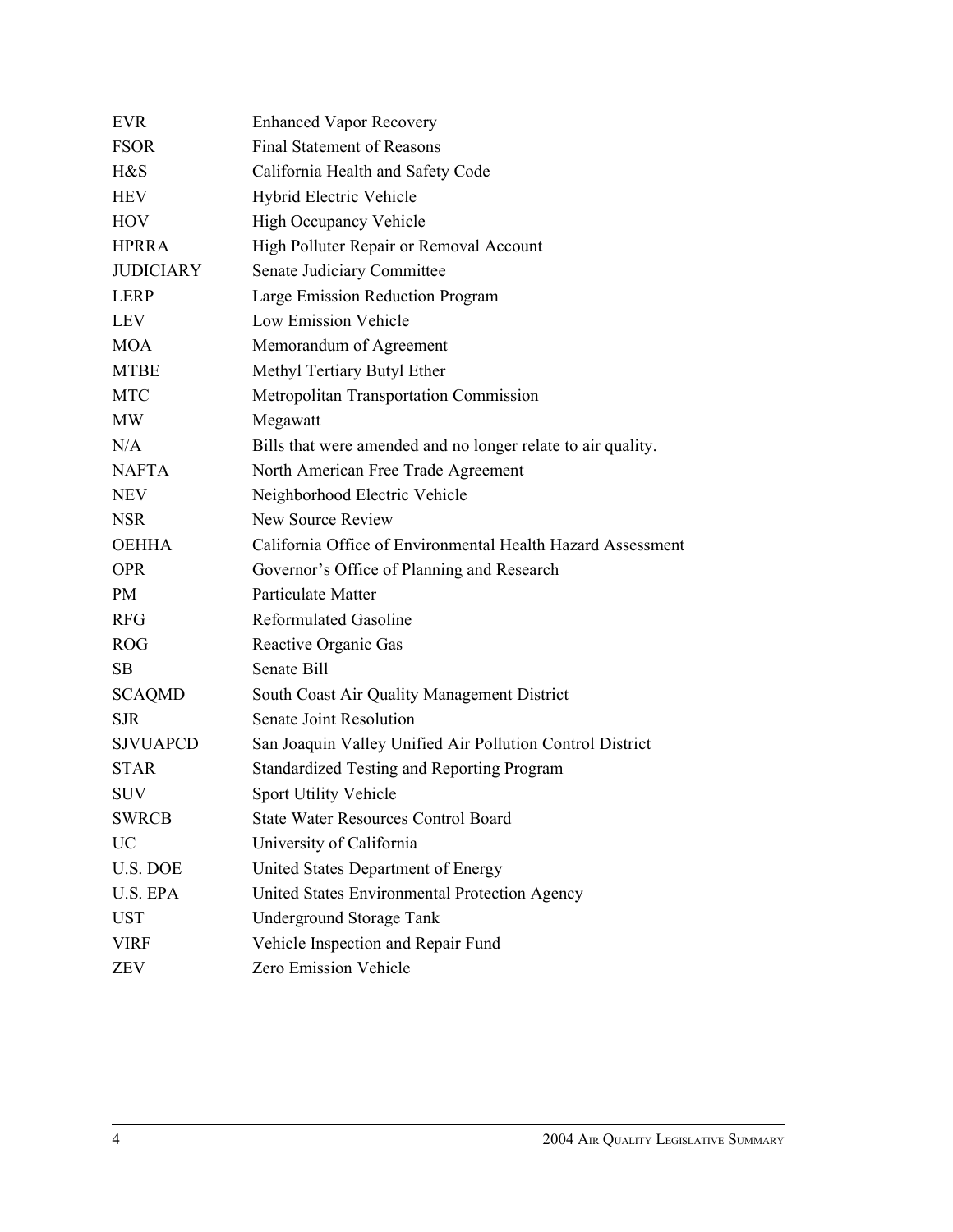# **BILLS B<sup>Y</sup> SUBJECT**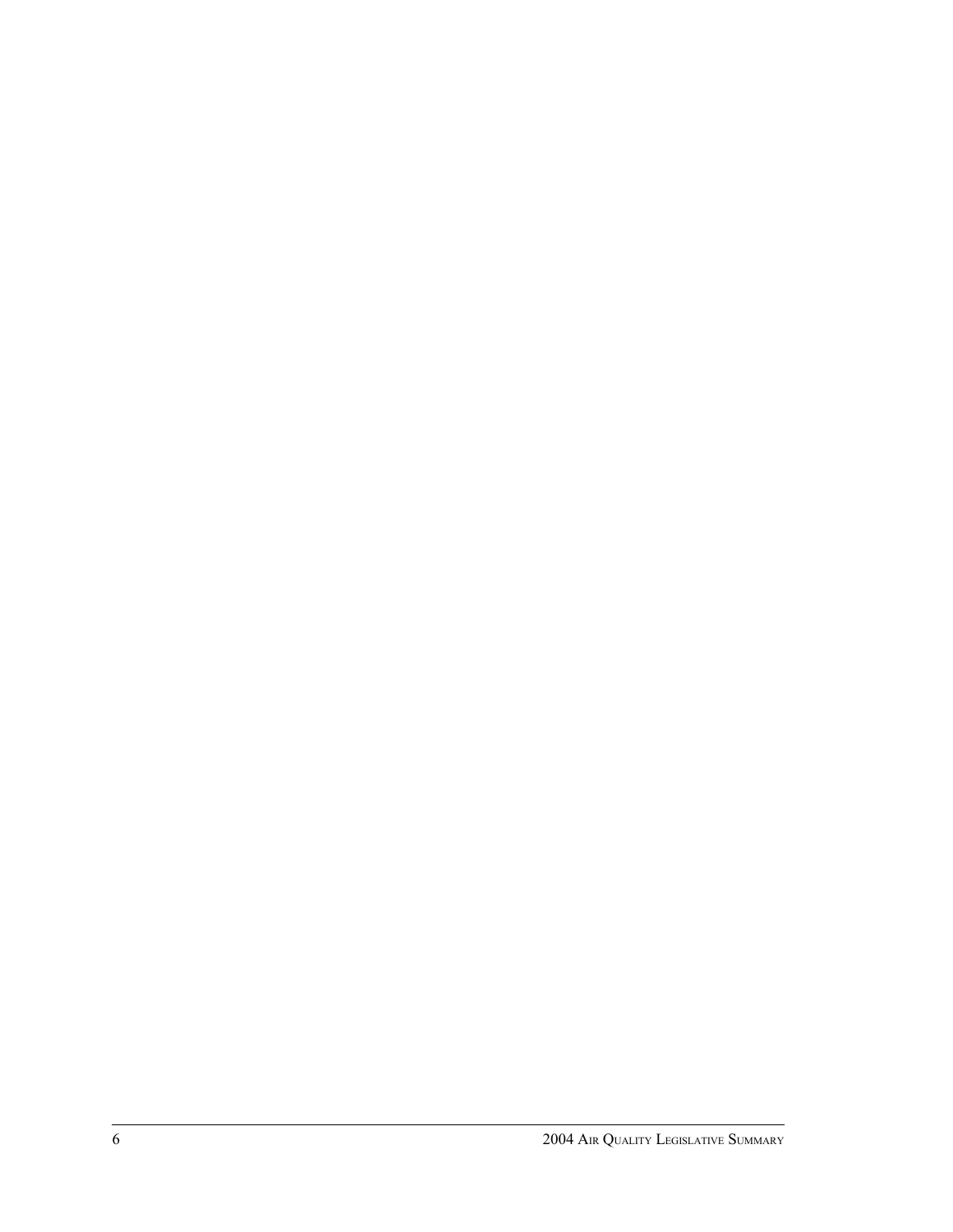#### **ADMINISTRATION**

| AB 79         | Dutra            | <b>State Agency Report Exemptions</b>                 | Chapter 409 |
|---------------|------------------|-------------------------------------------------------|-------------|
| AB 538        | Calderon         | <b>State Environmental Goals and Policy Report</b>    | Dead        |
| AB 556        | Strickland       | <b>State Board and Commission Salaries</b>            | Dead        |
| AB 753        | Leslie           | <b>Alternate Work Schedules</b>                       | N/A         |
| AB 2198       | Liu              | <b>State Reports</b>                                  | Dead        |
| AB 2304       | Richman          | <b>MTBE Reports</b>                                   | Chapter 781 |
| AB 2466       | ES&TM            | Cal/EPA Organization and Structure                    | N/A         |
| AB 2482       | Campbell         | <b>State Reports</b>                                  | Dead        |
| AB 2544       | Calderon         | Commission on California's Future                     | N/A         |
| AB 2701       | Runner           | <b>Environmental Protection Reports</b>               | Chapter 644 |
| AB 3082       | <b>JUDICIARY</b> | Maintenance of the Codes                              | Chapter 183 |
| <b>SB 111</b> | Knight           | <b>State Reporting Requirements</b>                   | Chapter 193 |
| SB 1505       | McClintock       | <b>Small Business Regulatory Flexibility Act</b>      | Dead        |
| SB 1758       | <b>Battin</b>    | <b>State Property Inventory</b>                       | Dead        |
| SB 1859       | Bowen            | <b>CEC</b> Reorganization                             | Dead        |
| SB 1883       | EQ               | <b>ARB Workshop Requirements</b>                      | Dead        |
|               |                  | <b>AGRICULTURAL OPERATIONS AND AGRICULTURAL WASTE</b> |             |
| AB 291        | Aghazarian       | Agricultural Research Tax Credit                      | Dead        |
| AB 1317       | Parra            | Biomass-to-Energy Incentive Program                   | Dead        |
| AB 1672       | Cogdill          | <b>Agricultural Burning ERCs</b>                      | Dead        |
| AB 2077       | Cogdill          | <b>Biomass</b>                                        | Dead        |
| AB 2809       | Canciamilla      | <b>CAFO</b> Permitting Prohibition                    | Dead        |
| AB 2953       |                  | Canciamilla Carl Moyer Program-Agricultural Equipment | Dead        |
| SB 502        | Florez           | Dairy Farm Sanitation                                 | Dead        |
| SB 703        | Florez           | <b>Agricultural Electricity Rate Structure</b>        | N/A         |
| SB 707        | Florez           | Dairy Buffer Zones                                    | N/A         |
| SB 807        | Ashburn          | <b>Agricultural Permit Exemption Removal</b>          | Dead        |
| SB 1732       |                  | Hollingsworth Dairy Environmental Quality             | Dead        |
| SB 1856       | Bowen            | Biomass: Agricultural and Prescribed Burning          | Chapter 693 |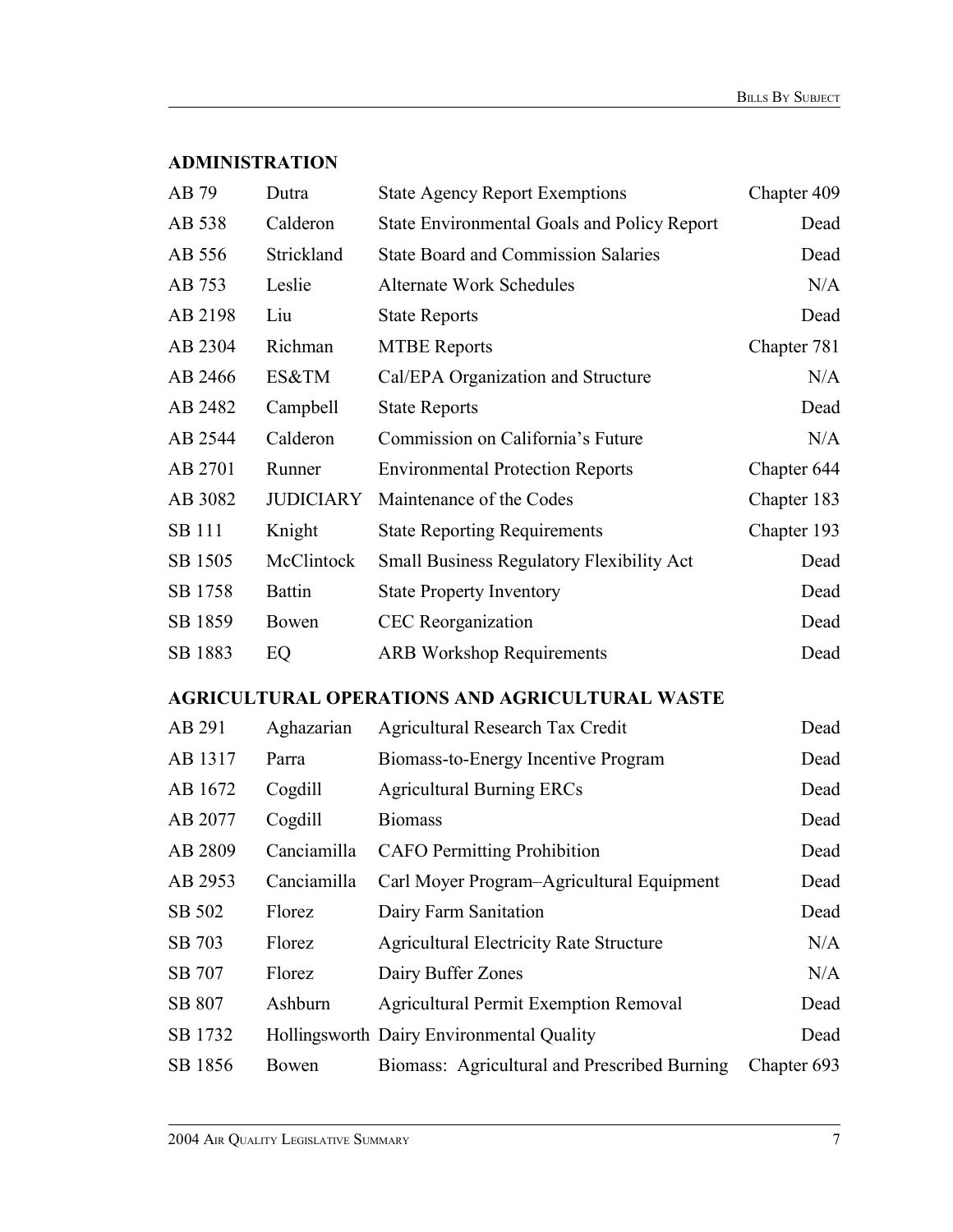#### **AIR DISTRICTS**

| AB 469                  | Samuelian     | District Permit Systems Spot Bill                   |             |
|-------------------------|---------------|-----------------------------------------------------|-------------|
| AB 729                  | Lieber        | <b>BAAQMD</b> Spot Bill                             | Dead        |
| AB 923                  | Firebaugh     | Air Pollution Incentive Program Funding             | Chapter 707 |
| AB 1063                 | Firebaugh     | <b>SCAQMD Emission Reductions</b>                   | Dead        |
| AB 2042                 | Lowenthal     | Marine Ports MOA                                    | Vetoed      |
| AB 2366                 | Chan          | <b>Vehicle Registration Fees</b>                    | N/A         |
| AB 2485                 | Chan          | <b>Risk Assessment Near Schools</b>                 | Chapter 578 |
| AB 2499                 | J. Horton     | <b>Utility Trucks, SCAQMD</b>                       | Dead        |
| AB 2585                 | Parra         | Fighter Jet Impact Zone                             | Chapter 885 |
| AB 2809                 | Canciamilla   | <b>CAFO</b> Permitting Prohibition                  | Dead        |
| AB 2880                 | Pavley        | <b>Local Emission Reduction Incentive Programs</b>  | Dead        |
| <b>SB11</b>             | Cedillo       | <b>Additional SCAQMD Board Member</b>               | Dead        |
| SB 429                  | Torlakson     | <b>Refinery Permit Streamlining</b>                 | Dead        |
| <b>SB 480</b>           | Kuehl         | <b>SCAQMD Board Membership for Santa Monica</b>     | Dead        |
| SB 807                  | Ashburn       | <b>Agricultural Permit Exemption Removal</b>        | Dead        |
| SB 849                  | Torlakson     | BAAQMD, ABAG and MTC                                | Chapter 791 |
| SB 999                  | Machado       | <b>SJVUAPCD: Board Membership</b>                   | Dead        |
| SB 1389                 | McPherson     | Permits                                             | Dead        |
| SB 1397                 | Escutia       | Locomotives: South Coast AQMD                       | Dead        |
| SB 1636                 | <b>Battin</b> | Air/Water Quality Exemption for Refinery Expansions | Dead        |
| <b>BIOMASS</b>          |               |                                                     |             |
| AB 1317                 | Parra         | Biomass-to-Energy Incentive Program                 | Dead        |
| AB 2077                 | Cogdill       | <b>Biomass</b>                                      | Dead        |
| SB 1856                 | Bowen         | Biomass: Agricultural and Prescribed Burning        | Chapter 693 |
| <b>BUDGET / FUNDING</b> |               |                                                     |             |
| AB 204                  | Nation        | <b>State Coastal Conservancy: Motor Vehicles</b>    | Dead        |
| AB 740                  | Pavley        | Clean Air, Clean Water, and Coastal Protection      | Dead        |
| AB 854                  | Koretz        | Dry Cleaning Operation Grant Program                | N/A         |
| AB 923                  | Firebaugh     | Air Pollution Incentive Program Funding             | Chapter 707 |
| AB 1500                 | Diaz          | Petroleum Pollution Cleanup and Prevention          | Dead        |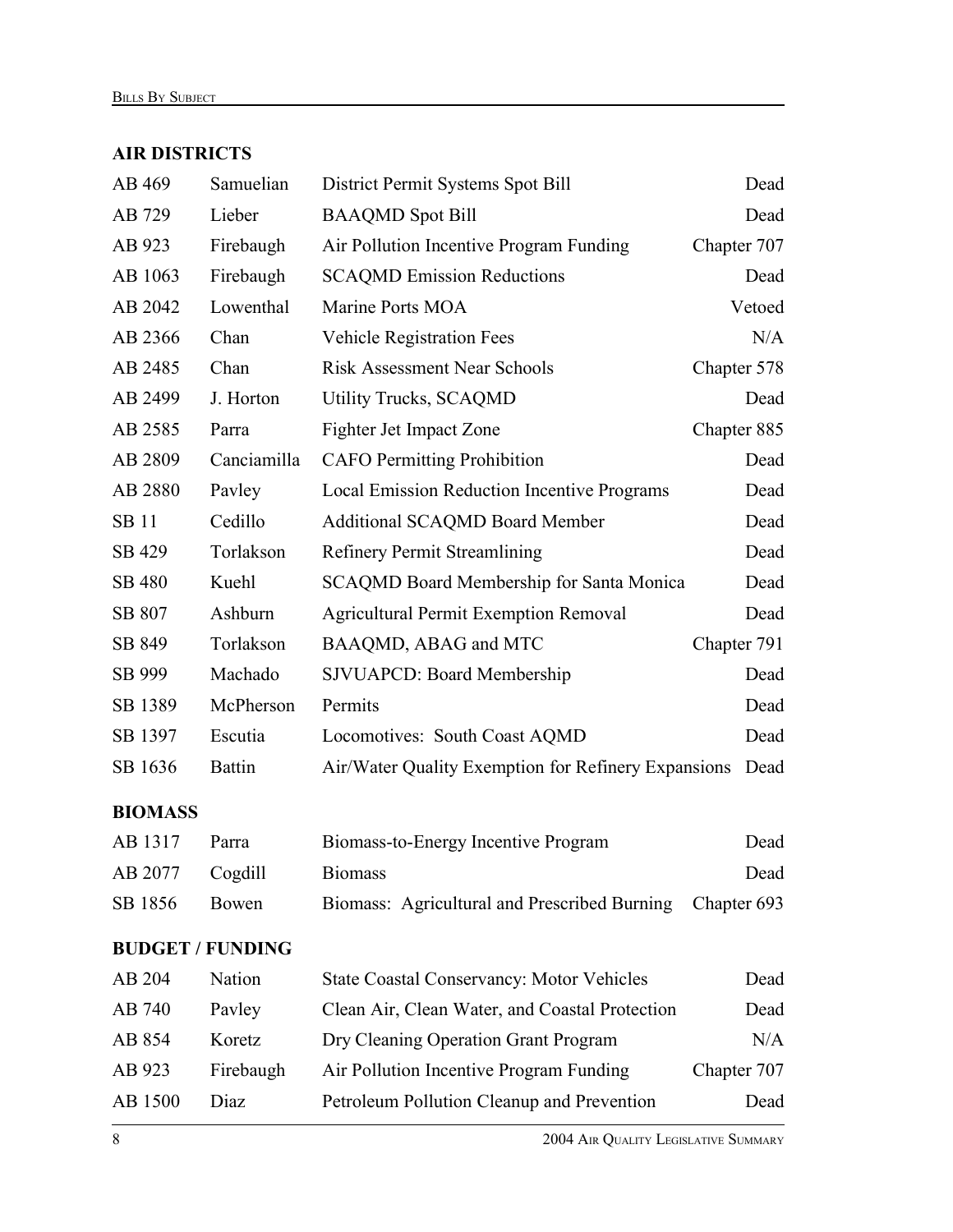| AB 2104 | <b>B&amp;FR</b> | Smog Check: Budget Cleanup Bill                    | Chapter 702 |
|---------|-----------------|----------------------------------------------------|-------------|
| AB 2366 | Chan            | <b>Vehicle Registration Fees</b>                   | N/A         |
| AB 2526 | Oropeza         | Diesel Fuel Tax Funding for Carl Moyer Program     | Dead        |
| AB 2847 | Oropeza         | Gas/Diesel Fuel Tax                                | Dead        |
| AB 2880 | Payley          | <b>Local Emission Reduction Incentive Programs</b> | Dead        |
| AB 2939 | Diaz            | Smog Check                                         | Dead        |
| SB 403  | Florez          | Air Quality Bond                                   | Dead        |
| SB 701  | Florez          | California Clean Air Bond Act of 2004              | Dead        |
| SB 887  | Perata          | Port Improvement Bond Act                          | Dead        |
| SB 981  | Soto            | Petroleum Pollution Cleanup and Prevention Act     | Dead        |
| SB 998  | Bowen           | Economic Stimulus and Infrastructure Bond Act      | Dead        |
| SB 1078 | Chesbro         | Solid Waste Collection Vehicle Fees                | Dead        |
| SB 1107 | <b>B&amp;FR</b> | <b>Budget Trailer Bill</b>                         | Chapter 230 |
| SB 1114 | <b>B&amp;FR</b> | Smog Check: Budget Cleanup Bill                    | Dead        |
| SB 1247 | Soto            | Large Emission Reduction Program                   | Dead        |
| SB 1614 | Torlakson       | Gas/Diesel Fuel Tax                                | N/A         |

#### **CARL MOYER PROGRAM**

| AB 740  | Payley          | Clean Air, Clean Water, and Coastal Protection | Dead        |
|---------|-----------------|------------------------------------------------|-------------|
| AB 923  | Firebaugh       | Air Pollution Incentive Program Funding        | Chapter 707 |
| AB 1063 | Firebaugh       | <b>SCAQMD Emission Reductions</b>              | Dead        |
| AB 1394 | Levine          | Carl Moyer Program Eligibility                 | Chapter 627 |
| AB 1500 | Diaz            | Petroleum Pollution Cleanup and Prevention     | Dead        |
| AB 2526 | Oropeza         | Diesel Fuel Tax Funding for Carl Moyer Program | Dead        |
| AB 2953 | Canciamilla     | Carl Moyer Program–Agricultural Equipment      | Dead        |
| AB 3104 | Firebaugh       | Carl Moyer Program Expansion                   | Dead        |
| SB 702  | Florez          | Carl Moyer Program Requirements                | Dead        |
| SB 998  | Bowen           | Economic Stimulus and Infrastructure Bond Act  | Dead        |
| SB 1107 | <b>B&amp;FR</b> | <b>Budget Trailer Bill</b>                     | Chapter 230 |
| SB 1247 | Soto            | Large Emission Reduction Program               | Dead        |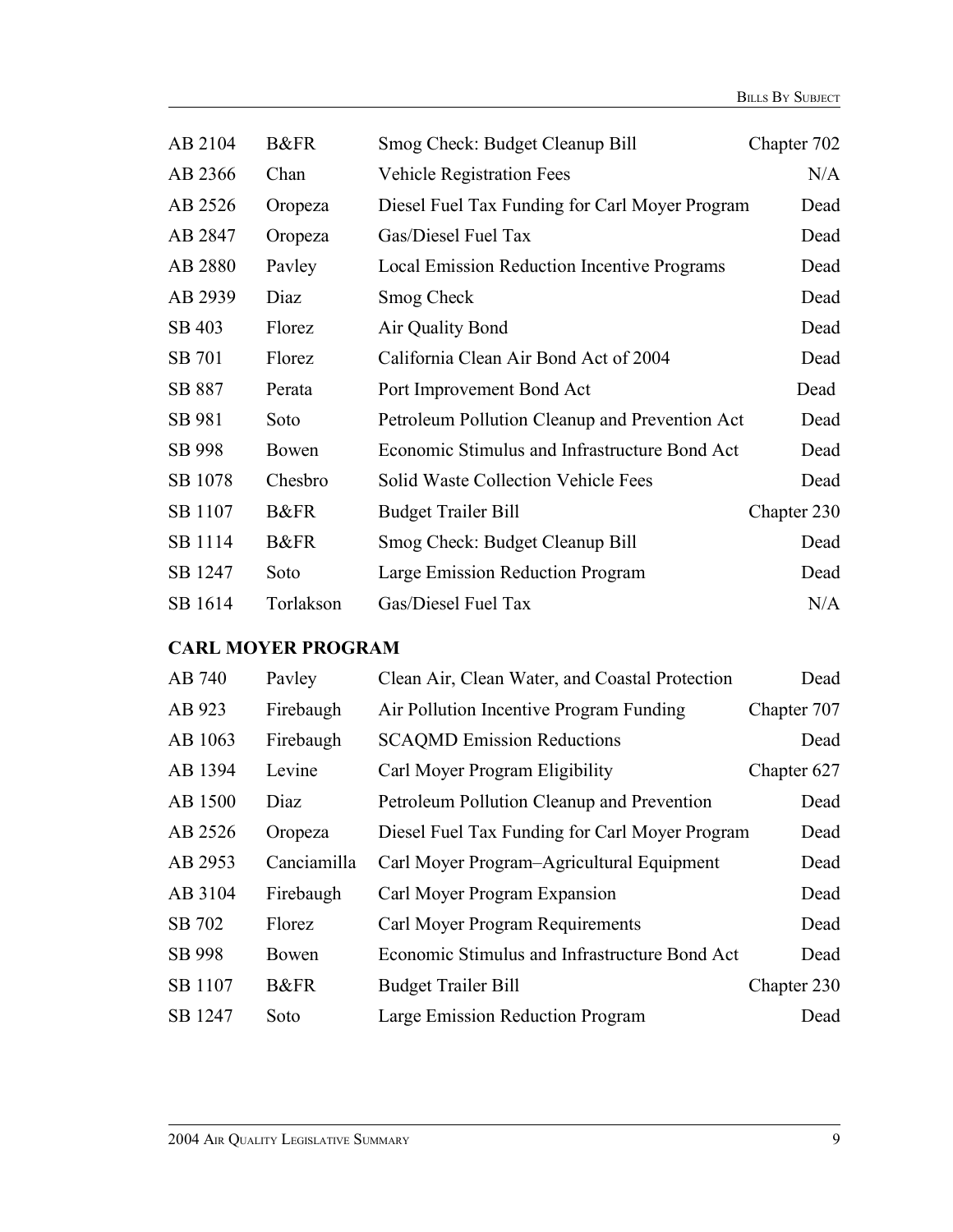#### **CENTRAL VALLEY**

| SB 701 | Florez  | California Clean Air Bond Act of 2004          | Dead |
|--------|---------|------------------------------------------------|------|
| SB 702 | Florez  | Carl Moyer Program Requirements                | Dead |
| SB 703 | Florez  | <b>Agricultural Electricity Rate Structure</b> | N/A  |
| SB 707 | Florez  | Dairy Buffer Zones                             | N/A  |
| SB 999 | Machado | <b>SJVUAPCD: Board Membership</b>              | Dead |

#### **COMPLIANCE / ENFORCEMENT / PENALTIES**

| AB 1009 | Payley   | <b>NAFTA Trucks</b>               | Chapter 873 |
|---------|----------|-----------------------------------|-------------|
| AB 1637 | La Suer  | <b>Air Pollution Penalties</b>    | Dead        |
| AB 2955 | McCarthy | <b>Underground Storage Tanks</b>  | Chapter 649 |
| SB 207  | Ackerman | Gasoline Vapor Emission Control   | Dead        |
| SB 571  | Alarcón  | <b>Environmental Civil Action</b> | Dead        |
| SB 1211 | Ortiz    | <b>Air Pollution Violations</b>   | Dead        |
|         |          |                                   |             |

#### **DRY CLEANING**

| AB 854 | Koretz | Dry Cleaning Operation Grant Program | N/A |
|--------|--------|--------------------------------------|-----|
|--------|--------|--------------------------------------|-----|

#### **EDUCATION/SCHOOLS**

| AB 736         | Hancock     | School Design: Indoor Air Quality                | Vetoed                        |
|----------------|-------------|--------------------------------------------------|-------------------------------|
| AB 907         | Payley      | <b>Environmental Education Test Requirements</b> | Dead                          |
| AB 1550        | Goldberg    | Schools Design: Facilities                       | N/A                           |
| AB 2367        | Chan        | Asthma in California Schools Act 2004            | Dead                          |
| AB 2485        | Chan        | <b>Risk Assessment Near Schools</b>              | Chapter 578                   |
| AB 2644        | Oropeza     | <b>Idling School Buses</b>                       | Vetoed                        |
| AB 2863        | Payley      | School Design: Indoor Air Quality                | Dead                          |
| AB 2983        | McCarthy    | Clean School Buses, Healthy Kids Program         | Dead                          |
| AB 3001        | Núñez       | <b>Portable Classrooms Survey</b>                | Chapter 902                   |
| <b>ACR 235</b> | Vargas      | Clean Schoolbuses                                | <b>Resolution Chapter 196</b> |
| SB 945         | <b>Sher</b> | California Environmental Quality Act             | Chapter 689                   |
| SB 1224        | Ortiz       | <b>Risk Assessment Near Schools</b>              | Dead                          |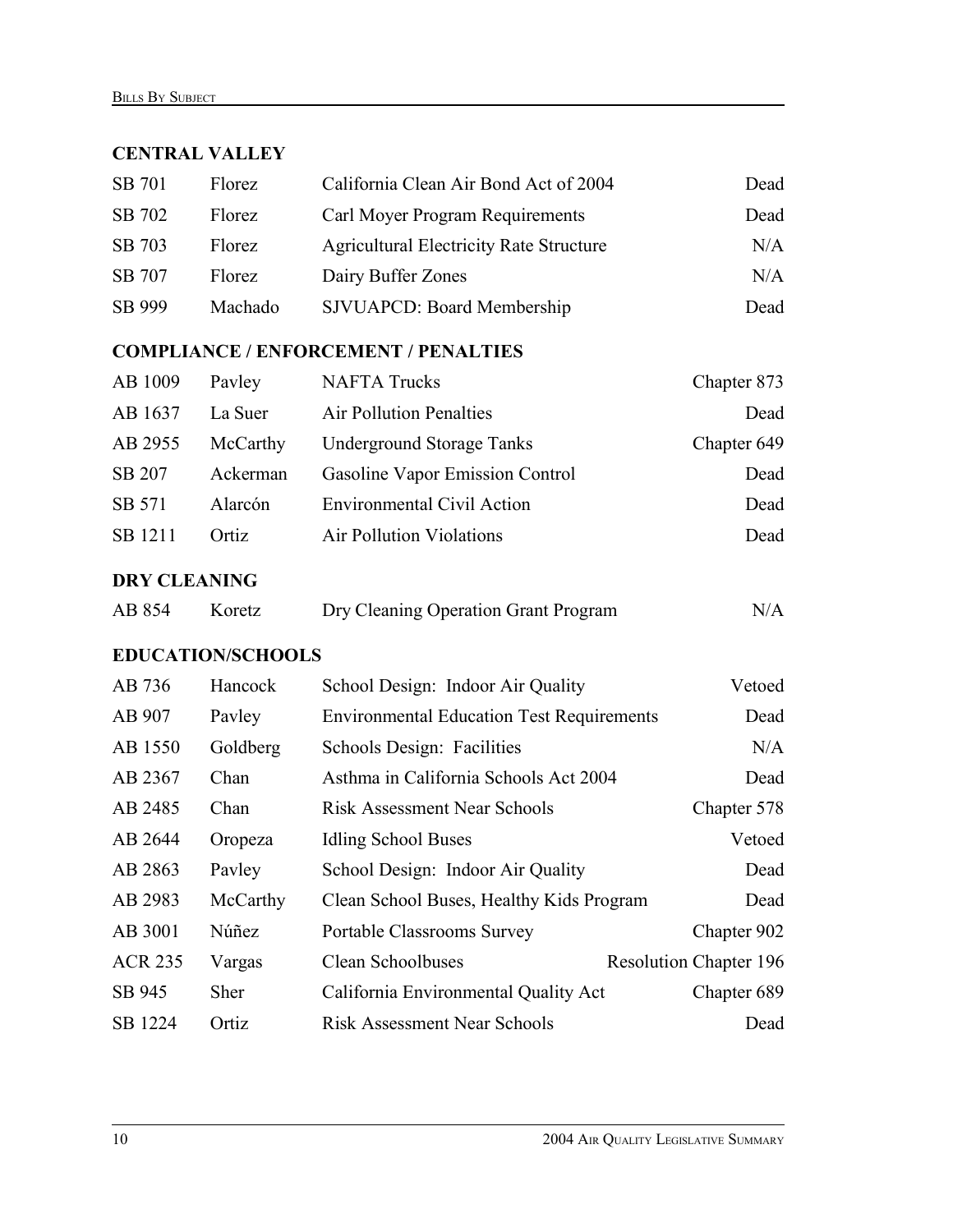| <b>ENERGY</b> |              |                                     |                                                |             |
|---------------|--------------|-------------------------------------|------------------------------------------------|-------------|
| AB 151        | Vargas       |                                     | <b>Importation of Electrical Energy</b>        | Dead        |
| AB 502        |              | Canciamilla<br>Chapter 439          | Natural Gas Permit Expediting Contracts        |             |
| AB 653        |              | Núñez<br>Vetoed                     | Energy Efficiency: Public Buildings            |             |
| AB 925        |              | Richman<br>Dead                     | <b>Powerplant Permitting Requirements</b>      |             |
| AB 1991       | Lowenthal    |                                     | Petroleum Infrastructure: Permits              | Dead        |
| AB 2002       | Daucher      | <b>Electrical Restructuring</b>     |                                                | Dead        |
| AB 2006       | Núñez        | <b>Electrical Restructuring</b>     |                                                | Vetoed      |
| AB 2643       | Canciamilla  | <b>Energy Report</b>                |                                                | Dead        |
| AB 2652       | <b>Bates</b> | <b>Expedited Siting of Repowers</b> |                                                | Dead        |
| AB 2685       | Oropeza      | <b>Energy Task Force</b>            |                                                | Dead        |
| SB 703        | Florez       |                                     | <b>Agricultural Electricity Rate Structure</b> | N/A         |
| SB 1252       | Alarcón      | Solid Waste: Gasification           |                                                | Dead        |
| SB 1478       | Sher         | Renewable Energy                    |                                                | Vetoed      |
| SB 1776       | Bowen        | <b>Expedited Powerplant Siting</b>  |                                                | Chapter 245 |
| SB 1907       | Sher         | <b>Energy Efficiency Goals</b>      |                                                | Dead        |
|               |              | <b>Distributed Generation</b>       |                                                |             |
| AB 489        | Oropeza      |                                     | Distributed Generation Spot Bill               | Dead        |
| AB 1630       | Maddox       |                                     | Distributed Generation Spot Bill               | Dead        |
| AB 1684       | Leno         | <b>Distributed Generation</b>       |                                                | Chapter 675 |
| AB 2593       | Calderon     |                                     | <b>CPUC Self-Generation Money Collection</b>   | Vetoed      |
| SB 46         | Alpert       |                                     | Distributed Generation Spot Bill               | Dead        |
| SB 107        | Bowen        |                                     | <b>Ultra-Clean Distributed Generation</b>      | Dead        |
| SB 1015       | Morrow       |                                     | Distributed Generation Spot Bill               | Dead        |
| SB 1398       | Morrow       | <b>Distributed Generation</b>       |                                                | Dead        |
|               |              | <b>Solar Energy</b>                 |                                                |             |
| AB 135        | Reyes        | Solar Energy Funding                |                                                | Chapter 867 |
| AB 2473       | Wolk         | Solar Energy                        |                                                | Chapter 789 |
| SB 118        | Bowen        | <b>Solar Energy</b>                 |                                                | Dead        |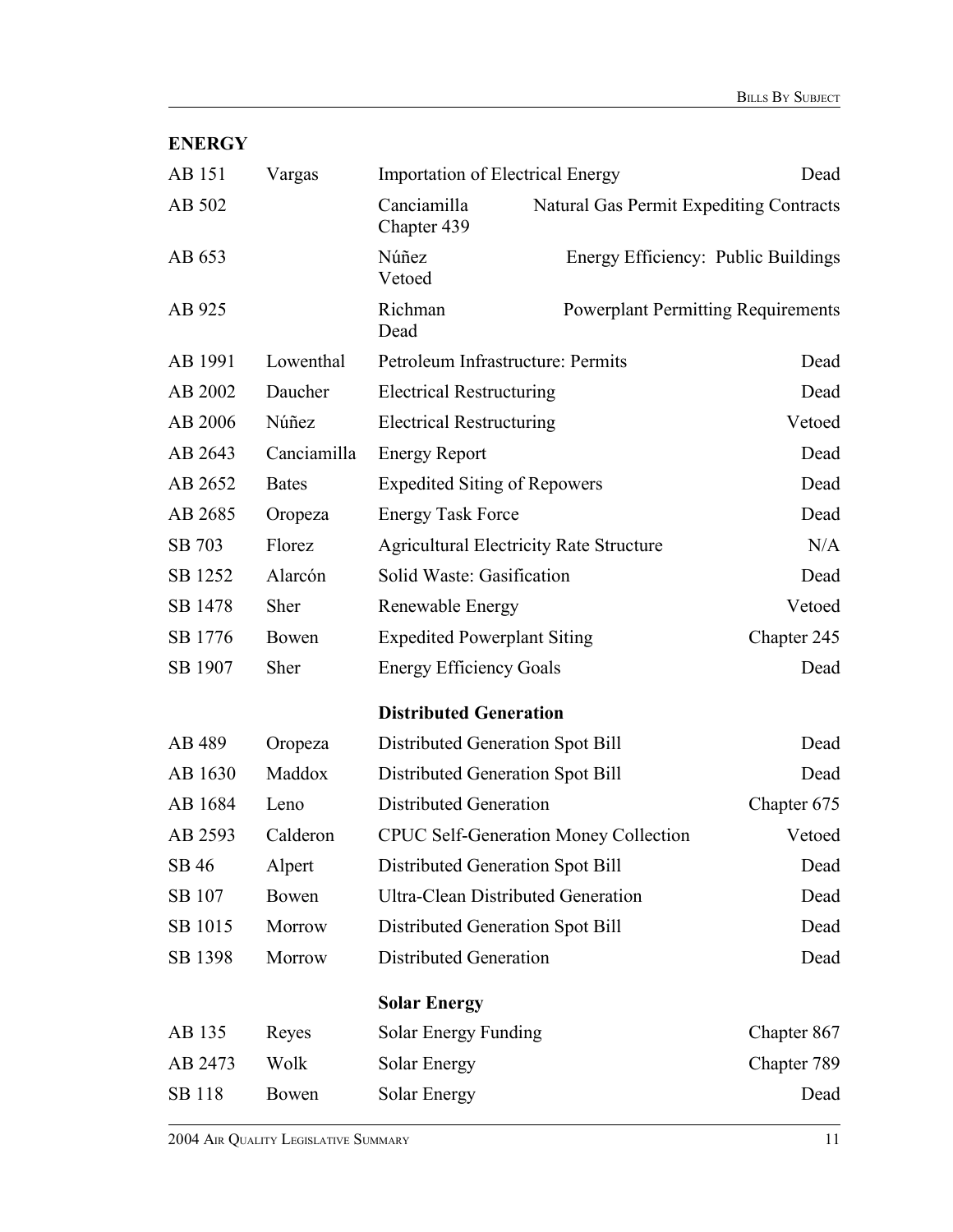| SB 199        | Murray                       | Solar Energy                                                  | Dead                          |
|---------------|------------------------------|---------------------------------------------------------------|-------------------------------|
| SB 1652       | Murray                       | Solar Homes                                                   | Dead                          |
|               |                              | <b>ENFORCEMENT (See COMPLIANCE / ENFORCEMENT / PENALTIES)</b> |                               |
|               | <b>ENVIRONMENTAL JUSTICE</b> |                                                               |                               |
| AB 392        | Montañez                     | <b>Environmental Justice and Transportation Grants</b>        | Dead                          |
| <b>FUELS</b>  |                              |                                                               |                               |
| AB 81         | S. Horton                    | <b>Transportation Fuels Special Counsel</b>                   | Dead                          |
| AB 1068       | Liu                          | Underground Storage Tank Loan Program                         | Chapter 624                   |
| AB 1283       | Kehoe                        | <b>Unbundled Retail Sales</b>                                 | Dead                          |
| AB 1329       | Levine                       | <b>CPUC Control over Gasoline Companies</b>                   | Dead                          |
| AB 1468       | Kehoe                        | <b>Petroleum Reduction</b>                                    | Dead                          |
| AB 1500       | Diaz                         | Petroleum Pollution Cleanup and Prevention                    | Dead                          |
| AB 2304       | Richman                      | <b>MTBE Reports</b>                                           | Chapter 781                   |
| AB 2305       | Richman                      | Petroleum Infrastructure: Permits                             | Dead                          |
| AB 2685       | Oropeza                      | Petroleum Demand Reduction Educational Campaign               | Dead                          |
| AB 2794       | McCarthy                     | Small Refiner Tax Credit for Low-Sulfur Diesel                | Dead                          |
| AB 2899       | S. Horton                    | <b>Biodiesel</b>                                              | Dead                          |
| <b>AJR 72</b> | Frommer                      | Oxygenates                                                    | <b>Resolution Chapter 131</b> |
| <b>AJR 90</b> | Oropeza                      | National Fuel Standard                                        | Dead                          |
| SB 207        | Ackerman                     | <b>Gasoline Vapor Emission Control</b>                        | Dead                          |
| SB 429        | Torlakson                    | <b>Refinery Permit Streamlining</b>                           | Dead                          |
| SB 820        | Denham                       | In-State Ethanol Report                                       | Dead                          |
| SB 981        | Soto                         | Petroleum Pollution Cleanup and Prevention Act                | Dead                          |
| SB 1614       | Torlakson                    | Gas/Diesel Fuel Tax                                           | N/A                           |
| SB 1814       | <b>Battin</b>                | <b>CARB RFG Exemption</b>                                     | Dead                          |
| <b>SJR 28</b> | Torlakson                    | <b>MTBE Waiver</b>                                            | <b>Resolution Chapter 95</b>  |

#### **GREENHOUSE GASES**

| AB 927        | Campbell      | <b>Hydrogen Refueling Stations</b> | Dead                         |
|---------------|---------------|------------------------------------|------------------------------|
| AB 2906       | <b>Nation</b> | Motor Vehicle Emissions Labeling   | Dead                         |
| <b>AJR 50</b> | Payley        | <b>Fuel Cell Vehicles</b>          | <b>Resolution Chapter 99</b> |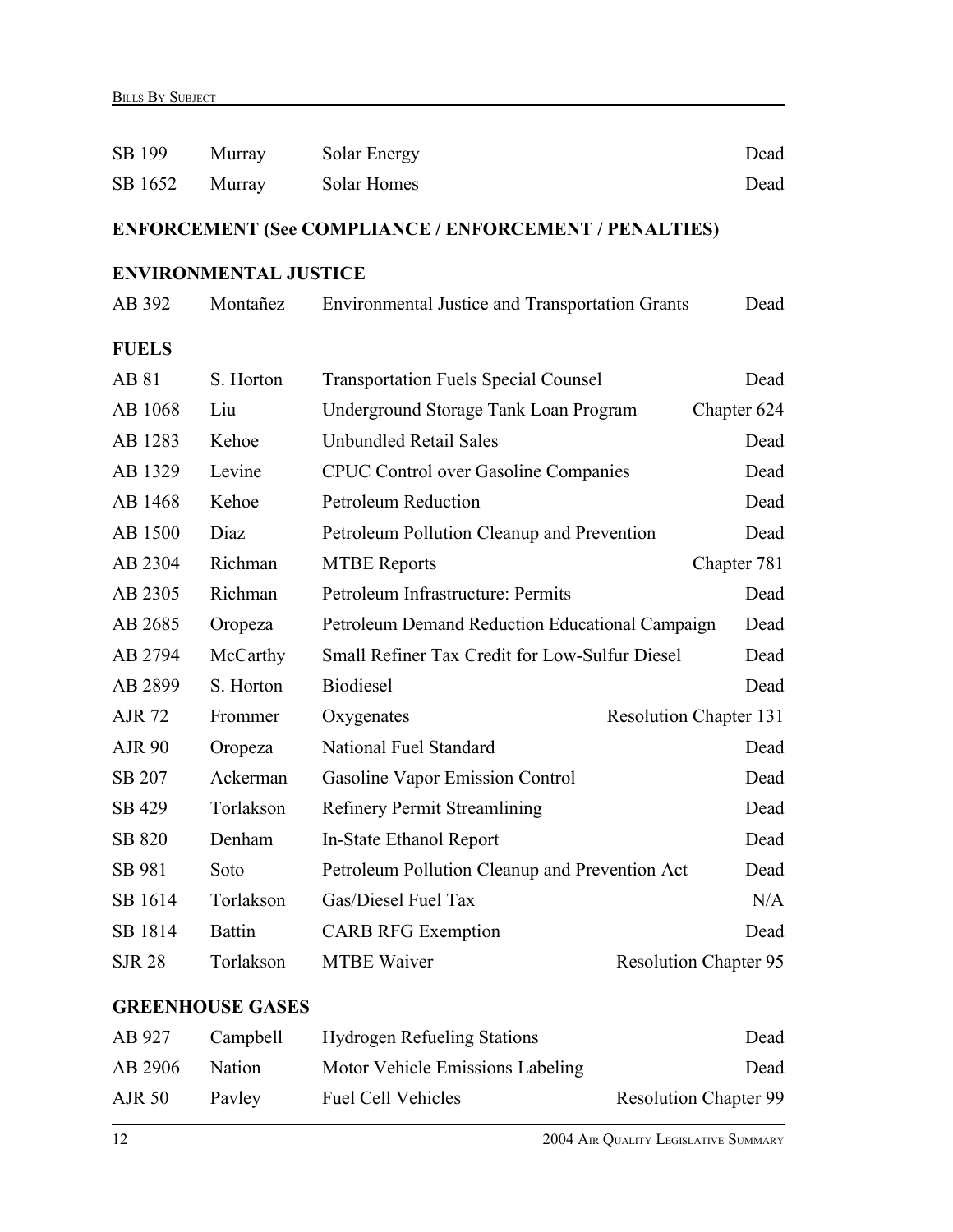#### **HEAVY DUTY DIESEL (See MOTOR VEHICLES and/or CARL MOYER PROGRAM)**

### **INDOOR AIR QUALITY**

| AB 736  | Hancock      | School Design: Indoor Air Quality     | Vetoed |
|---------|--------------|---------------------------------------|--------|
| AB 2311 | Jackson      | Sustainable Buildings                 | Vetoed |
| AB 2367 | Chan.        | Asthma in California Schools Act 2004 | Dead   |
| AB 2863 | Payley       | School Design: Indoor Air Quality     | Dead   |
| SB 1851 | <b>Bowen</b> | Building Design: Indoor Air Quality   | Vetoed |
|         |              |                                       |        |

#### **LOW EMISSION VEHICLES (See MOTOR VEHICLES)**

#### **MARINE VESSELS/PORTS**

| AB 471                | Simitian  | Cruise Ships                                     | Chapter 706 |
|-----------------------|-----------|--------------------------------------------------|-------------|
| AB 1971               | Lowenthal | Truck Idling/Queuing at Marine Terminals         | Chapter 580 |
| AB 2024               | Bermúdez  | <b>Port Transportation Network</b>               | Chapter 941 |
| AB 2041               | Lowenthal | Port Congestion Management District Fee          | Dead        |
| AB 2042               | Lowenthal | Marine Ports MOA                                 | Vetoed      |
| AB 2043               | Lowenthal | Maritime Port Strategic Master Plan Task Force   | Chapter 942 |
| <b>MOTOR VEHICLES</b> |           |                                                  |             |
| AB 204                | Nation    | <b>State Coastal Conservancy: Motor Vehicles</b> | Dead        |
| AB 848                | Nation    | <b>SUV Income Tax Deduction Repeal</b>           | Dead        |
| AB 923                | Firebaugh | Air Pollution Incentive Program Funding          | Chapter 707 |
| AB 1009               | Pavley    | <b>NAFTA Trucks</b>                              | Chapter 873 |
| AB 1390               |           | Ridley-Thomas Fuel-Efficient Vehicle Tax Credit  | Dead        |
| AB 1878               | Chan      | <b>Motor Scooters</b>                            | Chapter 755 |
| AB 1971               | Lowenthal | Truck Idling/Queuing at Marine Terminals         | Chapter 580 |
| AB 2209               | Wiggins   | <b>Rental Cars</b>                               | Dead        |
| AB 2499               | J. Horton | <b>Utility Trucks, SCAQMD</b>                    | Dead        |
| AB 2644               | Oropeza   | <b>Idling School Buses</b>                       | Vetoed      |
| AB 2906               | Nation    | Motor Vehicle Emissions Labeling                 | Dead        |
| <b>AJR 89</b>         | Oropeza   | <b>Increased CAFE Standards</b>                  | Dead        |
| SB 1078               | Chesbro   | Solid Waste Collection Vehicle Fees              | Dead        |

2004 AIR QUALITY LEGISLATIVE SUMMARY 13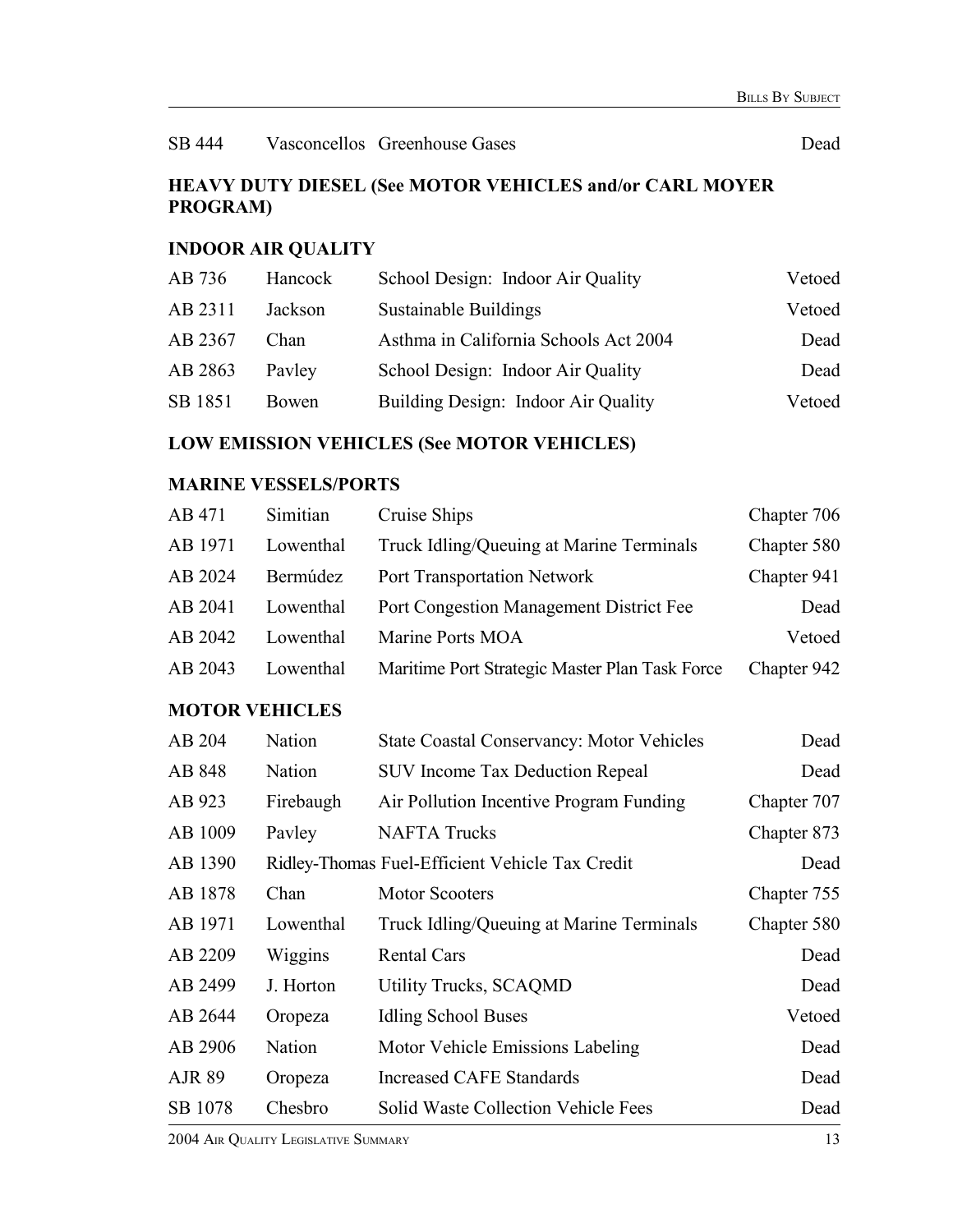| SB 1397       | Escutia                  | Locomotives: South Coast AQMD                         | Dead                          |
|---------------|--------------------------|-------------------------------------------------------|-------------------------------|
| SB 1784       | Karnette                 | <b>Classic Car Definition</b>                         | Chapter 107                   |
|               |                          | <b>High-Occupancy Vehicle Lanes</b>                   |                               |
| AB 114        | Nakano                   | HOV Lanes Use by Hybrid Vehicles                      | Dead                          |
| AB 2628       | Pavley                   | <b>Hybrid HOV Lane Access</b>                         | Chapter 725                   |
| <b>AJR 74</b> | Pavley                   | HEVs in HOV Lanes                                     | <b>Resolution Chapter 113</b> |
| SB 380        | McClintock               | <b>HOV Lanes Effectiveness Study</b>                  | Dead                          |
| SB 1257       | McClintock               | <b>HOV Lane Spot Bill</b>                             | Dead                          |
|               | <b>Hydrogen Vehicles</b> |                                                       |                               |
| AB 927        | Campbell                 | <b>Hydrogen Refueling Stations</b>                    | Dead                          |
| AB 1966       | Campbell                 | <b>Hydrogen Refueling Stations</b>                    | Dead                          |
|               |                          | <b>LEV</b> and <b>ZEV</b>                             |                               |
| AB 198        | Nation                   | <b>SUV Income Tax Repeal</b>                          | N/A                           |
| AB 2353       | Leslie                   | <b>Local Transportation Plans: NEVs</b>               | Chapter 422                   |
| AB 2484       |                          | Ridley-Thomas SUV Income Tax Repeal                   | N/A                           |
| AB 2939       | Diaz                     | Smog Check                                            | Dead                          |
| <b>AJR 50</b> | Pavley                   | <b>Fuel Cell Vehicles</b>                             | <b>Resolution Chapter 99</b>  |
|               |                          | <b>Smog Check</b>                                     |                               |
| AB 219        | Reyes                    | Heavy-Duty Diesel Smoke and Smog Check                | Dead                          |
| AB 541        | Runner                   | <b>Test-Only Stations</b>                             | Dead                          |
| AB 775        | Parra                    | <b>Test and Repair Station Information Submittals</b> | Dead                          |
| AB 1316       | Parra                    | Enhanced Smog Check in Coastal Districts              | Dead                          |
| AB 1624       | Benoit                   | Smog Check Spot Bill                                  | Dead                          |
| AB 2104       | <b>B&amp;FR</b>          | Smog Check: Budget Cleanup Bill                       | Chapter 702                   |
| AB 2128       | Jackson                  | <b>Smog Check Consumer Assistance</b>                 | Chapter 703                   |
| AB 2424       | LaMalfa                  | <b>Vehicle Retirement Programs</b>                    | Dead                          |
| AB 2683       | Lieber                   | 30-Year Rolling Smog Check Exemption                  | Chapter 704                   |
| AB 2939       | Diaz                     | Smog Check                                            | Dead                          |
| SB 1114       | <b>B&amp;FR</b>          | Smog Check: Budget Cleanup Bill                       | Dead                          |
| SB 1615       | Denham                   | Smog Check: Out-of-State Vehicles                     | Chapter 701                   |

14 2004 AIR QUALITY LEGISLATIVE SUMMARY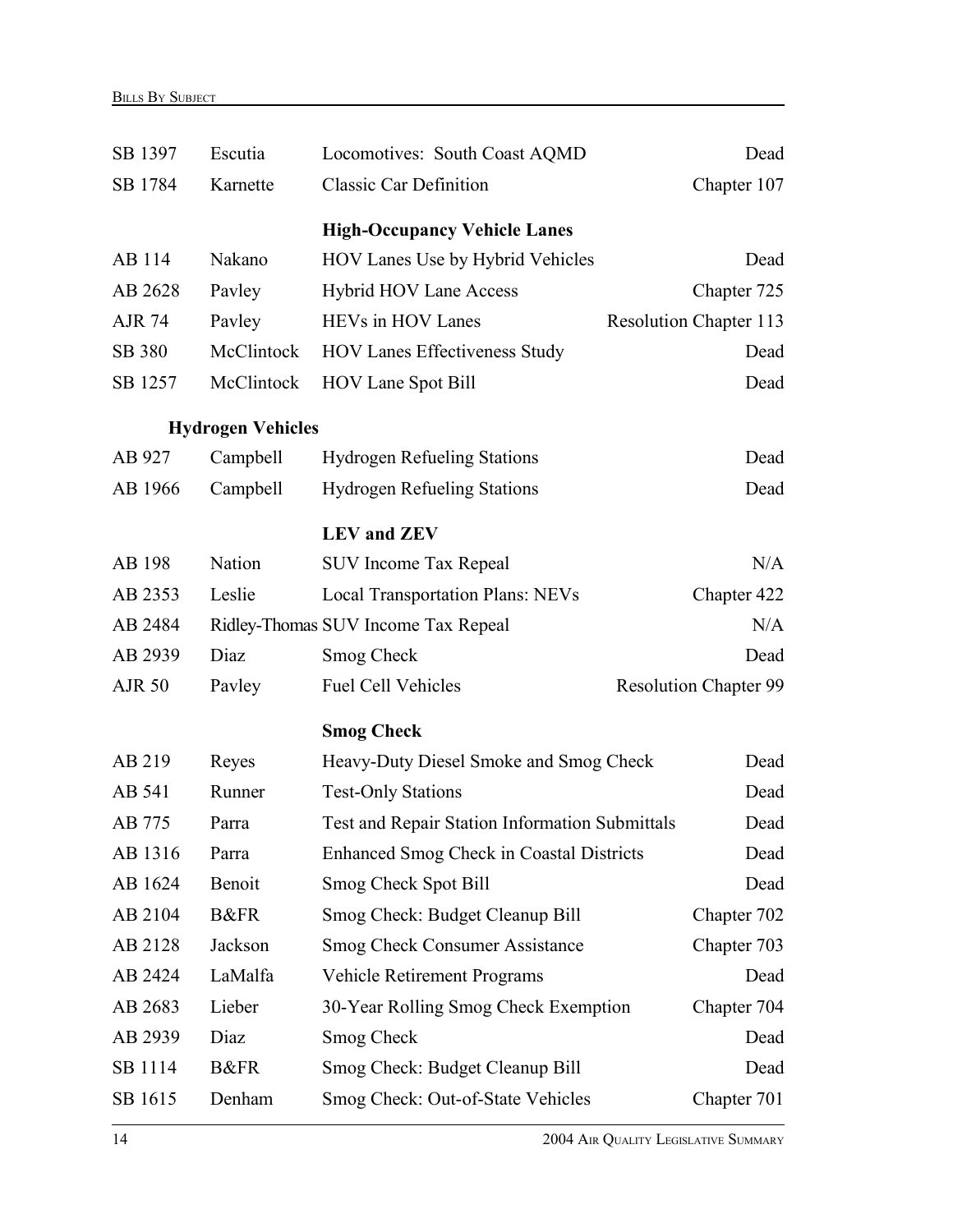#### **PARTICULATE MATTER**

| AB 565  | Cogdill  | Tax Incentive for Cleaner-Burning Fireplaces  | Dead        |
|---------|----------|-----------------------------------------------|-------------|
| AB 720  | Matthews | Clean-Burning Solid Fuel Appliances           | Dead        |
| AB 1394 | Levine   | Carl Moyer Program Eligibility                | Chapter 627 |
| SB 706  | Florez   | Clean-Burning Fireplaces, Heaters, and Stoves | N/A         |

#### **PENALTIES (See COMPLIANCE / ENFORCEMENT / PENALTIES)**

#### **PORTS (See MARINE VESSELS/PORTS)**

#### **REFORMULATED FUELS (See FUELS)**

#### **REPORTS (See ADMINISTRATIVE)**

#### **SALTON SEA**

| AB 404  | Garcia | <b>Imperial County APCD: Water Transfers</b> | Dead        |
|---------|--------|----------------------------------------------|-------------|
| SB 1214 | Kuehl. | Salton Sea Restoration                       | Chapter 614 |

#### **TOXICS**

| AB 854  | Koretz      | Dry Cleaning Operation Grant Program  | N/A         |
|---------|-------------|---------------------------------------|-------------|
| AB 1940 | Chan        | Hazardous Chemical Analytical Methods | Dead        |
| AB 2485 | Chan        | <b>Risk Assessment Near Schools</b>   | Chapter 578 |
| AB 2657 | Núñez       | <b>Metal Plating Facilities</b>       | Vetoed      |
| SB 945  | <b>Sher</b> | California Environmental Quality Act  | Chapter 689 |
| SB 1168 | Ortiz       | Biomonitoring                         | Dead        |
| SB 1224 | Ortiz       | <b>Risk Assessment Near Schools</b>   | Dead        |

#### **ZERO-EMISSION VEHICLES (See MOTOR VEHICLES)**

#### **MISCELLANEOUS**

| AB 687         | Núñez   | <b>Tribal Gaming Compacts</b>                    | Chapter 91                   |
|----------------|---------|--------------------------------------------------|------------------------------|
| AB 788         | Chavez  | Prohibition on Disinfectant Regulations          | Dead                         |
| AB 1468        | Payley  | <b>Testing of Asbestos Negative Air Machines</b> | Dead                         |
| AB 2222        | Koretz. | CO Emissions from Boats                          | Chapter 565                  |
| AB 2541        | Frommer | Low Emission Contractor Incentive Program        | Dead                         |
| <b>ACR 201</b> | Payley  | California Earth Day 2004                        | <b>Resolution Chapter 35</b> |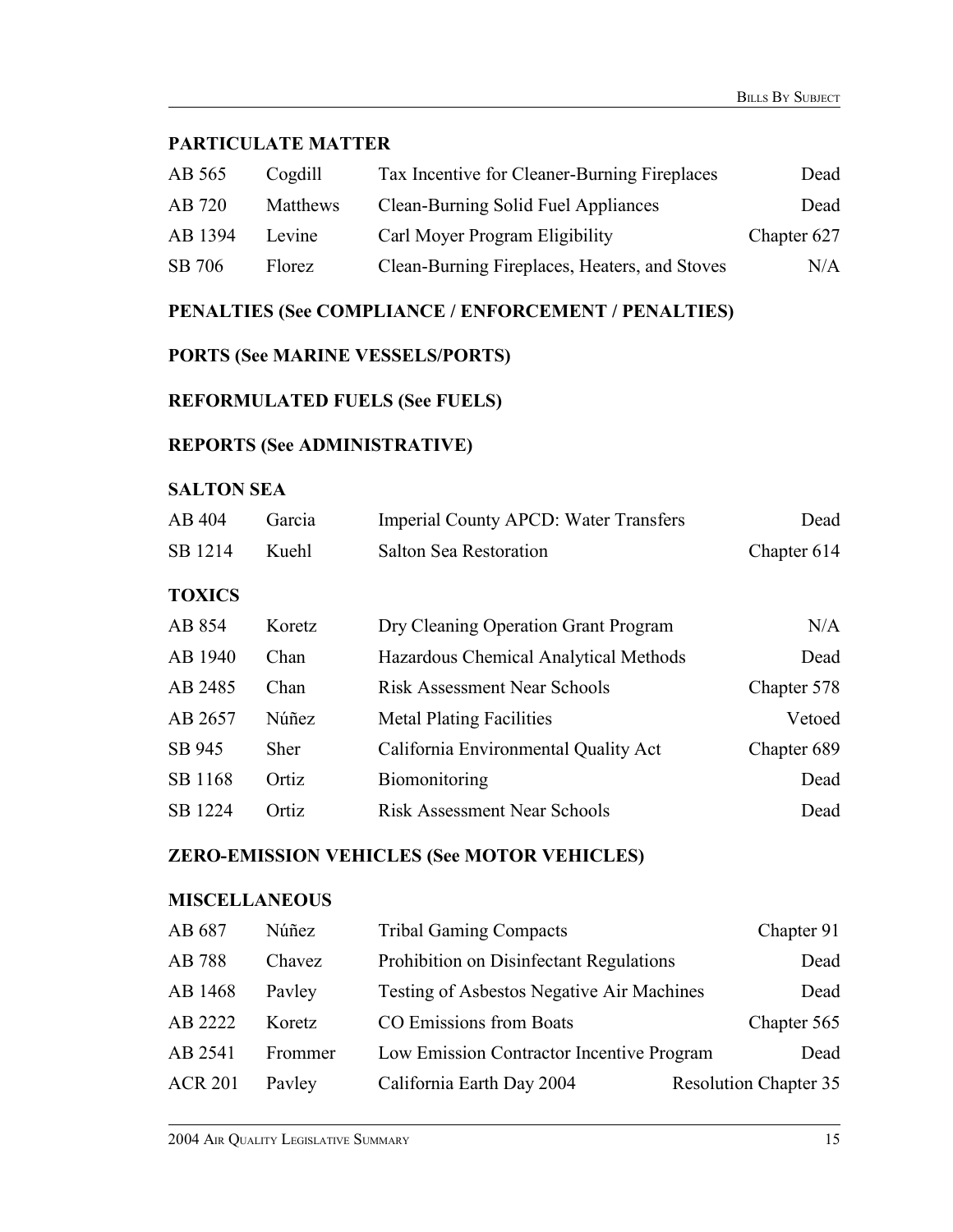| SB 311 | Sher | <b>Regulation Peer Review</b> | N/A    |
|--------|------|-------------------------------|--------|
| SB 568 | Sher | <b>External Peer Reviews</b>  | Vetoed |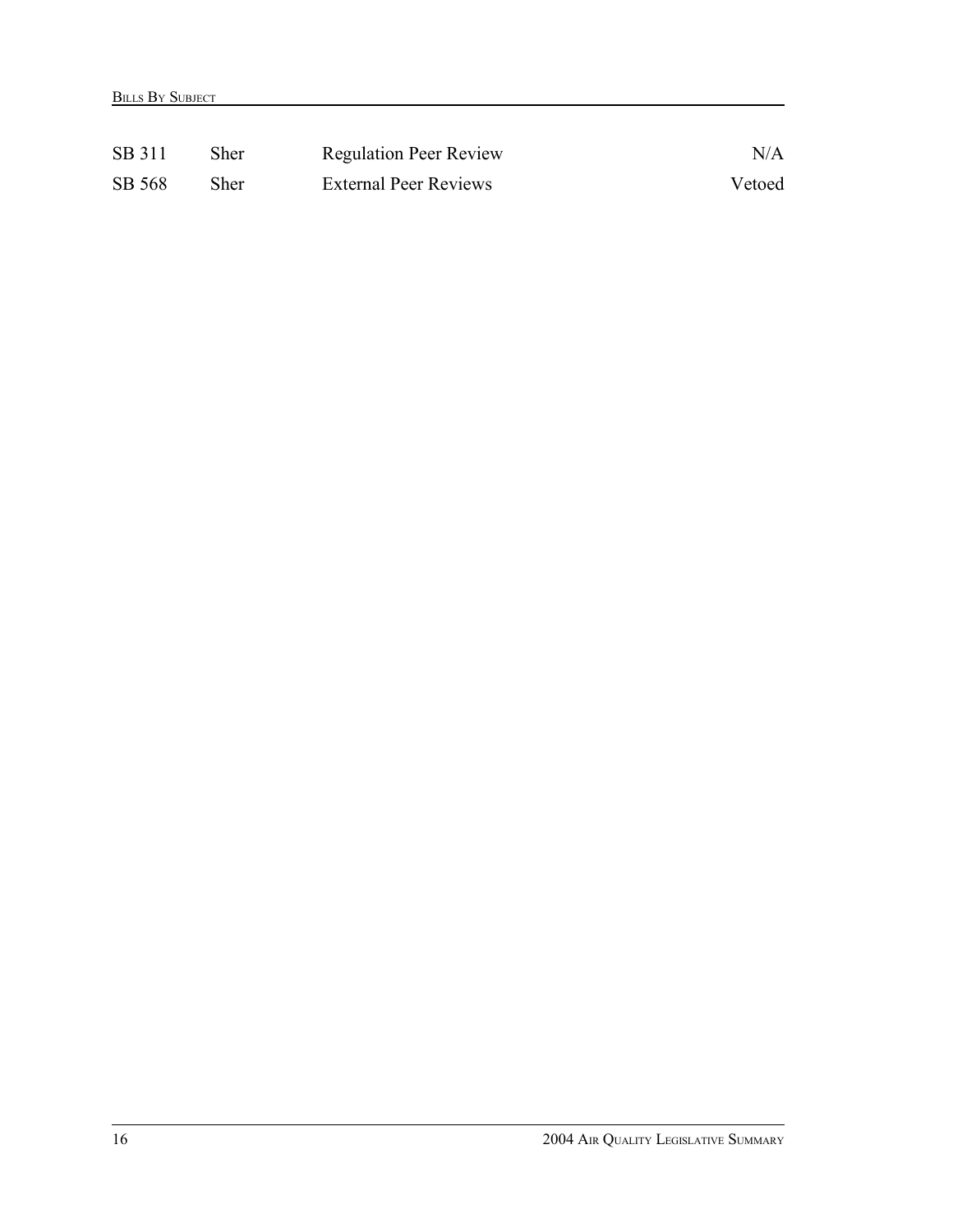# **BILLS B<sup>Y</sup> AUTHOR**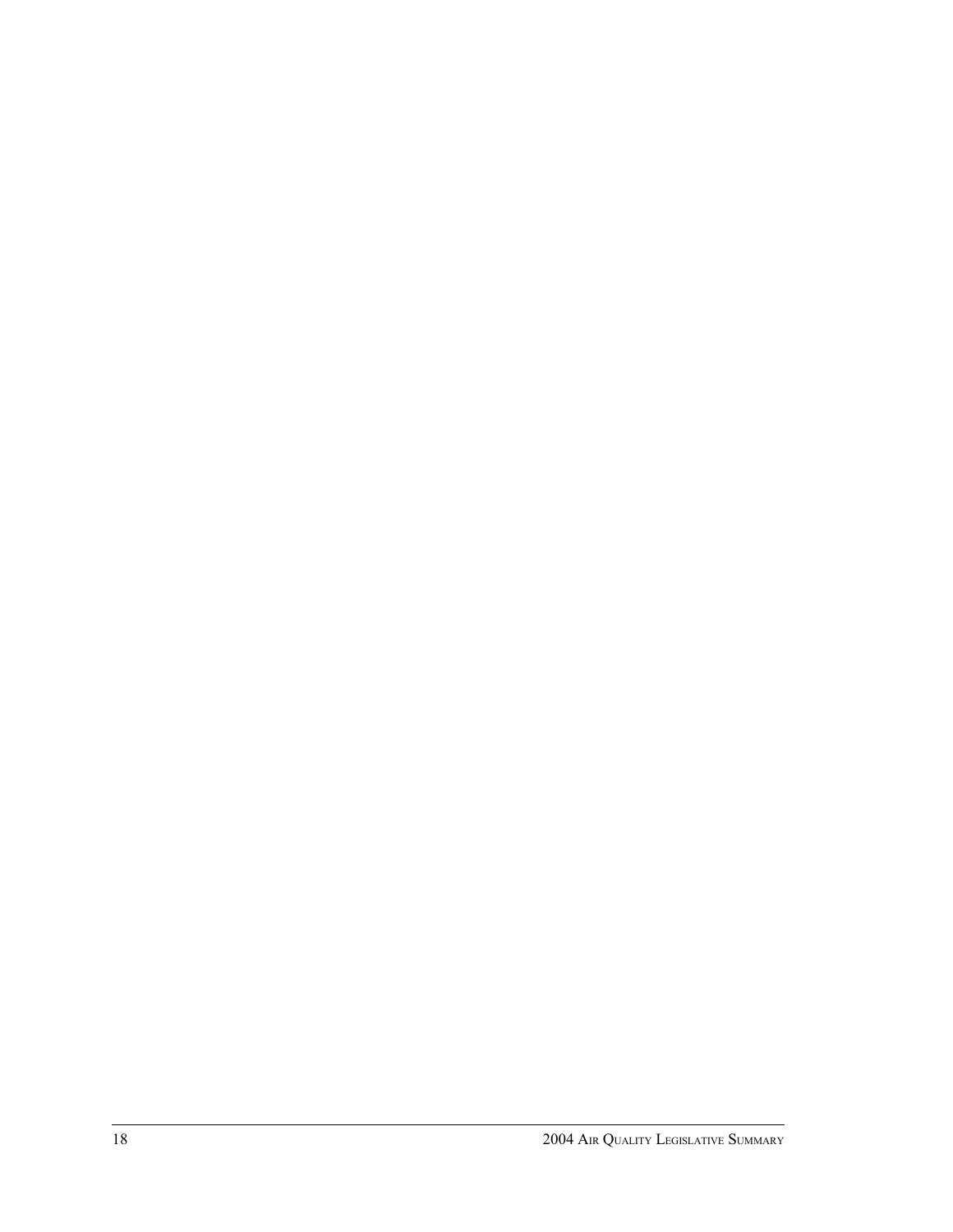## **ASSEMBLY**

| <b>AGHAZARIAN</b>  |                                                    |             |
|--------------------|----------------------------------------------------|-------------|
| AB 291             | <b>Agricultural Research Tax Credit</b>            | Dead        |
| <b>BATES</b>       |                                                    |             |
| AB 2652            | <b>Expedited Siting of Repowers</b>                | Dead        |
| <b>BENOIT</b>      |                                                    |             |
| AB 1624            | Smog Check Spot Bill                               | Dead        |
| <b>BERMUDEZ</b>    |                                                    |             |
| AB 2024            | Port Transportation Network                        | Chapter 941 |
| <b>CALDERON</b>    |                                                    |             |
| AB 538             | <b>State Environmental Goals and Policy Report</b> | Dead        |
| AB 2544            | Commission on California's Future                  | N/A         |
| AB 2593            | <b>CPUC Self-Generation Money Collection</b>       | Vetoed      |
| <b>CAMPBELL</b>    |                                                    |             |
| AB 927             | <b>Hydrogen Refueling Stations</b>                 | Dead        |
| AB 1966            | <b>Hydrogen Refueling Stations</b>                 | Dead        |
| AB 2482            | <b>State Reports</b>                               | Dead        |
| <b>CANCIAMILLA</b> |                                                    |             |
| AB 502             | <b>Natural Gas Permit Expediting Contracts</b>     | Chapter 439 |
| AB 2643            | <b>Energy Report</b>                               | Dead        |
| AB 2809            | <b>CAFO</b> Permitting Prohibition                 | Dead        |
| AB 2953            | Carl Moyer Program-Agricultural Equipment          | Dead        |
| <b>CHAN</b>        |                                                    |             |
| AB 1878            | <b>Motor Scooters</b>                              | Chapter 755 |
| AB 1940            | Hazardous Chemical Analytical Methods              | Dead        |
| AB 2366            | <b>Vehicle Registration Fees</b>                   | N/A         |
| AB 2367            | Asthma in California Schools Act 2004              | Dead        |
| AB 2485            | <b>Risk Assessment Near Schools</b>                | Chapter 578 |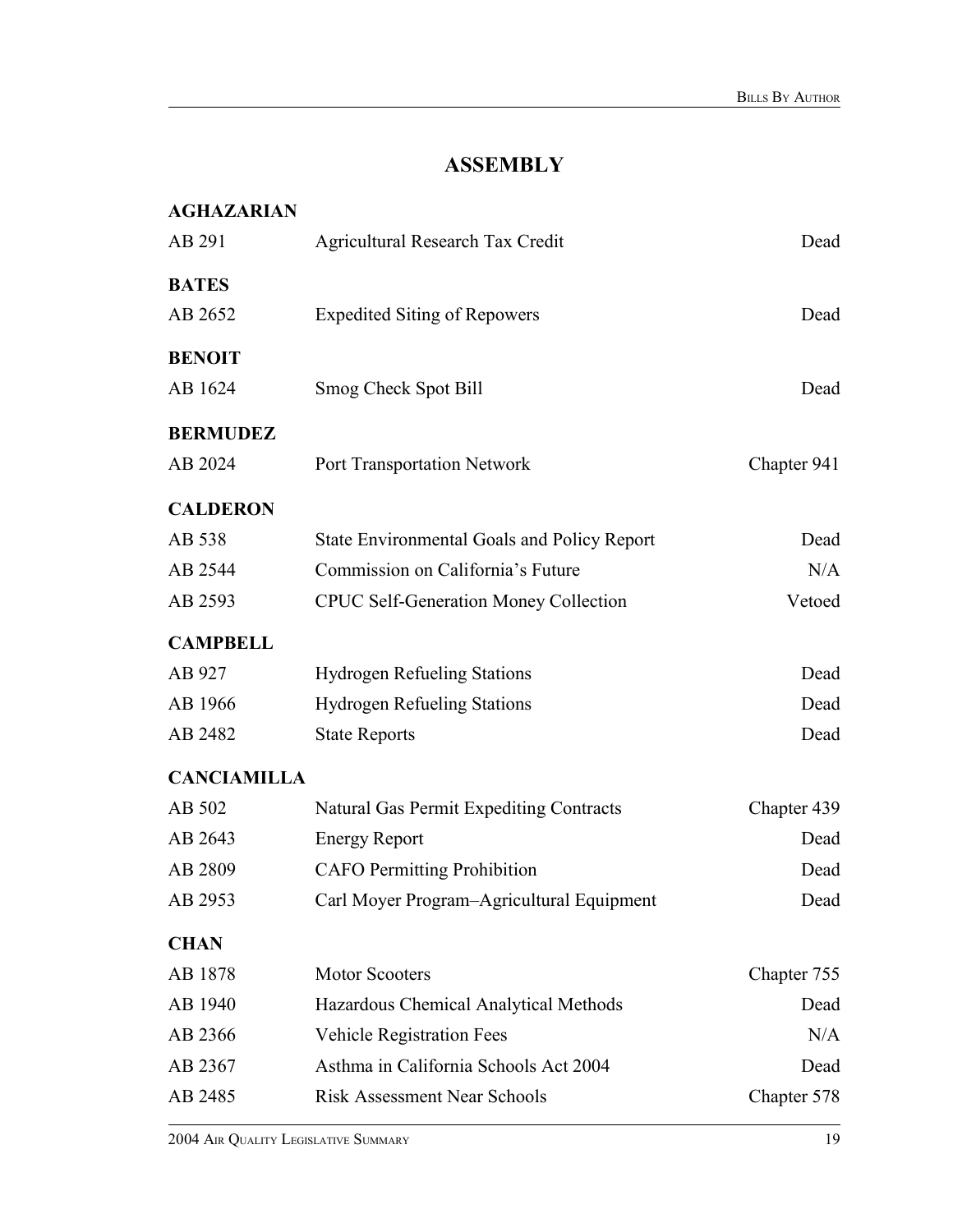| <b>CHAVEZ</b>    |                                              |                               |
|------------------|----------------------------------------------|-------------------------------|
| AB 788           | Prohibition on Disinfectant Regulations      | Dead                          |
| <b>COGDILL</b>   |                                              |                               |
| AB 565           | Tax Incentive for Cleaner-Burning Fireplaces | Dead                          |
| AB 1672          | <b>Agricultural Burning ERCs</b>             | Dead                          |
| AB 2077          | <b>Biomass</b>                               | Dead                          |
| <b>DAUCHER</b>   |                                              |                               |
| AB 2002          | <b>Electrical Restructuring</b>              | Dead                          |
| <b>DIAZ</b>      |                                              |                               |
| AB 1500          | Petroleum Pollution Cleanup and Prevention   | Dead                          |
| AB 2939          | Smog Check                                   | Dead                          |
| <b>DUTRA</b>     |                                              |                               |
| AB 79            | <b>State Agency Report Exemptions</b>        | Chapter 409                   |
| <b>FIREBAUGH</b> |                                              |                               |
| AB 923           | Air Pollution Incentive Program Funding      | Chapter 707                   |
| AB 1063          | <b>SCAQMD Emission Reductions</b>            | Dead                          |
| AB 3104          | Carl Moyer Program Expansion                 | Dead                          |
| <b>FROMMER</b>   |                                              |                               |
| AB 2541          | Low Emission Contractor Incentive Program    | Dead                          |
| <b>AJR 72</b>    | Oxygenates                                   | <b>Resolution Chapter 131</b> |
| <b>GARCIA</b>    |                                              |                               |
| AB 404           | <b>Imperial County APCD: Water Transfers</b> | Dead                          |
| <b>GOLDBERG</b>  |                                              |                               |
| AB 1550          | Schools Design: Facilities                   | N/A                           |
| <b>HANCOCK</b>   |                                              |                               |
| AB 736           | School Design: Indoor Air Quality            | Vetoed                        |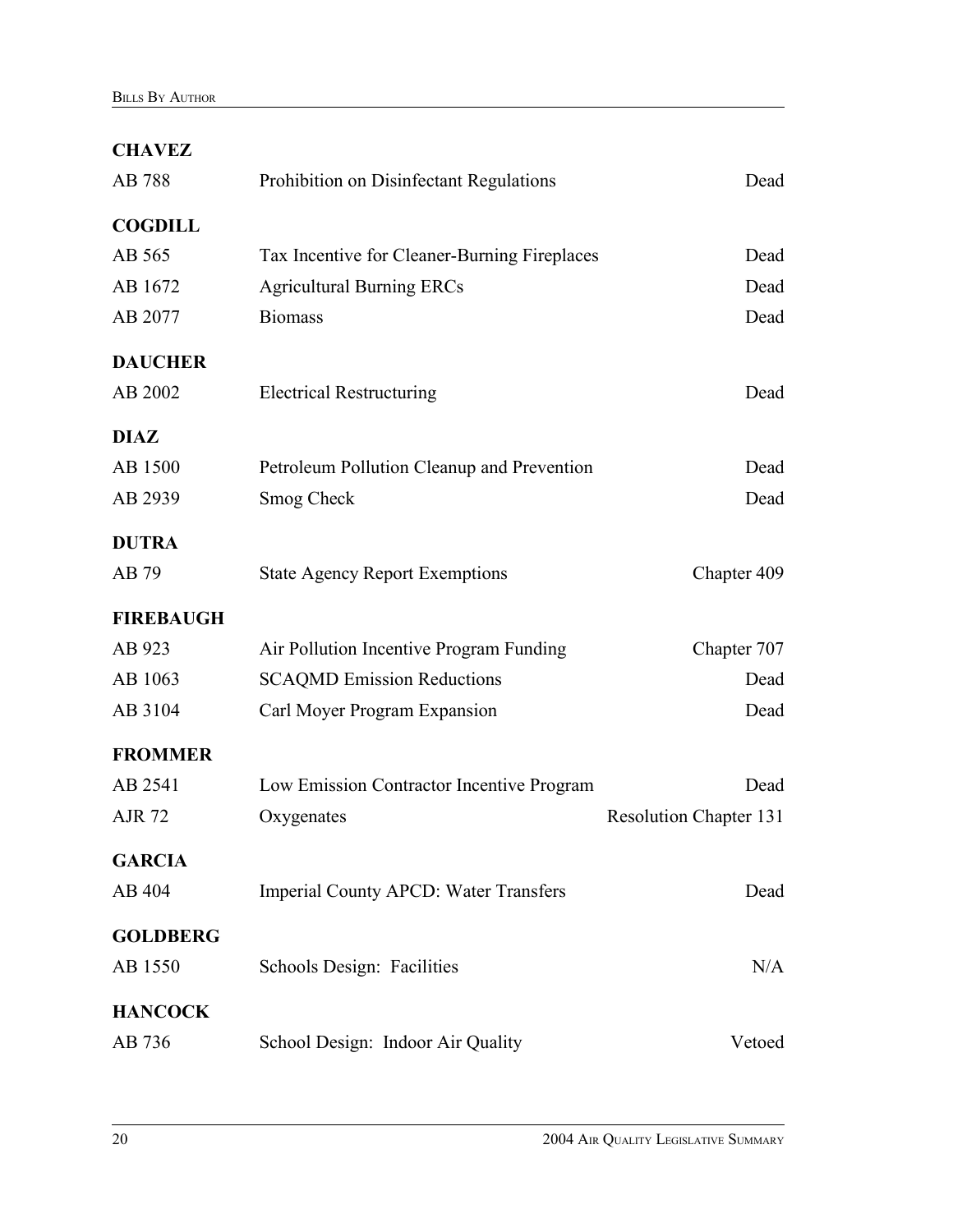| HORTON, J.        |                                             |             |
|-------------------|---------------------------------------------|-------------|
| AB 2499           | <b>Utility Trucks, SCAQMD</b>               | Dead        |
| <b>HORTON, S.</b> |                                             |             |
| AB 81             | <b>Transportation Fuels Special Counsel</b> | Dead        |
| AB 2899           | <b>Biodiesel</b>                            | Dead        |
| <b>JACKSON</b>    |                                             |             |
| AB 2128           | <b>Smog Check Consumer Assistance</b>       | Chapter 703 |
| AB 2311           | Sustainable Buildings                       | Vetoed      |
| <b>KEHOE</b>      |                                             |             |
| AB 1283           | <b>Unbundled Retail Sales</b>               | Dead        |
| AB 1468           | <b>Petroleum Reduction</b>                  | Dead        |
| <b>KORETZ</b>     |                                             |             |
| AB 854            | Dry Cleaning Operation Grant Program        | N/A         |
| AB 2222           | CO Emissions from Boats                     | Chapter 565 |
| <b>LA SUER</b>    |                                             |             |
| AB 1637           | <b>Air Pollution Penalties</b>              | Dead        |
| <b>LAMALFA</b>    |                                             |             |
| AB 2424           | <b>Vehicle Retirement Programs</b>          | Dead        |
| <b>LENO</b>       |                                             |             |
| AB 1684           | Distributed Generation                      | Chapter 675 |
| <b>LESLIE</b>     |                                             |             |
| AB 753            | <b>Alternate Work Schedules</b>             | N/A         |
| AB 2353           | <b>Local Transportation Plans: NEVs</b>     | Chapter 422 |
| <b>LEVINE</b>     |                                             |             |
| AB 1329           | <b>CPUC Control over Gasoline Companies</b> | Dead        |
| AB 1394           | Carl Moyer Program Eligibility              | Chapter 627 |
| <b>LIEBER</b>     |                                             |             |
| AB 729            | <b>BAAQMD</b> Spot Bill                     | Dead        |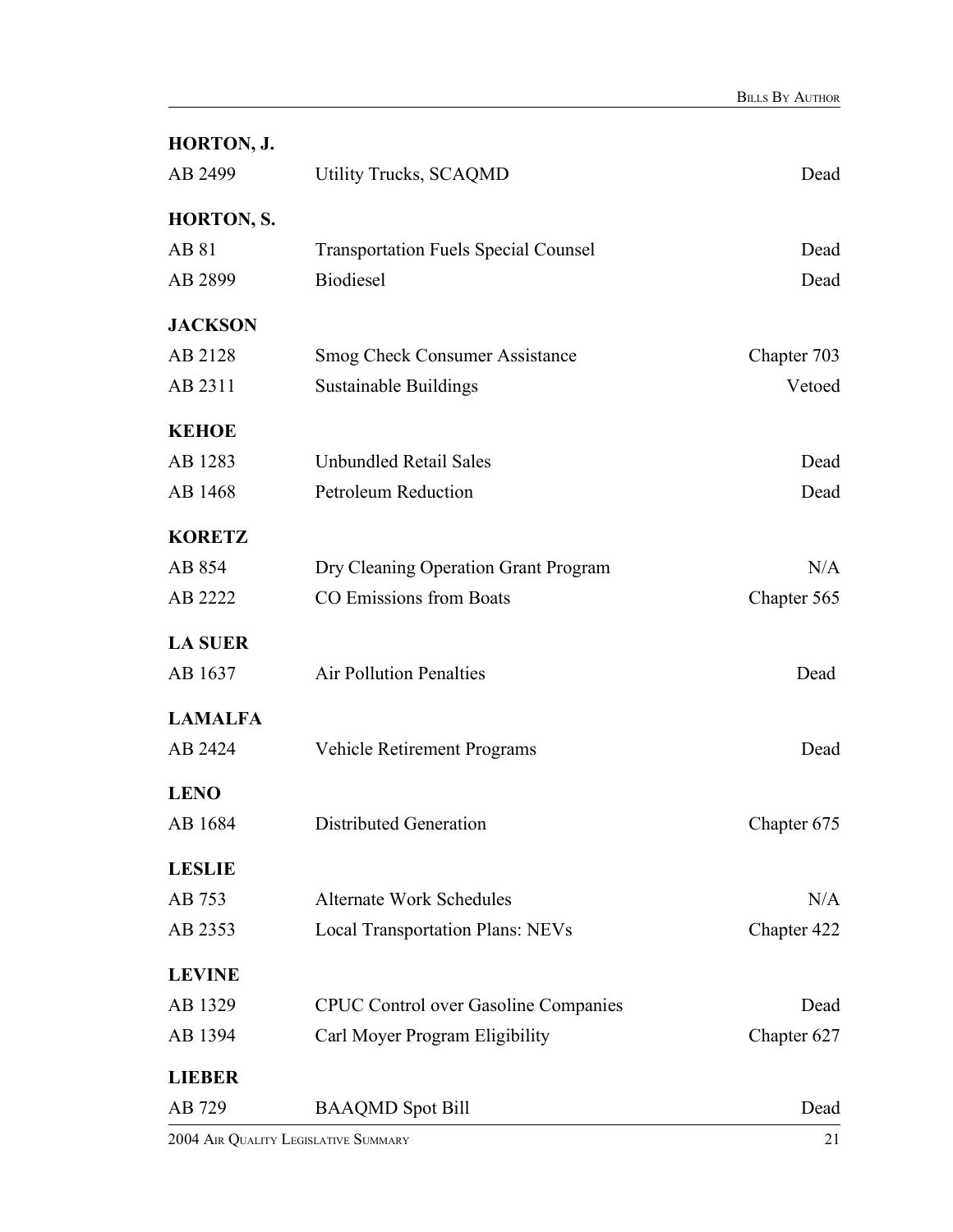| AB 2683          | 30-Year Rolling Smog Check Exemption                   | Chapter 704 |
|------------------|--------------------------------------------------------|-------------|
| <b>LIU</b>       |                                                        |             |
| AB 1068          | Underground Storage Tank Loan Program                  | Chapter 624 |
| AB 2198          | <b>State Reports</b>                                   | Dead        |
| <b>LOWENTHAL</b> |                                                        |             |
| AB 1971          | Truck Idling/Queuing at Marine Terminals               | Chapter 580 |
| AB 1991          | Petroleum Infrastructure: Permits                      | Dead        |
| AB 2041          | Port Congestion Management District Fee                | Dead        |
| AB 2042          | Marine Ports MOA                                       | Vetoed      |
| AB 2043          | Maritime Port Strategic Master Plan Task Force         | Chapter 942 |
| <b>MADDOX</b>    |                                                        |             |
| AB 1630          | Distributed Generation Spot Bill                       | Dead        |
| <b>MATTHEWS</b>  |                                                        |             |
| AB 720           | Clean-Burning Solid Fuel Appliances                    | Dead        |
| <b>McCARTHY</b>  |                                                        |             |
| AB 2794          | Small Refiner Tax Credit for Low-Sulfur Diesel         | Dead        |
| AB 2955          | <b>Underground Storage Tanks</b>                       | Chapter 649 |
| AB 2983          | Clean School Buses, Healthy Kids Program               | Dead        |
| <b>MONTAÑEZ</b>  |                                                        |             |
| AB 392           | <b>Environmental Justice and Transportation Grants</b> | Dead        |
| <b>NAKANO</b>    |                                                        |             |
| AB 114           | HOV Lanes Use by Hybrid Vehicles                       | Dead        |
| <b>NATION</b>    |                                                        |             |
| AB 198           | <b>SUV</b> Income Tax Repeal                           | N/A         |
| AB 204           | <b>State Coastal Conservancy: Motor Vehicles</b>       | Dead        |
| AB 848           | <b>SUV Income Tax Deduction Repeal</b>                 | Dead        |
| AB 2906          | Motor Vehicle Emissions Labeling                       | Dead        |
| <b>NUÑEZ</b>     |                                                        |             |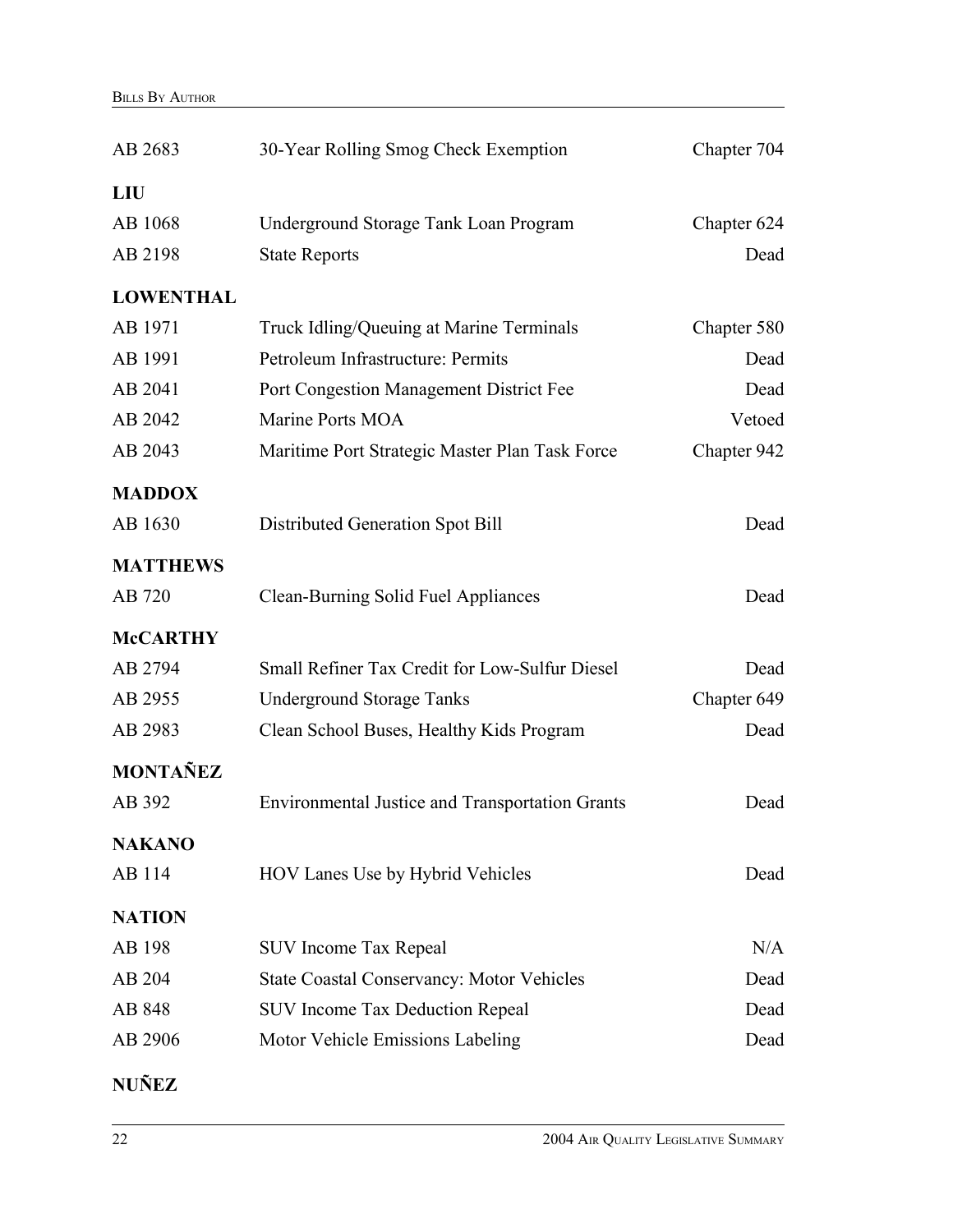| AB 653         | Energy Efficiency: Public Buildings              | Vetoed                        |
|----------------|--------------------------------------------------|-------------------------------|
| AB 687         | <b>Tribal Gaming Compacts</b>                    | Chapter 91                    |
| AB 2006        | <b>Electrical Restructuring</b>                  | Vetoed                        |
| AB 2657        | <b>Metal Plating Facilities</b>                  | Vetoed                        |
| AB 3001        | Portable Classrooms Survey                       | Chapter 902                   |
| <b>OROPEZA</b> |                                                  |                               |
| AB 489         | Distributed Generation Spot Bill                 | Dead                          |
| AB 2526        | Diesel Fuel Tax Funding for Carl Moyer Program   | Dead                          |
| AB 2644        | <b>Idling School Buses</b>                       | Vetoed                        |
| AB 2685        | <b>Energy Task Force</b>                         | Dead                          |
| AB 2847        | Gas/Diesel Fuel Tax                              | Dead                          |
| <b>AJR 89</b>  | <b>Increased CAFE Standards</b>                  | Dead                          |
| <b>AJR 90</b>  | National Fuel Standard                           | Dead                          |
| <b>PARRA</b>   |                                                  |                               |
| AB 775         | Test and Repair Station Information Submittals   | Dead                          |
| AB 1316        | <b>Enhanced Smog Check in Coastal Districts</b>  | Dead                          |
| AB 1317        | Biomass-to-Energy Incentive Program              | Dead                          |
| AB 2585        | Fighter Jet Impact Zone                          | Chapter 885                   |
| <b>PAVLEY</b>  |                                                  |                               |
| AB 740         | Clean Air, Clean Water, and Coastal Protection   | Dead                          |
| AB 907         | <b>Environmental Education Test Requirements</b> | Dead                          |
| AB 1009        | <b>NAFTA Trucks</b>                              | Chapter 873                   |
| AB 1468        | Testing of Asbestos Negative Air Machines        | Dead                          |
| AB 2628        | <b>Hybrid HOV Lane Access</b>                    | Chapter 725                   |
| AB 2863        | School Design: Indoor Air Quality                | Dead                          |
| AB 2880        | Local Emission Reduction Incentive Programs      | Dead                          |
| <b>ACR 201</b> | California Earth Day 2004                        | <b>Resolution Chapter 35</b>  |
| <b>AJR 50</b>  | <b>Fuel Cell Vehicles</b>                        | <b>Resolution Chapter 99</b>  |
| <b>AJR 74</b>  | HEVs in HOV Lanes                                | <b>Resolution Chapter 113</b> |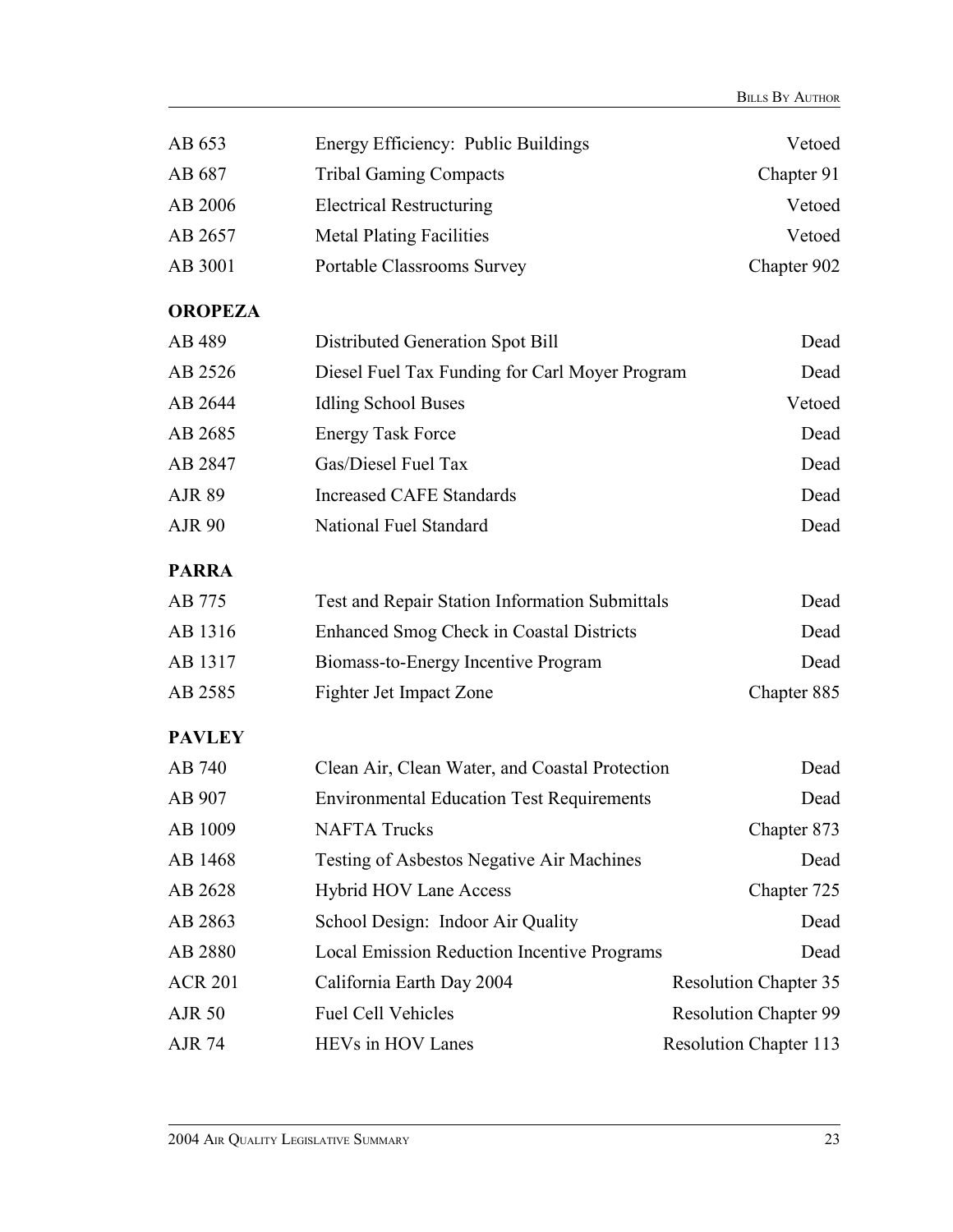#### **REYES**

| AB 135               | <b>Solar Energy Funding</b>                | Chapter 867                   |
|----------------------|--------------------------------------------|-------------------------------|
| AB 219               | Heavy-Duty Diesel Smoke and Smog Check     | Dead                          |
| <b>RICHMAN</b>       |                                            |                               |
| AB 925               | <b>Powerplant Permitting Requirements</b>  | Dead                          |
| AB 2304              | <b>MTBE Reports</b>                        | Chapter 781                   |
| AB 2305              | Petroleum Infrastructure: Permits          | Dead                          |
| <b>RIDLEY-THOMAS</b> |                                            |                               |
| AB 1390              | Fuel-Efficient Vehicle Tax Credit          | Dead                          |
| AB 2484              | <b>SUV Income Tax Repeal</b>               | N/A                           |
| <b>RUNNER</b>        |                                            |                               |
| AB 541               | <b>Test-Only Stations</b>                  | Dead                          |
| AB 2701              | <b>Environmental Protection Reports</b>    | Chapter 644                   |
| <b>SAMUELIAN</b>     |                                            |                               |
| AB 469               | District Permit Systems Spot Bill          | Dead                          |
| <b>SIMITIAN</b>      |                                            |                               |
| AB 471               | Cruise Ships                               | Chapter 706                   |
| <b>STRICKLAND</b>    |                                            |                               |
| AB 556               | <b>State Board and Commission Salaries</b> | Dead                          |
| <b>VARGAS</b>        |                                            |                               |
| AB 151               | <b>Importation of Electrical Energy</b>    | Dead                          |
| <b>ACR 235</b>       | Clean Schoolbuses                          | <b>Resolution Chapter 196</b> |
| <b>WOLK</b>          |                                            |                               |
| AB 2473              | Solar Energy                               | Chapter 789                   |
| <b>WIGGINS</b>       |                                            |                               |
| AB 2209              | <b>Rental Cars</b>                         | Dead                          |
|                      |                                            |                               |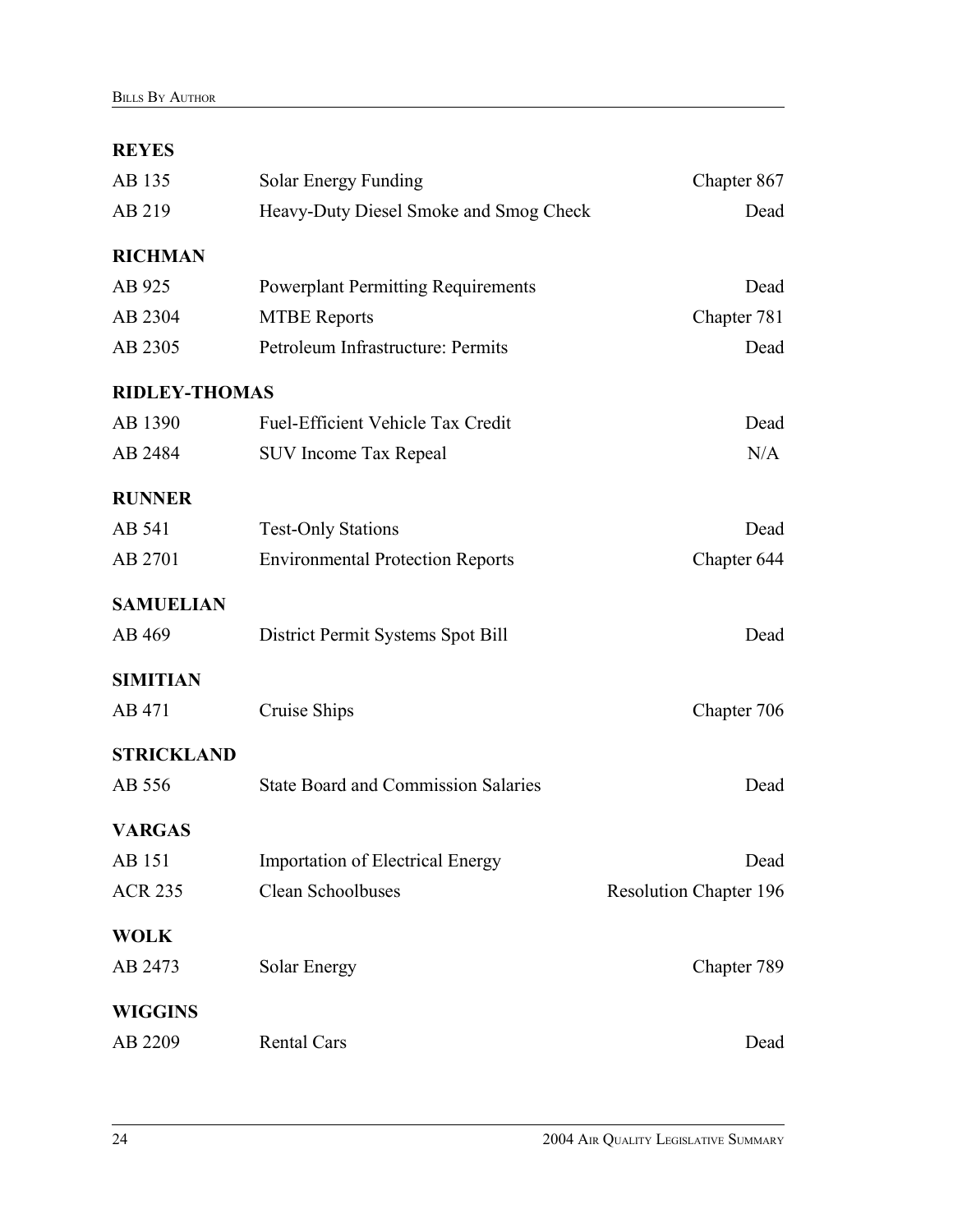### **SENATE**

| <b>ACKERMAN</b> |                                                     |             |
|-----------------|-----------------------------------------------------|-------------|
| SB 207          | Gasoline Vapor Emission Control                     | Dead        |
| <b>ALARCÓN</b>  |                                                     |             |
| SB 571          | <b>Environmental Civil Action</b>                   | Dead        |
| SB 1252         | Solid Waste: Gasification                           | Dead        |
| <b>ALPERT</b>   |                                                     |             |
| SB 46           | Distributed Generation Spot Bill                    | Dead        |
| <b>ASHBURN</b>  |                                                     |             |
| SB 807          | <b>Agricultural Permit Exemption Removal</b>        | Dead        |
| <b>BATTIN</b>   |                                                     |             |
| SB 1636         | Air/Water Quality Exemption for Refinery Expansions | Dead        |
| SB 1758         | <b>State Property Inventory</b>                     | Dead        |
| SB 1814         | <b>CARB RFG Exemption</b>                           | Dead        |
| <b>BOWEN</b>    |                                                     |             |
| SB 107          | <b>Ultra-Clean Distributed Generation</b>           | Dead        |
| <b>SB</b> 118   | Solar Energy                                        | Dead        |
| SB 998          | Economic Stimulus and Infrastructure Bond Act       | Dead        |
| SB 1776         | <b>Expedited Powerplant Siting</b>                  | Chapter 245 |
| SB 1851         | Building Design: Indoor Air Quality                 | Vetoed      |
| SB 1856         | Biomass: Agricultural and Prescribed Burning        | Chapter 693 |
| SB 1859         | <b>CEC</b> Reorganization                           | Dead        |
| <b>CEDILLO</b>  |                                                     |             |
| <b>SB</b> 11    | <b>Additional SCAQMD Board Member</b>               | Dead        |
| <b>CHESBRO</b>  |                                                     |             |
| SB 1078         | Solid Waste Collection Vehicle Fees                 | Dead        |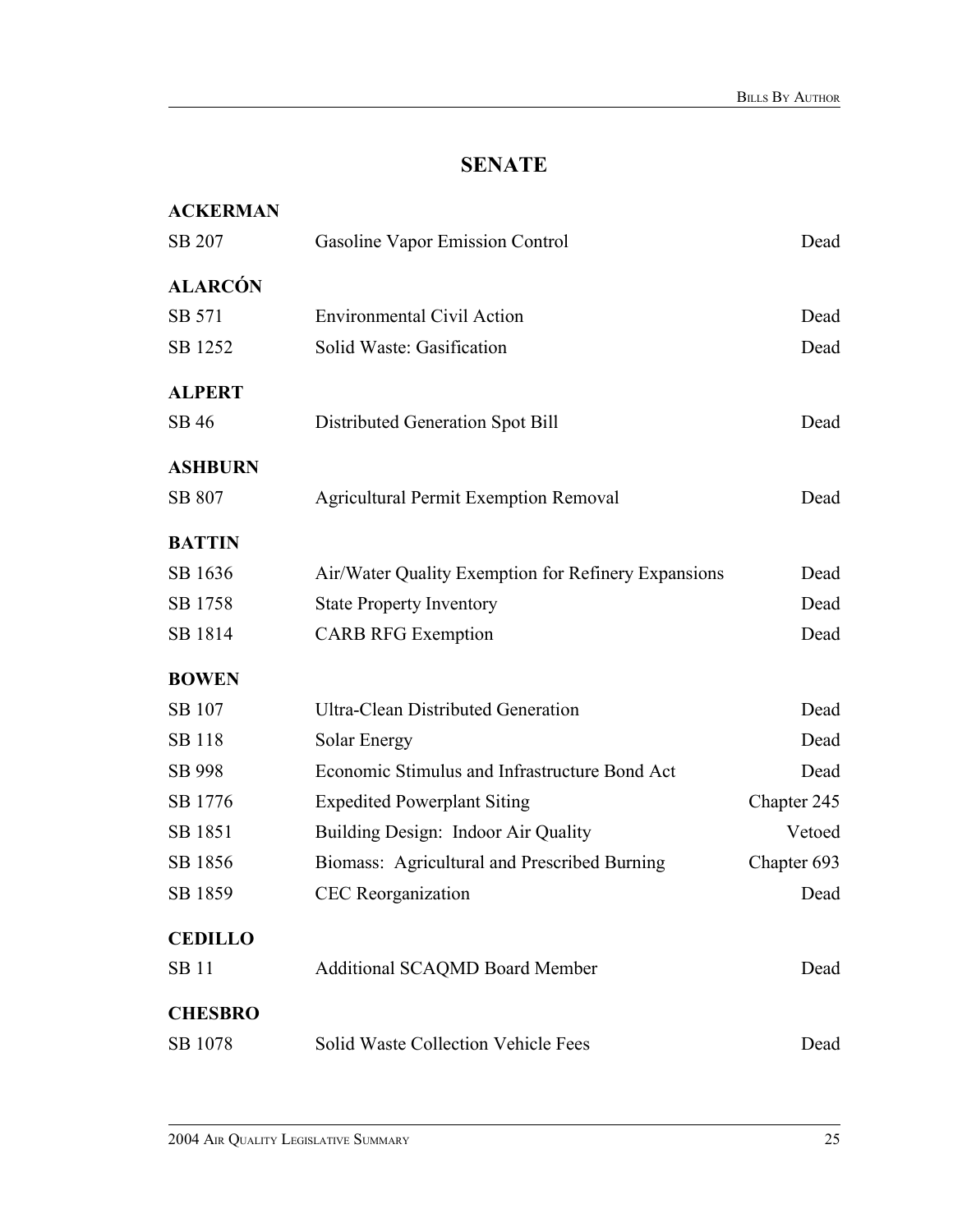#### **DENHAM**

| SB 820               | In-State Ethanol Report                          | Dead        |
|----------------------|--------------------------------------------------|-------------|
| SB 1615              | Smog Check: Out-of-State Vehicles                | Chapter 701 |
| <b>ESCUTIA</b>       |                                                  |             |
| SB 1397              | Locomotives: South Coast AQMD                    | Dead        |
| <b>FLOREZ</b>        |                                                  |             |
| SB 403               | Air Quality Bond                                 | Dead        |
| SB 502               | Dairy Farm Sanitation                            | Dead        |
| SB 701               | California Clean Air Bond Act of 2004            | Dead        |
| SB 702               | Carl Moyer Program Requirements                  | Dead        |
| SB 703               | <b>Agricultural Electricity Rate Structure</b>   | N/A         |
| SB 706               | Clean-Burning Fireplaces, Heaters, and Stoves    | N/A         |
| SB 707               | Dairy Buffer Zones                               | N/A         |
| <b>HOLLINGSWORTH</b> |                                                  |             |
| SB 1732              | Dairy Environmental Quality                      | Dead        |
| <b>KARNETTE</b>      |                                                  |             |
| SB 1784              | <b>Classic Car Definition</b>                    | Chapter 107 |
| <b>KNIGHT</b>        |                                                  |             |
| <b>SB</b> 111        | <b>State Reporting Requirements</b>              | Chapter 193 |
| <b>KUEHL</b>         |                                                  |             |
| <b>SB 480</b>        | SCAQMD Board Membership for Santa Monica         | Dead        |
| SB 1214              | <b>Salton Sea Restoration</b>                    | Chapter 614 |
| <b>MACHADO</b>       |                                                  |             |
| SB 999               | <b>SJVUAPCD: Board Membership</b>                | Dead        |
| <b>McCLINTOCK</b>    |                                                  |             |
| SB 380               | <b>HOV Lanes Effectiveness Study</b>             | Dead        |
| SB 1257              | <b>HOV Lane Spot Bill</b>                        | Dead        |
| SB 1505              | <b>Small Business Regulatory Flexibility Act</b> | Dead        |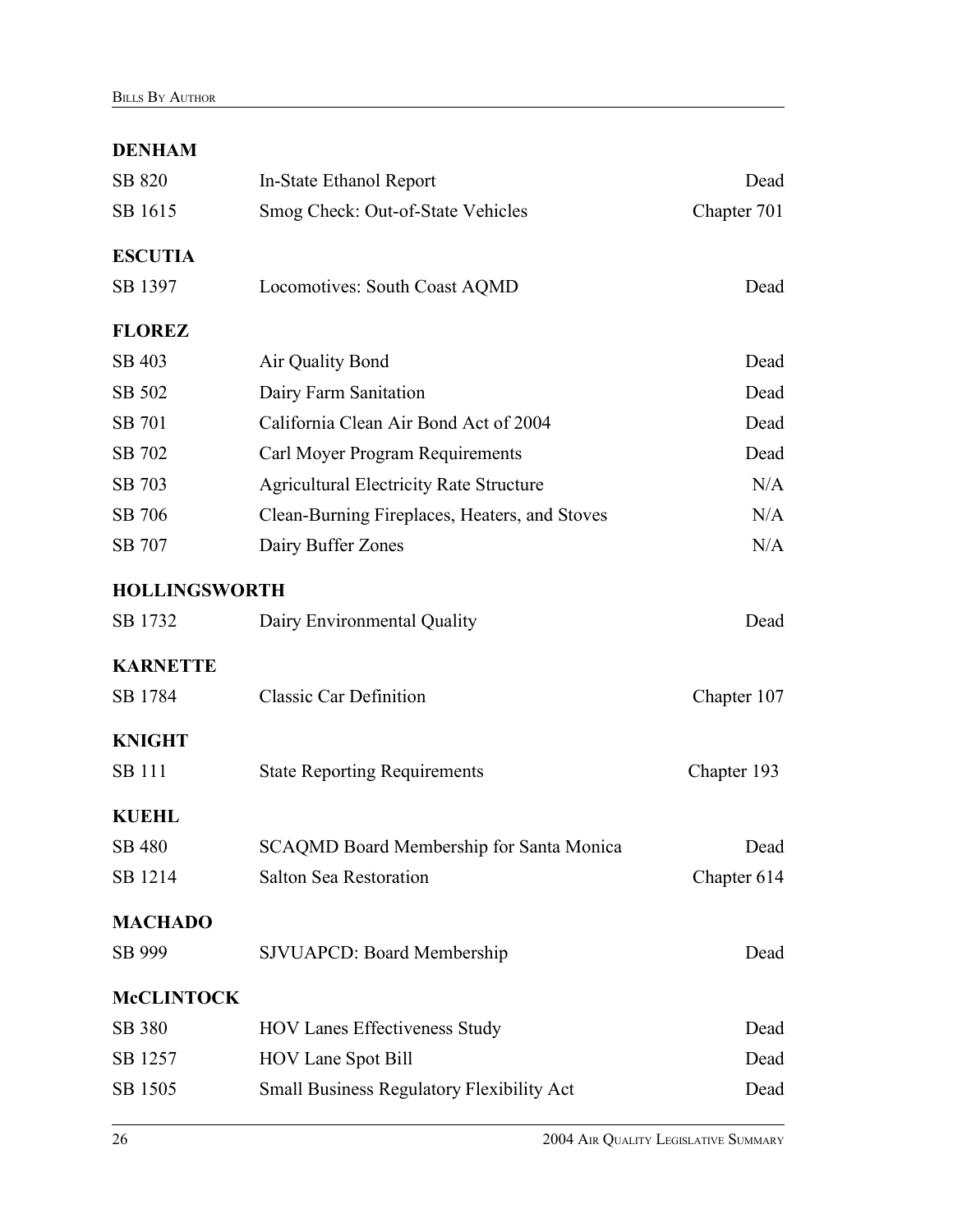| <b>McPHERSON</b> |                                                |                              |
|------------------|------------------------------------------------|------------------------------|
| SB 1389          | Permits                                        | Dead                         |
| <b>MORROW</b>    |                                                |                              |
| SB 1015          | Distributed Generation Spot Bill               | Dead                         |
| SB 1398          | <b>Distributed Generation</b>                  | Dead                         |
| <b>MURRAY</b>    |                                                |                              |
| SB 199           | Solar Energy                                   | Dead                         |
| SB 1652          | Solar Homes                                    | Dead                         |
| <b>ORTIZ</b>     |                                                |                              |
| SB 1168          | Biomonitoring                                  | Dead                         |
| SB 1211          | <b>Air Pollution Violations</b>                | Dead                         |
| SB 1224          | <b>Risk Assessment Near Schools</b>            | Dead                         |
| <b>PERATA</b>    |                                                |                              |
| SB 887           | Port Improvement Bond Act                      | Dead                         |
| <b>SHER</b>      |                                                |                              |
| SB 311           | <b>Regulation Peer Review</b>                  | N/A                          |
| SB 568           | <b>External Peer Reviews</b>                   | Vetoed                       |
| SB 945           | California Environmental Quality Act           | Chapter 689                  |
| SB 1478          | Renewable Energy                               | Vetoed                       |
| SB 1907          | <b>Energy Efficiency Goals</b>                 | Dead                         |
| <b>SOTO</b>      |                                                |                              |
| SB 981           | Petroleum Pollution Cleanup and Prevention Act | Dead                         |
| SB 1247          | Large Emission Reduction Program               | Dead                         |
| <b>TORLAKSON</b> |                                                |                              |
| SB 429           | <b>Refinery Permit Streamlining</b>            | Dead                         |
| SB 849           | BAAQMD, ABAG and MTC                           | Chapter 791                  |
| SB 1614          | Gas/Diesel Fuel Tax                            | N/A                          |
| <b>SJR 28</b>    | <b>MTBE Waiver</b>                             | <b>Resolution Chapter 95</b> |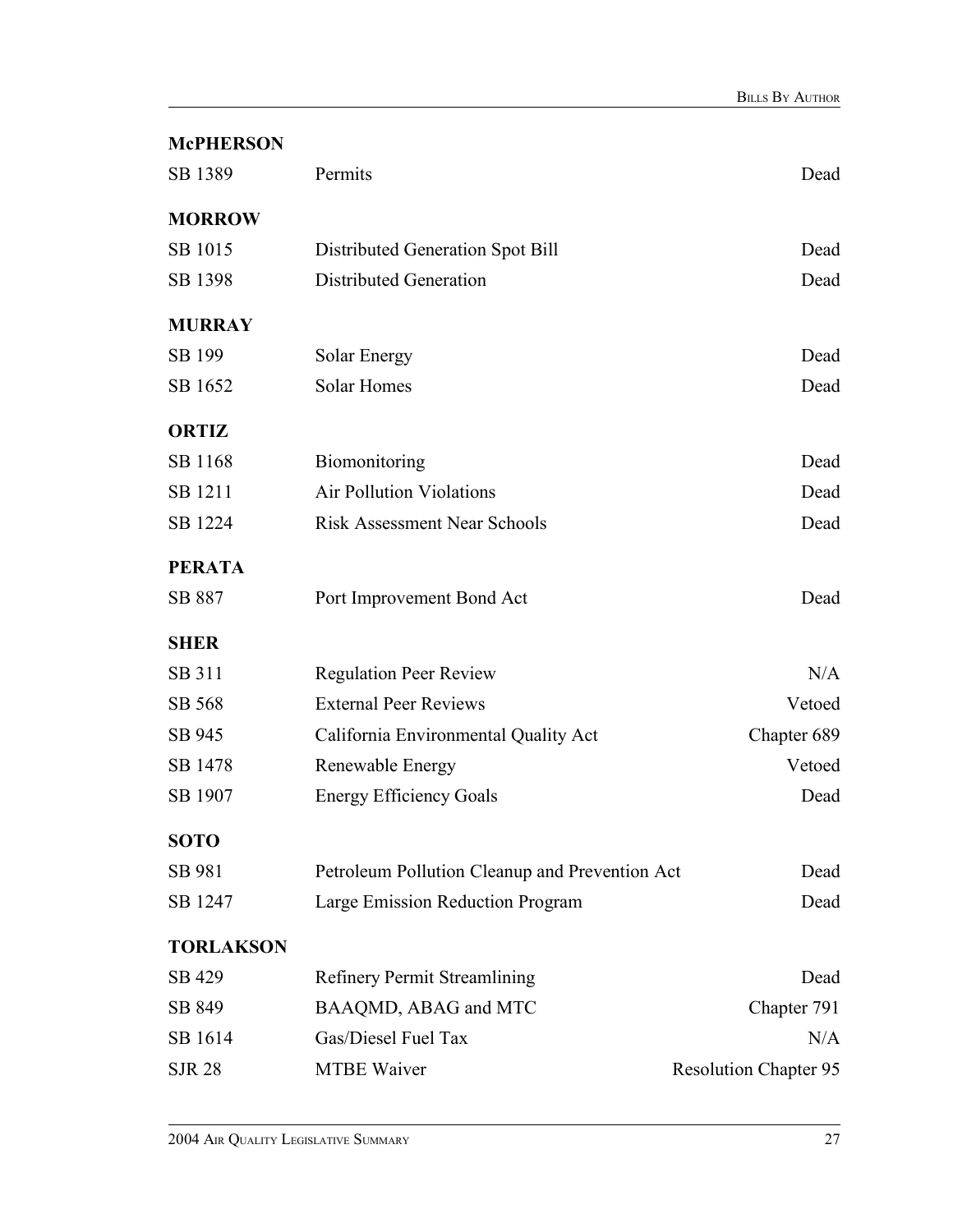#### **VASCONCELLOS**

SB 444 Greenhouse Gases Dead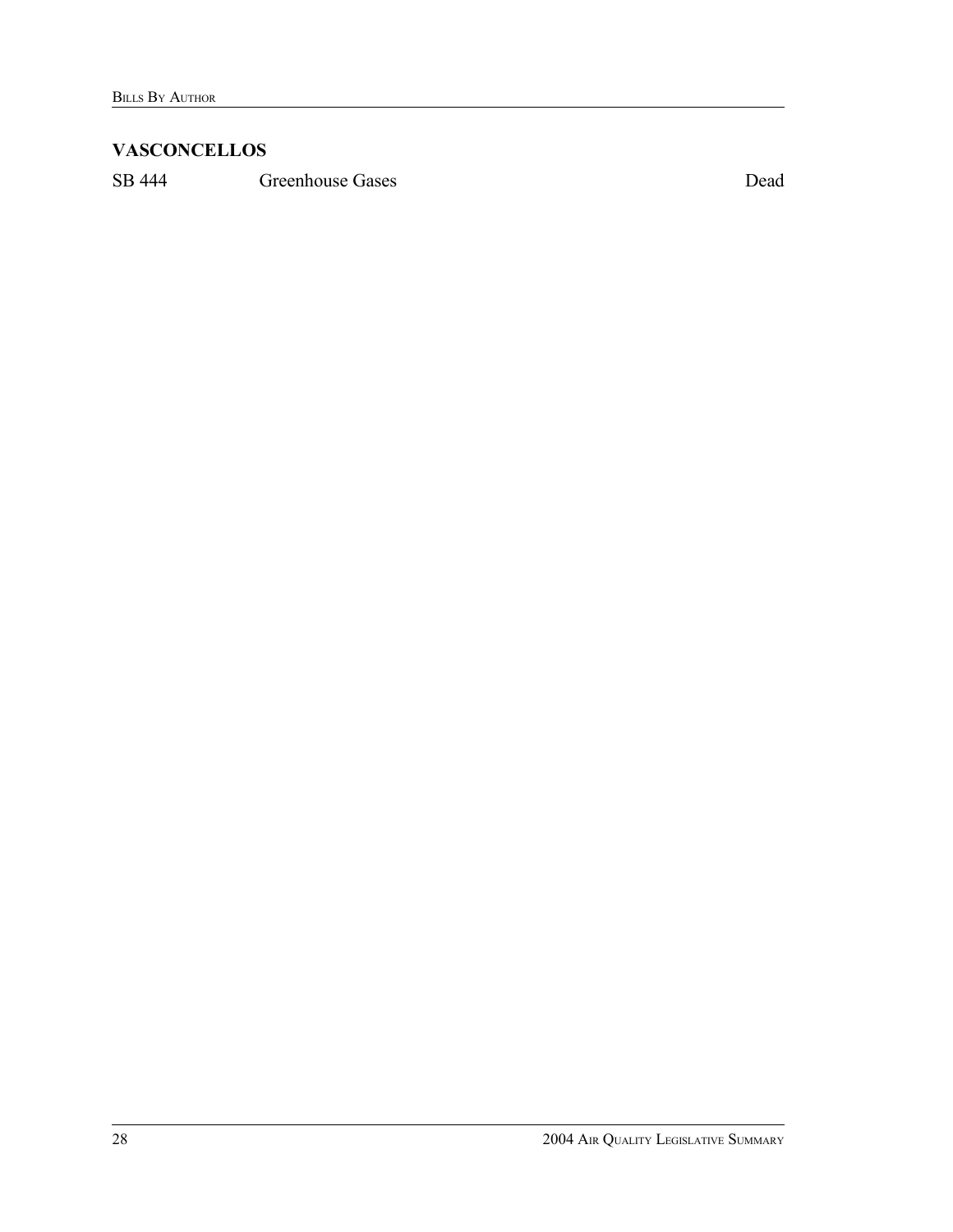# **ASSEMBLY BILLS**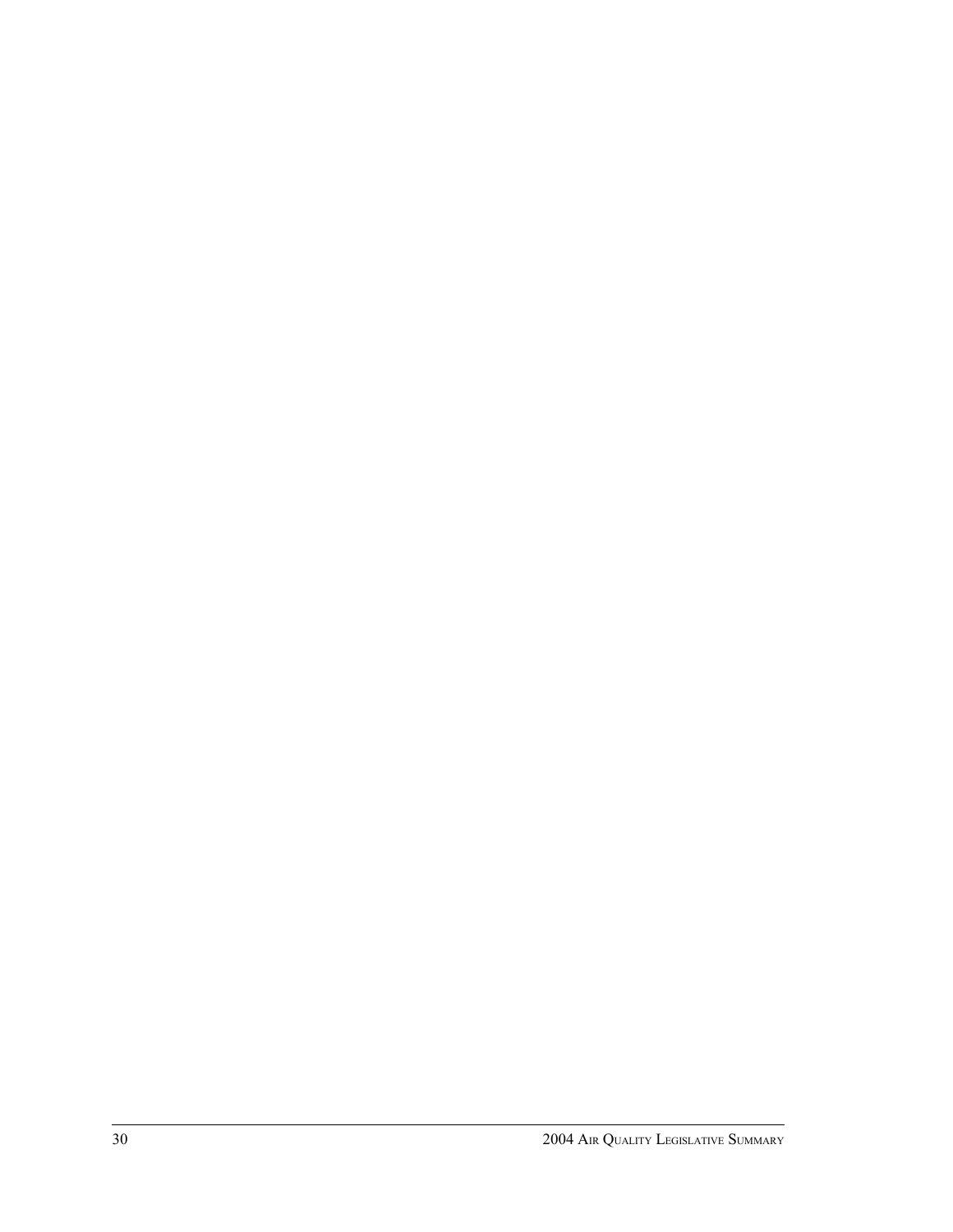| AB 79                                                                                                                                                                                                                                                                                                                                         | Dutra     | <b>State Agency Report Exemptions</b>                                                                                                                                                                                                                                                                                                                            | Chapter 409 |  |  |
|-----------------------------------------------------------------------------------------------------------------------------------------------------------------------------------------------------------------------------------------------------------------------------------------------------------------------------------------------|-----------|------------------------------------------------------------------------------------------------------------------------------------------------------------------------------------------------------------------------------------------------------------------------------------------------------------------------------------------------------------------|-------------|--|--|
| Excuses most state agencies from most mandated reporting requirements until<br>January 1, 2008. The bill includes a provision that prohibits Cal/EPA and its subordinate<br>agencies from postponing their reporting requirements because AB 2701 (Runner).<br>Urgency—takes effect immediately.                                              |           |                                                                                                                                                                                                                                                                                                                                                                  |             |  |  |
| AB 81                                                                                                                                                                                                                                                                                                                                         | S. Horton | <b>Transportation Fuels Special Counsel</b>                                                                                                                                                                                                                                                                                                                      | Dead        |  |  |
|                                                                                                                                                                                                                                                                                                                                               |           | Establishes the Office of Special Counsel on Transportation Fuels in the Office of the<br>Governor and the Governor's Council on Transportation Fuels Policies in state government<br>to develop transportation fuels policies, promote energy conservation, promote competition<br>in transportation fuel supply, and seek adequate and diverse fuels supplies. |             |  |  |
| AB 114                                                                                                                                                                                                                                                                                                                                        | Nakano    | HOV Lanes Use by Hybrid Vehicles                                                                                                                                                                                                                                                                                                                                 | Dead        |  |  |
|                                                                                                                                                                                                                                                                                                                                               |           | Authorizes a hybrid vehicle to be operated in an HOV lane, regardless of the number of<br>occupants in the vehicle, unless specifically prohibited by a traffic control device.                                                                                                                                                                                  |             |  |  |
| AB 135                                                                                                                                                                                                                                                                                                                                        | Reyes     | Solar Energy Funding                                                                                                                                                                                                                                                                                                                                             | Chapter 867 |  |  |
| immediately.                                                                                                                                                                                                                                                                                                                                  |           | Allows the CEC to borrow money collected in the Renewable Resources Trust Fund and<br>use it for emerging renewable technologies, including solar. The bill limits the amount to<br>no more than \$60 million and specifies how it is to be repaid. Urgency—takes effect                                                                                         |             |  |  |
| AB 151                                                                                                                                                                                                                                                                                                                                        | Vargas    | <b>Importation of Electrical Energy</b>                                                                                                                                                                                                                                                                                                                          | Dead        |  |  |
| Imposes an electrical energy surcharge on electricity generated in Mexico and imported<br>into California, if the powerplant does not have ARB-defined BACT. The surcharge<br>would be on a per kilowatt basis and the money collected would be used to mitigate the<br>powerplant's emissions in border air districts.                       |           |                                                                                                                                                                                                                                                                                                                                                                  |             |  |  |
| AB 198                                                                                                                                                                                                                                                                                                                                        | Nation    | <b>SUV Income Tax Repeal</b>                                                                                                                                                                                                                                                                                                                                     | N/A         |  |  |
| Originally, removed tax incentives related to acquisition of large SUVs in a trade or<br>business and authorized a tax credit of \$1000 for the purchase of certain types of LEVs.<br>Subsequently amended to deny the same tax incentive with regard to SUVs and provides<br>a two percent tax credit for fees paid at UCs and CSUs.         |           |                                                                                                                                                                                                                                                                                                                                                                  |             |  |  |
| AB 204                                                                                                                                                                                                                                                                                                                                        | Nation    | <b>State Coastal Conservancy: Motor Vehicles</b>                                                                                                                                                                                                                                                                                                                 | Dead        |  |  |
| Authorizes the DMV until January 1, 2015, to collect a fee of up to \$6 upon vehicle<br>registration or renewal from every motor vehicle registered in a participating county to<br>fund projects and grants that prevent, reduce, remediate, or mitigate the adverse<br>environmental impacts of motor vehicles or motor vehicle facilities. |           |                                                                                                                                                                                                                                                                                                                                                                  |             |  |  |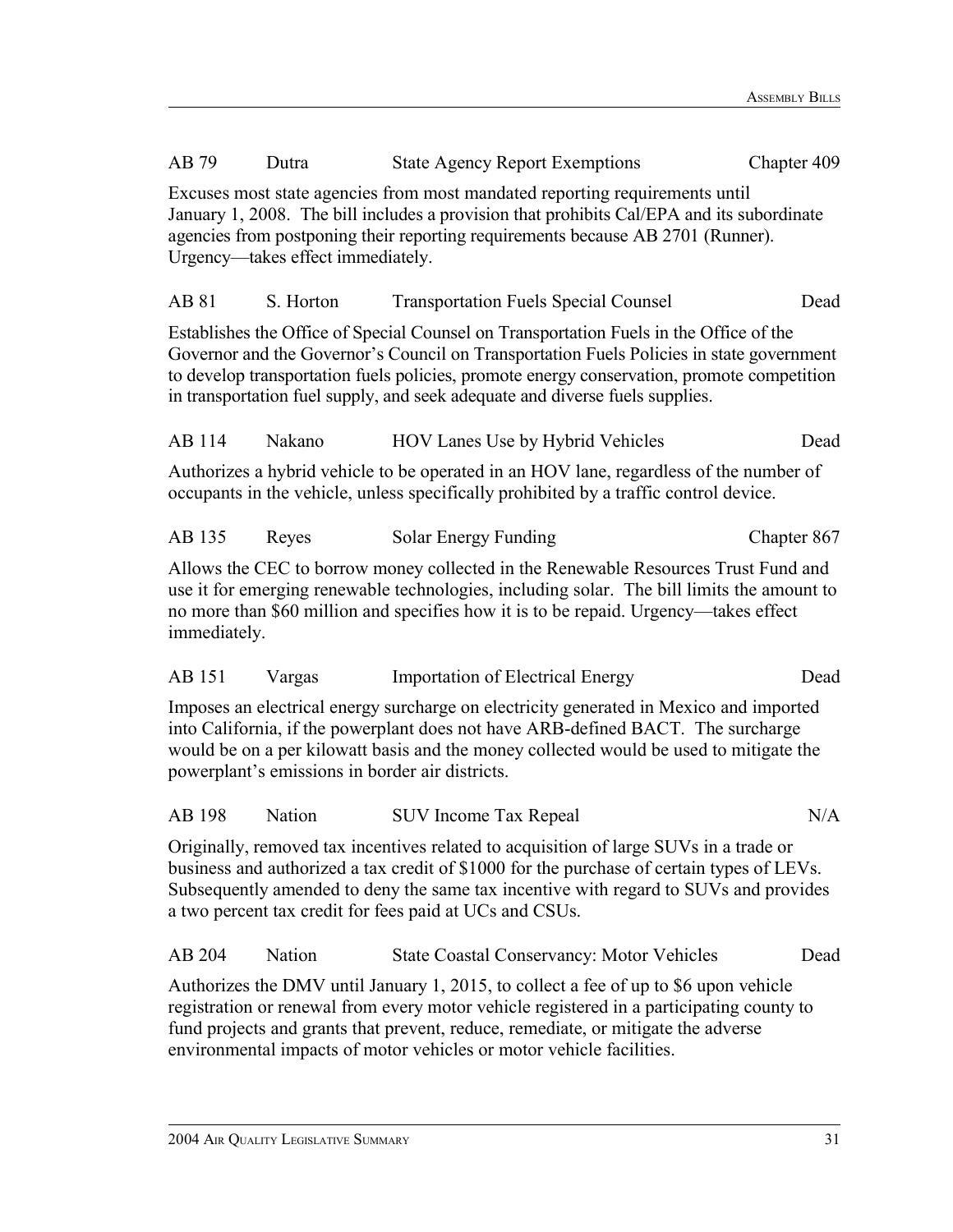ASSEMBLY BILLS

| AB 219                                                                                                                                                                                                                                                                                        | Reyes                                       | Heavy-Duty Diesel Smoke and Smog Check                                                                                                                                                                                                                                                                                                                         | Dead        |  |
|-----------------------------------------------------------------------------------------------------------------------------------------------------------------------------------------------------------------------------------------------------------------------------------------------|---------------------------------------------|----------------------------------------------------------------------------------------------------------------------------------------------------------------------------------------------------------------------------------------------------------------------------------------------------------------------------------------------------------------|-------------|--|
|                                                                                                                                                                                                                                                                                               | provisions of the Smog Check Program.       | Deletes the exemption for diesel powered vehicles from the Smog Check requirements.<br>Requires all heavy-duty diesel motor vehicles to be inspected for excessive smoke<br>emissions annually. Also requires any vehicle used for agricultural or farming purposes,<br>except as an implement of husbandry, to be registered in California and subject to the |             |  |
| AB 291                                                                                                                                                                                                                                                                                        | Aghazarian                                  | Agricultural Research Tax Credit                                                                                                                                                                                                                                                                                                                               | Dead        |  |
| expenditures.                                                                                                                                                                                                                                                                                 |                                             | Provides a 25 percent tax credit for qualified agricultural environmental remediation                                                                                                                                                                                                                                                                          |             |  |
| AB 392                                                                                                                                                                                                                                                                                        | Montañez                                    | <b>Environmental Justice and Transportation Grants</b>                                                                                                                                                                                                                                                                                                         | Dead        |  |
|                                                                                                                                                                                                                                                                                               |                                             | Creates the Environmental Justice Subaccount and the Community-Based Transportation<br>Planning Subaccount in the State Highway Account to provide grants for environmental<br>justice projects and community-based transportation planning projects.                                                                                                          |             |  |
| AB 404                                                                                                                                                                                                                                                                                        | Garcia                                      | Imperial County APCD: Water Transfers                                                                                                                                                                                                                                                                                                                          | Dead        |  |
|                                                                                                                                                                                                                                                                                               |                                             | Allows local air districts to charge a mitigation fee or require reasonable study of the<br>effects of water transfers from the Salton Sea. The bill also gives ARB responsibilities<br>for deciding appeals to either the fee or study requirement.                                                                                                           |             |  |
| AB 469                                                                                                                                                                                                                                                                                        | Samuelian                                   | District Permit System Spot Bill                                                                                                                                                                                                                                                                                                                               | Dead        |  |
|                                                                                                                                                                                                                                                                                               |                                             | Intended as a placeholder for potential air district related legislation, but subsequent<br>language never materialized during the session.                                                                                                                                                                                                                    |             |  |
| AB 471                                                                                                                                                                                                                                                                                        | Simitian                                    | Cruise Ships                                                                                                                                                                                                                                                                                                                                                   | Chapter 706 |  |
|                                                                                                                                                                                                                                                                                               | within three miles of the California Coast. | Prohibits cruise ships from conducting on-board waste incineration while operating                                                                                                                                                                                                                                                                             |             |  |
| AB 489 Oropeza                                                                                                                                                                                                                                                                                |                                             | Distributed Generation Spot Bill                                                                                                                                                                                                                                                                                                                               | Dead        |  |
|                                                                                                                                                                                                                                                                                               | subsequent language never materialized.     | Intended as a placeholder for issues related to flared gas and distributed generation, but                                                                                                                                                                                                                                                                     |             |  |
| AB 502                                                                                                                                                                                                                                                                                        | Canciamilla                                 | <b>Natural Gas Permit Expediting Contracts</b>                                                                                                                                                                                                                                                                                                                 | Chapter 439 |  |
| Allows public agencies, except the CEC, to contract with a third party in order to meet<br>natural gas exploration or production permit processing deadlines if both the entity and<br>applicant agree in writing. The agency can charge the applicant the costs of expediting<br>the permit. |                                             |                                                                                                                                                                                                                                                                                                                                                                |             |  |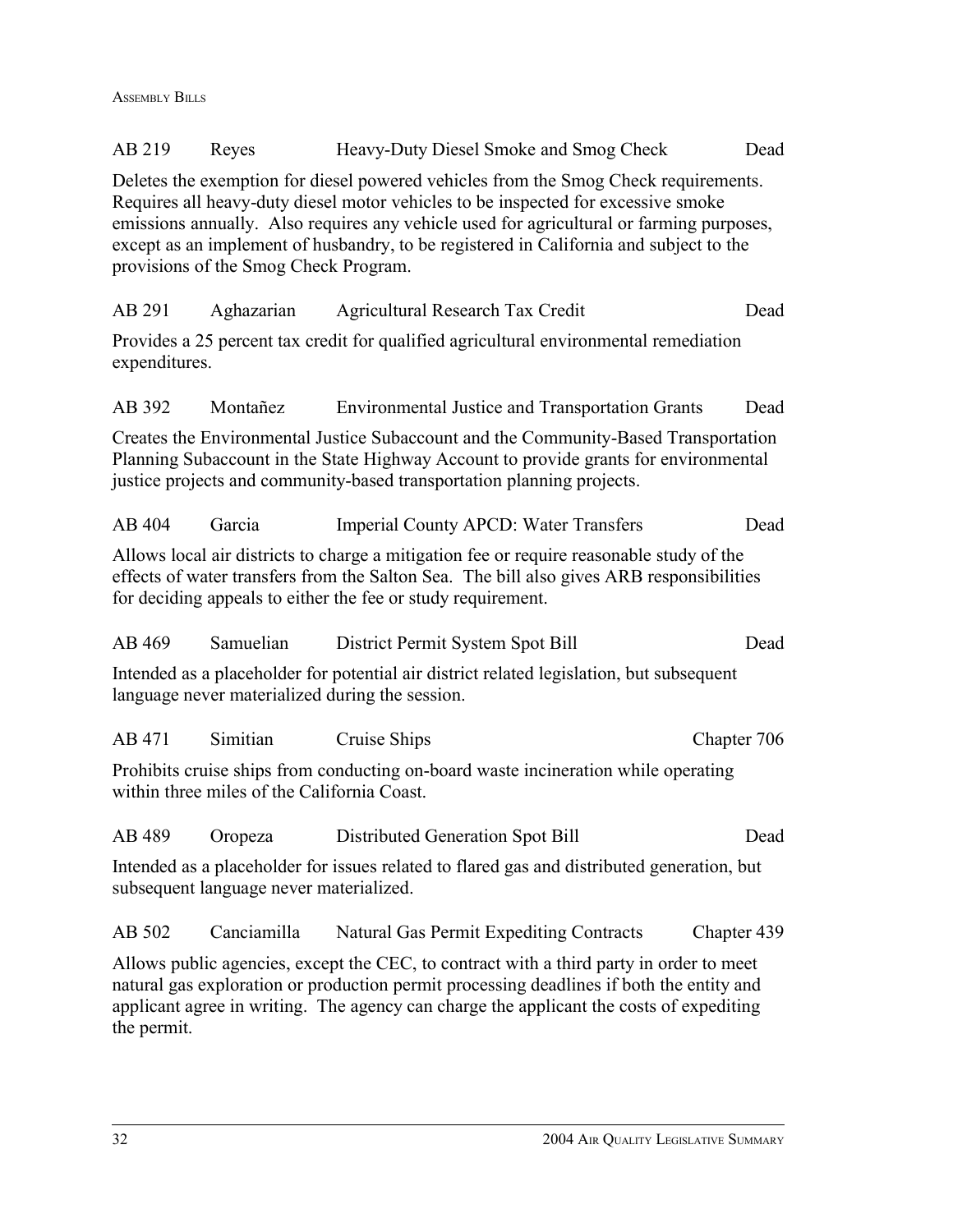| AB 538                                                                                                                                                                                                                                                              | Calderon                                                                                                                                                 | <b>State Environmental Goals and Policy Report</b>                                                                                                                                                                                                                                                                                                                     | Dead       |  |  |
|---------------------------------------------------------------------------------------------------------------------------------------------------------------------------------------------------------------------------------------------------------------------|----------------------------------------------------------------------------------------------------------------------------------------------------------|------------------------------------------------------------------------------------------------------------------------------------------------------------------------------------------------------------------------------------------------------------------------------------------------------------------------------------------------------------------------|------------|--|--|
|                                                                                                                                                                                                                                                                     | Intended as a placeholder for issues related to the existing State Environmental Goals and<br>Policy Report, but subsequent language never materialized. |                                                                                                                                                                                                                                                                                                                                                                        |            |  |  |
| AB 541                                                                                                                                                                                                                                                              | Runner                                                                                                                                                   | <b>Test-Only Stations</b>                                                                                                                                                                                                                                                                                                                                              | Dead       |  |  |
|                                                                                                                                                                                                                                                                     |                                                                                                                                                          | Authorizes test-only Smog Check stations to perform fuel injection and engine flush<br>services by specifying that those services are not repairs. Requires DCA to revise the<br>qualification requirements for technicians at test-only stations.                                                                                                                     |            |  |  |
| AB 556                                                                                                                                                                                                                                                              | Strickland                                                                                                                                               | <b>State Board and Commission Salaries</b>                                                                                                                                                                                                                                                                                                                             | Dead       |  |  |
| fiscal years.                                                                                                                                                                                                                                                       |                                                                                                                                                          | Removes salaries for several state board (including ARB) members for the next three                                                                                                                                                                                                                                                                                    |            |  |  |
| AB 565                                                                                                                                                                                                                                                              | Cogdill                                                                                                                                                  | Tax Incentive for Cleaner-Burning Fireplaces                                                                                                                                                                                                                                                                                                                           | Dead       |  |  |
|                                                                                                                                                                                                                                                                     |                                                                                                                                                          | Allows a tax credit in an amount equal to 25 percent of the amount paid to purchase and<br>install an U.S. EPA-certified clean-burning fireplace or wood stove.                                                                                                                                                                                                        |            |  |  |
| AB 653                                                                                                                                                                                                                                                              | Núñez                                                                                                                                                    | Energy Efficiency: Public Buildings                                                                                                                                                                                                                                                                                                                                    | Vetoed     |  |  |
|                                                                                                                                                                                                                                                                     |                                                                                                                                                          | Deletes the sunset date of the State Public Works Board bond issuance program and makes<br>this authority permanent. Makes projects that combine conservation measures and<br>alternative energy equipment eligible for funding under the bond program's provisions and<br>requires a determination of the costs and energy savings over the full life of the project. |            |  |  |
| AB 687                                                                                                                                                                                                                                                              | Núñez                                                                                                                                                    | <b>Tribal Gaming Compacts</b>                                                                                                                                                                                                                                                                                                                                          | Chapter 91 |  |  |
| Ratifies amendments of tribal-state gaming compacts entered into by the State of<br>California and various Native American Indian tribes. The bill states that the amended<br>compacts are not projects for the purposes of CEQA. Urgency—takes effect immediately. |                                                                                                                                                          |                                                                                                                                                                                                                                                                                                                                                                        |            |  |  |
| AB 720                                                                                                                                                                                                                                                              | Matthews                                                                                                                                                 | <b>Clean-Burning Solid Fuel Appliances</b>                                                                                                                                                                                                                                                                                                                             | Dead       |  |  |
| or air district.                                                                                                                                                                                                                                                    |                                                                                                                                                          | Prohibits local agencies or air districts from restricting the installation of U.S. EPA-<br>certified wood-burning heaters, stoves, or fireplaces and defines the conditions for which<br>an episodic wood-burning curtailment program could be implemented by a local agency                                                                                          |            |  |  |
| AB 729                                                                                                                                                                                                                                                              | Lieber                                                                                                                                                   | Bay Area AQMD Spot Bill                                                                                                                                                                                                                                                                                                                                                | Dead       |  |  |
|                                                                                                                                                                                                                                                                     |                                                                                                                                                          | Intended as a placeholder for BAAQMD-related legislation, but subsequent language                                                                                                                                                                                                                                                                                      |            |  |  |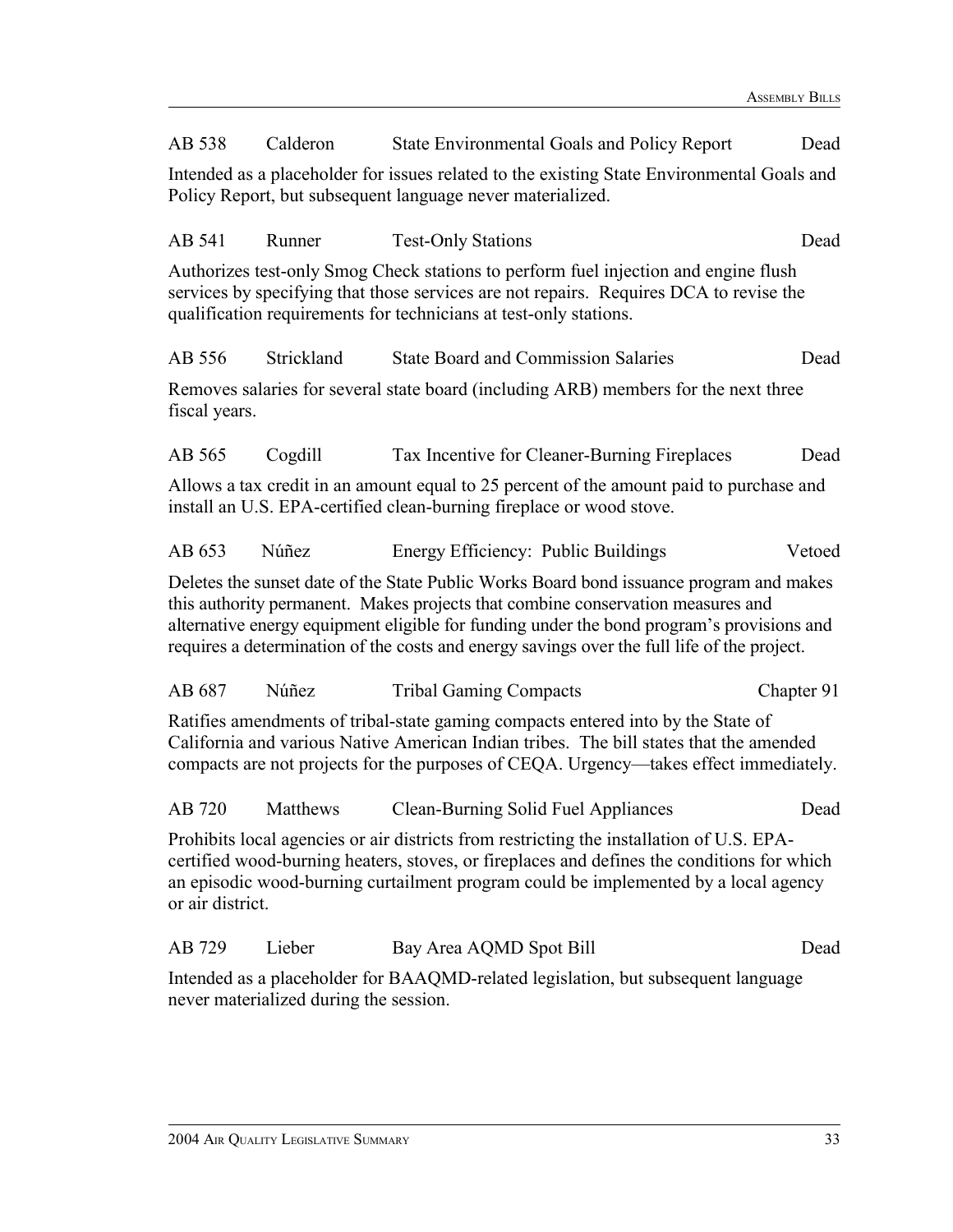ASSEMBLY BILLS

| AB 736 | Hancock                          | School Design: Indoor Air Quality                                                                                                                                                                                                                                                                                                                                                                                                                                                                                                                           | Vetoed |
|--------|----------------------------------|-------------------------------------------------------------------------------------------------------------------------------------------------------------------------------------------------------------------------------------------------------------------------------------------------------------------------------------------------------------------------------------------------------------------------------------------------------------------------------------------------------------------------------------------------------------|--------|
|        |                                  | Requires the State Allocation Board to adopt regulations to implement design standards<br>for school facilities in accordance with guidelines established by the Collaborative for<br>High Performance Schools. This bill has similar elements to AB 2863 (Pavley).                                                                                                                                                                                                                                                                                         |        |
| AB 740 | Payley                           | Clean Air, Clean Water, and Coastal Protection                                                                                                                                                                                                                                                                                                                                                                                                                                                                                                              | Dead   |
|        | hydrogen fueling infrastructure. | Proposes a \$2.9 billion general obligation bond for financing an air and water quality and<br>coastal protection program for voter approval. Of the amount authorized, \$900 million<br>would be available for various programs administered by ARB. Specifically, \$200<br>million would go to the Carl Moyer Program; \$100 million for the replacement of older<br>school buses; \$100 million for projects that reduce pollution from agricultural sources;<br>and \$500 million for projects that provide incentives for the early establishment of a |        |
| AB 753 | Leslie                           | <b>Alternate Work Schedules</b>                                                                                                                                                                                                                                                                                                                                                                                                                                                                                                                             | N/A    |
|        |                                  | Originally would have required each state agency that employs more than 15 full-time<br>employees in the Sacramento metropolitan area to submit a report to the DOT and the<br>Legislature on or before June 30, 2004, on alternative work schedule options. The bill<br>was subsequently amended and stripped of all air quality provisions.                                                                                                                                                                                                               |        |
| AB 775 | Parra                            | Test and Repair Station Information Submittals                                                                                                                                                                                                                                                                                                                                                                                                                                                                                                              | Dead   |
|        |                                  | Extends the definition of "extensive marketing research" to include information provided<br>by any statewide association of test and repair station owners.                                                                                                                                                                                                                                                                                                                                                                                                 |        |
| AB 788 | Chavez                           | Prohibition on Disinfectant Regulations                                                                                                                                                                                                                                                                                                                                                                                                                                                                                                                     | Dead   |
|        |                                  | Extends the prohibition against ARB adopting regulations for disinfectants.                                                                                                                                                                                                                                                                                                                                                                                                                                                                                 |        |
| AB 848 | Nation                           | <b>SUV Income Tax Deduction Repeal</b>                                                                                                                                                                                                                                                                                                                                                                                                                                                                                                                      | Dead   |
|        | vehicles in a trade or business. | Denies specific tax incentives related to acquisition and utilization of large sports utility                                                                                                                                                                                                                                                                                                                                                                                                                                                               |        |
| AB 854 | Koretz                           | Dry Cleaning Operation Grant Program                                                                                                                                                                                                                                                                                                                                                                                                                                                                                                                        | N/A    |
|        |                                  | Originally would have prohibited the use of perchloroethylene by dry cleaners after<br>January 1, 2014, and would have set a \$3 fee on the chemical that would fund a grant<br>program managed by the ARB to facilitate dry cleaners' transition to nontoxic<br>alternatives. The bill was subsequently amended to address an entirely different subject.                                                                                                                                                                                                  |        |
| AB 907 | Payley                           | <b>Environmental Education Test Requirements</b>                                                                                                                                                                                                                                                                                                                                                                                                                                                                                                            | Dead   |
|        |                                  | States that the revised academic content standards, regarding environmental education<br>content, is not required to be included in the STAR test program until its next revision.                                                                                                                                                                                                                                                                                                                                                                          |        |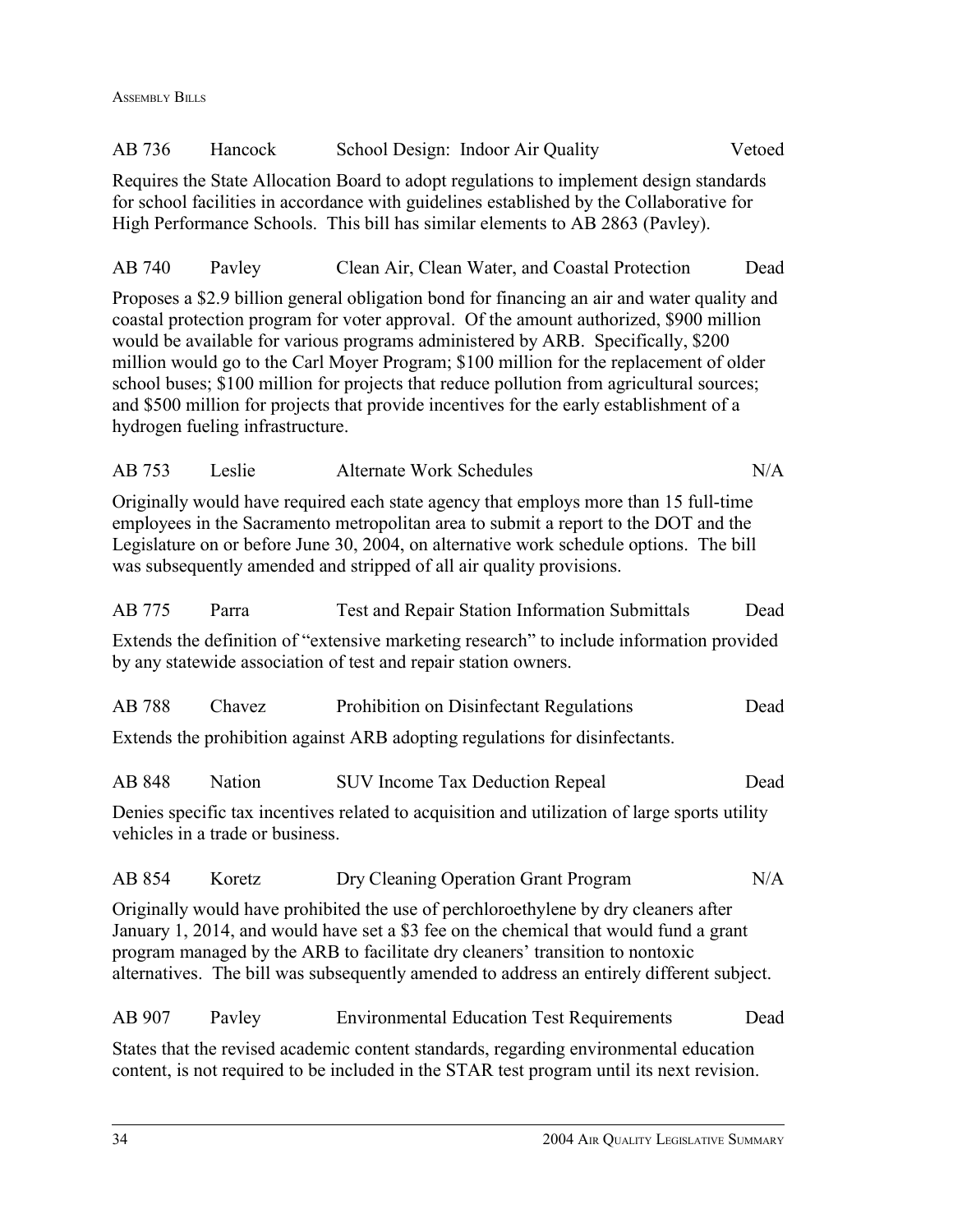AB 923 Firebaugh Air Pollution Incentive Program Funding Chapter 707 Sets up a multi-part funding plan for both state and local air pollution reduction incentive programs--such as the Carl Moyer Program and the Lower-Emission School Bus Program--that provide grants to purchase lower-emitting vehicles and equipment. The provisions sunset on January 1, 2015.

#### AB 925 Richman Powerplant Permitting Requirements Dead

Makes permanent the expedited powerplant provisions that were established during California's energy crisis. The bill removes the requirement that certain new powerplants either shut down or modify to higher efficiency configurations within three years and makes permanent the ability of an applicant to pay a mitigation fee in lieu of obtaining emission offsets. The bill also extends the CEC's six-month siting process by deleting its sunset provision.

| AB 927 | Campbell | <b>Hydrogen Refueling Stations</b> | Dead |
|--------|----------|------------------------------------|------|
|--------|----------|------------------------------------|------|

Requires ARB along with DOT, CPUC, and CEC to adopt regulations that establish statewide guidelines for the production and licensing of hydrogen fuel cell refueling stations in the state.

| AB 1009 | Pavley | <b>NAFTA Trucks</b> | Chapter 873 |
|---------|--------|---------------------|-------------|
|---------|--------|---------------------|-------------|

Requires owners/operators of commercial heavy-duty trucks entering California to provide evidence that the vehicle's engine met U.S. federal emission standards for the model year in which it was manufactured. ARB is required to develop, adopt, and implement regulations to carry out these requirements. Urgency—takes effect immediately.

#### AB 1063 Firebaugh South Coast AQMD Emission Reductions Dead

Authorizes the SCAQMD to assess a fee on ports, marine terminals, shipping companies and railroads, and adopt regulations that would require any motor vehicle, nonroad engine, or non road vehicle that operates substantially in the South Coast to install retrofit controls to reduce emissions of air contaminants.

AB 1068 Liu Underground Storage Tank Loan Program Chapter 624

Transfers to the SWRCB the underground storage tank loan program previously administered by the Technology, Trade and Commerce Agency. Urgency—takes effect immediately.

| AB 1283 | Kehoe | Unbundled Retail Sales | Dead |
|---------|-------|------------------------|------|
|---------|-------|------------------------|------|

Establishes the California Motor Fuels Unbundled Supply Act of 2004 which would prohibit a franchiser from taking specified actions to coerce a retail franchisee to purchase motor fuel from any particular source and would also prohibit a refiner, distributor, manufacturer, or transporter of petroleum products from preventing a retail franchisee from purchasing unbranded motor fuel from other vendors.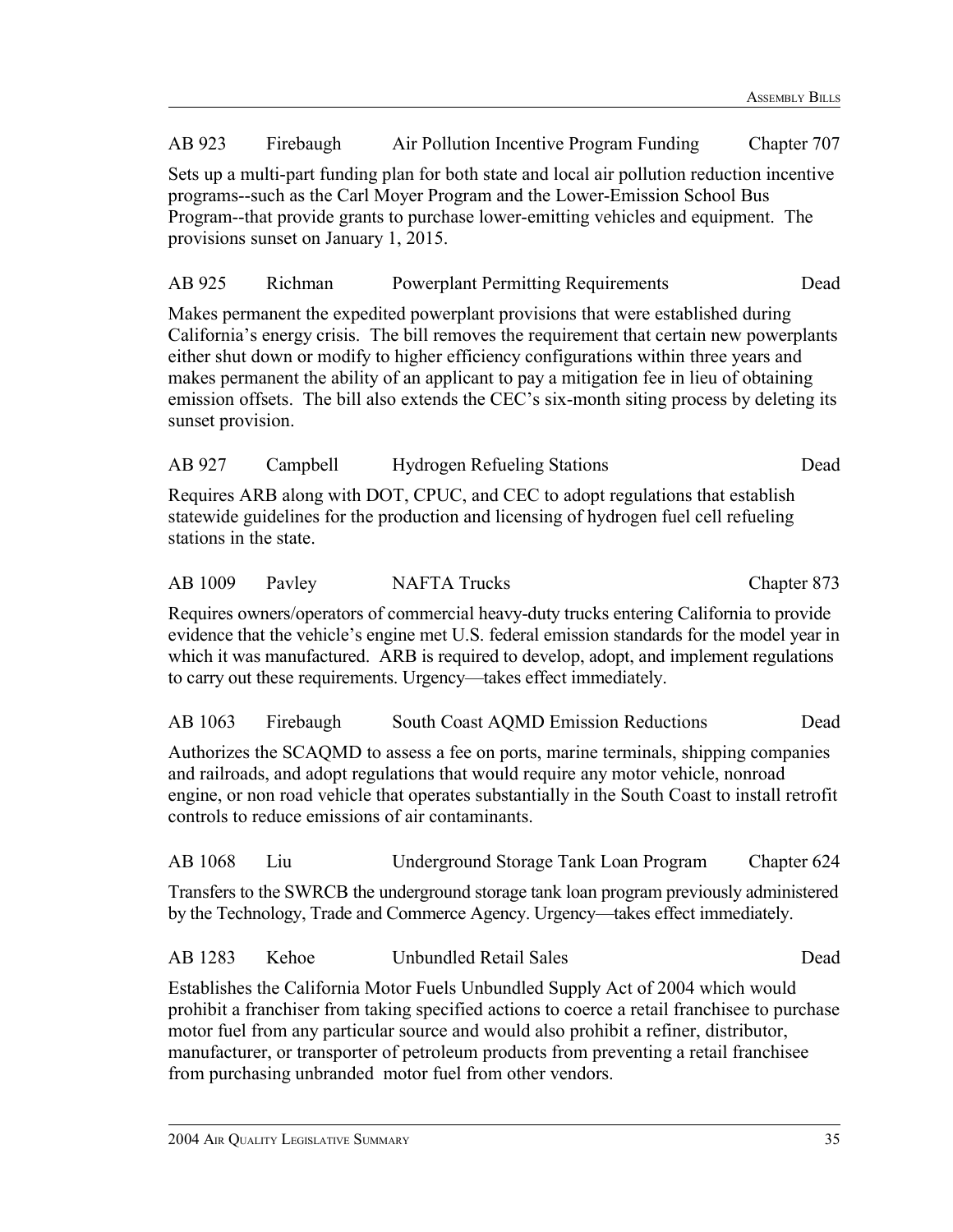| AB 1316                                                                                                                                                                                                                                                                                                                                                                                                                                                               | Parra                                                                                                                                                                                                                                                                                                                                                                                                                                                                                                                        | Enhanced Smog Check in Coastal Districts                                                                                                                                                                                                                                               | Dead        |  |  |  |
|-----------------------------------------------------------------------------------------------------------------------------------------------------------------------------------------------------------------------------------------------------------------------------------------------------------------------------------------------------------------------------------------------------------------------------------------------------------------------|------------------------------------------------------------------------------------------------------------------------------------------------------------------------------------------------------------------------------------------------------------------------------------------------------------------------------------------------------------------------------------------------------------------------------------------------------------------------------------------------------------------------------|----------------------------------------------------------------------------------------------------------------------------------------------------------------------------------------------------------------------------------------------------------------------------------------|-------------|--|--|--|
|                                                                                                                                                                                                                                                                                                                                                                                                                                                                       | Requires ARB to conduct a study that evaluates the benefit to air quality resulting from<br>requiring all AQMDs and APCDs located along the state's coastline between Los<br>Angeles and the San Francisco Bay Area to implement the Enhanced Vehicle Inspection<br>and Maintenance Program with respect to state and federal ambient air quality standards.                                                                                                                                                                 |                                                                                                                                                                                                                                                                                        |             |  |  |  |
| AB 1317                                                                                                                                                                                                                                                                                                                                                                                                                                                               | Parra                                                                                                                                                                                                                                                                                                                                                                                                                                                                                                                        | Biomass-to-Energy Incentive Program                                                                                                                                                                                                                                                    | Dead        |  |  |  |
|                                                                                                                                                                                                                                                                                                                                                                                                                                                                       | Extends the repeal date of the Biomass-to-Energy Incentive Grant Program from<br>January<br>1, 2004, to January 1, 2009. Allows air districts to continue to receive grants from the<br>Trade and Commerce Agency to provide incentives to facilities that convert qualified<br>agricultural biomass to fuel. Requires Cal/EPA to provide a status report to the<br>Legislature by January 1, 2004, as a condition for continuation of the program. Funding<br>provisions are similar to SB 704 (Florez, 2003, Chapter 480). |                                                                                                                                                                                                                                                                                        |             |  |  |  |
| AB 1329                                                                                                                                                                                                                                                                                                                                                                                                                                                               | Levine                                                                                                                                                                                                                                                                                                                                                                                                                                                                                                                       | <b>CPUC Control over Gasoline Companies</b>                                                                                                                                                                                                                                            | Dead        |  |  |  |
|                                                                                                                                                                                                                                                                                                                                                                                                                                                                       |                                                                                                                                                                                                                                                                                                                                                                                                                                                                                                                              | Makes a gasoline corporation, as defined, a public utility subject to the jurisdiction and<br>authority of the CPUC. The bill would require the CPUC to establish policies and procedures<br>for cost-effective energy efficiency and conservation programs for gasoline corporations. |             |  |  |  |
| AB 1390                                                                                                                                                                                                                                                                                                                                                                                                                                                               |                                                                                                                                                                                                                                                                                                                                                                                                                                                                                                                              | Ridley-Thomas Fuel-Efficient Vehicle Tax Credit                                                                                                                                                                                                                                        | Dead        |  |  |  |
| Authorizes a credit beginning on or after January 1, 2003, and until January 1, 2008, in an<br>amount equal to 20 percent, but not to exceed \$2,000, for the purchase of a fuel-efficient<br>vehicle.                                                                                                                                                                                                                                                                |                                                                                                                                                                                                                                                                                                                                                                                                                                                                                                                              |                                                                                                                                                                                                                                                                                        |             |  |  |  |
| AB 1394                                                                                                                                                                                                                                                                                                                                                                                                                                                               | Levine                                                                                                                                                                                                                                                                                                                                                                                                                                                                                                                       | Carl Moyer Program Eligibility                                                                                                                                                                                                                                                         | Chapter 627 |  |  |  |
| Requires a revision to the Carl Moyer Program guidelines, as soon as feasible after January<br>1, 2005, to include two-step transactions for replacing heavy-duty truck engines. Step one<br>would replace an older, dirtier vehicle; and then the second step would be to take the<br>replaced vehicle and subsequently replace an even older dirtier vehicle which would then<br>be scrapped. The bill also requires that PM emissions be eligible for the program. |                                                                                                                                                                                                                                                                                                                                                                                                                                                                                                                              |                                                                                                                                                                                                                                                                                        |             |  |  |  |
| AB 1468                                                                                                                                                                                                                                                                                                                                                                                                                                                               | Kehoe                                                                                                                                                                                                                                                                                                                                                                                                                                                                                                                        | <b>Petroleum Reduction</b>                                                                                                                                                                                                                                                             | Dead        |  |  |  |
|                                                                                                                                                                                                                                                                                                                                                                                                                                                                       | Creates the California on the Move-Petroleum Demand Reduction Act which requires the                                                                                                                                                                                                                                                                                                                                                                                                                                         |                                                                                                                                                                                                                                                                                        |             |  |  |  |

CEC and the ARB to work together to adopt measures that will reduce California's future demand for on-road petroleum fuel. Originally, authored by Assemblymember Pavley to require every negative air machine to be leak tested on the site of any asbestos abatement

project that requires removing more than 100 square feet of asbestos.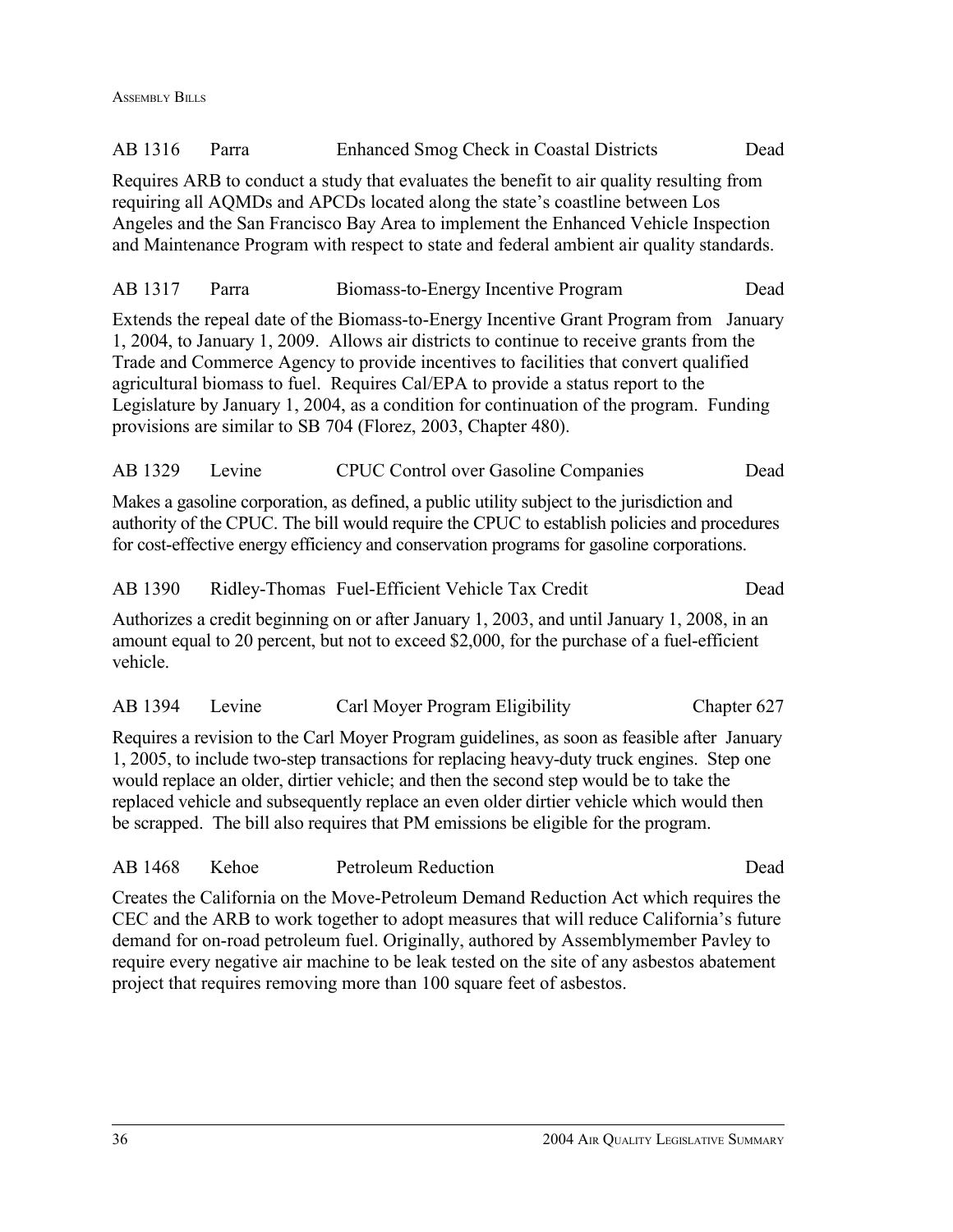| AB 1500                                                                                                                                                                                                                                                       | Diaz                                                                                                                                                                                                                                                                                                                    | Petroleum Pollution Cleanup and Prevention                                                                                                                                                                                                                           | Dead        |  |  |  |
|---------------------------------------------------------------------------------------------------------------------------------------------------------------------------------------------------------------------------------------------------------------|-------------------------------------------------------------------------------------------------------------------------------------------------------------------------------------------------------------------------------------------------------------------------------------------------------------------------|----------------------------------------------------------------------------------------------------------------------------------------------------------------------------------------------------------------------------------------------------------------------|-------------|--|--|--|
|                                                                                                                                                                                                                                                               | Enacts the Petroleum Pollution Cleanup and Prevention Act of 2003 which requires<br>refineries to pay a one dollar per barrel of crude oil fee for mitigation of water and air<br>pollution caused by or exacerbated by petroleum production and use. A portion of the<br>funds would go toward the Carl Moyer Program. |                                                                                                                                                                                                                                                                      |             |  |  |  |
| AB 1550                                                                                                                                                                                                                                                       | Goldberg                                                                                                                                                                                                                                                                                                                | Schools Design: Facilities                                                                                                                                                                                                                                           | N/A         |  |  |  |
|                                                                                                                                                                                                                                                               |                                                                                                                                                                                                                                                                                                                         | Declares the intent of the Legislature that all children enrolled in Kindergarten through<br>$12th$ grade attend schools with adequate space to learn and have access to clean, safe<br>facilities. Subsequently amended to address operation of year-round schools. |             |  |  |  |
| AB 1624                                                                                                                                                                                                                                                       | Benoit                                                                                                                                                                                                                                                                                                                  | Smog Check Spot Bill                                                                                                                                                                                                                                                 | Dead        |  |  |  |
|                                                                                                                                                                                                                                                               | Program directed to test-only facilities.                                                                                                                                                                                                                                                                               | This is a spot bill that would limit the percent of vehicles in the enhanced Smog Check                                                                                                                                                                              |             |  |  |  |
| AB 1630                                                                                                                                                                                                                                                       | Maddox                                                                                                                                                                                                                                                                                                                  | Distributed Generation Spot Bill                                                                                                                                                                                                                                     | Dead        |  |  |  |
|                                                                                                                                                                                                                                                               | materialized during the session.                                                                                                                                                                                                                                                                                        | Intended as a placeholder for potential DG legislation, but subsequent language never                                                                                                                                                                                |             |  |  |  |
| AB 1637                                                                                                                                                                                                                                                       | La Suer                                                                                                                                                                                                                                                                                                                 | <b>Air Pollution Penalties</b>                                                                                                                                                                                                                                       | Dead        |  |  |  |
| Removes the provisions of Senate Bill 527 (Sher, Chapter 769, Statutes of 2001) granting<br>the ARB the ability to seek administrative penalties as an alternative to civil penalties for<br>less serious violations of air pollution regulations.            |                                                                                                                                                                                                                                                                                                                         |                                                                                                                                                                                                                                                                      |             |  |  |  |
| AB 1672                                                                                                                                                                                                                                                       | Cogdill                                                                                                                                                                                                                                                                                                                 | <b>Agricultural Burning ERCs</b>                                                                                                                                                                                                                                     | Dead        |  |  |  |
| Intended as a placeholder for potential agricultural ERC-related legislation, but<br>subsequent language never materialized during the session.                                                                                                               |                                                                                                                                                                                                                                                                                                                         |                                                                                                                                                                                                                                                                      |             |  |  |  |
| AB 1684                                                                                                                                                                                                                                                       | Leno                                                                                                                                                                                                                                                                                                                    | <b>Distributed Generation</b>                                                                                                                                                                                                                                        | Chapter 675 |  |  |  |
| Cleanup bill that modifies the CPUC's Self-Generation Incentive Program to allow<br>operators of "waste gas" fueled generators to participate in the program, provided their<br>operation yields a net air quality benefit. Urgency—takes effect immediately. |                                                                                                                                                                                                                                                                                                                         |                                                                                                                                                                                                                                                                      |             |  |  |  |
| AB 1878                                                                                                                                                                                                                                                       | Chan                                                                                                                                                                                                                                                                                                                    | Motor Scooters                                                                                                                                                                                                                                                       | Chapter 755 |  |  |  |

Prohibits modifications to a motorized scooter's exhaust system and the operation of a motorized scooter with an improper muffler and requires that motorized scooters operated on public streets be equipped with an engine that meets California emissions standards.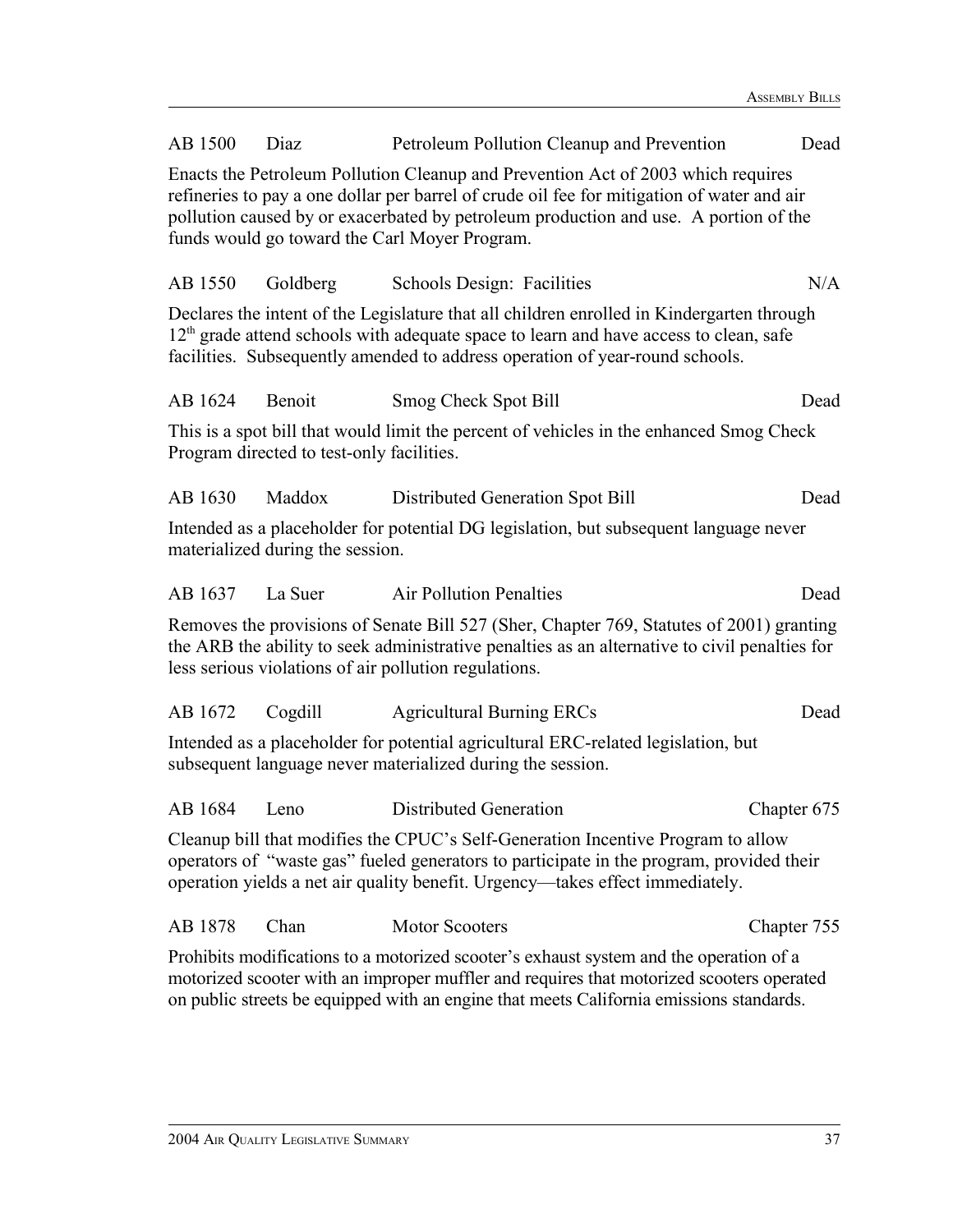ASSEMBLY BILLS

| AB 1940               | Chan                                             | Hazardous Chemical Analytical Methods                                                                                                                                                                                                                                                                                                                 | Dead        |
|-----------------------|--------------------------------------------------|-------------------------------------------------------------------------------------------------------------------------------------------------------------------------------------------------------------------------------------------------------------------------------------------------------------------------------------------------------|-------------|
| soil, and human body. |                                                  | Requires the manufacturer of a qualifying chemical imported or sold in California to<br>provide the Cal/EPA with analytical methods for measuring the chemical in the air, water,                                                                                                                                                                     |             |
| AB 1966               | Campbell                                         | <b>Hydrogen Refueling Stations</b>                                                                                                                                                                                                                                                                                                                    | Dead        |
|                       |                                                  | Requires the ARB in collaboration with DOT, the CPUC, and the CEC to adopt<br>regulations to govern the licensing and construction of hydrogen refueling stations.                                                                                                                                                                                    |             |
| AB 1971               | Lowenthal                                        | Truck Idling/Queuing at Marine Terminals                                                                                                                                                                                                                                                                                                              | Chapter 580 |
|                       |                                                  | Makes clarifying changes to existing law that requires each marine terminal in the state to<br>operate in a manner that does not cause trucks to idle or queue for more than 30 minutes<br>while waiting to load or unload at the terminal.                                                                                                           |             |
| AB 1991               | Lowenthal                                        | Petroleum Infrastructure: Permits                                                                                                                                                                                                                                                                                                                     | Dead        |
|                       |                                                  | Gives the CEC siting responsibility, similar to powerplants, for large petroleum expansions.                                                                                                                                                                                                                                                          |             |
| AB 2002               | Daucher                                          | <b>Electrical Restructuring</b>                                                                                                                                                                                                                                                                                                                       | Dead        |
|                       | This is a spot bill on electrical restructuring. |                                                                                                                                                                                                                                                                                                                                                       |             |
| AB 2006               | Núñez                                            | <b>Electrical Restructuring</b>                                                                                                                                                                                                                                                                                                                       | Vetoed      |
|                       | California's electricity marketplace.            | Enacts the Reliable Electric Service Act of 2004 which essentially would re-regulate                                                                                                                                                                                                                                                                  |             |
| AB 2024               | Bermúdez                                         | <b>Port Transportation Network</b>                                                                                                                                                                                                                                                                                                                    | Chapter 941 |
|                       | Senate Transportation Committees.                | Requires the Ports of Los Angeles and Long Beach to collect statistics and evaluate<br>changes to the goods movement network at the ports in order to expand the system to<br>include off-peak hours. Beginning January 31, 2005, and ending in 2007, requires the<br>ports to provide the data collected annually to BT&H, DOT, and the Assembly and |             |
| AB 2041               | Lowenthal                                        | Port Congestion Management District Fee                                                                                                                                                                                                                                                                                                               | Dead        |
|                       |                                                  | Creates the Port Congestion Management District, a seven member board appointed by<br>the Secretary of BT&H, that would be authorized to establish a fee for the privilege of<br>transporting cargo by commercial motor vehicle into or out of the Port of Los Angeles or<br>the Port of Long Beach during regular business hours.                    |             |
| AB 2042               | Lowenthal                                        | Marine Ports MOA                                                                                                                                                                                                                                                                                                                                      | Vetoed      |
|                       |                                                  | Requires-by September 1, 2005--the SCAQMD, the ARB, and the Ports of Long Beach<br>and Los Angeles to develop a MOA implementing emission control measures for<br>operations at the ports that would keep pollution levels below 2004 baseline levels.                                                                                                |             |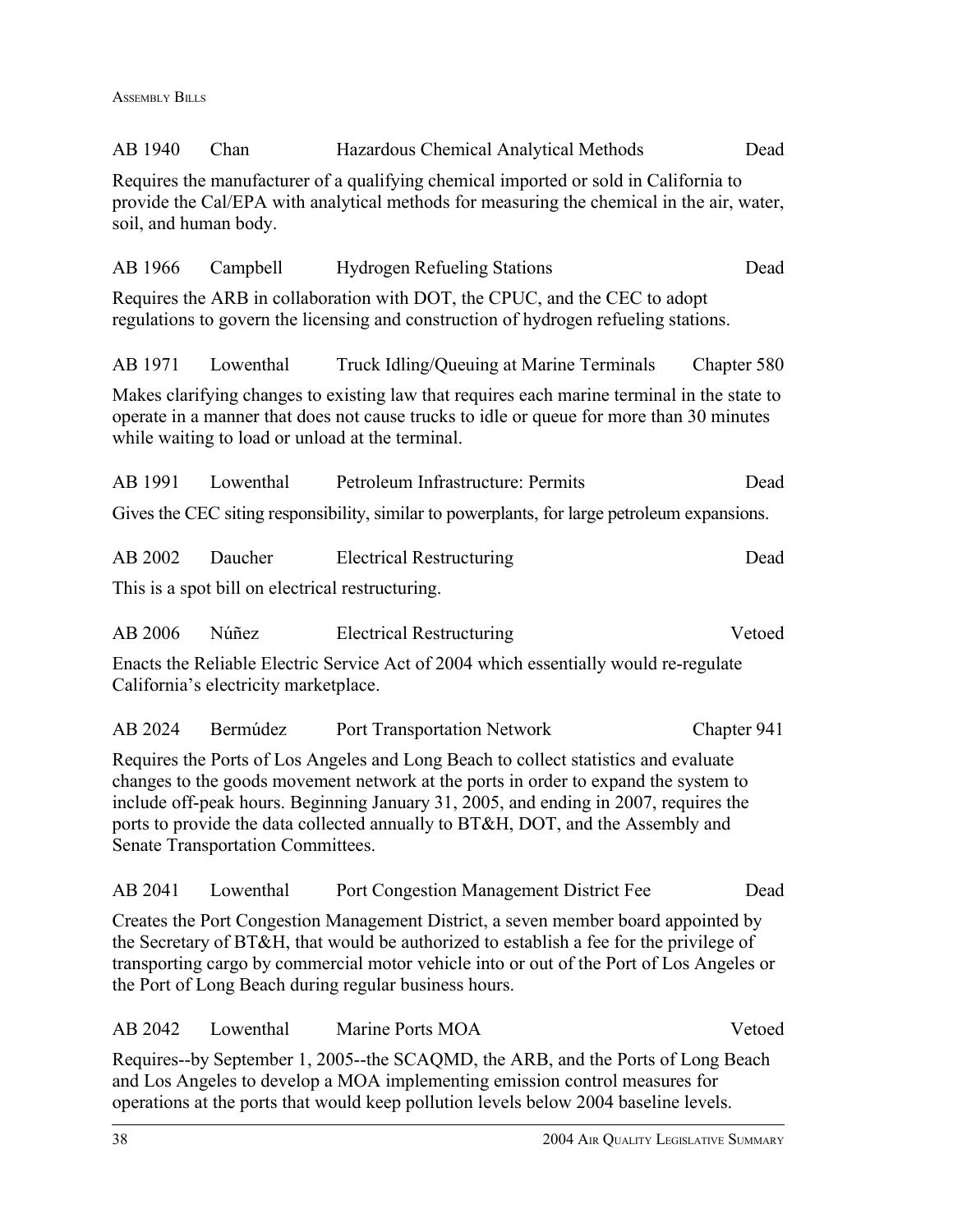AB 2043 Lowenthal Maritime Port Strategic Master Plan Task Force Chapter 942

Requires the California Marine and Intermodal Transportation System Advisory Council to hold public hearings, compile comprehensive data on port-related issues, and report to the Legislature on its findings.

AB 2077 Cogdill Biomass Dead This is a spot bill addressing the needs of the biomass industry in response to the mandated reduction of agricultural open-field burning in the San Joaquin Valley.

AB 2104 B&FR Smog Check: Budget Cleanup Bill Chapter 702

Budget cleanup bill that makes technical corrections to ensure that the existing \$6 Smog Abatement Fee remains in effect until January 1, 2005, and that the increase to \$12 takes effect on January 1, 2005. Urgency—takes effect immediately.

AB 2128 Jackson Smog Check Consumer Assistance Chapter 703 Allocates an additional \$2 for the state's CAP program from the Smog Abatement Fee by redirecting funds deposited in the HPRRA and VIRF. Originally, this bill attempted to

regulate pollution from leaf blowers.

AB 2198 Liu State Reports Dead

Minimizes the number of hard copies of reports required to be submitted to the Governor, the Legislature, etc. Requires that state agencies make copies of reports available on the Internet and publish the addresses of these reports.

| AB 2209 | Wiggins | Rental Cars | Dead |
|---------|---------|-------------|------|
|---------|---------|-------------|------|

Allows rental car companies to rent a motor vehicle for use in California without paying California registration fees if it is already registered in another state and the rental is for 19 days or less.

AB 2222 Koretz CO Emissions from Boats Chapter 565

Outlaws teak surfing, platform dragging, or bodysurfing behind the motorized boats. This bill also requires any new or used motorized vessel, when sold, to bear warning stickers as to the danger of carbon monoxide poisoning from boats.

AB 2304 Richman MTBE Reports Chapter 781

Repeals CEC MTBE quarterly reporting requirement and ARB's technology development and financial assistance program relating to the use of methanol fuel as a means of reducing air pollution. It also repeals the Clean Fuels Account that funds this program. The program has been completed and the funds fully expended. There are no plans for additional projects relating to methanol vehicles, nor is there a plan to follow up on any of the completed projects. Urgency—takes effect immediately.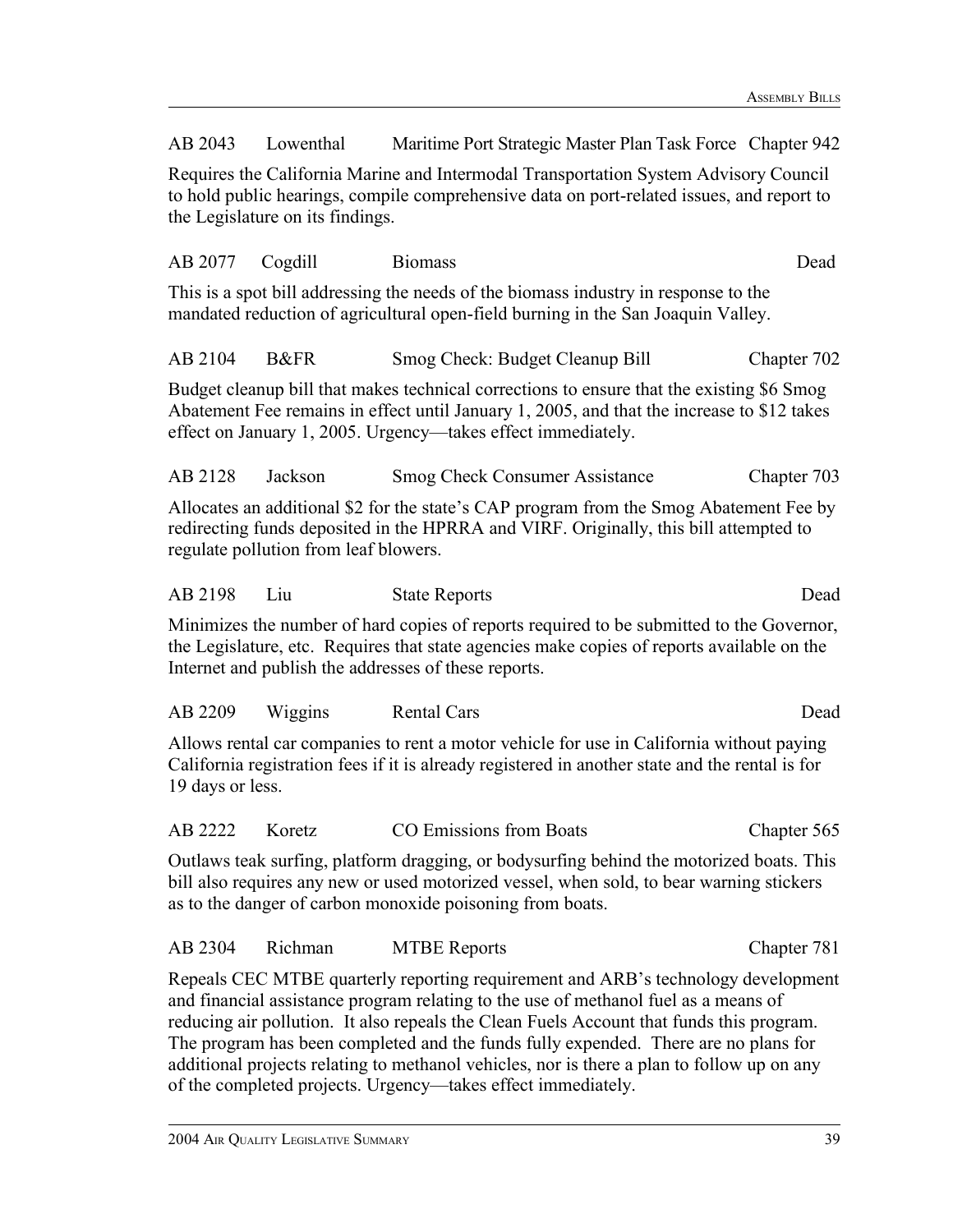| AB 2305                   | Richman                                          | Petroleum Infrastructure: Permits                                                                                                                                                                                                                                                                                                                                                                                                                                                                                                                                                                                                                 | Dead        |
|---------------------------|--------------------------------------------------|---------------------------------------------------------------------------------------------------------------------------------------------------------------------------------------------------------------------------------------------------------------------------------------------------------------------------------------------------------------------------------------------------------------------------------------------------------------------------------------------------------------------------------------------------------------------------------------------------------------------------------------------------|-------------|
|                           |                                                  | This bill is a spot bill on petroleum infrastructure permits.                                                                                                                                                                                                                                                                                                                                                                                                                                                                                                                                                                                     |             |
| AB 2311                   | Jackson<br>Governor on the recommended strategy. | Sustainable Buildings<br>Requires the Secretary for State and Consumer Services to work with specified public and<br>private stakeholders to develop a recommended strategy for facilitating the incorporation<br>of sustainable building practices into the planning, operations, policymaking, and<br>regulatory functions of state agencies. Requires the Secretary to submit a report to the                                                                                                                                                                                                                                                  | Vetoed      |
| AB 2353                   | Leslie<br>subject to the approval of DOT.        | <b>Local Transportation Plans: NEVs</b><br>Authorizes the city of Lincoln or the city of Rocklin to establish a NEV transportation<br>plan and authorize the use of NEVs along or across conventional vehicle traffic lanes,                                                                                                                                                                                                                                                                                                                                                                                                                      | Chapter 422 |
| AB 2366                   | Chan                                             | Vehicle Registration Fees                                                                                                                                                                                                                                                                                                                                                                                                                                                                                                                                                                                                                         | N/A         |
|                           |                                                  | Originally would have added a new \$1 vehicle registration surcharge within the<br>jurisdiction of the BAAQMD to fund motor vehicle emission reduction programs.<br>Subsequently amended to address costs related to San Francisco Bay Area bridges.                                                                                                                                                                                                                                                                                                                                                                                              |             |
| AB 2367                   | Chan                                             | Asthma in California Schools Act 2004                                                                                                                                                                                                                                                                                                                                                                                                                                                                                                                                                                                                             | Dead        |
|                           |                                                  | Requires: a) school districts to establish an indoor air quality management plan per the<br>guidelines of the U.S. Environmental Protection Agency's "Indoor Air Quality Tools for<br>Schools" Program; b) school districts to train school staff to reduce asthma triggers and<br>respond to childhood asthma attacks; and c) procedures for parents, children, and schools<br>to follow—including utilization of an asthma action plan—to allow children to carry and<br>utilize asthma medication on school grounds. The indoor air quality elements of this bill<br>were removed, recognizing that AB 2863 (Pavley) contained these elements. |             |
| AB 2424                   | LaMalfa                                          | <b>Vehicle Retirement Programs</b>                                                                                                                                                                                                                                                                                                                                                                                                                                                                                                                                                                                                                | Dead        |
|                           |                                                  | Allows scrapped high emission vehicles and their parts to be sold to the public. Also<br>changes ARB's methodology when calculating emission reductions and credits.                                                                                                                                                                                                                                                                                                                                                                                                                                                                              |             |
| AB 2466                   | ES&TM                                            | Cal/EPA Organization and Structure                                                                                                                                                                                                                                                                                                                                                                                                                                                                                                                                                                                                                | N/A         |
| taxes levied on jet fuel. |                                                  | Originally deleted an obsolete H&S Code reference to Cal/EPA's Deputy Secretary for<br>Law Enforcement and Counsel. Subsequently amended to address local sales and use                                                                                                                                                                                                                                                                                                                                                                                                                                                                           |             |
| AB 2473                   | Wolk                                             | Solar Energy                                                                                                                                                                                                                                                                                                                                                                                                                                                                                                                                                                                                                                      | Chapter 789 |
|                           |                                                  | Updates the Solar Rights Act of 1978 to make its provisions consistent with the newer<br>solar energy technologies available today. The changes focus on streamlining local                                                                                                                                                                                                                                                                                                                                                                                                                                                                       |             |

permitting of solar energy systems.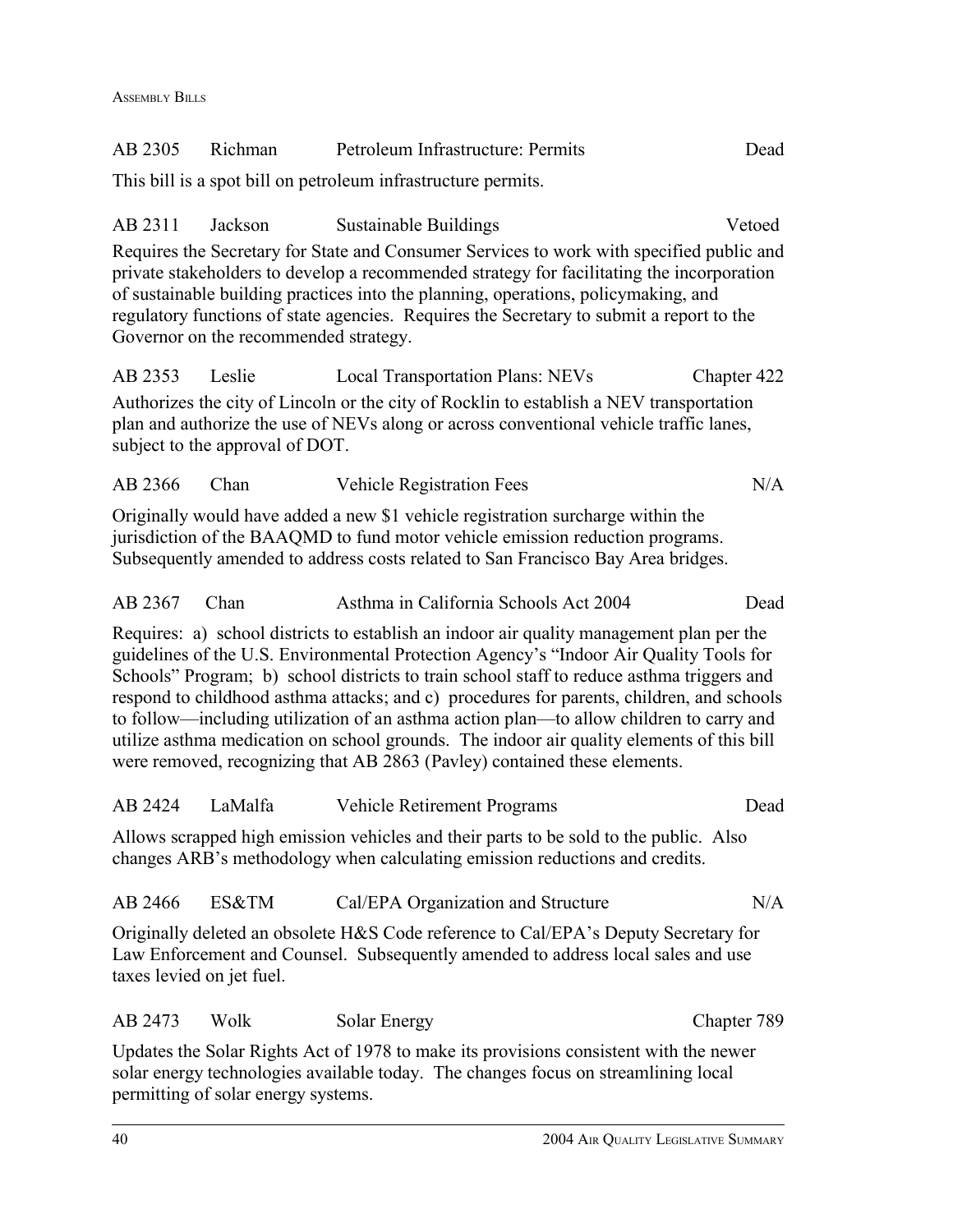### AB 2482 Campbell State Reports Dead

Requires state and local agencies to submit mandated reports in electronic format with summaries submitted in hard copy. It also requires posting of reports on agency websites with hard copies available if requested.

#### AB 2484 Ridley-Thomas SUV Income Tax Repeal N/A

Previously removed tax incentives related to the acquisition of large SUVs in a trade or business and authorized a tax credit for the purchase of certain clean fuel vehicles. Amended to deal with unrelated income and corporation related taxes.

| AB 2485 Chan |  | <b>Risk Assessment Near Schools</b> | Chapter 578 |
|--------------|--|-------------------------------------|-------------|
|--------------|--|-------------------------------------|-------------|

Authorizes the governing board of a school district to make a written request to any person, corporation, public utility, local publicly owned utility, or governmental agency for information necessary or useful to make an assessment of a proposed schoolsite or an addition to an existing schoolsite. Requires written response within 30 calendar days of receipt of the request or within any additional grant of time given by the governing board of the school district. Authorizes a school district to bring a complaint before the appropriate regulatory agency or legislative body for a violation of these reporting requirements. Contains provisions similar to SB 1224 (Ortiz).

| AB 2499 | J. Horton                       | <b>Utility Trucks, SCAQMD</b>                                                                                                                                                        | Dead |
|---------|---------------------------------|--------------------------------------------------------------------------------------------------------------------------------------------------------------------------------------|------|
|         | of alternative-fueled vehicles. | Requires the board of the SCAQMD to exempt vehicles used for electric utility high<br>voltage construction or maintenance from any district rule or regulation requiring the use     |      |
| AB 2526 | Oropeza                         | Diesel Fuel Tax Funding for Carl Moyer Program                                                                                                                                       | Dead |
|         |                                 | Requires that one-quarter of one cent (\$0.0025) of the existing diesel fuel tax be<br>deposited into the Carl Moyer Memorial Air Quality Standards Attainment Trust Fund.           |      |
| AB 2541 | Frommer                         | Low Emission Contractor Incentive Program                                                                                                                                            | Dead |
|         |                                 | Requires the DGS, in consultation with ARB, to establish an incentive program for bidders<br>on state contracts who use low-emission vehicles and/or maintain rides haring programs. |      |

| AB 2544 | Calderon | Commission on California's Future | $\rm N/A$ |
|---------|----------|-----------------------------------|-----------|
|---------|----------|-----------------------------------|-----------|

Originally, established a Commission on California's Future to make recommendations on the state's infrastructure, business, labor, housing, and environmental needs in future years. As amended, allows a tax credit for donated computer equipment.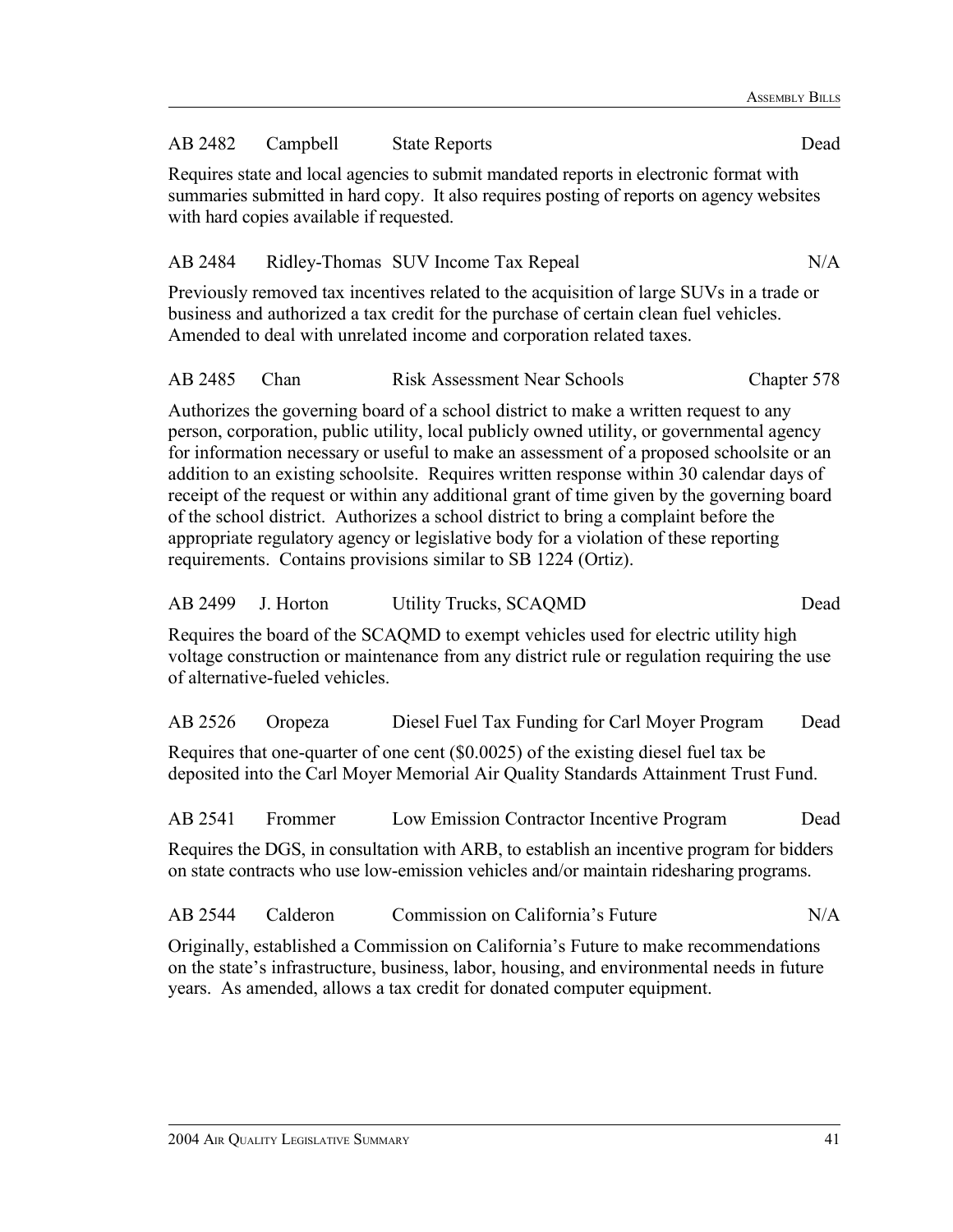ASSEMBLY BILLS

| AB 2585          | Parra                                        | Fighter Jet Impact Zone                                                                                                                                                                                                                                                                                                                                                                                                                                                                                                                             | Chapter 885 |
|------------------|----------------------------------------------|-----------------------------------------------------------------------------------------------------------------------------------------------------------------------------------------------------------------------------------------------------------------------------------------------------------------------------------------------------------------------------------------------------------------------------------------------------------------------------------------------------------------------------------------------------|-------------|
|                  | site the F-35 Joint Strike Fighter airplane. | Designates Kings County a "Joint Strike Fighter Impact Zone" and requires the California<br>Research Bureau, in conjunction with the State Board of Equalization and Franchise Tax<br>Board, to calculate various state tax revenues streams and determine their increase based<br>on the Lemoore Naval Air Station being selected as the base for the Navy's newest<br>airplane. The SJVUAPCD is also authorized to adopt an emissions reduction grant<br>program. All of these actions are in preparation for a pending Navy decision on where to |             |
| AB 2593 Calderon |                                              | <b>CPUC Self-Generation Money Collection</b>                                                                                                                                                                                                                                                                                                                                                                                                                                                                                                        | Vetoed      |
|                  |                                              | Authorizes the CPUC to suspend collection of ratepayer-charged incentive monies<br>earmarked for the CPUC's self-generation incentive program when sufficient funds are<br>available to meet reasonably anticipated demand for the program. The self-generation<br>incentives help pay for installation costs of on-site electrical generation.                                                                                                                                                                                                     |             |
| AB 2628          | Payley                                       | <b>Hybrid HOV Lane Access</b>                                                                                                                                                                                                                                                                                                                                                                                                                                                                                                                       | Chapter 725 |
|                  |                                              | Authorizes, upon federal approval, the cleanest, most fuel-efficient HEVs to use HOV<br>lanes without meeting the minimum occupancy requirement until January 1, 2008.                                                                                                                                                                                                                                                                                                                                                                              |             |
| AB 2643          | Canciamilla                                  | <b>Energy Report</b>                                                                                                                                                                                                                                                                                                                                                                                                                                                                                                                                | Dead        |
|                  | natural gas facilities within the state.     | Requires the CEC, in consultation with the CPUC, to prepare as a component of the 2005<br>integrated energy policy report an assessment of the costs and benefits of siting liquefied                                                                                                                                                                                                                                                                                                                                                               |             |
| AB 2644          | Oropeza                                      | <b>Idling School Buses</b>                                                                                                                                                                                                                                                                                                                                                                                                                                                                                                                          | Vetoed      |
|                  |                                              | Replicates an existing ARB regulation restricting idling school buses in statute and limits<br>criminal penalty for first-time offenders to an infraction.                                                                                                                                                                                                                                                                                                                                                                                          |             |
| AB 2652          | <b>Bates</b>                                 | <b>Expedited Siting of Repowers</b>                                                                                                                                                                                                                                                                                                                                                                                                                                                                                                                 | Dead        |
| SB 1776 (Bowen). |                                              | Requires the CEC to establish a process of expedited review for projects for the<br>repowering of thermal powerplants and to give first priority to projects that demonstrate<br>superior environmental or efficiency performance improvements. This bill is similar to                                                                                                                                                                                                                                                                             |             |
| AB 2657          | Núñez                                        | <b>Metal Plating Facilities</b>                                                                                                                                                                                                                                                                                                                                                                                                                                                                                                                     | Vetoed      |
|                  |                                              | Requires Cal/EPA to establish and coordinate an Interagency Metal Plating Task Force<br>and creates the Chromium Pollution Prevention Fund with the transfer of \$1.4 million<br>from the Hazardous Waste Reduction Loan Account. Requires money in the account be<br>expended by the agency to support the task force's activities and to make loans to                                                                                                                                                                                            |             |

facilities for environmental control equipment*.*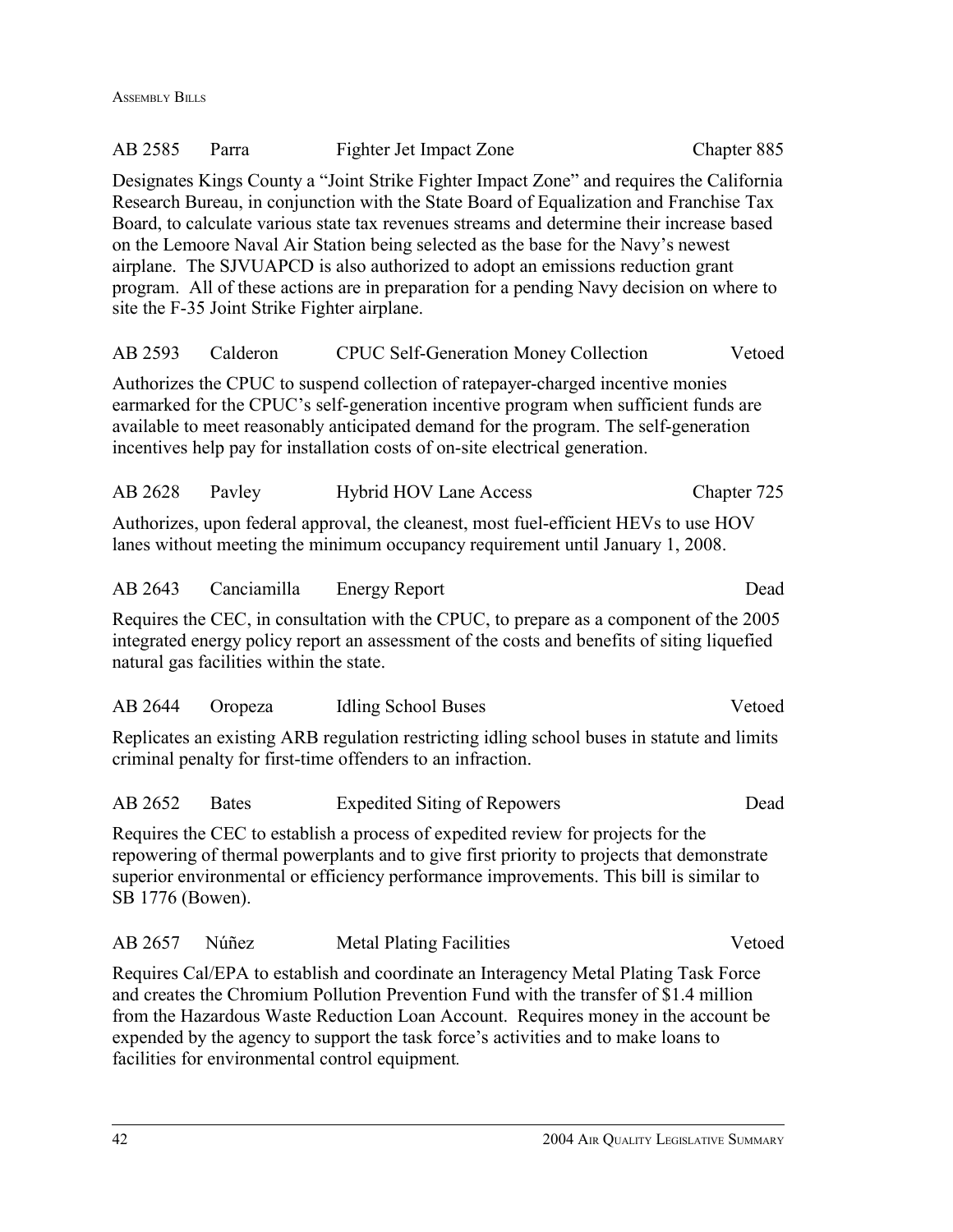AB 2683 Lieber 30-Year Rolling Smog Check Exemption Chapter 704

Eliminates the existing rolling 30-year exemption from the state's Smog Check Program. Vehicles that are model year 1975 and older would remain permanently exempt and 1976 and newer would be retained in the Smog Check Program. Also creates a partial exemption for collector cars.

AB 2685 Oropeza Petroleum Demand Reduction Educational Campaign Dead

Requires the Governor to launch a public education campaign to inform the public about ways they can reduce demand for gasoline and diesel fuel. Previously, the bill allowed OPR to convene, if requested, appropriate agencies to streamline renewable energy siting. Originally, this bill established a task force-like board that would help applicants of power projects of less than 50 MW.

AB 2701 Runner Environmental Protection Reports Chapter 644

Repeals a number of reports required of Cal/EPA and its subordinate agencies and allows the agencies to substitute web posting for traditional paper reports. Requires the CIWMB to develop guidelines to be implemented by all state agencies on producing and distributing reports using environmentally sustainable methods. Requires all state agencies to review reporting requirements for obsolescence and duplication.

AB 2794 McCarthy Small Refiner Tax Credit for Low-Sulfur Diesel Dead

Allows a tax credit in an amount equal to five cents for each gallon of ultra-low sulfur diesel fuel produced by a small refiner located in California.

| AB 2809 | Canciamilla | <b>CAFO</b> Permitting Prohibition | Dead |
|---------|-------------|------------------------------------|------|
|---------|-------------|------------------------------------|------|

Delays local air district permits for confined animal feeding operations prior to the completion of the scientific review by the ARB in 2005.

AB 2847 Oropeza Gas/Diesel Fuel Tax Dead

Imposes an unspecified fee per gallon on gasoline and diesel fuel sold for on-road use. The revenues from the fee would be deposited in the newly created Highway Fee Fund and used solely to finance the maintenance, operation, improvement, and construction of the state highway, local street and road systems and to finance environmental programs that mitigate the air impacts of motor vehicles. Similar to the original version of SB 1614 (Torlakson).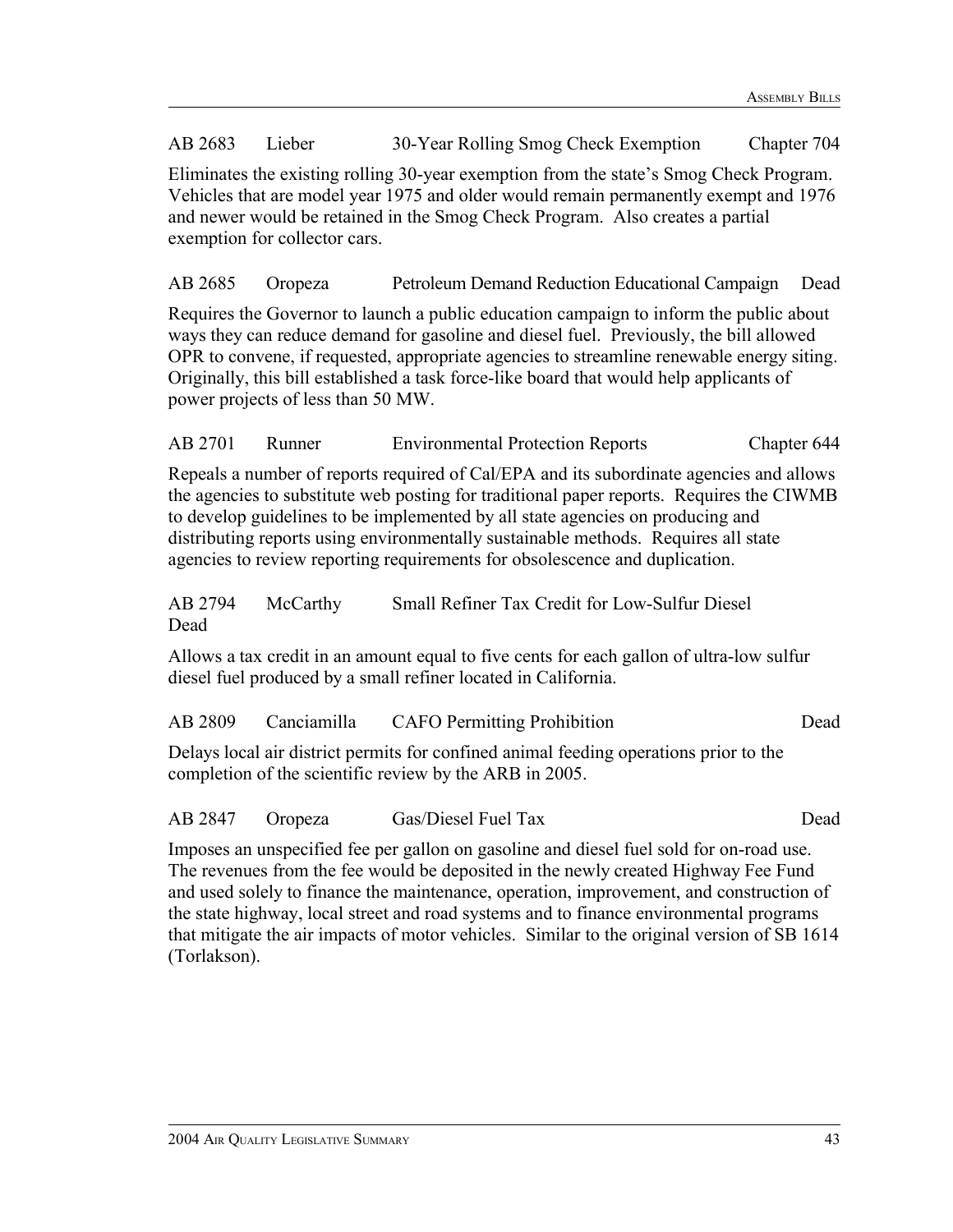| AB 2863 | Pavley                   |                                                             | School Design: Indoor Air Quality                                                                                                                                                                                                                                                                                                                                                                                                                      | Dead |
|---------|--------------------------|-------------------------------------------------------------|--------------------------------------------------------------------------------------------------------------------------------------------------------------------------------------------------------------------------------------------------------------------------------------------------------------------------------------------------------------------------------------------------------------------------------------------------------|------|
|         |                          |                                                             | Requires school districts to submit checklists and procedures for preventing and remedying<br>indoor air quality problems to the Office of Public School Construction. Requires schools<br>to incorporate "Best Practices" as specified by the Collaborative for High Performance<br>Schools into the planning, design, construction, operation, and maintenance of healthy<br>classrooms. Some elements of this bill are similar to AB 736 (Hancock). |      |
| AB 2880 | Payley                   |                                                             | Local Emission Reduction Incentive Programs                                                                                                                                                                                                                                                                                                                                                                                                            | Dead |
|         | into AB 923 (Firebaugh). |                                                             | Authorizes local air districts to increase supplemental vehicle registration fees from \$4 to<br>\$6. The additional \$2 is to be used by the air districts to fund Carl Moyer Program<br>grants, lower emitting school bus projects, accelerated vehicle retirement programs, or<br>replacement/repower of agricultural sources. The provisions of this bill were incorporated                                                                        |      |
| AB 2899 | Horton, S                | <b>Biodiesel</b>                                            |                                                                                                                                                                                                                                                                                                                                                                                                                                                        | Dead |
|         |                          |                                                             | Allows biodiesel to be sold in California. This bill would specify standards for biodiesel<br>and biodiesel blends and also has a voluntary CO <sub>2</sub> labeling component.                                                                                                                                                                                                                                                                        |      |
| AB 2906 | Nation                   |                                                             | Motor Vehicle Emissions Labeling                                                                                                                                                                                                                                                                                                                                                                                                                       | Dead |
|         |                          | would apply to 2009 and later model year vehicles.          | Requires ARB to revise the smog index label required to be affixed to new motor<br>vehicles to include a numerical index of global warming gasses. The revised index labels                                                                                                                                                                                                                                                                            |      |
| AB 2939 | Diaz                     | Smog Check                                                  |                                                                                                                                                                                                                                                                                                                                                                                                                                                        | Dead |
|         |                          | Partial, Low- or Zero-Emission Vehicle Replacement Program. | Exempts motor vehicles that are six or less model-years old from the biennial Smog<br>Check Program and authorizes the DMV to randomly select up to 1 percent of those<br>exempt vehicles that are five or six model-years old to be subject to program coverage at<br>the time of registration renewal. Raises the Smog Abatement Fee an additional \$7 and<br>requires ARB to utilize the revenues to develop and implement a Vehicle Retirement and |      |
| AB 2953 | Canciamilla              |                                                             | Carl Moyer Program–Agricultural Equipment                                                                                                                                                                                                                                                                                                                                                                                                              | Dead |
|         |                          |                                                             | Allows agricultural equipment blanket eligibility to Carl Moyer Program funding until                                                                                                                                                                                                                                                                                                                                                                  |      |

January 1, 2008. This bill specifically authorizes funding for new purchase, retrofit, repower or add-on equipment for agricultural sources of air pollution regardless of

whether that purchase was required by any local, state, or federal mandate.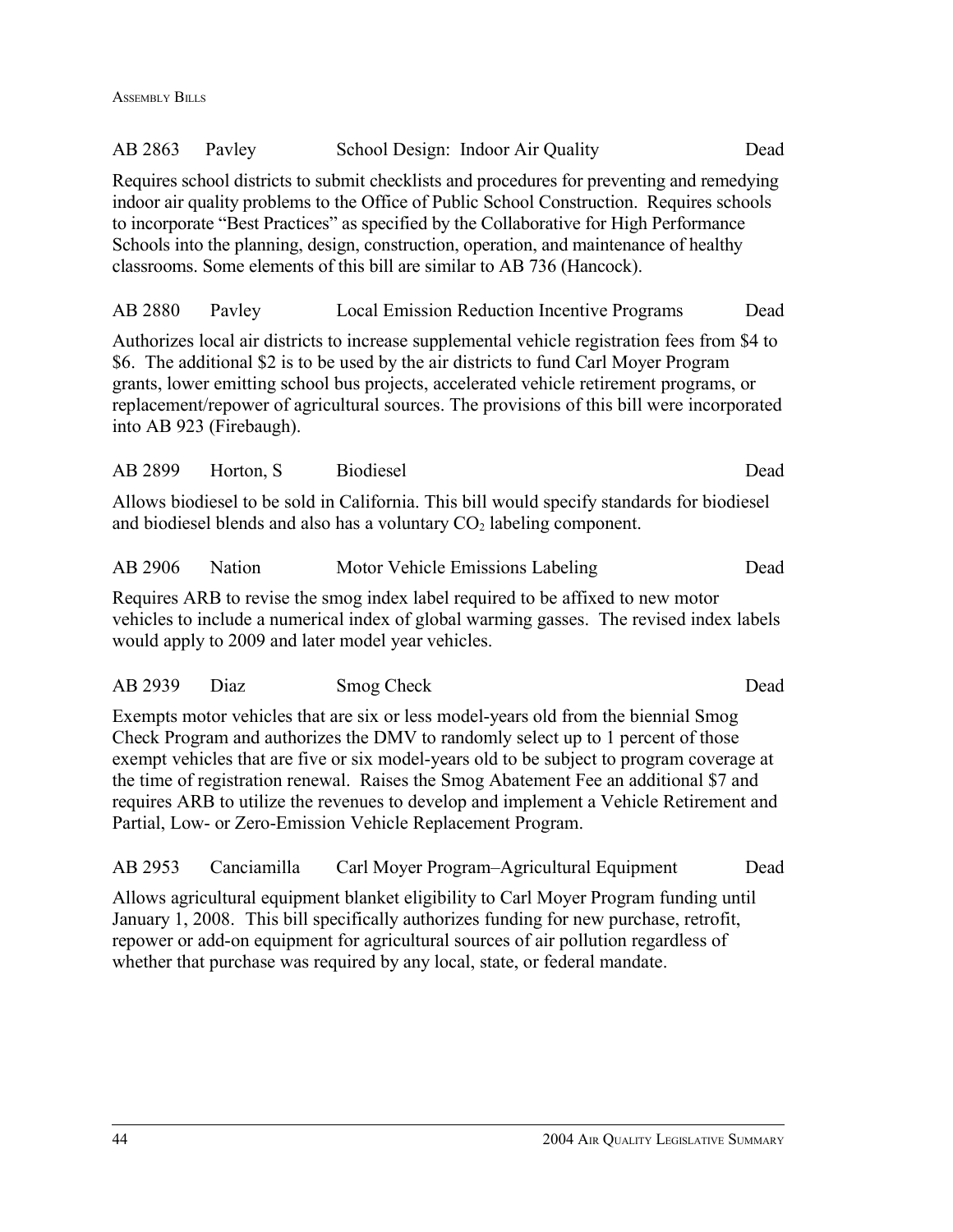AB 2955 McCarthy Underground Storage Tanks Chapter 649 Requires: a) the SWRCB to work with ARB to certify that equipment that meets certain EVR requirements also meets UST requirements; b) temporary relaxation of UST product-tight enforcement provisions; c) specified conditions for issuing notices to comply; and d) the SWRCB to make grant funds available from the Petroleum Underground Storage Tank Financing Account to finance or reimburse 100 percent of the costs needed to bring a UST into compliance with necessary requirements. Urgency takes effect immediately. AB 2983 McCarthy Clean School Buses, Healthy Kids Program Dead Establishes the Clean School Buses, Healthy Kids Program to be administered in conjunction with the ARB's existing Lower-Emission School Bus Program. AB 3001 Núñez Portable Classrooms Survey Chapter 902 Requires the State Department of Education to inform each school district that it may report the number of portable buildings that are in need of repair or replacement in the district to the Department's School Facilities Planning Division. Urgency—takes effect immediately. AB 3082 JUDICIARY Maintenance of the Codes Chapter 183 Makes technical, nonsubstantive changes to various provisions of law as recommended by the Legislative Counsel to maintain California's codes. AB 3104 Firebaugh Carl Moyer Program Expansion Dead Declares legislative intent to expand the Carl Moyer Program to include projects that reduce emissions of ROG and PM; to expand the covered sources to include on road and off-road internal combustion engines and gasoline engine categories, and to fund new light and heavy-duty vehicle repair, retrofit and scrap programs and the Lower-Emission School Bus Program. ACR 201 Pavley California Earth Day 2004 Resolution Chapter 35 Declares April 22, 2004, as "California Earth Day" and reaffirms the Legislature's commitment to the fundamental principles of environmental laws and encourages the state's residents to promote the goals of Earth Day 2004. ACR 235 Vargas Clean Schoolbuses Resolution Chapter 196 This resolution acknowledges that California is last among all 50 states in the percentage of children that ride in schoolbuses. The resolution urges that state apportionment of funds for home-to-school transportation be used in the most efficient and cost-effective manner, with any savings or additional funds to be used to extend schoolbus service to

more pupils, to decrease no busing zones, and to purchase clean-burning schoolbuses.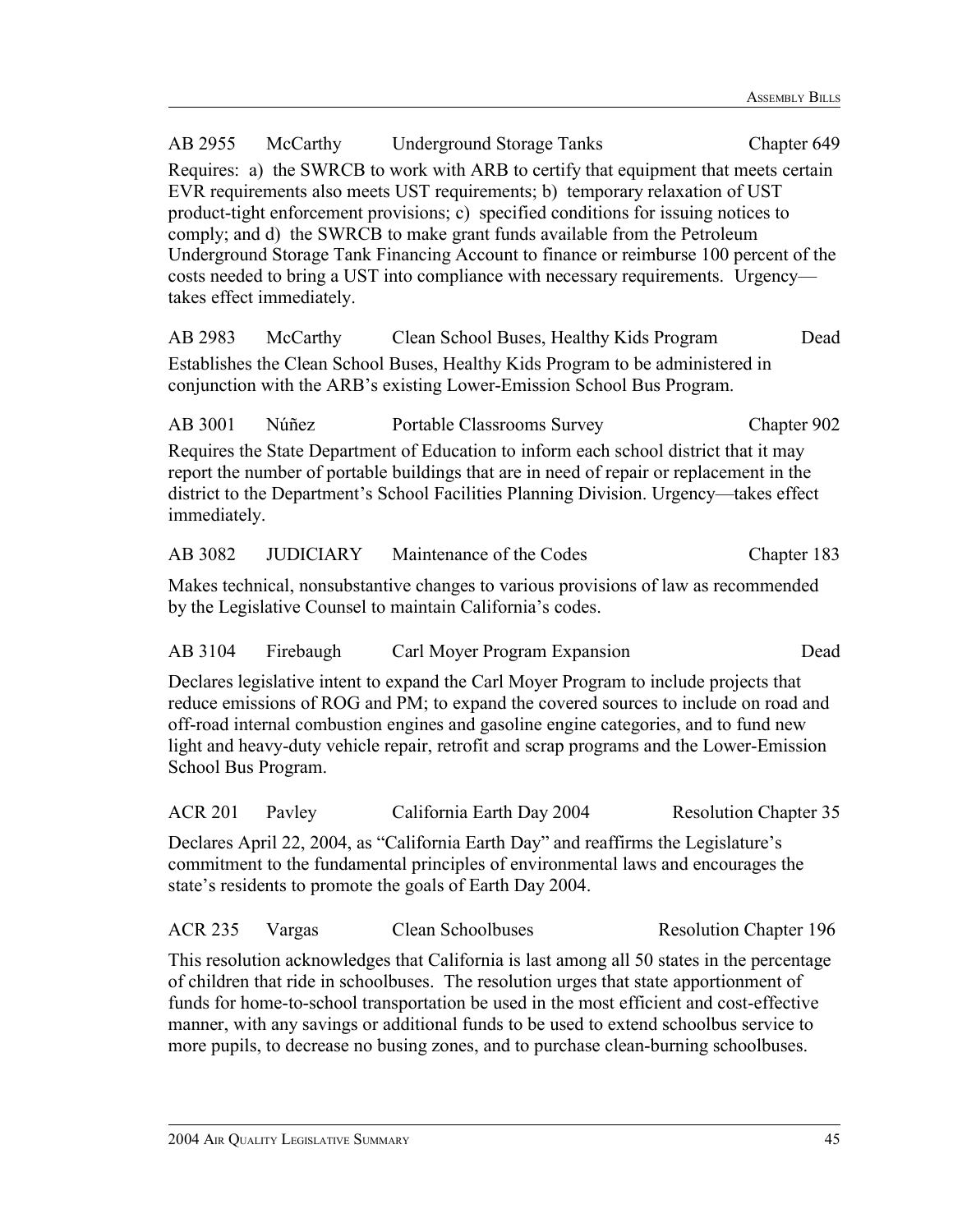ASSEMBLY BILLS

| <b>AJR 50</b> | Payley | <b>Fuel Cell Vehicles</b> | <b>Resolution Chapter 99</b> |
|---------------|--------|---------------------------|------------------------------|
|               |        |                           |                              |

Memorializes the State of California's commitment to achieving a clean transportation future based on the rapid commercialization of hydrogen and fuel cell technologies and asks the U.S. DOE to recognize the state's progress toward that goal and to ensure that appropriate federal funding is provided to support related activities in the state.

| AJR 72 | Frommer | Oxygenates | <b>Resolution Chapter 131</b> |  |
|--------|---------|------------|-------------------------------|--|
|        |         |            |                               |  |

Memorializes the U.S. EPA to take immediate action to review and reconsider California's request for an administrative waiver from the gasoline oxygenate additive requirements of the federal CAA in order to relieve gasoline consumers in California from record-breaking gasoline prices.

AJR 74 Pavley HEVs in HOV Lanes Resolution Chapter 113

Urges the President and Congress to take legislative action to allow single-occupant hybrid electric vehicles that meet California standards to travel in HOV lanes.

AJR 89 Oropeza Increased CAFE Standards Dead

Memorializes the Congress and the President of the United States to take necessary action to increase corporate average fuel economy standards by at least one and a half miles per gallon per annum until total average fuel economy for the new light-duty motor vehicle fleet sold in California is double today's average.

AJR 90 Oropeza National Fuel Standard Dead

Memorializes the Secretary of U.S. EPA to consider adopting California's reformulated gasoline standard as the national gasoline standard and California's diesel fuel standard as the national diesel fuel standard to fulfill the requirements of the federal CAA, provide cleaner air around the country, ensure greater supply options when local inventories are depleted, and provide relief to consumers from high transportation fuel prices.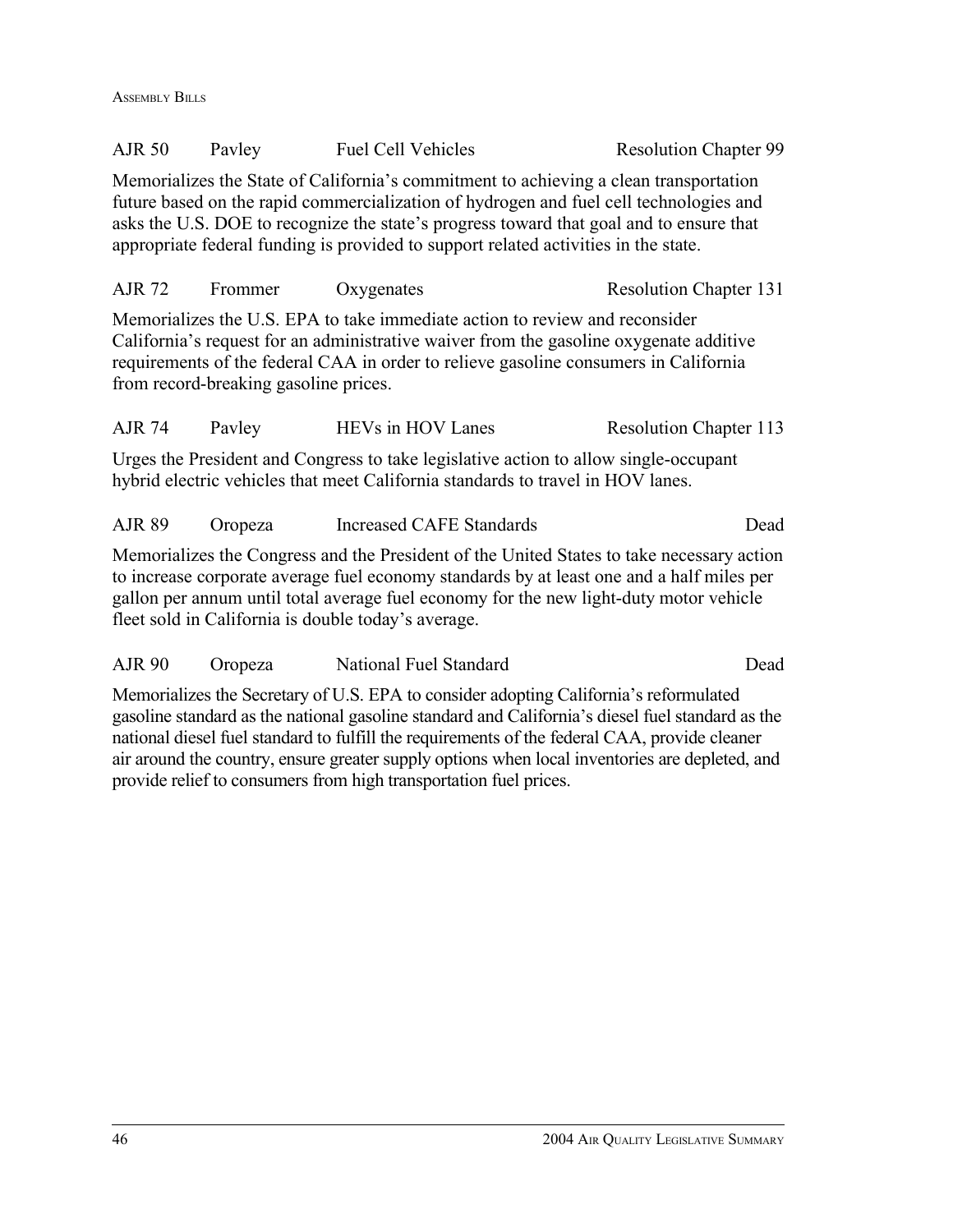# **SENATE BILLS**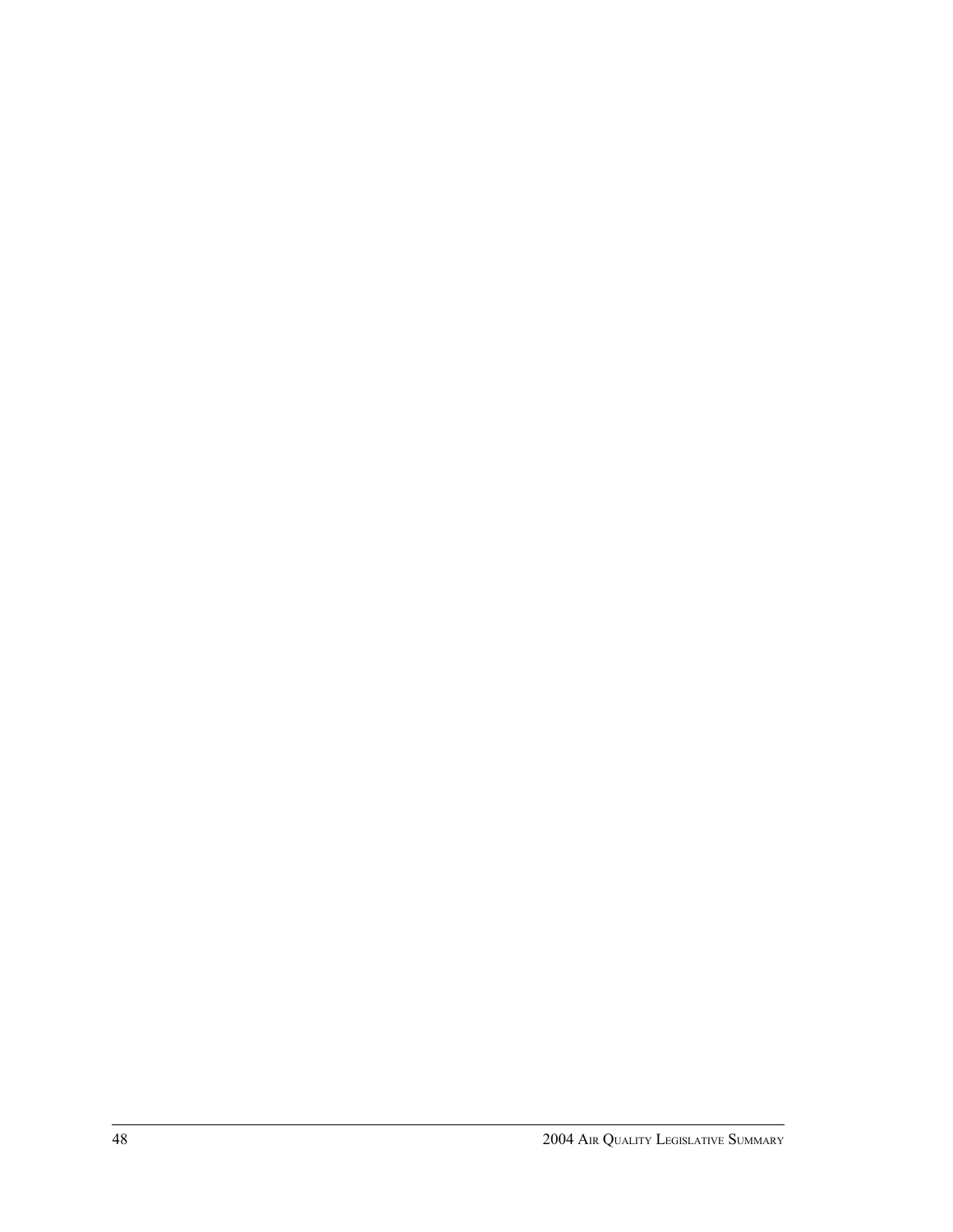| <b>SB11</b>         | Cedillo                                                                                                                                                  | <b>Additional SCAQMD Board Member</b>                                                                                                                                                                                                                                | Dead        |  |  |  |
|---------------------|----------------------------------------------------------------------------------------------------------------------------------------------------------|----------------------------------------------------------------------------------------------------------------------------------------------------------------------------------------------------------------------------------------------------------------------|-------------|--|--|--|
|                     | Increases to 13 the number of board members on the SCAQMD governing board and<br>requires the additional member be appointed by the City of Los Angeles. |                                                                                                                                                                                                                                                                      |             |  |  |  |
| SB 46               | Alpert                                                                                                                                                   | Distributed Generation Spot Bill                                                                                                                                                                                                                                     | Dead        |  |  |  |
|                     | materialized during the session.                                                                                                                         | Intended as a placeholder for potential DG legislation, but subsequent language never                                                                                                                                                                                |             |  |  |  |
| SB 107              | Bowen                                                                                                                                                    | <b>Ultra-Clean Distributed Generation</b>                                                                                                                                                                                                                            | Dead        |  |  |  |
|                     |                                                                                                                                                          | Establishes until January 1, 2007, an incentive program for renewable and ultra-clean and<br>low-emission distributed generation resources. This was a spot bill.                                                                                                    |             |  |  |  |
| <b>SB</b> 111       | Knight                                                                                                                                                   | <b>State Reporting Requirements</b>                                                                                                                                                                                                                                  | Chapter 193 |  |  |  |
|                     | and demonstration projects.                                                                                                                              | Deletes various code sections relating to outdated reporting requirements, pilot projects,                                                                                                                                                                           |             |  |  |  |
| <b>SB</b> 118       | Bowen                                                                                                                                                    | Solar Energy                                                                                                                                                                                                                                                         | Dead        |  |  |  |
| the State Treasury. |                                                                                                                                                          | Establishes a Solar Energy Peak Procurement Program in the CPUC and a Solar Rebate<br>Program within the CEC for the installation of grid connected solar energy systems and<br>requires the development of a Solar Peak Energy Affordable Housing Revolving Fund in |             |  |  |  |
| SB 199              | Murray                                                                                                                                                   | Solar Energy                                                                                                                                                                                                                                                         | Dead        |  |  |  |
|                     | Peak Energy Procurement Program.                                                                                                                         | Renames the Emerging Renewable Resources Account the Solar Homes Peak Energy<br>Procurement Account and makes the monies therein available to fund the Solar Homes                                                                                                   |             |  |  |  |
| <b>SB 207</b>       | Ackerman                                                                                                                                                 | Gasoline Vapor Emission Control                                                                                                                                                                                                                                      | Dead        |  |  |  |
|                     |                                                                                                                                                          | Amends existing law to ensure vapor recovery system failures identified by in-station<br>diagnostics at service stations are not treated as violations unless the defect or<br>malfunction is not corrected within 21 days after detection.                          |             |  |  |  |
| SB 311              | Sher                                                                                                                                                     | <b>Regulation Peer Review</b>                                                                                                                                                                                                                                        | N/A         |  |  |  |
|                     | entirely different subject.                                                                                                                              | Originally would have imposed a higher degree of external scientific peer review for draft<br>risk assessments prepared by OEHHA. The bill was subsequently amended to address an                                                                                    |             |  |  |  |
| SB 380              | McClintock                                                                                                                                               | <b>HOV Lanes Effectiveness Study</b>                                                                                                                                                                                                                                 | Dead        |  |  |  |
|                     | evaluate the effectiveness of HOV lanes.                                                                                                                 | Requests the University of California to conduct a study in consultation with Cal/Trans to                                                                                                                                                                           |             |  |  |  |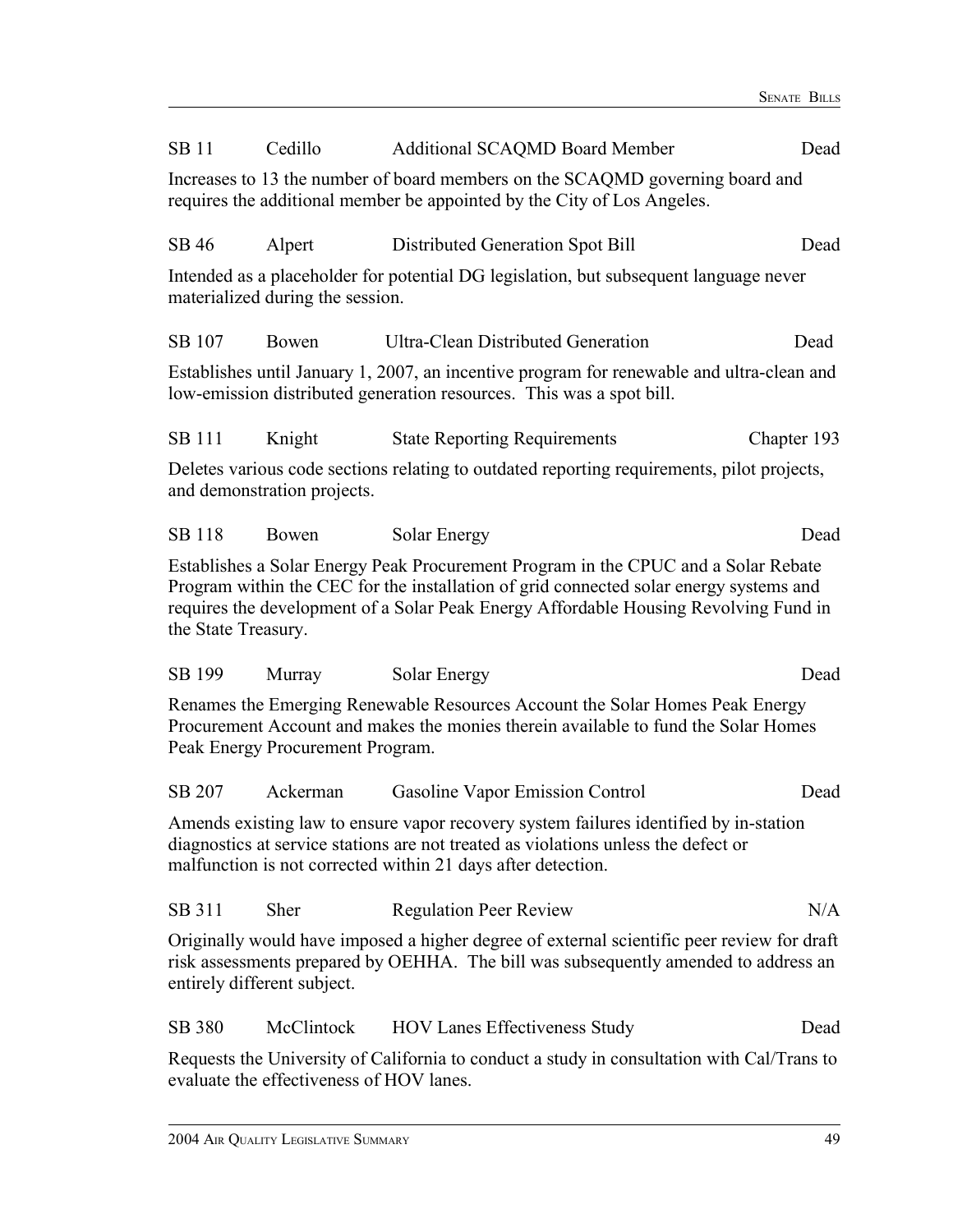| SB 403        | Florez                                       | Air Quality Bond                                                                                                                                                                                                                                                                                                                                                                                                                   | Dead   |
|---------------|----------------------------------------------|------------------------------------------------------------------------------------------------------------------------------------------------------------------------------------------------------------------------------------------------------------------------------------------------------------------------------------------------------------------------------------------------------------------------------------|--------|
|               | with an emphasis on agricultural operations. | Creates a \$5.15 billion general obligation bond to fund air quality improvement projects                                                                                                                                                                                                                                                                                                                                          |        |
| SB 429        | Torlakson                                    | <b>Refinery Permit Streamlining</b>                                                                                                                                                                                                                                                                                                                                                                                                | Dead   |
|               |                                              | Requires the Governor to appoint a statewide Petroleum Infrastructure Facilitator to help<br>streamline the permitting process for large petroleum-related projects.                                                                                                                                                                                                                                                               |        |
| SB 444        | Vasconcellos                                 | Greenhouse Gasses                                                                                                                                                                                                                                                                                                                                                                                                                  | Dead   |
|               |                                              | Declares legislative intent to significantly reduce greenhouse gas emissions in the state to<br>the extent practicable pursuant to the provisions of the Kyoto Accord.                                                                                                                                                                                                                                                             |        |
| <b>SB 480</b> | Kuehl                                        | <b>SCAQMD Board Member for Santa Monica</b>                                                                                                                                                                                                                                                                                                                                                                                        | Dead   |
|               |                                              | Intended as a placeholder for legislation related to SCAQMD Board membership, but<br>subsequent language never materialized during the session.                                                                                                                                                                                                                                                                                    |        |
| SB 502        | Florez                                       | Dairy Farm Sanitation                                                                                                                                                                                                                                                                                                                                                                                                              | Dead   |
|               |                                              | Requires the secretary of CDFA to establish an incentive program to encourage dairy<br>farm owners to improve air and water conditions on dairy farms.                                                                                                                                                                                                                                                                             |        |
| SB 568        | <b>Sher</b>                                  | <b>External Peer Reviewers</b>                                                                                                                                                                                                                                                                                                                                                                                                     | Vetoed |
|               | has a financial interest in the decision.    | Prohibits a person from serving as a peer reviewer for any Cal/EPA BDO if the person                                                                                                                                                                                                                                                                                                                                               |        |
| SB 571        | Alarcón                                      | <b>Environmental Civil Action</b>                                                                                                                                                                                                                                                                                                                                                                                                  | Dead   |
|               |                                              | Allows any person to seek civil remedies against any person who has committed or is<br>committing any act or practice that has violated or is violating any law or regulation for<br>the protection of the public health, environment, or natural resources of the state.                                                                                                                                                          |        |
| SB 701        | Florez                                       | California Clean Air Bond Act of 2004                                                                                                                                                                                                                                                                                                                                                                                              | Dead   |
|               |                                              | Creates the Clean Air, Clean Water and Coastal Protection Act of 2004 which would<br>place a \$4.5 billion general obligation bond for financing air quality programs on the<br>ballot. Of the amount authorized, \$3.9 billion would be available for various programs<br>administered by the ARB, including the Carl Moyer Program. Originally, the bill<br>proposed tax incentives for cleaner agricultural irrigation engines. |        |
| SB 702        | Florez                                       | Carl Moyer Program Requirements                                                                                                                                                                                                                                                                                                                                                                                                    | Dead   |
|               |                                              | Intended as a placeholder for potential Carl Moyer legislation related to medium-duty<br>farm equipment, but subsequent language never materialized during the session.                                                                                                                                                                                                                                                            |        |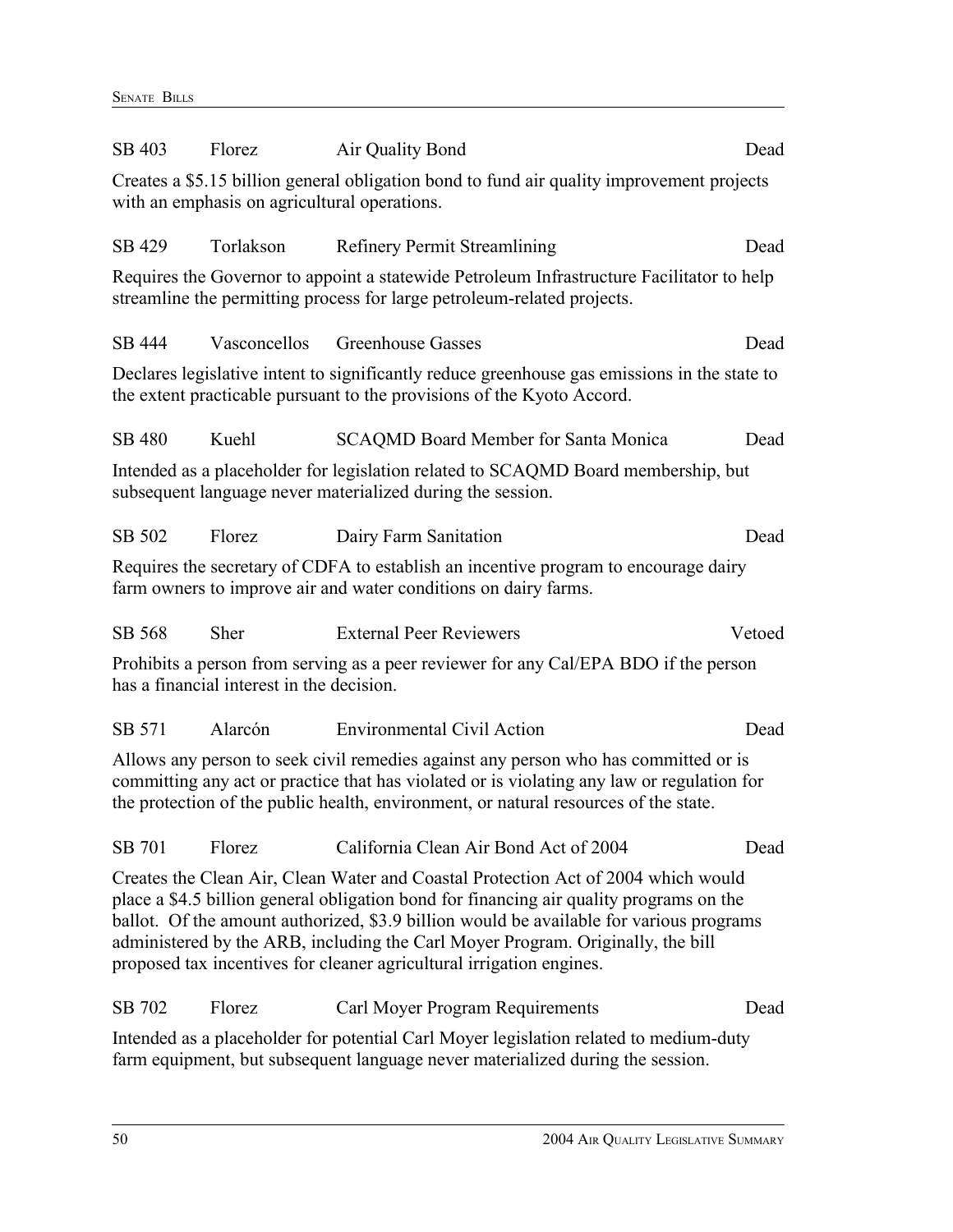| SB 703                                                                                                                                                                                                                                                                                                                                                                                                                                                                                                                                                          | Florez                                                                                                                                                | <b>Agricultural Electricity Rate Structure</b>                                                                                                                                                                                                                                                                                                                                                                  | N/A         |  |  |  |
|-----------------------------------------------------------------------------------------------------------------------------------------------------------------------------------------------------------------------------------------------------------------------------------------------------------------------------------------------------------------------------------------------------------------------------------------------------------------------------------------------------------------------------------------------------------------|-------------------------------------------------------------------------------------------------------------------------------------------------------|-----------------------------------------------------------------------------------------------------------------------------------------------------------------------------------------------------------------------------------------------------------------------------------------------------------------------------------------------------------------------------------------------------------------|-------------|--|--|--|
|                                                                                                                                                                                                                                                                                                                                                                                                                                                                                                                                                                 | Requires the CPUC to set agricultural rates for water irrigation pumps so that it is cost-<br>effective to replace diesel pumps with electric motors. |                                                                                                                                                                                                                                                                                                                                                                                                                 |             |  |  |  |
| SB 706                                                                                                                                                                                                                                                                                                                                                                                                                                                                                                                                                          | Florez                                                                                                                                                | Clean-Burning Fireplaces, Heaters, and Stoves                                                                                                                                                                                                                                                                                                                                                                   | N/A         |  |  |  |
|                                                                                                                                                                                                                                                                                                                                                                                                                                                                                                                                                                 |                                                                                                                                                       | Requires the ARB to adopt regulations that establish new standards for clean-burning<br>wood fireplaces, wood heaters, wood stoves and for masonry heaters. Requires the<br>council of the State Building Standards Commission to develop a prohibition on the<br>installation of any wood stove or heater that fails to meet the defined standard. Gutted<br>and amended to become a foster home funding bill. |             |  |  |  |
| SB 707                                                                                                                                                                                                                                                                                                                                                                                                                                                                                                                                                          | Florez                                                                                                                                                | <b>Buffer Zones for Dairies</b>                                                                                                                                                                                                                                                                                                                                                                                 | N/A         |  |  |  |
| expanding dairies.                                                                                                                                                                                                                                                                                                                                                                                                                                                                                                                                              |                                                                                                                                                       | Requires consideration of buffer zones as part of the EIR process under CEQA for new or                                                                                                                                                                                                                                                                                                                         |             |  |  |  |
| SB 807                                                                                                                                                                                                                                                                                                                                                                                                                                                                                                                                                          | Ashburn                                                                                                                                               | <b>Agricultural Permit Exemption Removal</b>                                                                                                                                                                                                                                                                                                                                                                    | Dead        |  |  |  |
|                                                                                                                                                                                                                                                                                                                                                                                                                                                                                                                                                                 |                                                                                                                                                       | Removes the agricultural permit exemption for federally defined major sources only.                                                                                                                                                                                                                                                                                                                             |             |  |  |  |
| SB 820                                                                                                                                                                                                                                                                                                                                                                                                                                                                                                                                                          | Denham                                                                                                                                                | In-State Ethanol Report                                                                                                                                                                                                                                                                                                                                                                                         | Dead        |  |  |  |
|                                                                                                                                                                                                                                                                                                                                                                                                                                                                                                                                                                 | jump-start an in-state ethanol industry.                                                                                                              | Requires a report on actions that state agencies, including the ARB, could take to help                                                                                                                                                                                                                                                                                                                         |             |  |  |  |
| SB 849                                                                                                                                                                                                                                                                                                                                                                                                                                                                                                                                                          | Torlakson                                                                                                                                             | BAAQMD, ABAG and MTC                                                                                                                                                                                                                                                                                                                                                                                            | Chapter 791 |  |  |  |
|                                                                                                                                                                                                                                                                                                                                                                                                                                                                                                                                                                 |                                                                                                                                                       | Expresses the Legislature's intent that the BAAQMD be included on the joint policy<br>committee of ABAG and MTC by June 30, 2005, as a represented agency.                                                                                                                                                                                                                                                      |             |  |  |  |
| SB 887                                                                                                                                                                                                                                                                                                                                                                                                                                                                                                                                                          | Perata                                                                                                                                                | Port Improvement Bond Act                                                                                                                                                                                                                                                                                                                                                                                       | Dead        |  |  |  |
| Creates the Seaport Security and Port Neighborhood Transportation, Clean Air, and<br>Navigation Improvement Bond Act of 2003 which would place a \$1 billion general<br>obligation bond for financing seaport security, port infrastructure, port neighborhood<br>transportation, air quality, and navigation programs in the port areas of the state. Of the<br>amount authorized, \$100 million would be available to ARB for funding the California<br>Port Community Air Quality Program created by AB 2650, Lowenthal (Chapter 1129,<br>Statutes of 2002). |                                                                                                                                                       |                                                                                                                                                                                                                                                                                                                                                                                                                 |             |  |  |  |
| SB 945                                                                                                                                                                                                                                                                                                                                                                                                                                                                                                                                                          | Sher                                                                                                                                                  | California Environmental Quality Act                                                                                                                                                                                                                                                                                                                                                                            | Chapter 689 |  |  |  |
|                                                                                                                                                                                                                                                                                                                                                                                                                                                                                                                                                                 | hazardous air emissions."                                                                                                                             | Consolidates and repeals obsolete provisions relating to CEQA guidelines. Redefines<br>which chemicals must be considered when conducting an environmental impact report<br>for facilities being constructed or modified near a school from "acutely hazardous"<br>material or acutely hazardous air emission" to "extremely hazardous substances or                                                            |             |  |  |  |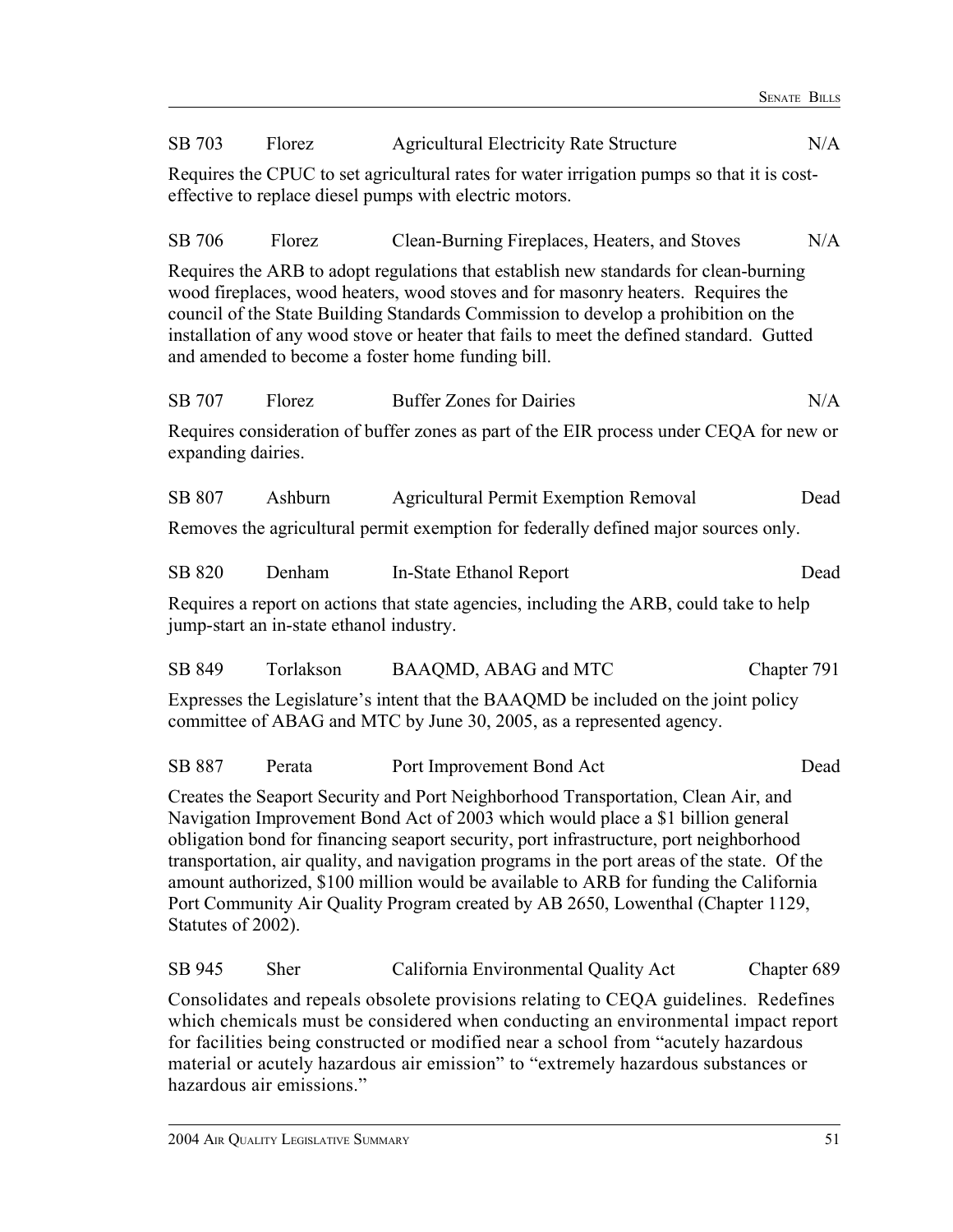SB 981 Soto Petroleum Pollution Cleanup and Prevention Act Dead Creates the Children's Health and Petroleum Pollution Remediation Act of 2003 which requires refineries to pay a fee of \$0.30 per barrel of crude oil to support petroleum pollution source reductions programs and public health programs. SB 998 Bowen Economic Stimulus and Infrastructure Bond Act Dead Creates the Economic Stimulus and Infrastructure Bond Act which would create a general obligation bond of just over \$1 billion. ARB would receive \$50 million for the Carl Moyer Program. SB 999 Machado SJVUAPCD: Board Membership Dead Increases the membership of the district board to 15 members. Requires seven members to be appointed by each of the Counties of Fresno, Kern, Merced, San Joaquin, Stanislaus, and Tulare and one member to be appointed by mutual consent between the Counties of Kings and Madera. Requires five city members to be appointed, two from Fresno and one each from Bakersfield, Modesto, and Stockton. Requires three public members as well SB 1015 Morrow Distributed Generation Spot Bill Dead Intended as a placeholder for potential DG legislation, but subsequent language never materialized during the session. SB 1078 Chesbro Solid Waste Collection Fees Dead Requires the operator of a solid waste collection vehicle to pay a fee for each ton of solid waste submitted for disposal at a disposal facility. The funds would be used to pay for particulate emissions control upgrades for waste collection vehicles. SB 1107 B&FR Budget Trailer Bill Chapter 230 Provides an ongoing funding source of \$61 million a year for the Carl Moyer Program by: (1) increasing the exemption period for new motor vehicles from Smog Check certification from four years to six years, (2) increasing the associated exemption fee from \$6 annually to \$12 annually, (3) specifying that vehicles up to four years old would be exempt from the requirement to receive a smog inspection upon change of ownership, and (4) directing that the increased revenues from the doubling of the exemption fee be available for use to support the Carl Moyer Program. Urgency—takes effect immediately. SB 1114 B&FR Smog Check: Budget Cleanup Bill Dead Budget cleanup bill that makes technical corrections to ensure that the existing \$6 Smog Abatement Fee remains in effect until January 1, 2005, and that the increase to \$12 takes

effect on January 1, 2005.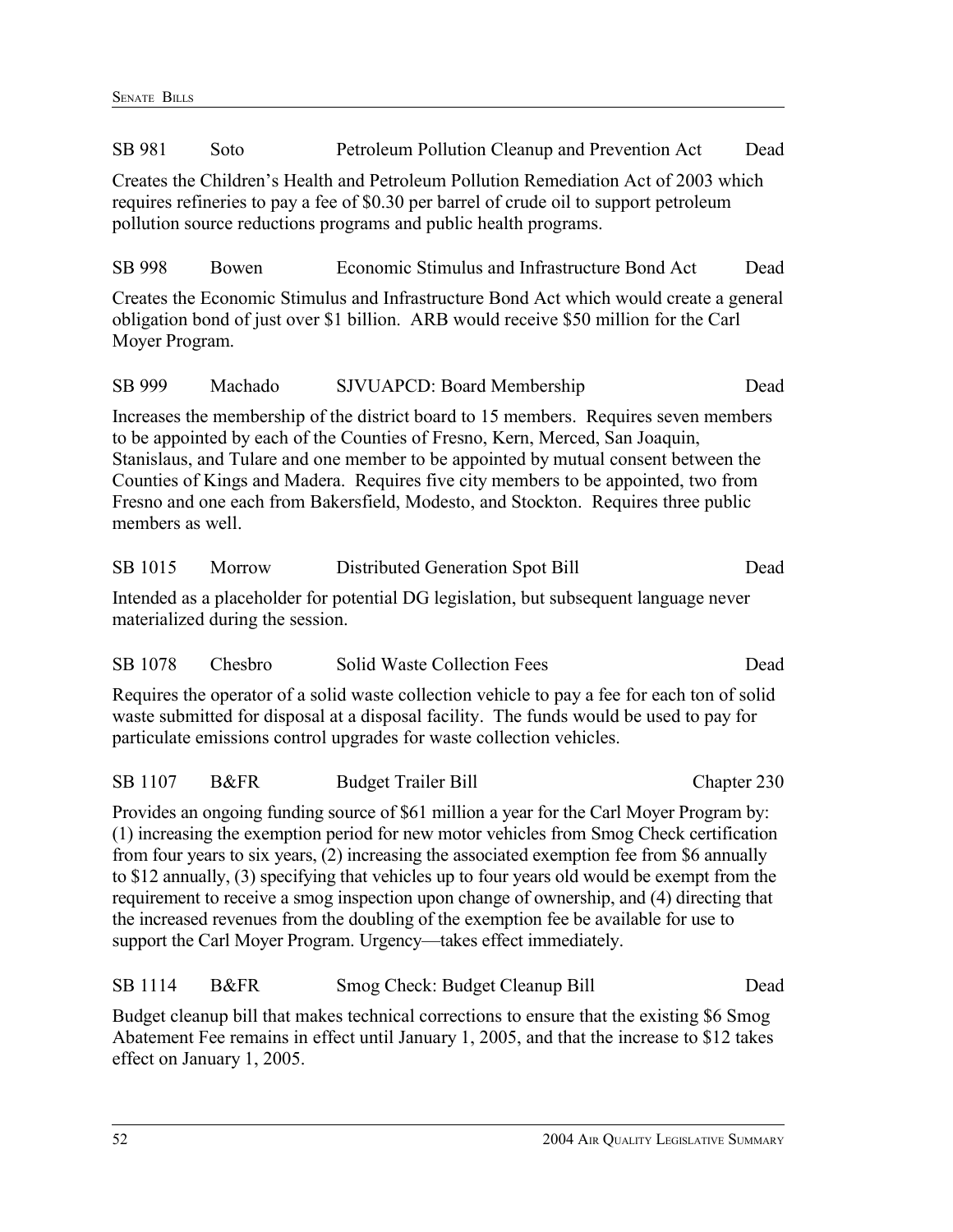| SB 1168                                                                                                                                                                                                                                                                                                                             | Ortiz                                                                                                                                                                                                                                                                                                                                                                                                                                                                                                    | Biomonitoring                                                                                                                                                                                                                                                                                                                                                                                                                                                                                                                                                                                                                                                             | Dead        |  |  |  |
|-------------------------------------------------------------------------------------------------------------------------------------------------------------------------------------------------------------------------------------------------------------------------------------------------------------------------------------|----------------------------------------------------------------------------------------------------------------------------------------------------------------------------------------------------------------------------------------------------------------------------------------------------------------------------------------------------------------------------------------------------------------------------------------------------------------------------------------------------------|---------------------------------------------------------------------------------------------------------------------------------------------------------------------------------------------------------------------------------------------------------------------------------------------------------------------------------------------------------------------------------------------------------------------------------------------------------------------------------------------------------------------------------------------------------------------------------------------------------------------------------------------------------------------------|-------------|--|--|--|
|                                                                                                                                                                                                                                                                                                                                     | Requires the DHS, in collaboration with Cal/EPA, to develop and operate a statewide<br>biomonitoring program that would initially focus on identifying toxic chemicals in breast<br>milk but would later expand to monitor other biospecimens such as blood and urine. The<br>bill includes requirements for counseling of those monitored and allows the assessment<br>and abatement of community-wide exposure to environmental contaminants, and<br>development of information on safer alternatives. |                                                                                                                                                                                                                                                                                                                                                                                                                                                                                                                                                                                                                                                                           |             |  |  |  |
| SB 1211                                                                                                                                                                                                                                                                                                                             | Ortiz                                                                                                                                                                                                                                                                                                                                                                                                                                                                                                    | <b>Air Pollution Violations</b>                                                                                                                                                                                                                                                                                                                                                                                                                                                                                                                                                                                                                                           | Dead        |  |  |  |
|                                                                                                                                                                                                                                                                                                                                     |                                                                                                                                                                                                                                                                                                                                                                                                                                                                                                          | Enables prosecuting agencies to pursue a criminal case on an air violation even if civil<br>penalties have been paid. An air district would not be required to dismiss a civil case for<br>an air violation if they referred the case to a prosecuting agency.                                                                                                                                                                                                                                                                                                                                                                                                            |             |  |  |  |
| SB 1214                                                                                                                                                                                                                                                                                                                             | Kuehl                                                                                                                                                                                                                                                                                                                                                                                                                                                                                                    | Salton Sea Restoration                                                                                                                                                                                                                                                                                                                                                                                                                                                                                                                                                                                                                                                    | Chapter 614 |  |  |  |
|                                                                                                                                                                                                                                                                                                                                     | habitation creation, and restoration.                                                                                                                                                                                                                                                                                                                                                                                                                                                                    | Recasts the required environmental evaluation regarding the Salton Sea to require an<br>evaluation of alternatives that includes consideration of strategies for salinity control,                                                                                                                                                                                                                                                                                                                                                                                                                                                                                        |             |  |  |  |
| SB 1224                                                                                                                                                                                                                                                                                                                             | Ortiz                                                                                                                                                                                                                                                                                                                                                                                                                                                                                                    | <b>Risk Assessment Near Schools</b>                                                                                                                                                                                                                                                                                                                                                                                                                                                                                                                                                                                                                                       | Dead        |  |  |  |
|                                                                                                                                                                                                                                                                                                                                     |                                                                                                                                                                                                                                                                                                                                                                                                                                                                                                          | Requires that school districts consult with cities and counties to identify facilities that might<br>emit hazardous air emissions or handle hazardous substances or waste within one-fourth<br>mile of a proposed school construction or alteration project. Requires school districts to<br>contact the DTSC if a potential health risk caused by a hazardous material is discovered.<br>Allows DTSC to oversee, review, and approve a site investigation and remediation for such<br>a risk and allows deferred maintenance funding to be used for the investigation, mitigation,<br>and removal of hazardous materials. Contains provisions similar to AB 2485 (Chan). |             |  |  |  |
| SB 1247                                                                                                                                                                                                                                                                                                                             | Soto                                                                                                                                                                                                                                                                                                                                                                                                                                                                                                     | Large Emission Reduction Program                                                                                                                                                                                                                                                                                                                                                                                                                                                                                                                                                                                                                                          | Dead        |  |  |  |
| Establishes the Large Emission Reduction Program (LERP) and the LERP Trust Fund to<br>reduce air emissions by funding incentive programs such as Carl Moyer, accelerated<br>vehicle retirement, and school bus replacement. The bill requires that incentive programs<br>meet certain principles and criteria outlined in the bill. |                                                                                                                                                                                                                                                                                                                                                                                                                                                                                                          |                                                                                                                                                                                                                                                                                                                                                                                                                                                                                                                                                                                                                                                                           |             |  |  |  |
| SB 1252                                                                                                                                                                                                                                                                                                                             | Alarcón                                                                                                                                                                                                                                                                                                                                                                                                                                                                                                  | Solid Waste: Gasification                                                                                                                                                                                                                                                                                                                                                                                                                                                                                                                                                                                                                                                 | Dead        |  |  |  |
|                                                                                                                                                                                                                                                                                                                                     |                                                                                                                                                                                                                                                                                                                                                                                                                                                                                                          | This is a spot bill related to solid waste gasification.                                                                                                                                                                                                                                                                                                                                                                                                                                                                                                                                                                                                                  |             |  |  |  |
| SB 1257                                                                                                                                                                                                                                                                                                                             | McClintock                                                                                                                                                                                                                                                                                                                                                                                                                                                                                               | <b>HOV Lane Spot Bill</b>                                                                                                                                                                                                                                                                                                                                                                                                                                                                                                                                                                                                                                                 | Dead        |  |  |  |
|                                                                                                                                                                                                                                                                                                                                     |                                                                                                                                                                                                                                                                                                                                                                                                                                                                                                          | This is a HOV lane spot bill that was never developed.                                                                                                                                                                                                                                                                                                                                                                                                                                                                                                                                                                                                                    |             |  |  |  |
| SB 1389                                                                                                                                                                                                                                                                                                                             | McPherson                                                                                                                                                                                                                                                                                                                                                                                                                                                                                                | Permits                                                                                                                                                                                                                                                                                                                                                                                                                                                                                                                                                                                                                                                                   | Dead        |  |  |  |

This is a spot bill related to local air quality permits.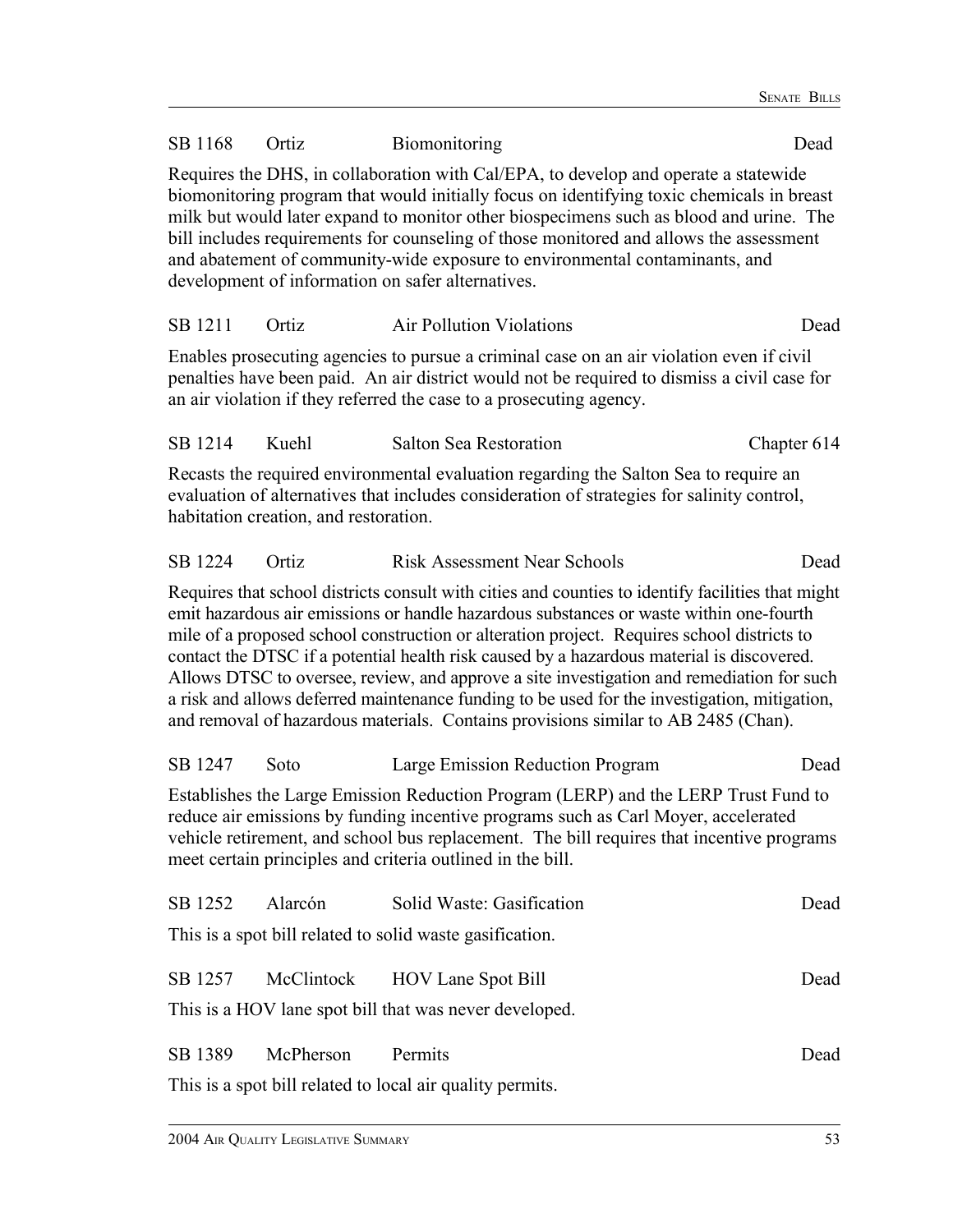| SB 1397 | Escutia                                 | Locomotives: South Coast AQMD                                                                                                                                                                                                                                                                                                                                                                                                                                                                                                                                                                                                                                                                                                                                                                                                                                                                         | Dead        |
|---------|-----------------------------------------|-------------------------------------------------------------------------------------------------------------------------------------------------------------------------------------------------------------------------------------------------------------------------------------------------------------------------------------------------------------------------------------------------------------------------------------------------------------------------------------------------------------------------------------------------------------------------------------------------------------------------------------------------------------------------------------------------------------------------------------------------------------------------------------------------------------------------------------------------------------------------------------------------------|-------------|
|         |                                         | Establishes a SCAQMD program to mitigate and control emissions from locomotives and<br>other heavy-duty vehicles and engines operating at railyards. Authorizes the application<br>of emission mitigation fees on locomotives if a determination is made by the SCAQMD<br>that the mitigation of locomotive emission impacts is reasonably necessary to attain state<br>or federal ambient air quality standards or to prevent significant risk to human health<br>from toxic air contaminants. Authorizes the use of the monies collected for emission<br>reduction projects, including emission reduction projects in environmental justice<br>communities. Authorizes SCAQMD to adopt regulations requiring any heavy-duty motor<br>vehicle, nonroad engine, and nonroad vehicle that operates substantially in a railyard in<br>the SCAQMD to install retrofit controls to help reduce emissions. |             |
| SB 1398 | Morrow                                  | <b>Distributed Generation</b>                                                                                                                                                                                                                                                                                                                                                                                                                                                                                                                                                                                                                                                                                                                                                                                                                                                                         | Dead        |
|         | permits. This was a spot bill.          | Cleans up the DG codes and requires the ARB to draft additional DG guidance while also<br>requiring local districts to look into electrical system reliability issues prior to issuing DG                                                                                                                                                                                                                                                                                                                                                                                                                                                                                                                                                                                                                                                                                                             |             |
| SB 1478 | Sher                                    | Renewable Energy                                                                                                                                                                                                                                                                                                                                                                                                                                                                                                                                                                                                                                                                                                                                                                                                                                                                                      | Vetoed      |
|         |                                         | Accelerates from 2017 to 2010 California's renewable energy procurement goal of 20<br>percent for investor-owned utilities. The bill makes other conforming programmatic<br>changes, including the creation of a renewable energy credit-trading program and also has a<br>smaller requirement for electricity providers to include in their long-term procurement<br>plans a strategy for efficient use of fossil fuels and their subsequent carbon emissions.                                                                                                                                                                                                                                                                                                                                                                                                                                       |             |
| SB 1505 | McClintock                              | <b>Small Business Regulatory Flexibility Act</b>                                                                                                                                                                                                                                                                                                                                                                                                                                                                                                                                                                                                                                                                                                                                                                                                                                                      | Dead        |
|         |                                         | Requires state regulatory agencies to perform several actions related to small businesses<br>when adopting regulations (e.g., create a small business impact statement, identifying in<br>the FSOR comments submitted by small businesses, etc.)                                                                                                                                                                                                                                                                                                                                                                                                                                                                                                                                                                                                                                                      |             |
| SB 1614 | Torlakson                               | Gas/Diesel Fuel Tax                                                                                                                                                                                                                                                                                                                                                                                                                                                                                                                                                                                                                                                                                                                                                                                                                                                                                   | N/A         |
|         | percent). Similar to AB 2847 (Oropeza). | Imposes a fee of \$0.10 per gallon on gasoline and diesel fuel sold for on-road use. The<br>revenues from the fee would be used to finance road improvements (90 percent) and to<br>finance environmental programs that mitigate the air impacts of motor vehicles (10                                                                                                                                                                                                                                                                                                                                                                                                                                                                                                                                                                                                                                |             |
| SB 1615 | Denham                                  | Smog Check: Out-of-State Vehicles                                                                                                                                                                                                                                                                                                                                                                                                                                                                                                                                                                                                                                                                                                                                                                                                                                                                     | Chapter 701 |
|         | apply to California plated vehicles.    | Conforms DMV registration of out-of-state vehicles to Smog Check requirements that                                                                                                                                                                                                                                                                                                                                                                                                                                                                                                                                                                                                                                                                                                                                                                                                                    |             |
| SB 1636 | <b>Battin</b>                           | Air/Water Quality Exemption for Refinery Expansions                                                                                                                                                                                                                                                                                                                                                                                                                                                                                                                                                                                                                                                                                                                                                                                                                                                   | Dead        |
|         |                                         |                                                                                                                                                                                                                                                                                                                                                                                                                                                                                                                                                                                                                                                                                                                                                                                                                                                                                                       |             |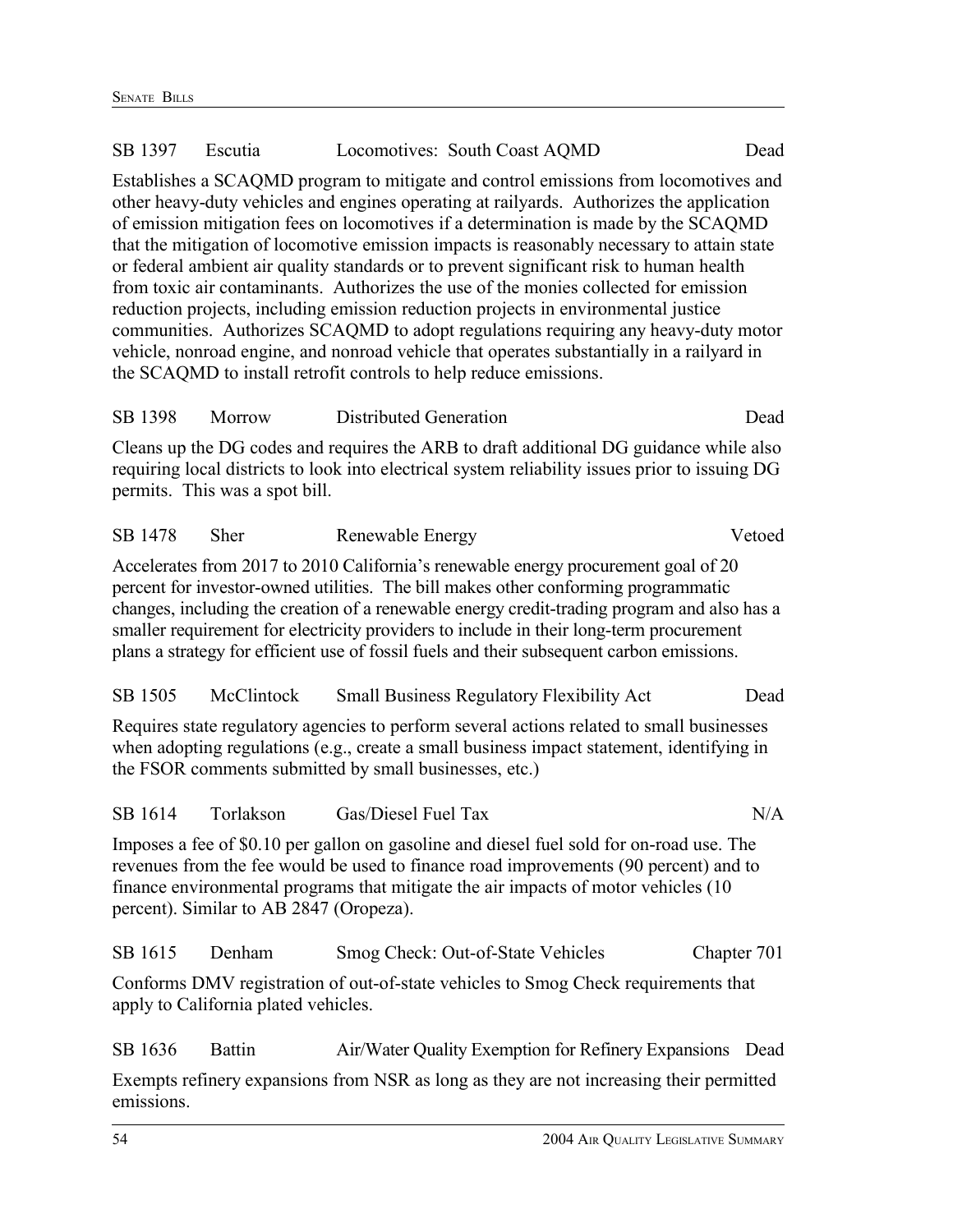| SB 1652                                                                                                                                                                                                                                                                                                                                                                                                                 | Murray        | Solar Homes                                                                       | Dead        |
|-------------------------------------------------------------------------------------------------------------------------------------------------------------------------------------------------------------------------------------------------------------------------------------------------------------------------------------------------------------------------------------------------------------------------|---------------|-----------------------------------------------------------------------------------|-------------|
| Requires larger new home developments to install solar energy systems on a specified<br>percentage of newly built homes.                                                                                                                                                                                                                                                                                                |               |                                                                                   |             |
| SB 1732                                                                                                                                                                                                                                                                                                                                                                                                                 |               | Hollingsworth Dairy Environmental Quality                                         | Dead        |
|                                                                                                                                                                                                                                                                                                                                                                                                                         |               | This bill is a spot bill that deals with mitigation of dairy impacts and funding. |             |
| SB 1758                                                                                                                                                                                                                                                                                                                                                                                                                 | <b>Battin</b> | <b>State Property Inventory</b>                                                   | Dead        |
| Requires state agencies to report to the DGS items of real property in their possession or<br>subsequently purchased that are valued at \$5,000 or more. Also requires DGS to<br>maintain a database of these properties.                                                                                                                                                                                               |               |                                                                                   |             |
| SB 1776                                                                                                                                                                                                                                                                                                                                                                                                                 | Bowen         | <b>Expedited Powerplant Siting</b>                                                | Chapter 245 |
| This bill reinstates the CEC's six-month expedited powerplant siting process for both<br>new and repowered powerplants that sunsetted at the beginning of 2004.                                                                                                                                                                                                                                                         |               |                                                                                   |             |
| SB 1784                                                                                                                                                                                                                                                                                                                                                                                                                 | Karnette      | <b>Classic Car Definition</b>                                                     | Chapter 107 |
| Defines a collector motor vehicle as a motor vehicle owned by a collector that is used<br>primarily in shows, parades, charitable functions, and historical exhibitions for display,<br>maintenance, and preservation and is not used primarily for transportation.                                                                                                                                                     |               |                                                                                   |             |
| SB 1814                                                                                                                                                                                                                                                                                                                                                                                                                 | <b>Battin</b> | <b>CARB RFG Exemption</b>                                                         | Dead        |
| Asks the University of California to study ARB's RFG specifications and allows the sale<br>of non-ARB gasoline.                                                                                                                                                                                                                                                                                                         |               |                                                                                   |             |
| SB 1851                                                                                                                                                                                                                                                                                                                                                                                                                 | Bowen         | Building Design: Indoor Air Quality                                               | Vetoed      |
| Requires design and construction of state public buildings, not including school<br>buildings, to exceed the minimum building energy efficiency standards, to use energy<br>efficiency measures, materials, devices, and indoor air quality measures that are feasible<br>and cost-effective, as prescribed by the CIWMB, and to follow green building standards<br>which utilize green building materials and devices. |               |                                                                                   |             |
| SB 1856                                                                                                                                                                                                                                                                                                                                                                                                                 | Bowen         | Biomass: Agricultural and Prescribed Burning Chapter 693                          |             |
| This bill provides additional clarity, specificity, and uniformity in existing codes relating<br>to agricultural and prescribed burning. It adds air quality maintenance as an objective for<br>conducting prescribed burning.                                                                                                                                                                                          |               |                                                                                   |             |
| SB 1859                                                                                                                                                                                                                                                                                                                                                                                                                 | Bowen         | <b>CEC</b> Reorganization                                                         | Dead        |
| Moves the CEC to the Cal/EPA and replaces the Secretary of the Resources Agency's<br>membership on the commission with the Secretary for Environmental Protection.                                                                                                                                                                                                                                                      |               |                                                                                   |             |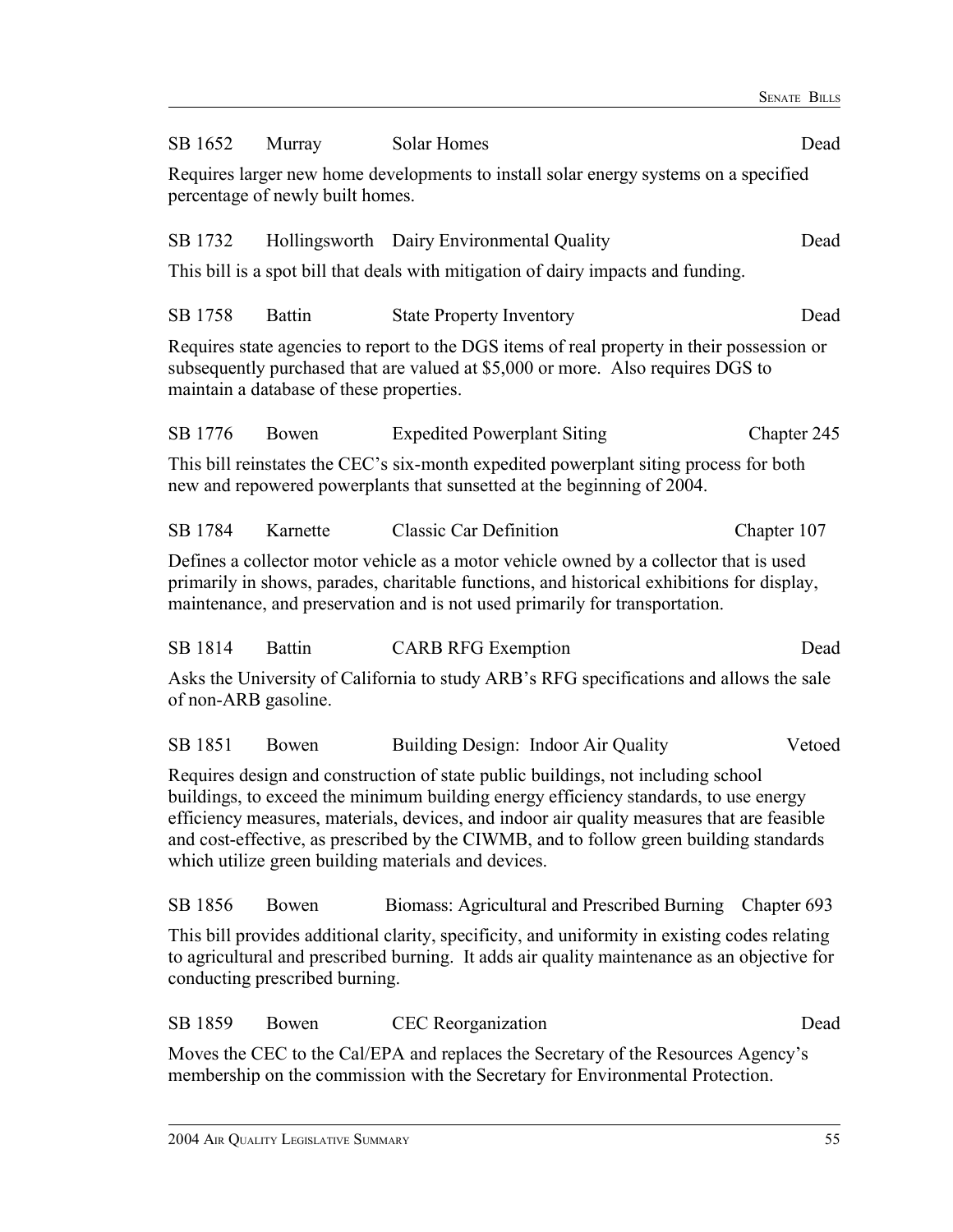| SB 1883                                                                                                                                                                                                               | EО                                                                            | <b>ARB Workshop Requirements</b>                                                                                                                  | Dead                         |
|-----------------------------------------------------------------------------------------------------------------------------------------------------------------------------------------------------------------------|-------------------------------------------------------------------------------|---------------------------------------------------------------------------------------------------------------------------------------------------|------------------------------|
|                                                                                                                                                                                                                       |                                                                               | Removes the requirement for ARB to adopt a workshop or hearing schedule for purposes<br>of considering the adoption of standards and regulations. |                              |
| SB 1907                                                                                                                                                                                                               | <b>Sher</b>                                                                   | <b>Energy Efficiency Goals</b>                                                                                                                    | Dead                         |
| Finds and declares that it should be the goal of conservation and energy efficiency<br>programs to ensure that 50 percent of all new energy needs in the state are met through<br>conservation and energy efficiency. |                                                                               |                                                                                                                                                   |                              |
| <b>SJR 28</b>                                                                                                                                                                                                         | Torlakson                                                                     | <b>MTBE Waiver</b>                                                                                                                                | <b>Resolution Chapter 95</b> |
|                                                                                                                                                                                                                       | $\mathbf{M}$ $\mathbf{M}$ $\mathbf{M}$ $\mathbf{M}$ $\mathbf{M}$ $\mathbf{M}$ | $\mathbf{1}$ , the set of $\mathbf{1}$                                                                                                            | $0.1$ $0.1$ $1$              |

Memorializes the U.S. EPA to reconsider granting an administrative waiver of the federal Clean Air Act's oxygenated gasoline requirement for the State of California. The measure also memorializes the United States Congress, if an administrative waiver is not granted, to enact legislation that would permit California to waive the oxygen content requirement for reformulated gasoline only if the fuel meets other requirements of the federal Clean Air Act for reformulated gasoline and memorializes the President of the United States to sign that legislation.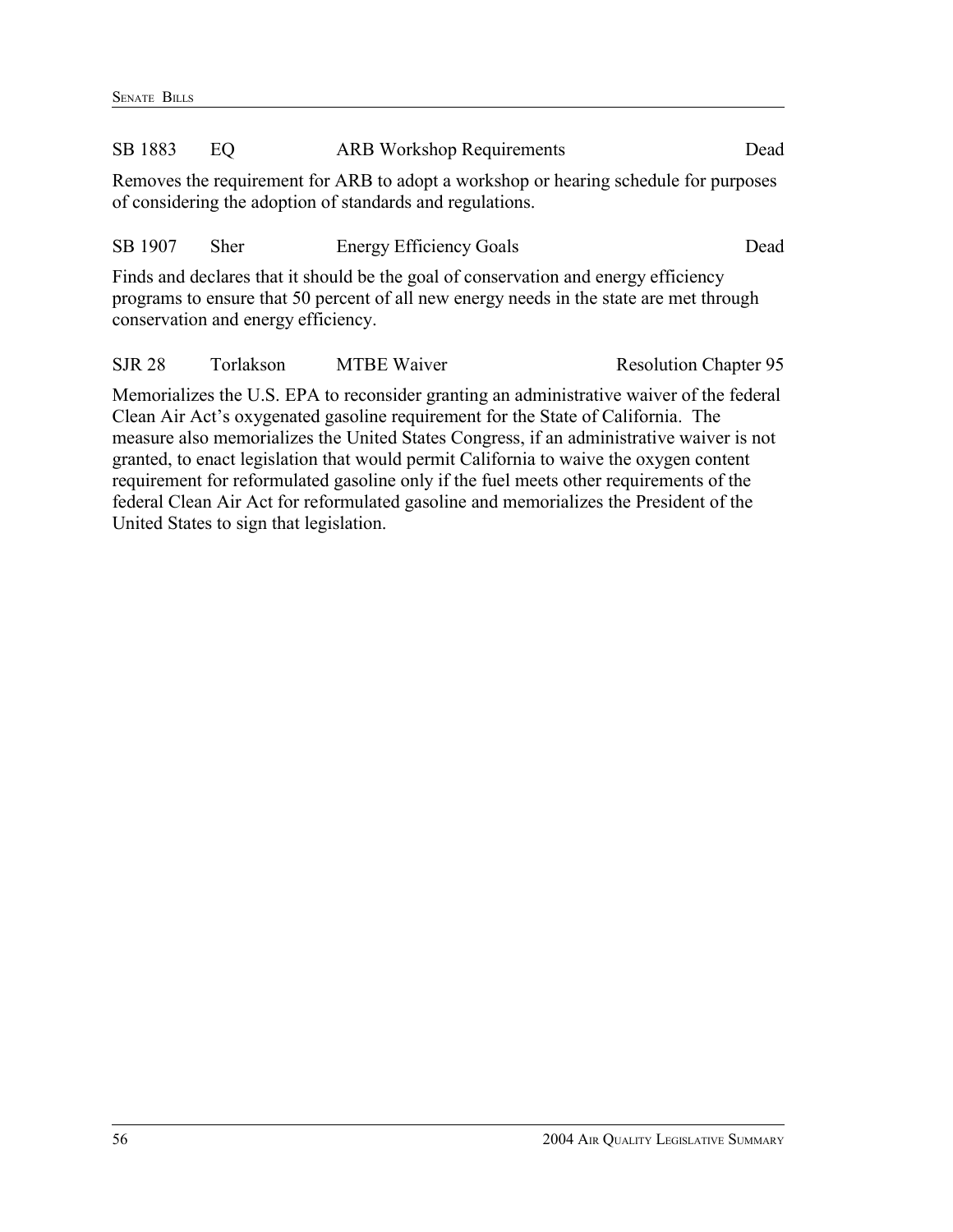### **CHAPTERED BILLS**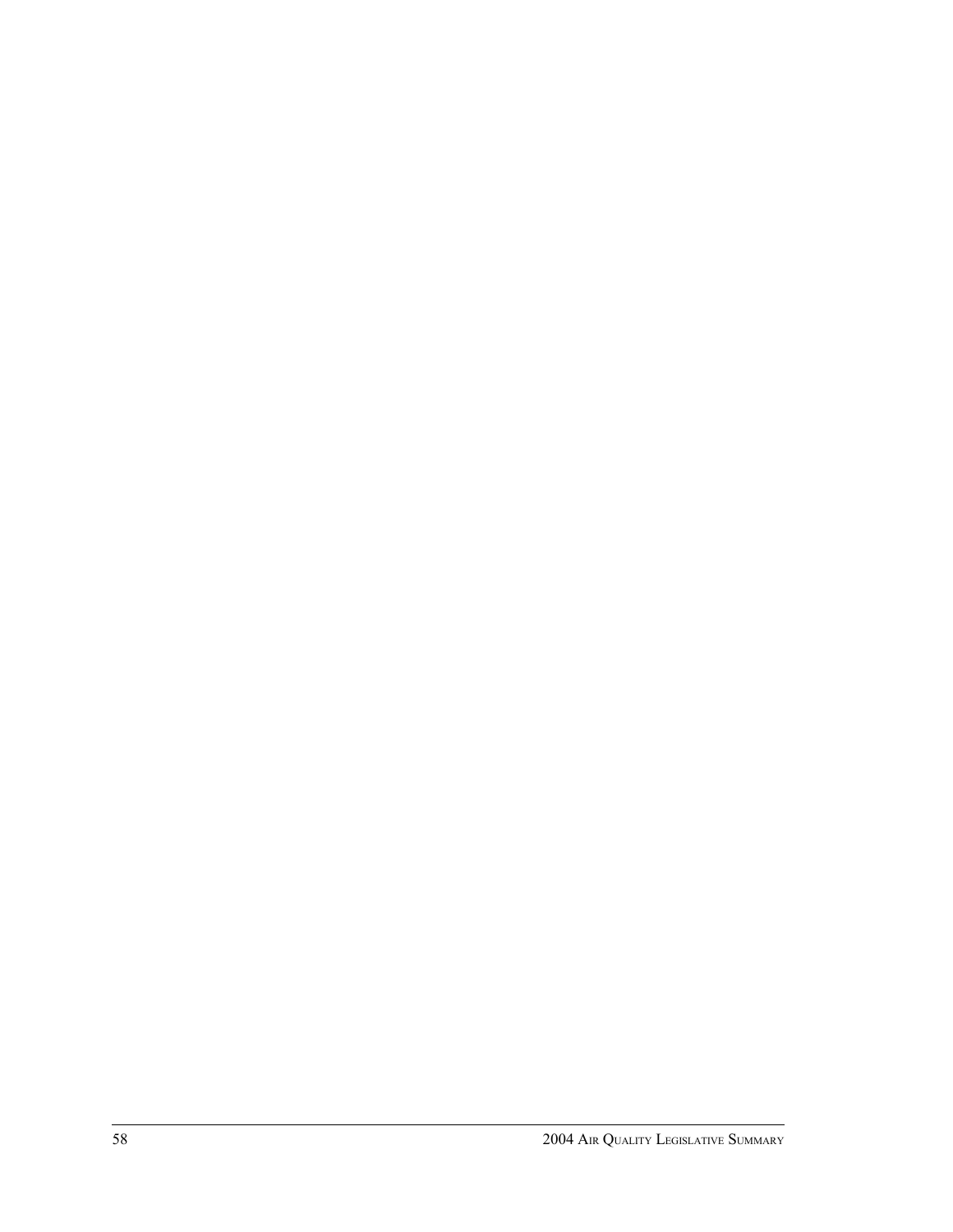| AB 79          | Dutra            | <b>State Agency Report Exemptions</b>          | Chapter 409                   |
|----------------|------------------|------------------------------------------------|-------------------------------|
| AB 135         | Reyes            | Solar Energy Funding                           | Chapter 867*                  |
| AB 471         | Simitian         | Cruise Ships                                   | Chapter 706                   |
| AB 502         | Canciamilla      | Natural Gas Permit Expediting Contracts        | Chapter 439                   |
| AB 687         | Núñez            | <b>Tribal Gaming Compacts</b>                  | Chapter 91                    |
| AB 923         | Firebaugh        | Air Pollution Incentive Program Funding        | Chapter 707                   |
| AB 1009        | Pavley           | <b>NAFTA Trucks</b>                            | Chapter 873                   |
| AB 1068        | Liu              | Underground Storage Tank Loan Program          | Chapter 624*                  |
| AB 1394        | Levine           | Carl Moyer Program Eligibility                 | Chapter 627                   |
| AB 1684        | Leno             | <b>Distributed Generation</b>                  | Chapter 675                   |
| AB 1878        | Chan             | <b>Motor Scooters</b>                          | Chapter 755*                  |
| AB 1971        | Lowenthal        | Truck Idling/Queuing at Marine Terminals       | Chapter 580                   |
| AB 2024        | Bermúdez         | <b>Port Transportation Network</b>             | Chapter 941                   |
| AB 2043        | Lowenthal        | Maritime Port Strategic Master Plan Task Force | Chapter 942                   |
| AB 2104        | <b>B&amp;FR</b>  | Smog Check: Budget Cleanup Bill                | Chapter 702                   |
| AB 2128        | Jackson          | <b>Smog Check Consumer Assistance</b>          | Chapter 703                   |
| AB 2222        | Koretz           | CO Emissions from Boats                        | Chapter 565                   |
| AB 2304        | Richman          | <b>MTBE Reports</b>                            | Chapter 781                   |
| AB 2353        | Leslie           | <b>Local Transportation Plans: NEVs</b>        | Chapter 422                   |
| AB 2473        | Wolk             | Solar Energy                                   | Chapter 789                   |
| AB 2485        | Chan             | <b>Risk Assessment Near Schools</b>            | Chapter 578                   |
| AB 2585        | Parra            | Fighter Jet Impact Zone                        | Chapter 885                   |
| AB 2628        | Pavley           | <b>Hybrid HOV Lane Access</b>                  | Chapter 725                   |
| AB 2683        | Lieber           | 30 Year Rolling Smog Check Exemption           | Chapter 704                   |
| AB 2701        | Runner           | <b>Environmental Protection Reports</b>        | Chapter 644                   |
| AB 2955        | McCarthy         | <b>Underground Storage Tanks</b>               | Chapter 649                   |
| AB 3001        | Núñez            | Portable Classrooms Survey                     | Chapter 902                   |
| AB 3082        | <b>JUDICIARY</b> | Maintenance of the Codes                       | Chapter 183                   |
| <b>ACR 201</b> | Payley           | California Earth Day 2004                      | <b>Resolution Chapter 35</b>  |
| <b>ACR 235</b> | Vargas           | Clean Schoolbuses                              | <b>Resolution Chapter 196</b> |
| <b>AJR 50</b>  | Payley           | <b>Fuel Cell Vehicles</b>                      | <b>Resolution Chapter 99</b>  |
| <b>AJR 72</b>  | Frommer          | Oxygenates                                     | <b>Resolution Chapter 131</b> |

2004 AIR QUALITY LEGISLATIVE SUMMARY 59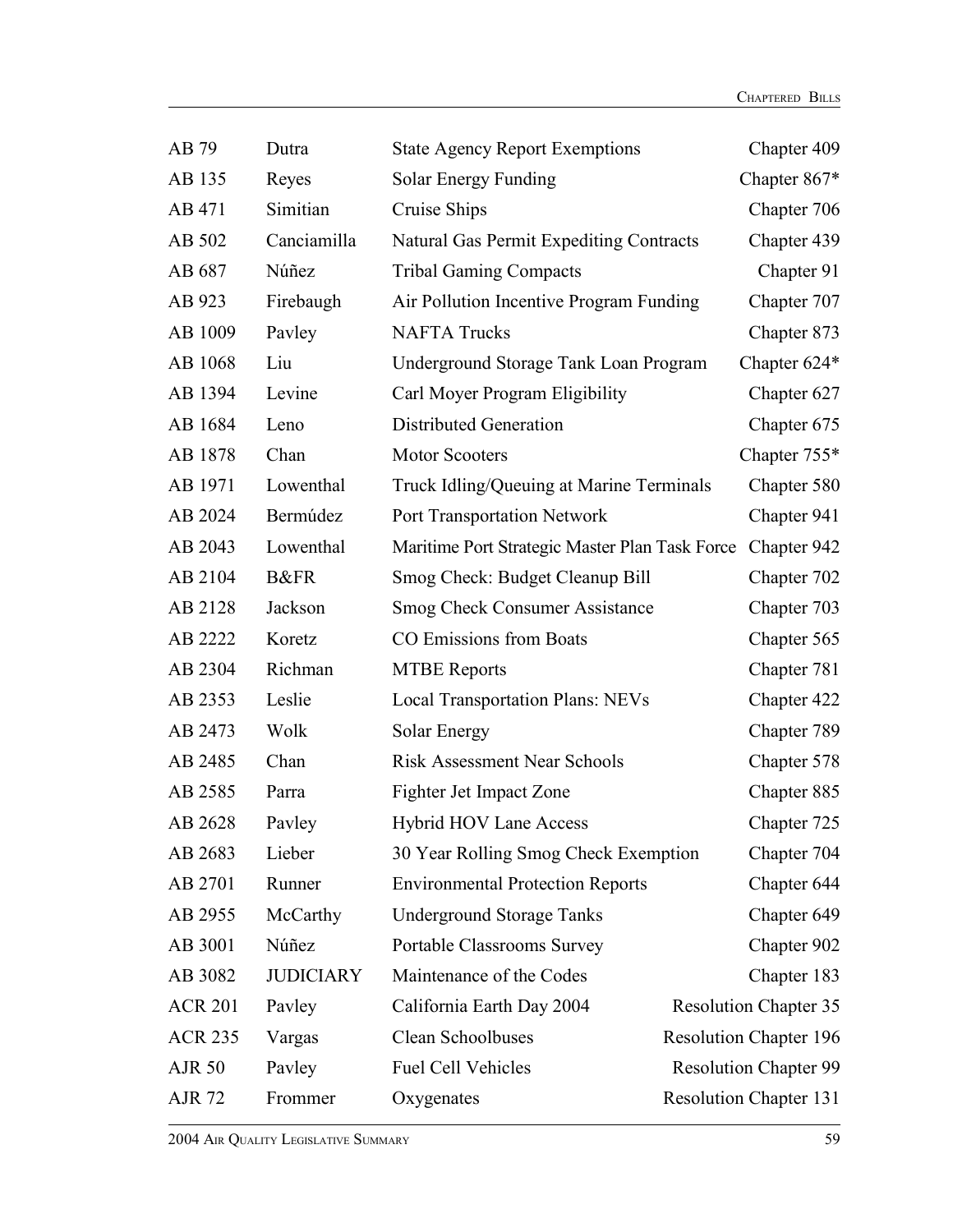| <b>AJR 74</b> | Payley          | <b>HEVs</b> in HOV Lanes                                 | <b>Resolution Chapter 113</b> |
|---------------|-----------------|----------------------------------------------------------|-------------------------------|
| <b>SB</b> 111 | Knight          | <b>State Reporting Requirements</b>                      | Chapter 193                   |
| SB 849        | Torlakson       | BAAQMD, ABAG and MTC                                     | Chapter 791*                  |
| SB 945        | <b>Sher</b>     | California Environmental Quality Act                     | Chapter 689                   |
| SB 1107       | <b>B&amp;FR</b> | <b>Budget Trailer Bill</b>                               | Chapter $230*$                |
| SB 1214       | Kuehl           | Salton Sea Restoration                                   | Chapter 614                   |
| SB 1615       | Denham          | Smog Check: Out-of-State Vehicles                        | Chapter 701                   |
| SB 1776       | Bowen           | <b>Expedited Powerplant Siting</b>                       | Chapter 245                   |
| SB 1784       | Karnette        | <b>Classic Car Definition</b>                            | Chapter 107                   |
| SB 1856       | Bowen           | Biomass: Agricultural and Prescribed Burning Chapter 693 |                               |
| <b>SJR 28</b> | Torlakson       | <b>MTBE Waiver</b>                                       | <b>Resolution Chapter 95</b>  |

\*Bills chaptered with a signing message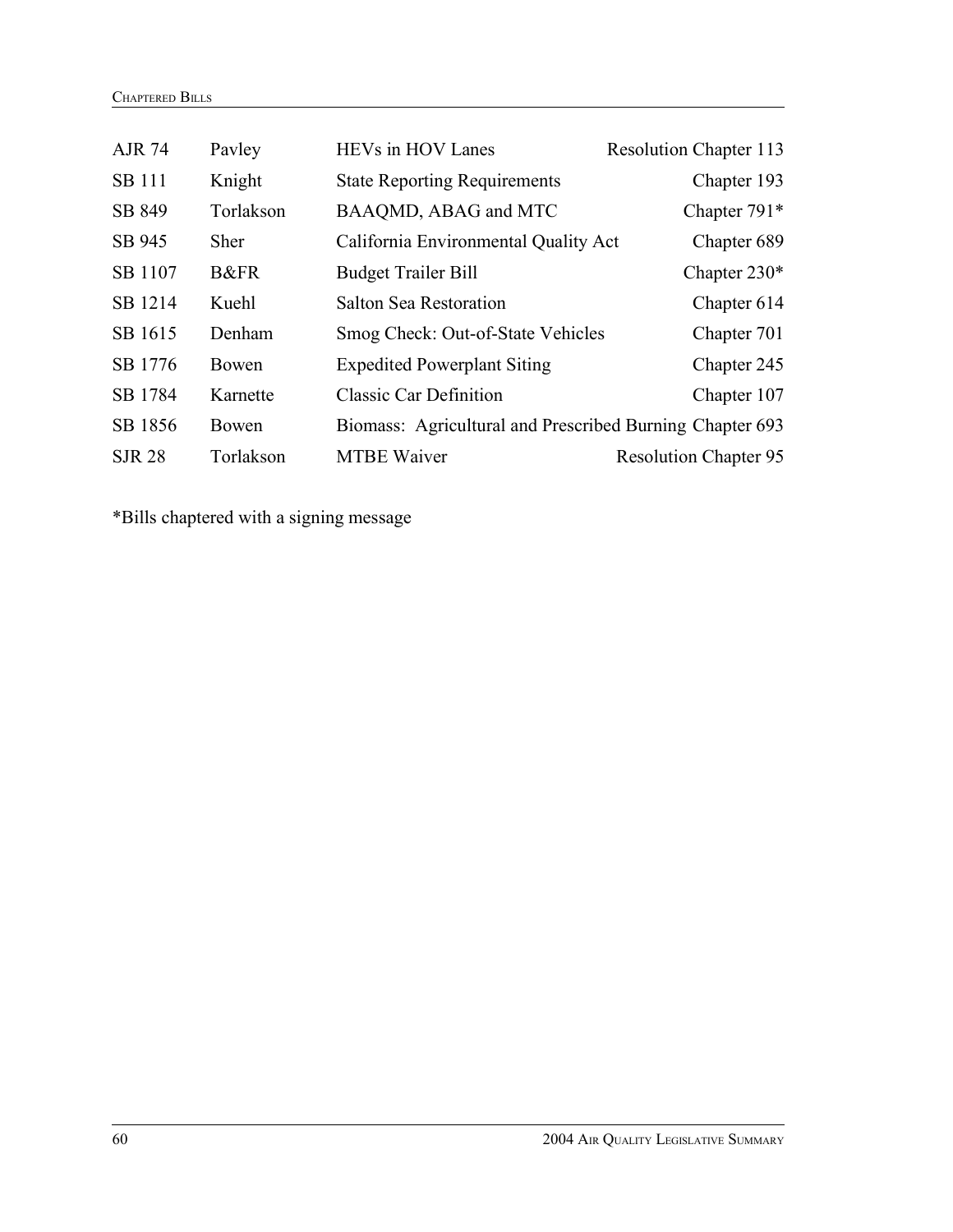## **GOVERNOR'S SIGNING MESSAGES**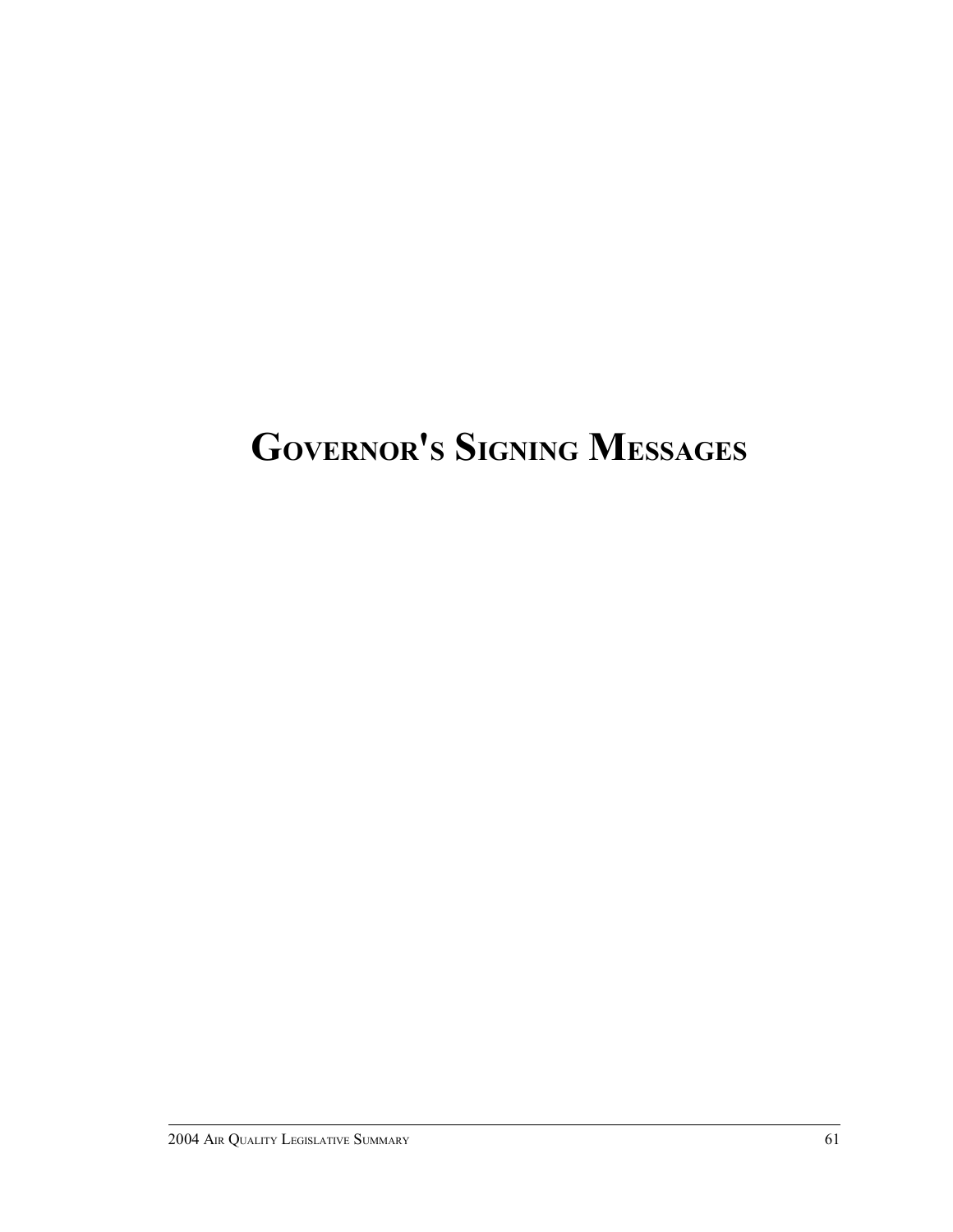To the Members of the California State Assembly:

I am signing Assembly Bill 135, which accelerates bridge funding for solar energy rebates in California.

Consistent with my commitment to significantly increase the amount of renewable energy consumed in California, I have released an aggressive plan to create 1 million solar systems. This comprehensive plan includes financial incentives to assist homeowners in absorbing the up front costs of installing solar, energy pricing reform to increase incentives for conservation and ensure real time pricing reflects actual costs, commitments to work with allied industries such as homebuilders and building inspectors to seamlessly adopt uniform building codes. The plan builds on existing successful programs at the state and local level to ensure the benefits of solar are available to all Californians.

California's warm and sunny climate makes it one of the best places on earth to use solar energy. Solar energy is generated precisely when and where Californians need it, at peak hours on the buildings that consume it. The on-site, on-demand nature of solar power translates into increased energy system reliability. In addition, every megawatt of energy Californians procure from renewable resources like the sun reduces our dependence on other sources. A diversified energy portfolio is a more secure energy portfolio.

Assembly Bill 135 is the first step on this important journey and will help lead toward energy security, reliability and independence for California. I look forward to working with the California Public Utilities Commission and the legislature to assist in implementing my "Million Solar System Initiative."

Sincerely,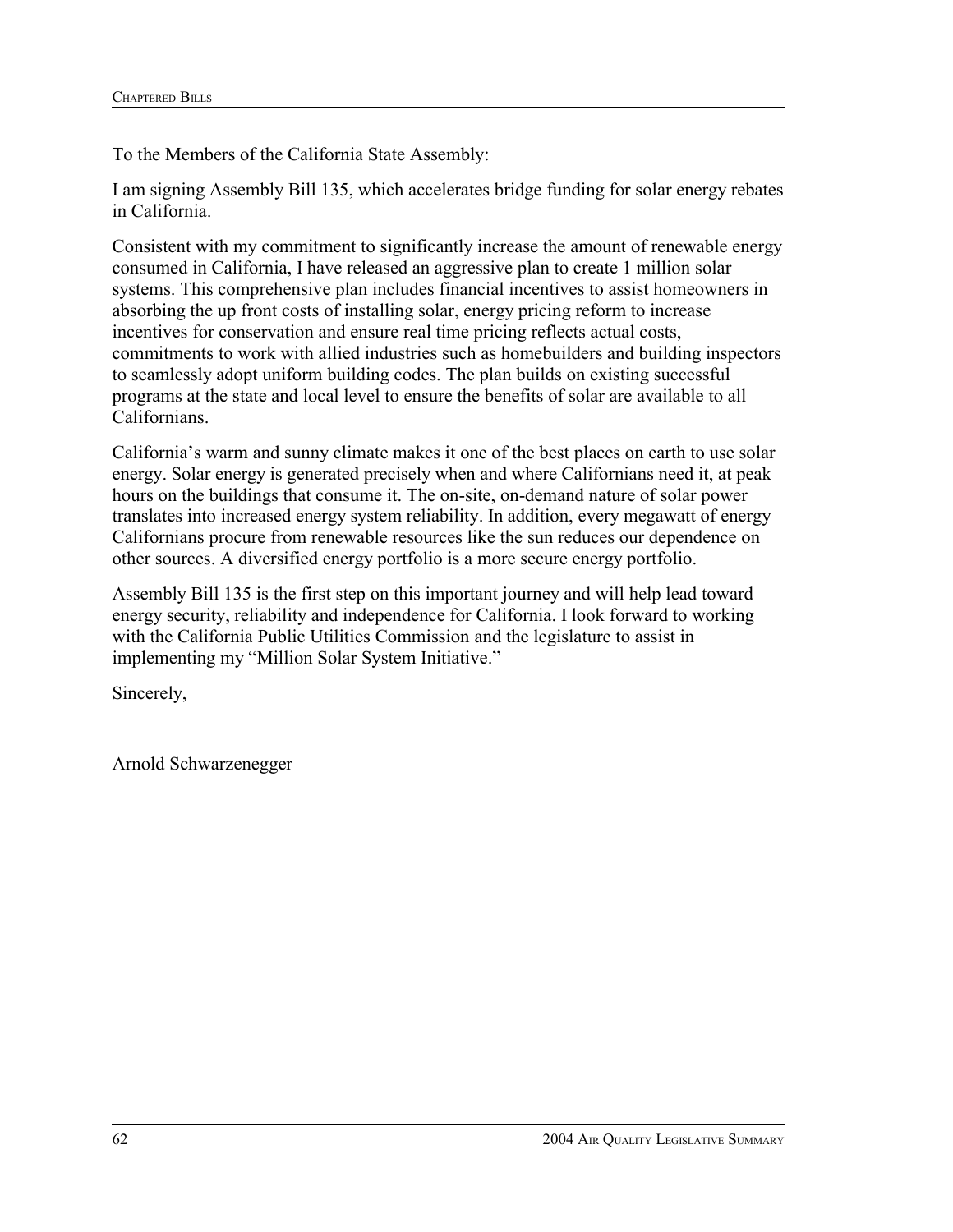To the Members of the California Assembly:

I am signing Assembly Bill 1878 into law.

However, this bill does not permit a person that holds a valid Class M or ClassM1 license, which allows lawful operation of a motorcycle or motor-driven cycle, to legally drive a motorized scooter. The bill accommodates only those individuals who hold a Class C automobile driver license or instruction permit.

While the number of scooter operators who do not hold a Class C license or instruction permit may be small, the bill forces individuals who have a Class M or M1 to apply for an automobile license if they wish to legally operate a motorized scooter. This means they must undergo all of the required tests to operate an automobile, including a behind the wheel examination, even though their current licenses were issued only after they showed proficiency in operating two-wheeled vehicles.

Therefore, in signing this bill, I will be asking the Department of Motor Vehicles to work with the author and the Legislature to address this oversight during the 2005 legislative session.

Sincerely,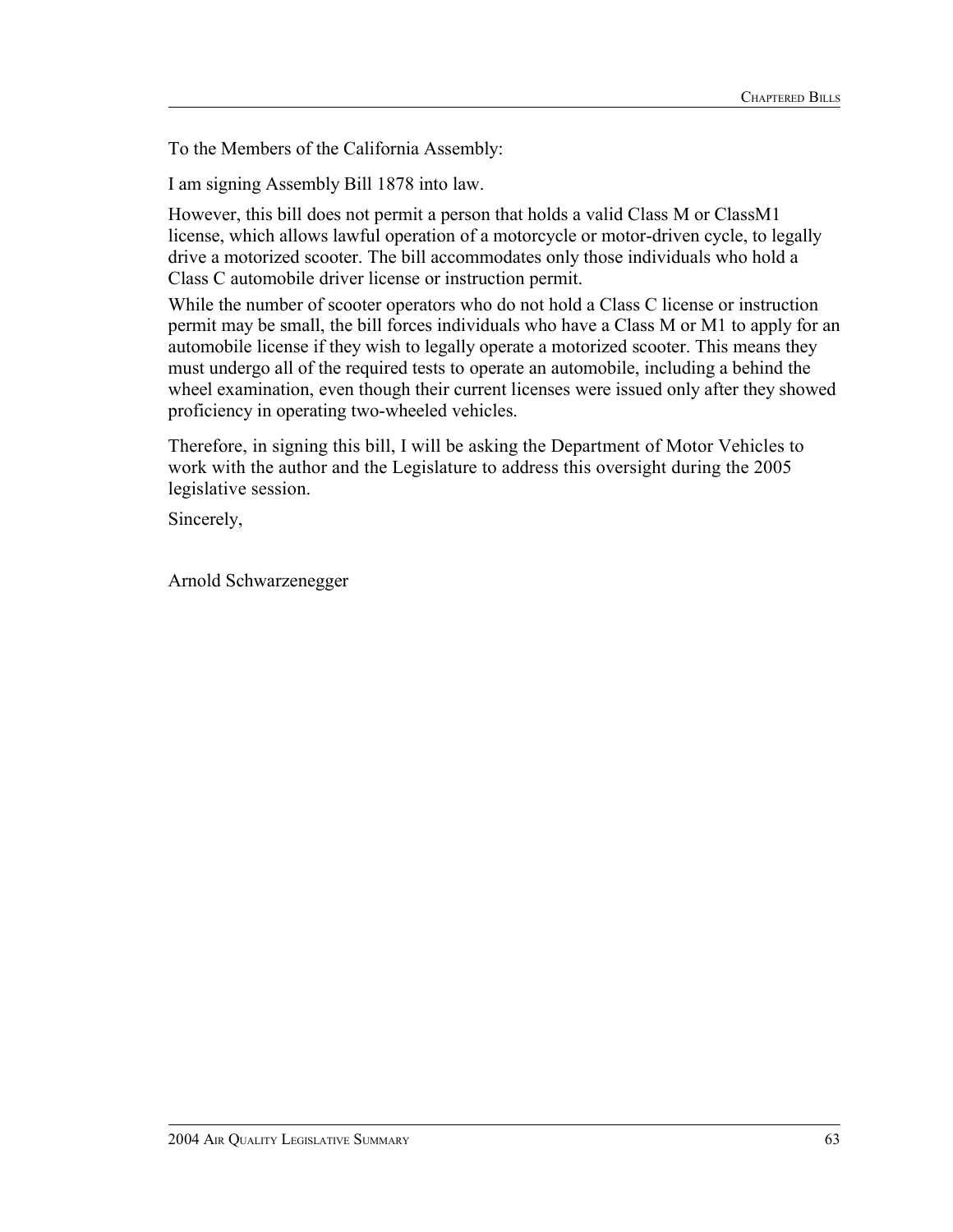To the Members of the California State Senate:

I am signing Senate Bill 849 with a request for additional legislation in the next legislative session.

The merits of this bill are noteworthy, in particular the assessment of consolidating disparate regional planning functions across several layers of government. However, it is critical in accomplishing the broad scope of the task force's mission in a manner that is best for the Bay Area and California that a representative of the State of California's transportation and housing interests be a member of the task force. I am asking the Legislature to author a bill that makes the Secretary of the Business, Transportation and Housing Agency a member of this important task force.

I look forward to working with the Legislature on this bill.

Sincerely,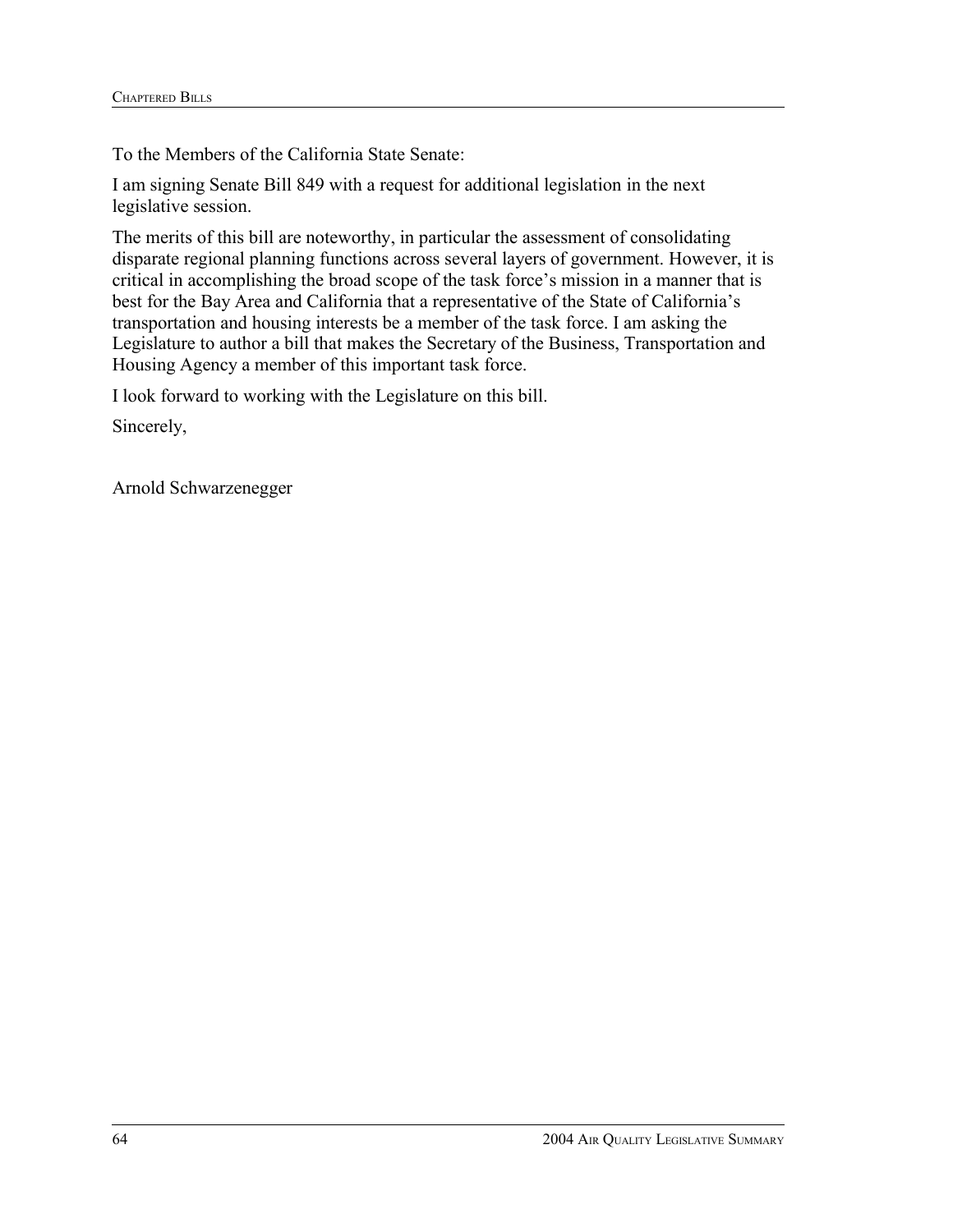To the Members of the California State Senate:

I am signing Senate Bill 1107 with the following reductions:

The Sierra Nevada's are a valuable natural asset for all Californians. There is a bipartisan proposal pending in the Legislature to create a Sierra Nevada Conservancy that balances statewide values and local interests. I am deleting \$5 million of the \$9.15 million appropriation for the Sierra Nevada Cascade and sustaining \$4.15 million to assure that there are adequate resources to make the Sierra Nevada Conservancy a success when it is created. The remaining funding level more accurately reflects the actual amount that the Secretary will be able to expend in the 2004-05 fiscal year until the conservancy is fully implemented.

Additionally, I am deleting \$28.35 million of the \$38.35 mission appropriations for the purpose of awarding grants related to River Parkways conservation programs. These reductions better reflect the actual amount that the Secretary will be able to expend in the 2004-05 fiscal year because the bill requires new program activities which will take time to implement.

Sincerely,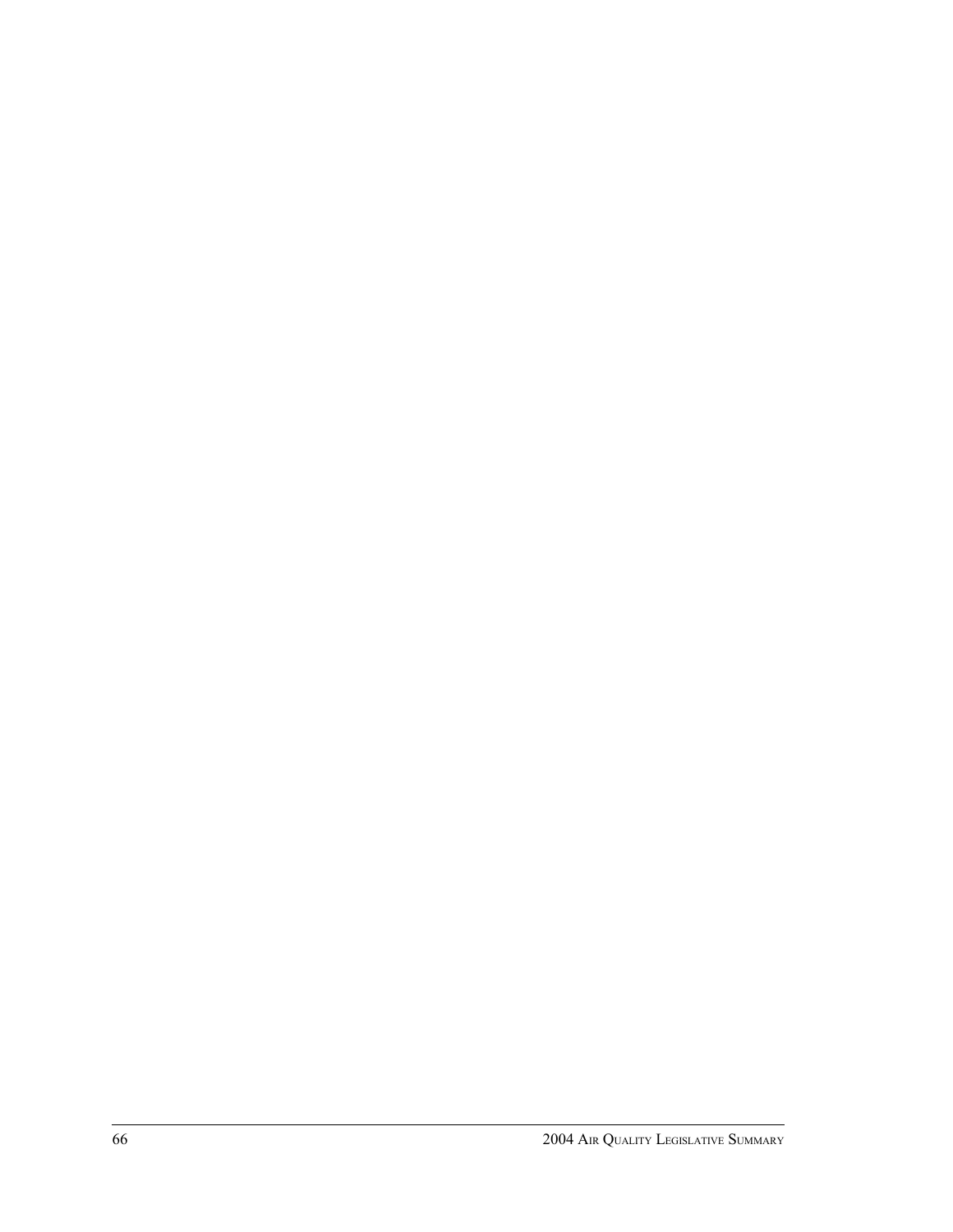# **VETOED BILLS**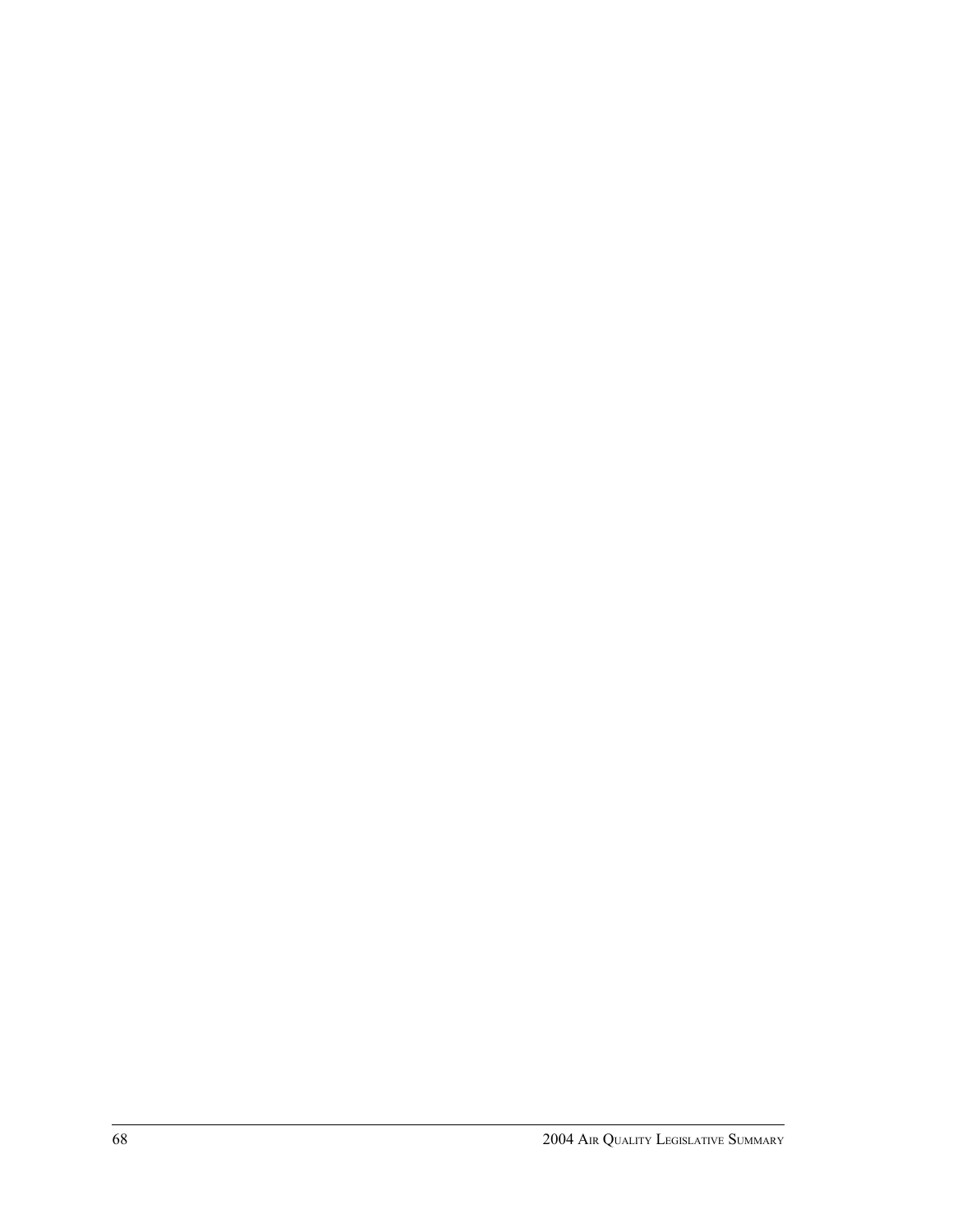| AB 653  | Núñez       | Energy Efficiency: Public Buildings          | Vetoed |
|---------|-------------|----------------------------------------------|--------|
| AB 736  | Hancock     | School Design: Indoor Air Quality            | Vetoed |
| AB 2006 | Núñez       | <b>Electrical Restructuring</b>              | Vetoed |
| AB 2042 | Lowenthal   | Marine Ports MOA                             | Vetoed |
| AB 2311 | Jackson     | Sustainable Buildings                        | Vetoed |
| AB 2593 | Calderon    | <b>CPUC Self-Generation Money Collection</b> | Vetoed |
| AB 2644 | Oropeza     | Idling School Buses                          | Vetoed |
| AB 2657 | Núñez       | <b>Metal Plating Facilities</b>              | Vetoed |
| SB 568  | <b>Sher</b> | <b>External Peer Reviewers</b>               | Vetoed |
| SB 1478 | <b>Sher</b> | Renewable Energy                             | Vetoed |
| SB 1851 | Bowen       | Building Design: Indoor Air Quality          | Vetoed |

VETOED BILLS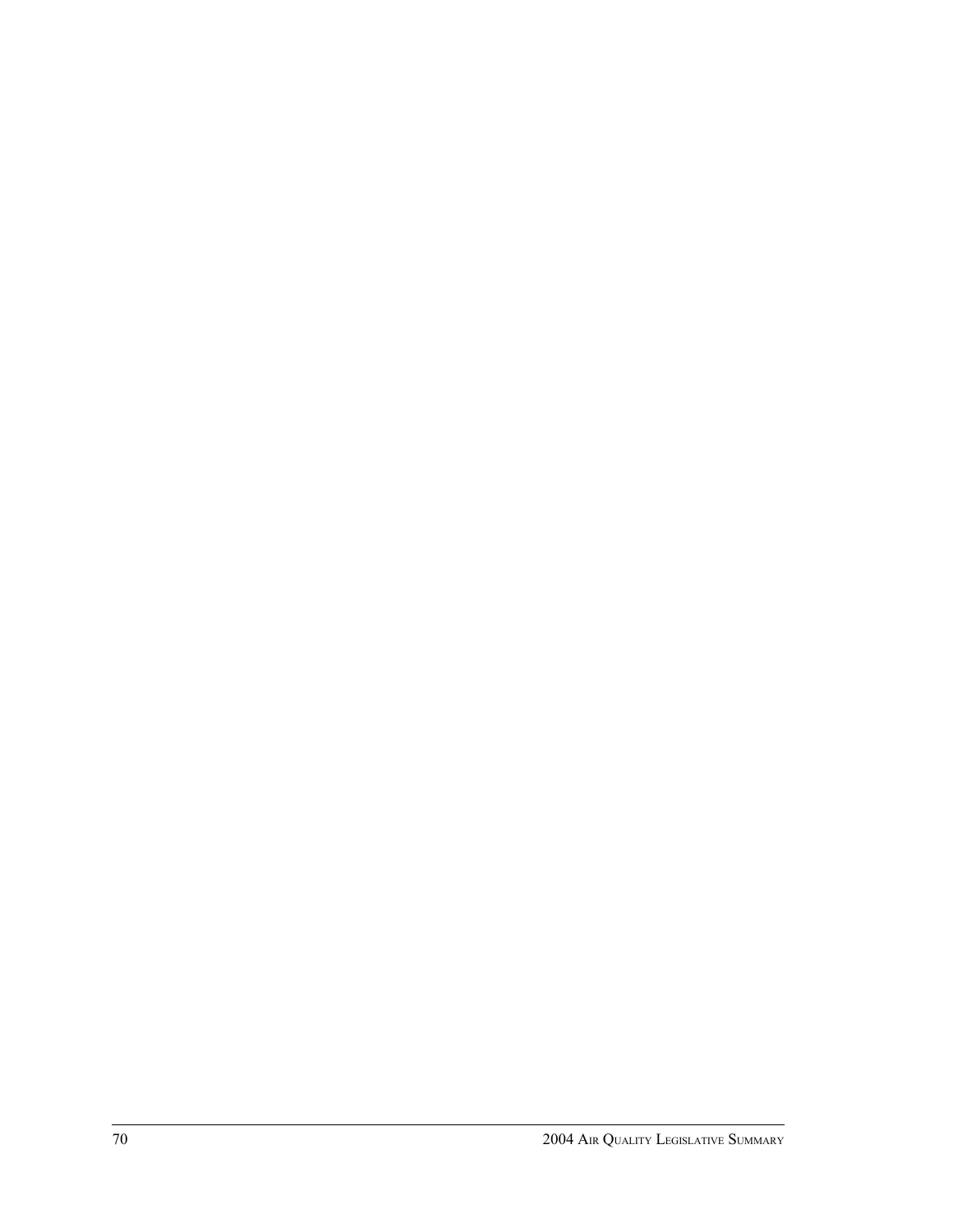# **GOVERNOR'S VETO MESSAGES**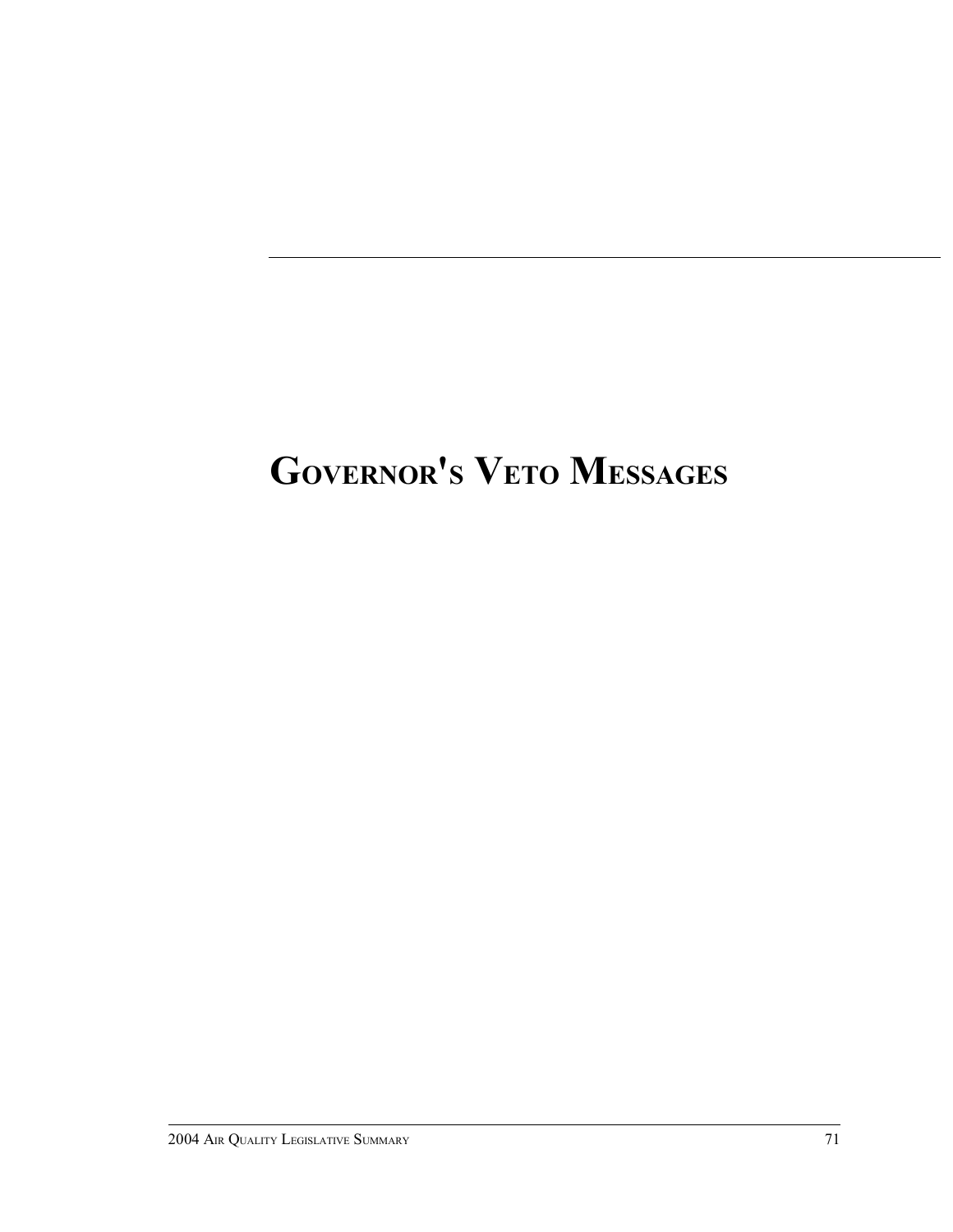I am returning Assembly Bill 653 without my signature. This bill repeals the January 1, 2005 sunset date of the Energy Efficiency Revenue Bond Program, making the authority to issue revenue bonds permanent. Although I strongly support energy efficiency, I am concerned that this program has not been working effectively over the last few years. I have been recently informed that bond sales from this program have been suspended due to technical flaws with the authorizing statute.

Therefore, we should allow this program to sunset and craft another program that addresses these structural challenges.

For these reasons I cannot support this measure.

Sincerely,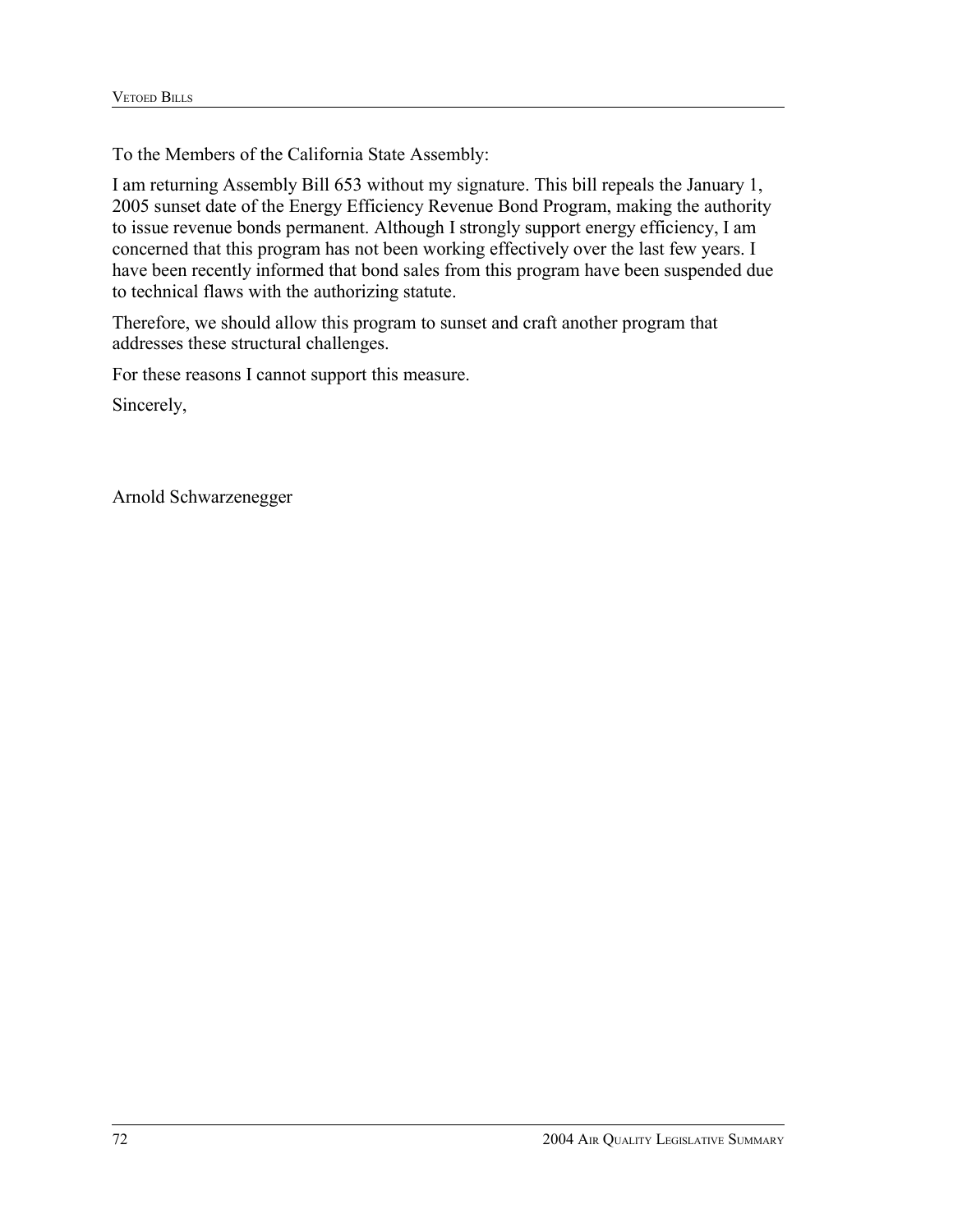I am returning Assembly Bill 736 without my signature. This bill is premature, in that it places conditions on school districts use of funding of school facilities bond measures passed after January 1, 2006. While I am very supportive of efforts to improve the environment of California's classrooms, as well as promoting energy efficiency and conservation, this policy discussion more appropriately should be considered within the context of a comprehensive environmental policy involving energy efficient housing, schools and commercial properties.

Therefore, I am unable to sign this bill.

Sincerely,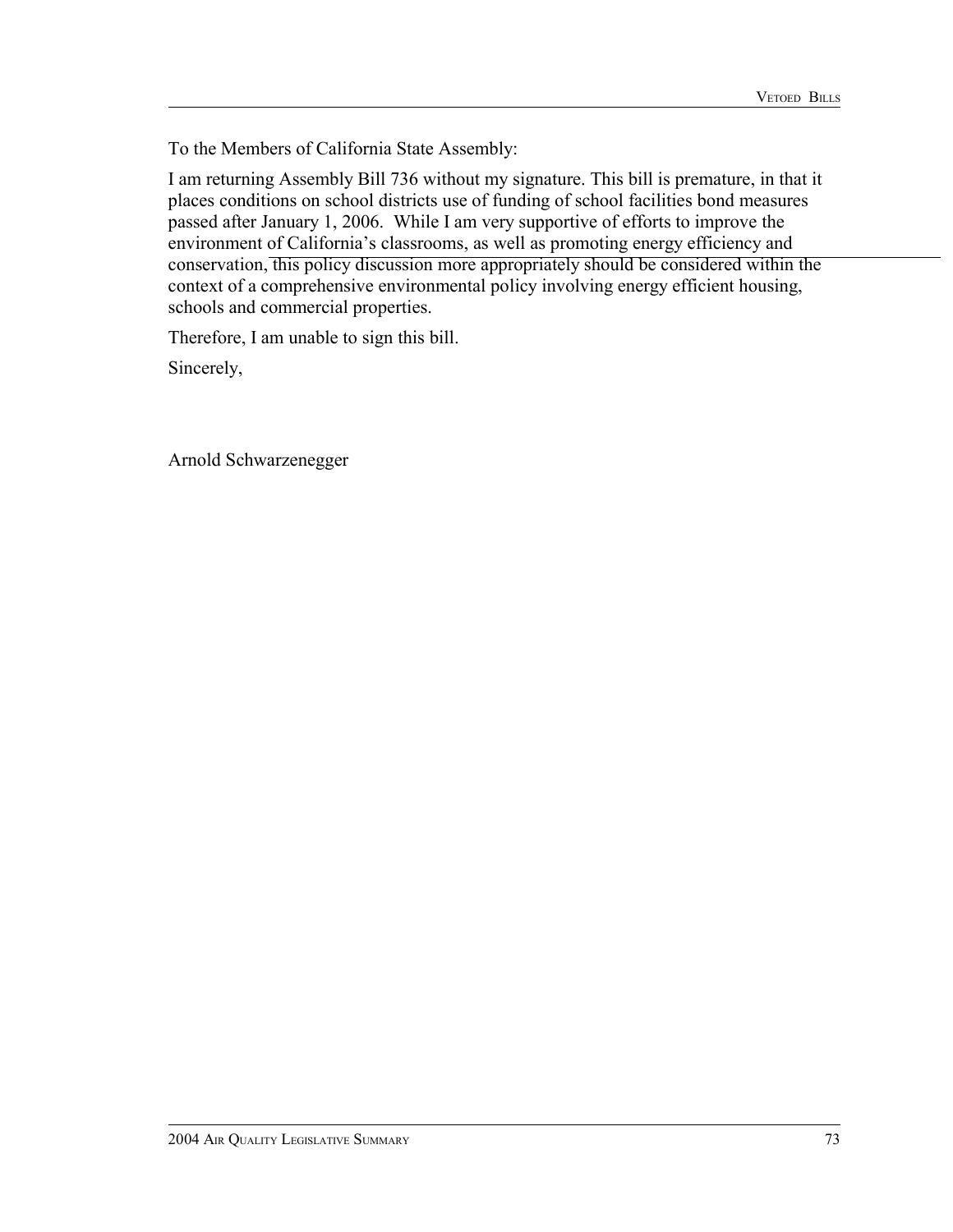I am returning Assembly Bill 2006 without my signature. Developing a reliable cost effective energy supply for California is a top priority of my administration. To ensure investment and to develop electricity generation, California must provide for long-term resource adequacy, consistent with the State Energy Action Plan, in a manner that creates stability and predictability in wholesale markets. A transparent, competitive procurement process is essential to obtain the best possible deal for California ratepayers.

The California Public Utilities Commission (CPUC) has acted on my request to accelerate resource adequacy requirements. I remain committed to meeting our future energy needs through a combination of energy efficiency, demand response, renewable energy and traditional generating resources.

This bill creates a redundant and burdensome energy procurement process that would steer the state back towards monopoly utilities without some of the consumer protections necessary to protect ratepayers. These provisions direct ratepayers to assume all the risk associated with electricity generation including cost overruns while ensuring utility profits.

Many of the provisions in this bill are unnecessary and duplicate existing statute or policy decisions that can be found in AB 57, CPUC decisions, and Energy Commission proceedings. However, AB 2006 adds layers of mandates and process that favor monopoly utilities and will significantly delay ongoing proceedings at the commission, resulting in considerable delay in powerplant construction.

I commend the author for including sections that address transmission siting and permit streamlining, along with an attempt to direct the CPUC to report back on their progress to improve rate design.

Ensuring sufficient supplies of reliable, competitively priced electricity remains the cornerstone of my energy policy. I look forward to working with the legislature to continue to bring clarity and consistency to California's energy policy in the coming months.

For these reasons I am returning this bill without my signature.

Sincerely,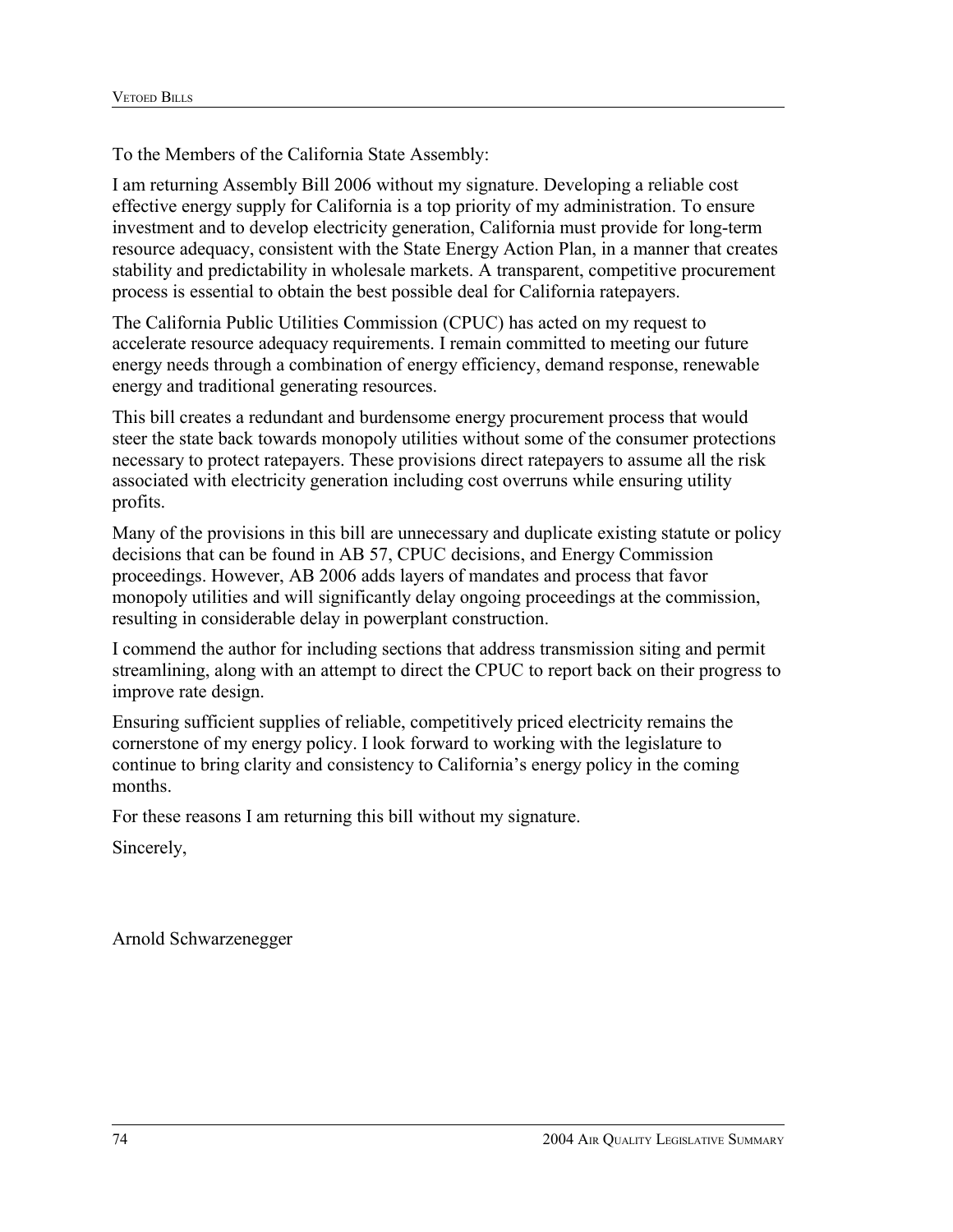I am returning Assembly Bill 2042 without my signature. Improving the quality of our air is a priority of my Administration. Through the budget and other legislative efforts we have committed millions of dollars to clean air programs that are assured to make significant improvements in air quality. I urge the South Coast Air Quality Management District to ensure that port-affected communities will receive a greater than proportional share of funds for these pollution reduction incentive programs.

This bill establishes 2004 as a ceiling for air emissions from the Ports of Los Angeles and Long Beach. The bill requires the South Coast Air Quality Management District (SCAQMD), the Air Resources Board (ARB) and the Ports of Long Beach and Los Angeles, to develop a Memorandum of Agreement (MOA) implementing emission control measures for operations at the ports.

However, this bill will not reduce pollution in any way. We need to focus our scarce resources on substantive, prompt action that will make real progress toward our shared air quality goals. Ports and federally regulated sources of air pollution must do more to reduce emissions in order for California to meet its mandates and to reduce negative air impacts in the communities in which these facilities operate.

In order to improve air quality and protect the health of the residents, it is imperative that an innovative program including financial and regulatory incentives be developed and implemented to reduce air pollution from the ports. I am directing the California Environmental Protection Agency (CalEPA) and the ARB to work with the ports, the railroads, other goods movement facilities, local air districts, the U.S. Environmental Protection Agency (U.S. EPA) and local communities to develop such a program for our ports throughout the state. This program should build on the regulatory program already mapped out by the ARB and the U.S. EPA. As most of the pollution is generated by federally regulated sources, I urge the federal government to provide the necessary incentives and regulations that will result in early reduction of pollution from the ports and related goods movement.

Sincerely,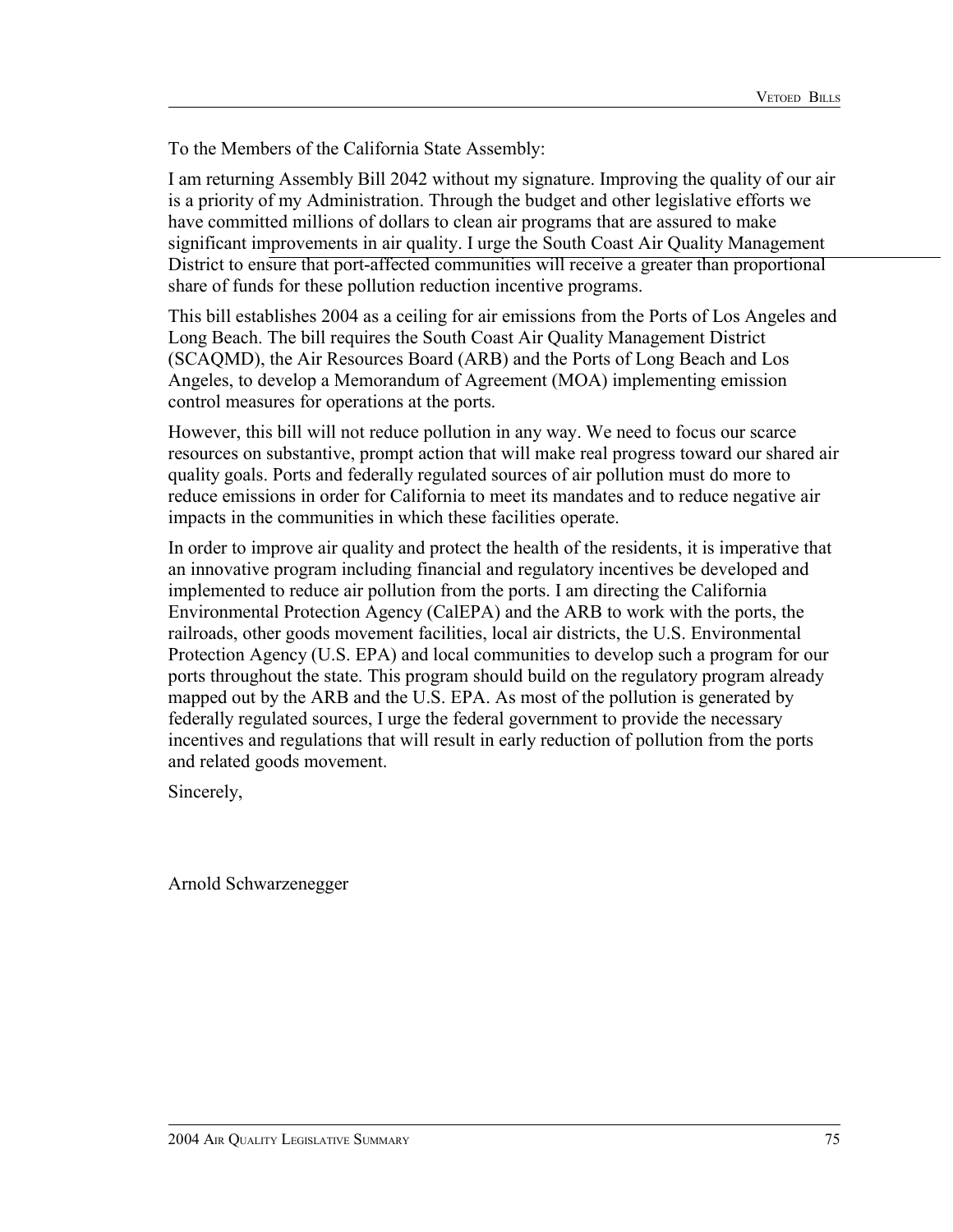I am returning Assembly Bill 2311 without my signature. In the beginning of my administration I directed Secretary Tamminen to establish a working group to develop green building bank initiatives for both public and private buildings. Members of the working group include public sector decision makers, commercial real estate business owners and managers, energy experts and financial mangers. The group is currently developing recommendations for a comprehensive program to dramatically advance energy conservation as well as incorporate other green building principles into commercial buildings.

This bill is largely identical to an executive order passed in the prior administration. This order has not been rescinded and is still in effect. Since this bill would codify much of an existing executive order, it would not improve upon existing efforts to increase adoption of sustainable building practices in California.

For these reasons, I am unable to support this measure.

Sincerely,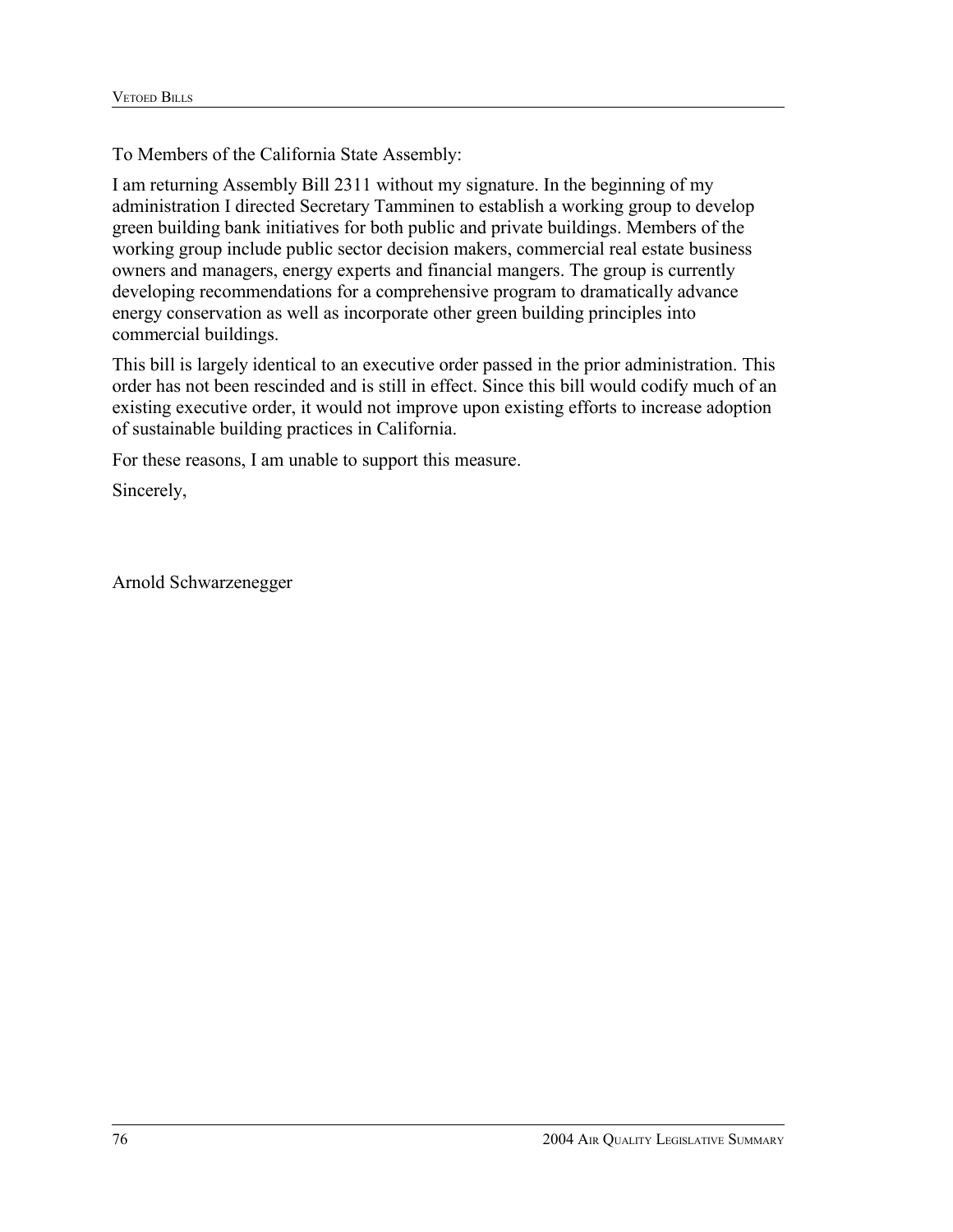I am returning Assembly Bill 2593 without my signature. This bill is not necessary. The Public Utilities Commission (CPUC) has been successfully administering the Self-Generation Incentive Program (SGIP), offering financial incentives to utility customers that install new equipment to meet all or a portion of their facilities' electric energy needs. The CPUC through Public Utilities Code Section 379.5, 379.6 and 701 grants authority to adjust that program. Therefore, this bill duplicates the PUC's existing authority.

The CPUC already has the authority to rescind their collection of funds for the SGIP. Southern California Edison, the sponsor of this measure, is the only one of the investor owned utilities whose SGIP program is over-funded. For example, Pacific Gas & Electric Company has transferred over \$15 million into this fund to meet program demand. The issue here may be over collection or it may be program implementation, however this is an issue that the CPUC can resolve. This bill would duplicate existing CPUC authority.

Sincerely,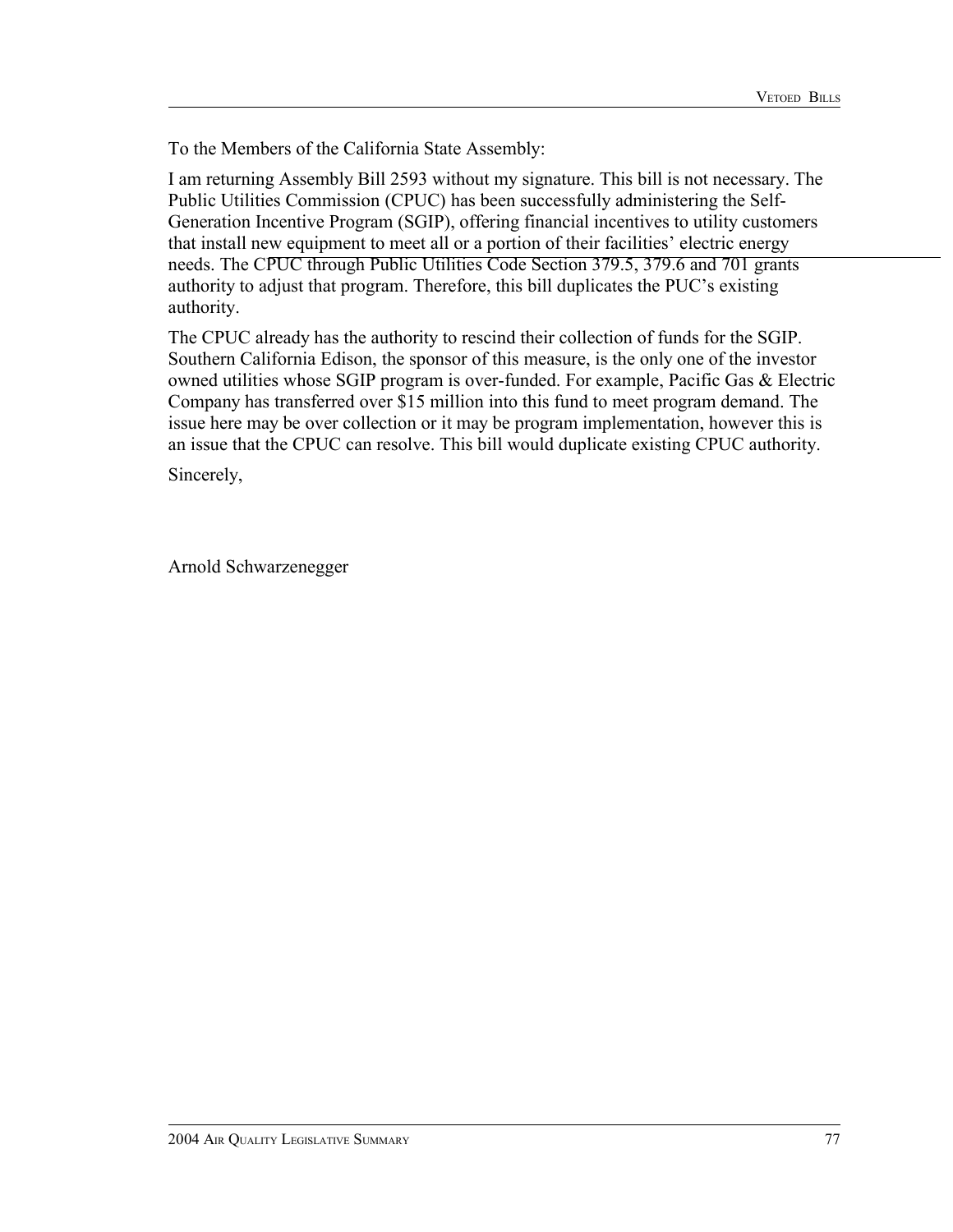I am returning Assembly Bill 2644 without my signature. Improving the quality of our air is a priority of my administration. Through the budget and other legislative efforts we have committed millions of dollars towards clean air programs that are assured to make significant improvements in air quality, including upgrading our aging school bus fleet to new cleaner burning less polluting busses.

However, AB 2644 is duplicative of existing state regulations for idling school buses and is unnecessary. This bill will limit the California Air Resources Board's discretionary authority to modify the program. Future refinements, such as changes to reporting and training provisions and other substantive and nonsubstantive amendments would need to go thorough the legislative process and be approved by the Governor. This is an unnecessary level of micro-management that the states regulatory system is designed to address.

Sincerely,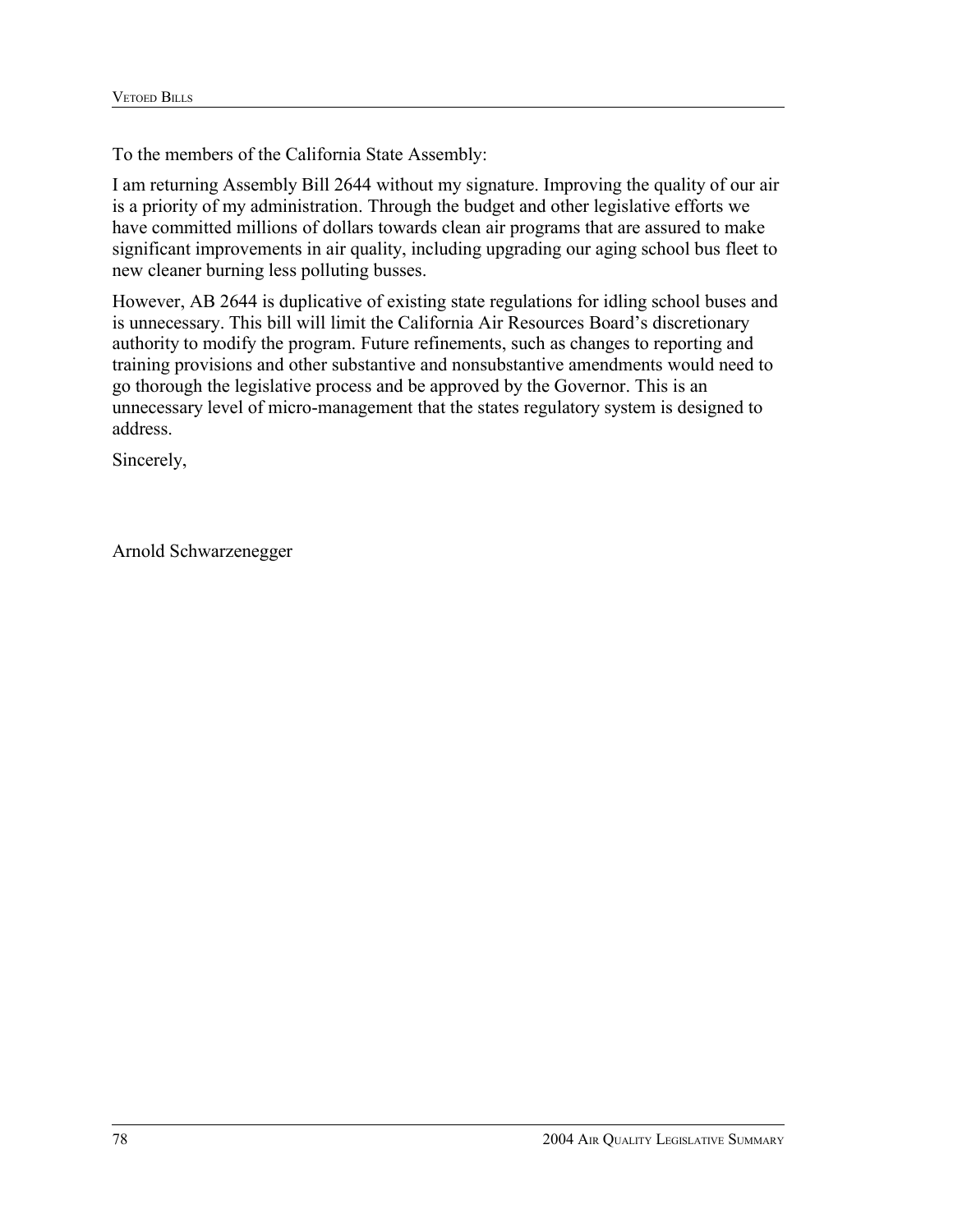I am returning Assembly Bill 2657 without my signature. While I recognize that the metal-plating process can adversely impact the environment and public health if not properly managed, there are numerous federal, state and locals laws that regulate this industry. The bill singles out this industry for special assistance for failure to comply with existing environmental protection laws.

Specifically, this bill provides loans and loan guarantees to a segment of the metal plating industry that is located within the South Coast Air Quality Control District. While I am sympathetic to the fact that air quality in that region is a challenge, it is unfair to provide a publicly funded loan program to a specific industry that is located in one region of the state. Moreover, the bill only provides funding for air quality problems and ignores other regulatory concerns, such as hazardous waste and water quality. This bill promotes unfair competition and does this while using scarce State resources. For these reasons I cannot support this measure at this time.

Sincerely,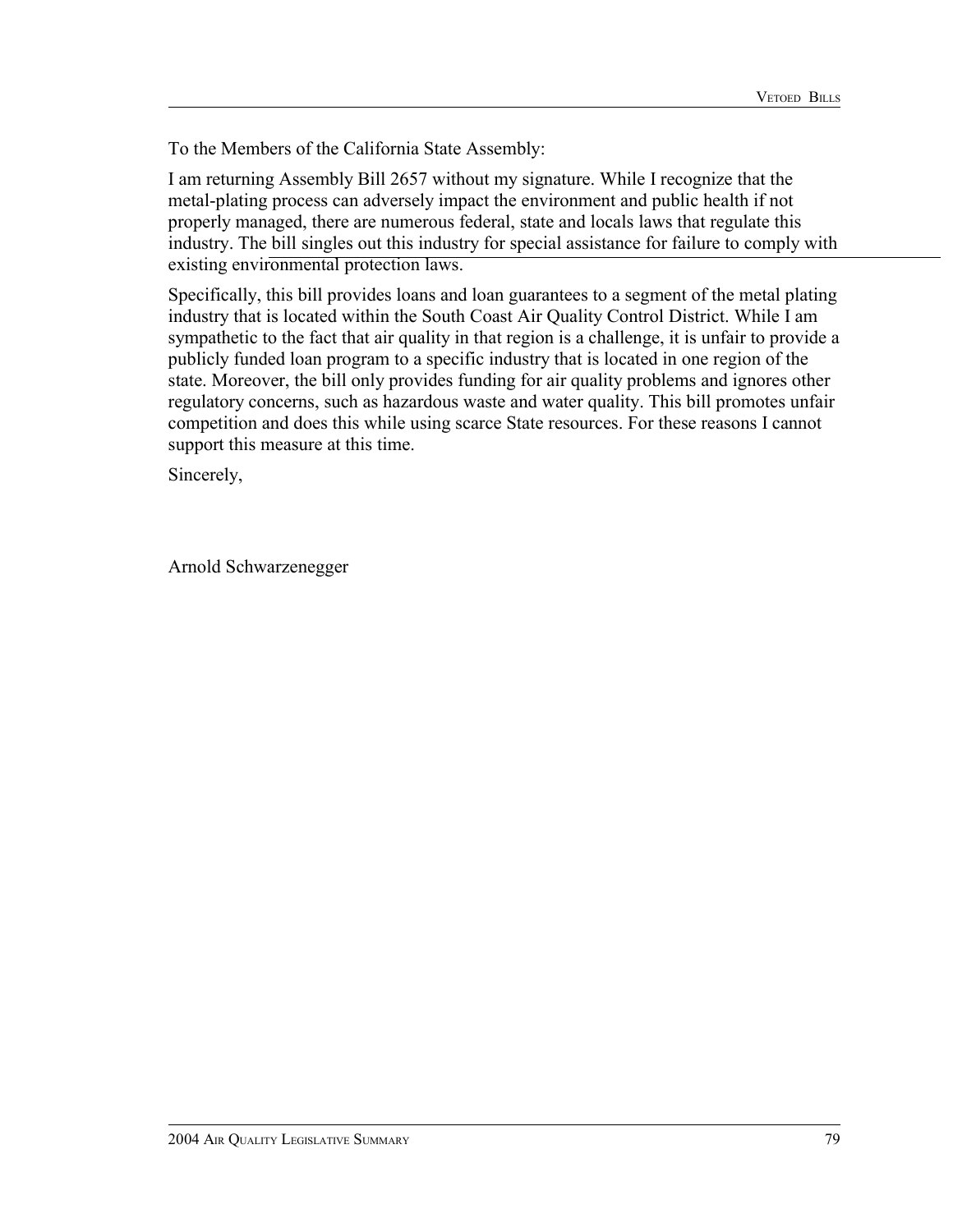To the Members of the California State Senate:

I am returning Senate Bill 568 without my signature. I support having clear conflict of interest standards for independent scientists who judge whether the California Environmental Protection Agency's (CalEPA) regulations are based on sound science. However, this bill contains a critical flaw by making university and independent scientists subject to the conflict of interest rules developed for state employees and elected officials. Scientists in academia face different kinds of potential conflicts than policymakers and public officials, and should therefore be governed by standards that reflect their particular profession.

The bill would prohibit a person from performing a statutorily mandated peer review of a CalEPA scientific document if they meet certain criteria for conflicts of interest. By using general definitions that apply to policymakers, this bill would prohibit many of the most qualified scientists from performing peer reviews, while not adequately screening out other scientists who may have actual conflicts of interest.

Sincerely,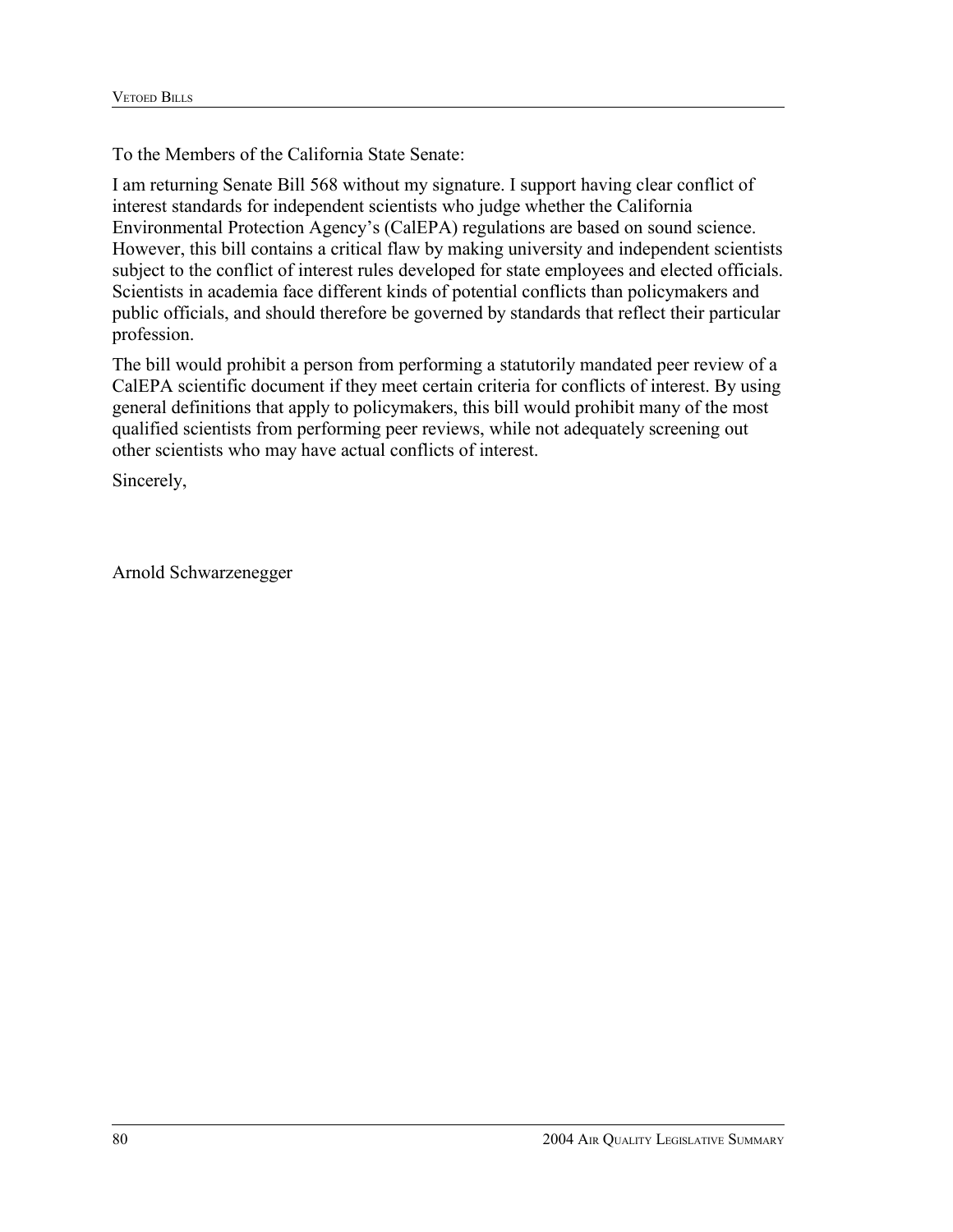To the Members of the California State Senate:

I am returning Senate Bill 1478 without my signature. Increasing California's commitment to renewable electricity is a cornerstone of my administration's energy and environmental action plans. My action plans outline my goal of accelerating the requirement that 20% of a utility energy portfolio be from renewable sources by 2010 and 33% be from renewable sources by 2020. The California Public Utility Commission (CPUC) has acted directing the utilities to meet the accelerated date of compliance during their ongoing procurement planning process. Additionally, the CPUC has also acted on my request to establish a loading order for electricity that has conservation and renewable energy sources ahead of traditional fossil fuel.

While I appreciate the author's intent to codify my action plan acceleration of the renewable energy portfolio standard, this bill has several omissions and establishes an onerous process that will impede the achievement of this goal. This bill omits municipal utilities which service almost 30% percent of the energy consumed in California from any renewable portfolio requirements. It also creates a renewable credit market that has several onerous restrictions. Finally, it fails to recognize California's commitment and reliance on an electricity market that includes the entire western region of the country.

I look forward to working with the legislature to continue to increase California's commitment to renewable energy. If codification of my action plan is desired, we should strive for legislation that results in a vibrant competitive renewable energy market and works to advance the 20% renewable energy goal by 2010 rather than impede the progress we have made.

For these reasons I am returning this bill without my signature.

Sincerely,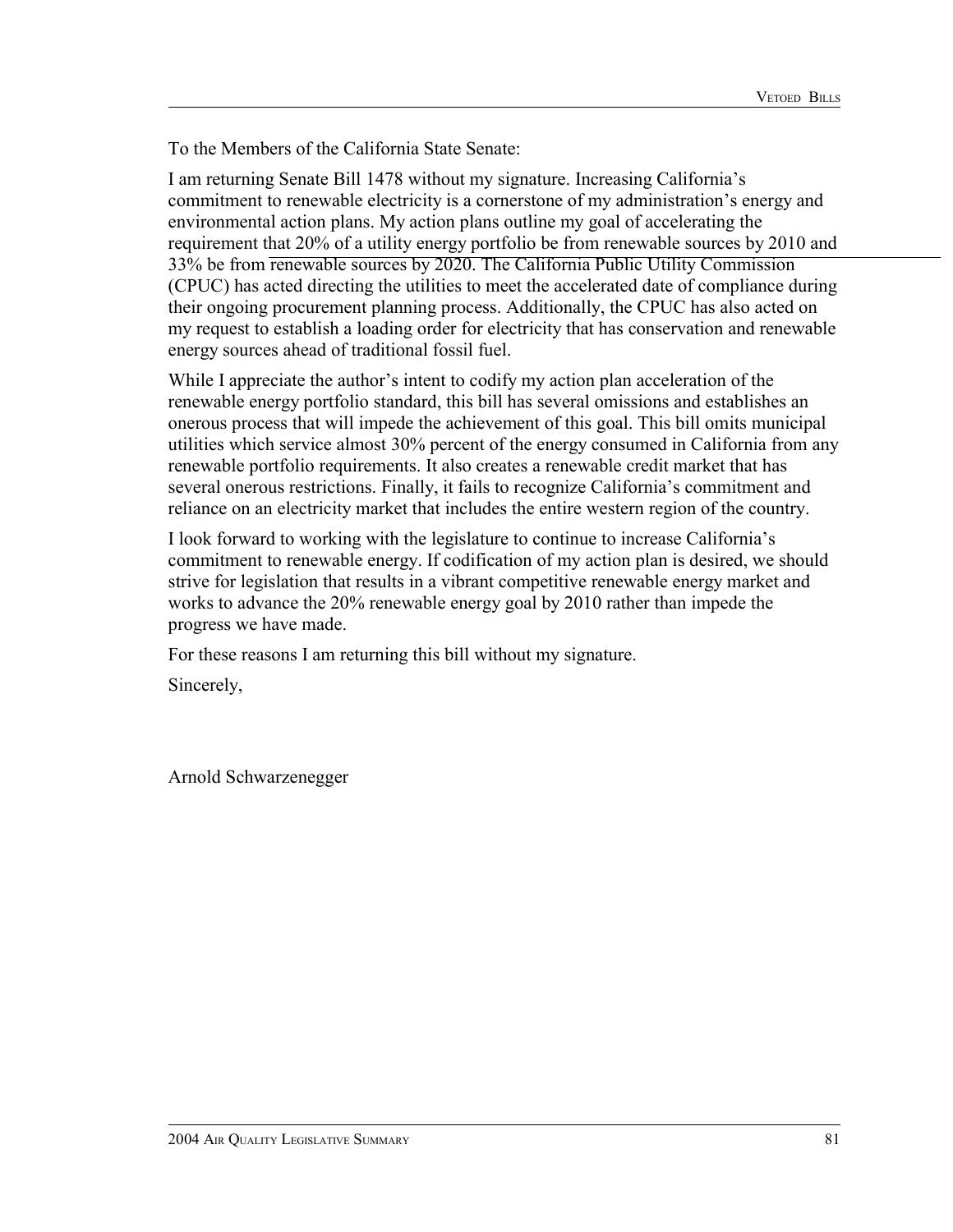To Members of the California State Senate:

I am returning Senate Bill 1851 without my signature. This bill requires new state buildings to exceed current energy efficiency standards and be constructed and/or renovated to incorporate green building elements that are cost-effective.

Early in my Administration, I directed Secretary Tamminen to establish a working group to develop green building bank initiatives for both public and private buildings. Members of the working group include public sector decision makers, commercial real estate business owners and managers, energy experts and financial mangers. The group is currently developing recommendations for a comprehensive program to dramatically advance energy conservation as well as incorporate other green building principles into commercial buildings.

Additionally, this bill is similar to the executive order passed in the prior administration which directed all state agencies to improve energy efficiency in all state buildings. This order has not been rescinded and is still in effect. Since this bill would codify much of an existing executive order, it would not improve upon existing efforts to increase adoption of sustainable building practices in California.

Sincerely,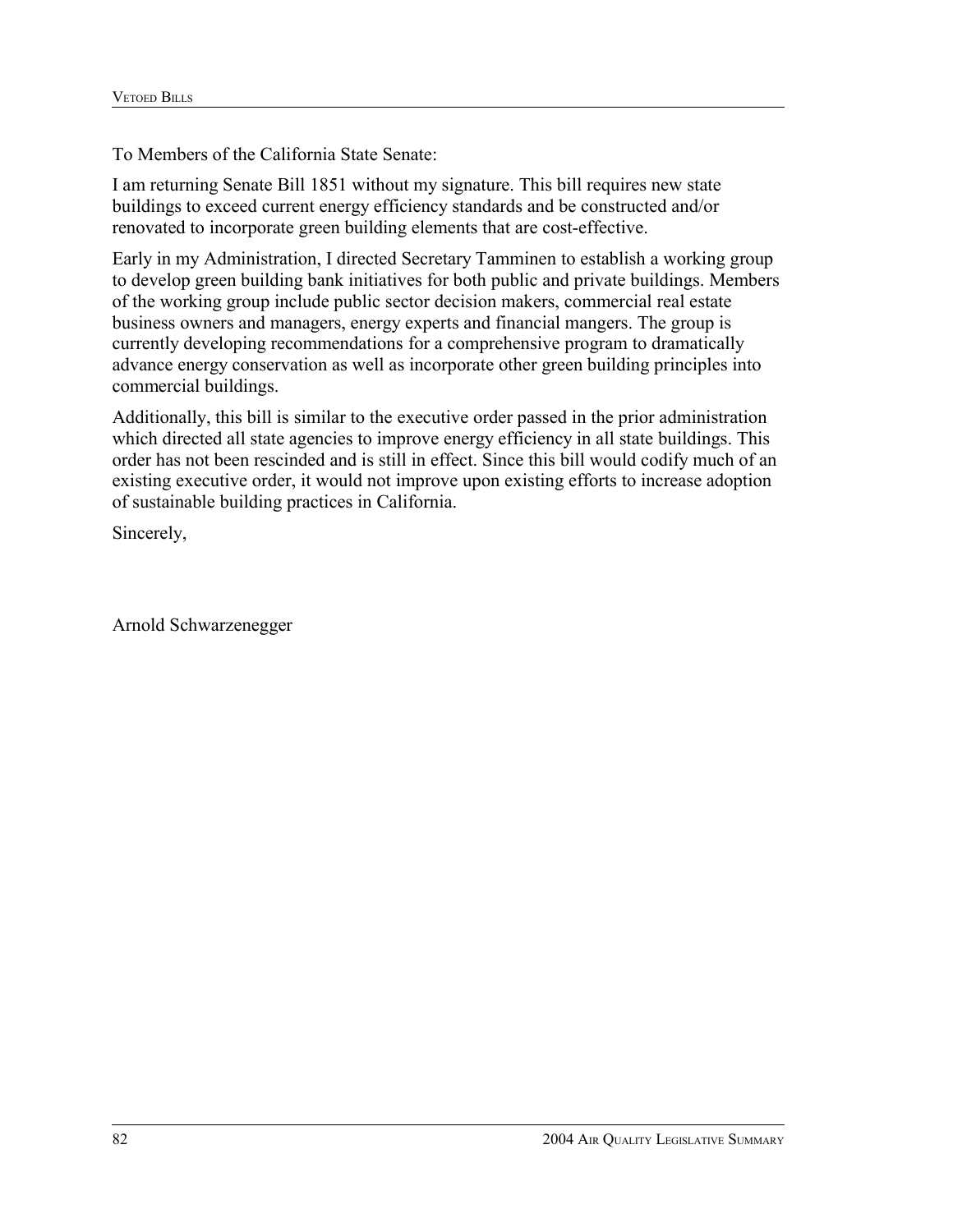# **LEGISLATIVE HEARINGS**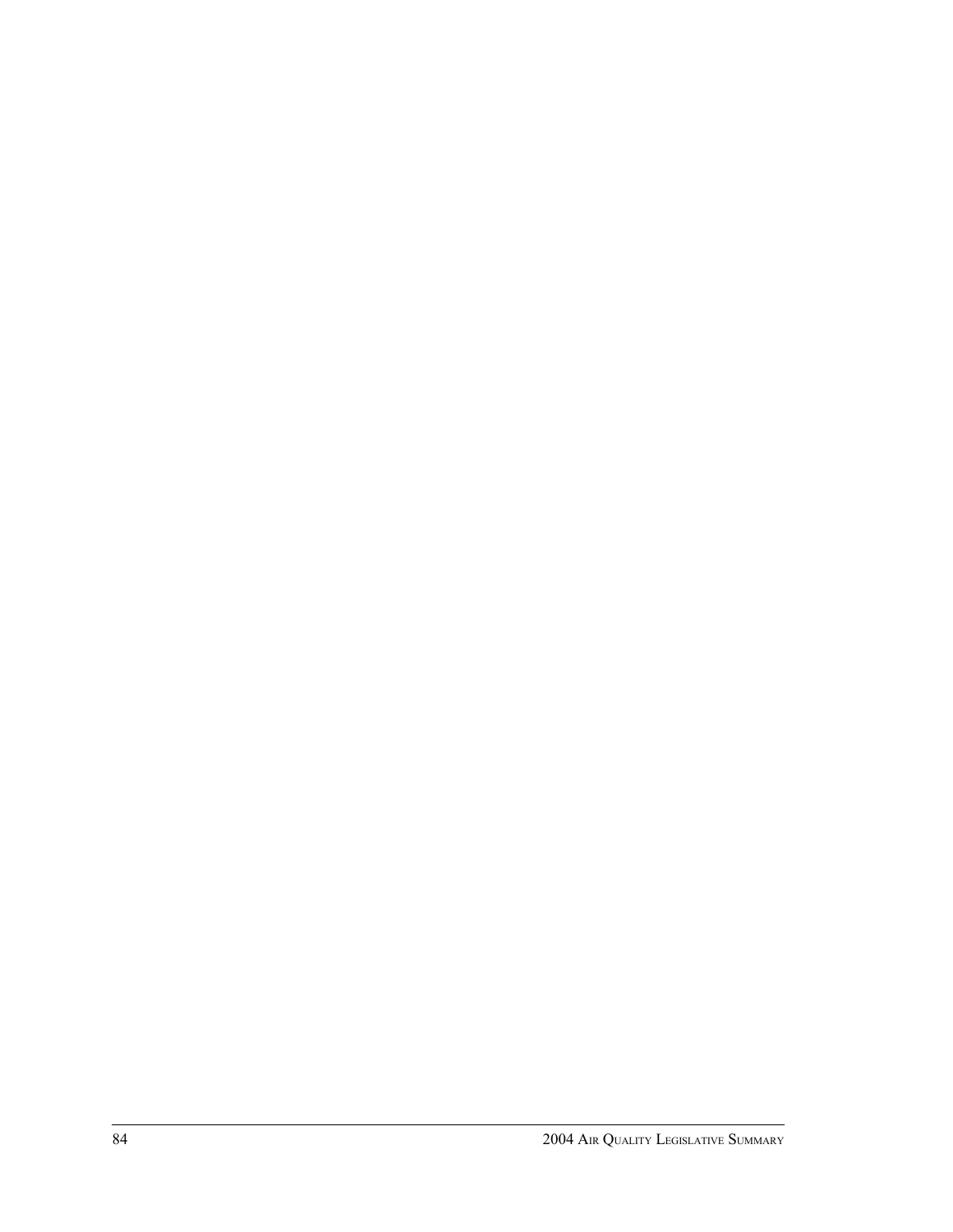February 25-**Assembly Select Committee on Air and Water Quality** "California's Hydrogen Highway"

March 1-**Assembly Transportation Committee** "Transportation Briefings from State Departments"

## March 12-**Joint hearing of the Senate Health and Human Services Committee and the Senate Environmental Quality Committee**

"Possible Toxic Exposure at Beverly Hills High"

#### March 26-**Assembly Transportation Committee**

"Recent Trends in Fuel Prices in California"

April 28-**Joint hearing of the Assembly Select Committee on Gasoline Competition, Marketing and Pricing and the Assembly Transportation Committee**

"Does California have a functioning competitive market for motor fuels?"

#### May 11-**Assembly Environmental Safety and Toxic Materials Committee**

"Chrome Plating"

## June 28-**Joint hearing of the Senate Transportation Committee and the Senate Banking, Commerce and International Trade Committee**

"NAFTA Trucks"

## July 7-**Senate Select Committee on Air Quality in the Central Valley**

"Effects of 104,000 Dairy Cows in Northwest Kern County"

#### August 6-**Assembly Select Committee on Air and Water Quality**

"Greenhouse Gasses and Carl Moyer Funding"

## August 11-J**oint hearing-Senate Select Committee on Air Quality in the Central Valley and Senate Energy, Utilities and Commerce Committee**

"Cow Power and Clean Air: Implementation of Methane Digester Technology on California Dairy Operations"

## October 7-**Senate Select Committee on Air Quality in the Central Valley**

"Children's Health Study: The Effects of Air Pollution on Children's Lungs"

## October 12-**Senate Select Committee on Air Quality in the Central Valley**

"7th Standard Road: A beltway for Kern County?"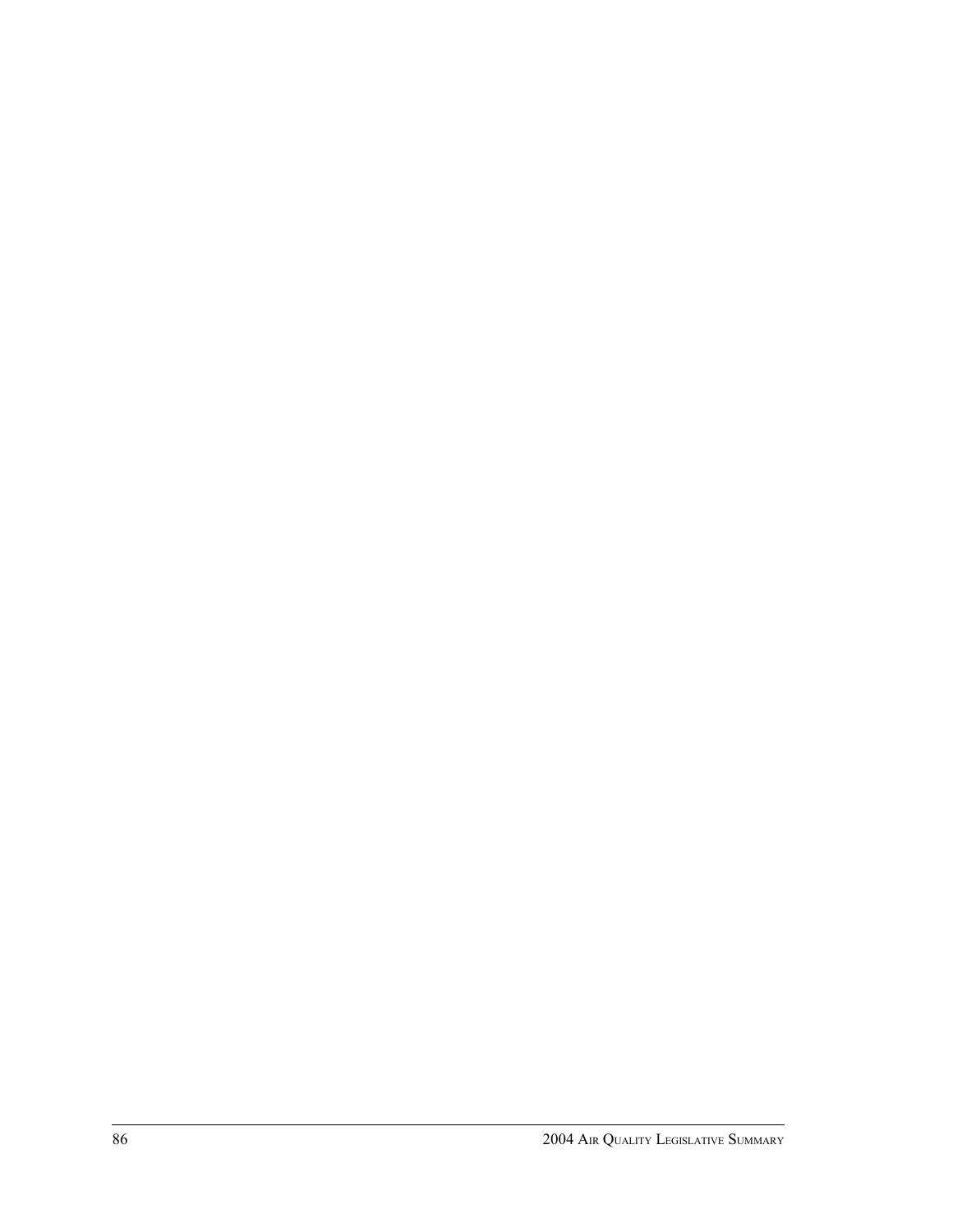# **ROSTER OF LEGISLATORS**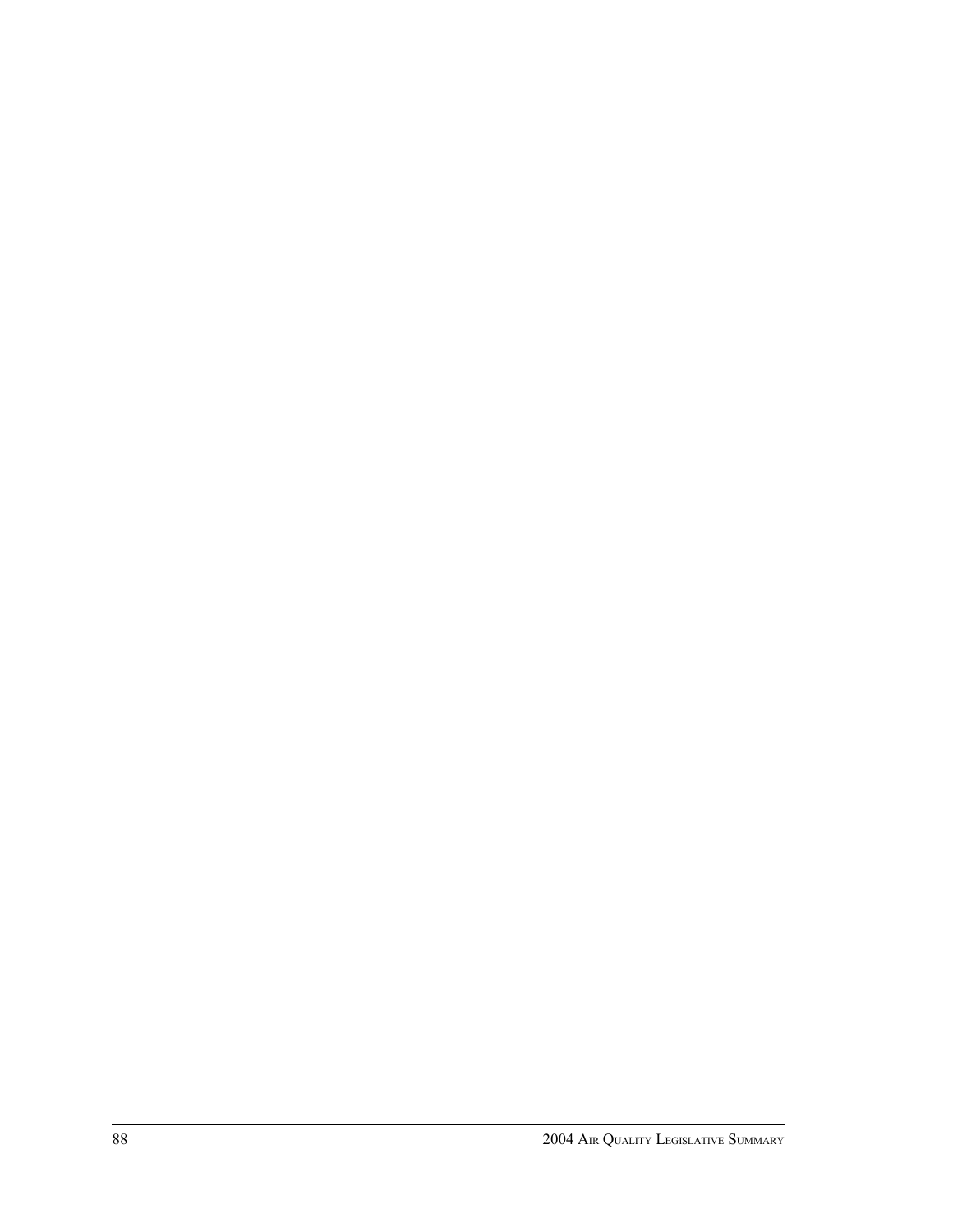| <b>Name</b>          | Party       | City                 | Houston, Guy S.        | $\mathbf R$ | Livermore            |
|----------------------|-------------|----------------------|------------------------|-------------|----------------------|
| Aghazarian, Greg     | $\mathbf R$ | Stockton             | Jackson, Hannah-Beth D |             | Santa Barbara        |
| Bates, Patricia C.   | $\mathbf R$ | Laguna Niguel        | Keene, Rick            | R           | Chico                |
| Benoit, John J.      | $\mathbf R$ | Riverside            | Kehoe, Christine       | $\mathbf D$ | San Diego            |
| Berg, Patty          | D           | Eureka               | Koretz, Paul           | D           | W. Hollywood         |
| Bermúdez, Rudy       | D           | Norwalk              | La Suer, Jay           | $\mathbf R$ | La Mesa              |
| Bogh, Russ           | $\mathbf R$ | Cherry Valley        | Laird, John            | D           | Santa Cruz           |
| Calderon, Ronald S.  | D           | Montebello           | LaMalfa, Doug          | $\mathbf R$ | Richvale             |
| Campbell, John       | R           | Irvine               | Leno, Mark             | D           | San Francisco        |
| Canciamilla, Joe     | D           | Pittsburg            | Leslie, Tim            | $\mathbf R$ | Tahoe City           |
| Chan, Wilma          | D           | Oakland              | Levine, Lloyd E.       | $\mathbf D$ | Van Nuys             |
| Chavez, Edward       | D           | La Puente            | Lieber, Sally J.       | D           | Mountain View        |
| Chu, Judy            | D           | <b>Monterey Park</b> | Liu, Carol             | D           | La Canada Flintridge |
| Cogdill, David       | $\mathbf R$ | Modesto              | Longville, John        | D           | Rialto               |
| Cohn, Rebecca        | D           | Saratoga             | Lowenthal, Alan        | $\mathbf D$ | Long Beach           |
| Corbett, Ellen M.    | D           | San Leandro          | Maddox, Ken            | $\mathbf R$ | Garden Grove         |
| Correa, Lou          | D           | Santa Ana            | Maldonado, Abel        | $\mathbf R$ | Santa Maria          |
| Cox, Dave            | $\mathbf R$ | Fair Oaks            | Matthews, Barbara S. D |             | Tracy                |
| Daucher, Lynn        | $\mathbf R$ | <b>Brea</b>          | Maze, Bill             | $\mathbf R$ | Visalia              |
| Diaz, Manny          | D           | San Jose             | McCarthy, Kevin        | $\mathbf R$ | Bakersfield          |
| Dutra, John          | D           | Fremont              | Montañez, Cindy        | D           | San Fernando         |
| Dutton, Robert D.    | R           | Rancho Cucamonga     | Mountjoy, Dennis       | $\mathbf R$ | Monrovia             |
| Dymally, Mervyn M. D |             | Compton              | Mullin, Gene           | D           | S. San Francisco     |
| Firebaugh, Marco     | D           | E. Los Angeles       | Nakanishi, Alan        | $\mathbf R$ | Lodi                 |
| Frommer, Dario       | $\mathbf D$ | Los Angeles          | Nakano, George         | $\mathbf D$ | Torrance             |
| Garcia, Bonnie       | $\mathbf R$ | Cathedral City       | Nation, Joe            | D           | San Rafael           |
| Goldberg, Jackie     | $\mathbf D$ | Los Angeles          | Negrete McLeod, G.     | D           | Chino                |
| Hancock, Loni        | D           | Berkeley             | Núñez, Fabian          | D           | Los Angeles          |
| Harman, Tom          | $\mathbf R$ | Huntington Beach     | Oropeza, Jenny         | $\mathbf D$ | Long Beach           |
| Haynes, Ray          | $\mathbf R$ | Murrieta             | Pacheco, Robert        | $\mathbf R$ | Walnut               |
| Horton, Jerome       | D           | Inglewood            | Parra, Nicole          | $\mathbf D$ | Hanford              |
| Horton, Shirley      | $\mathbf R$ | Chula Vista_         | <b>Name</b>            | Party City  |                      |
| <b>Name</b>          | Party       | City                 | Pavley, Fran           | D           | Agoura Hills         |

2004 ASSEMBLY MEMBERS

2004 AIR QUALITY LEGISLATIVE SUMMARY 89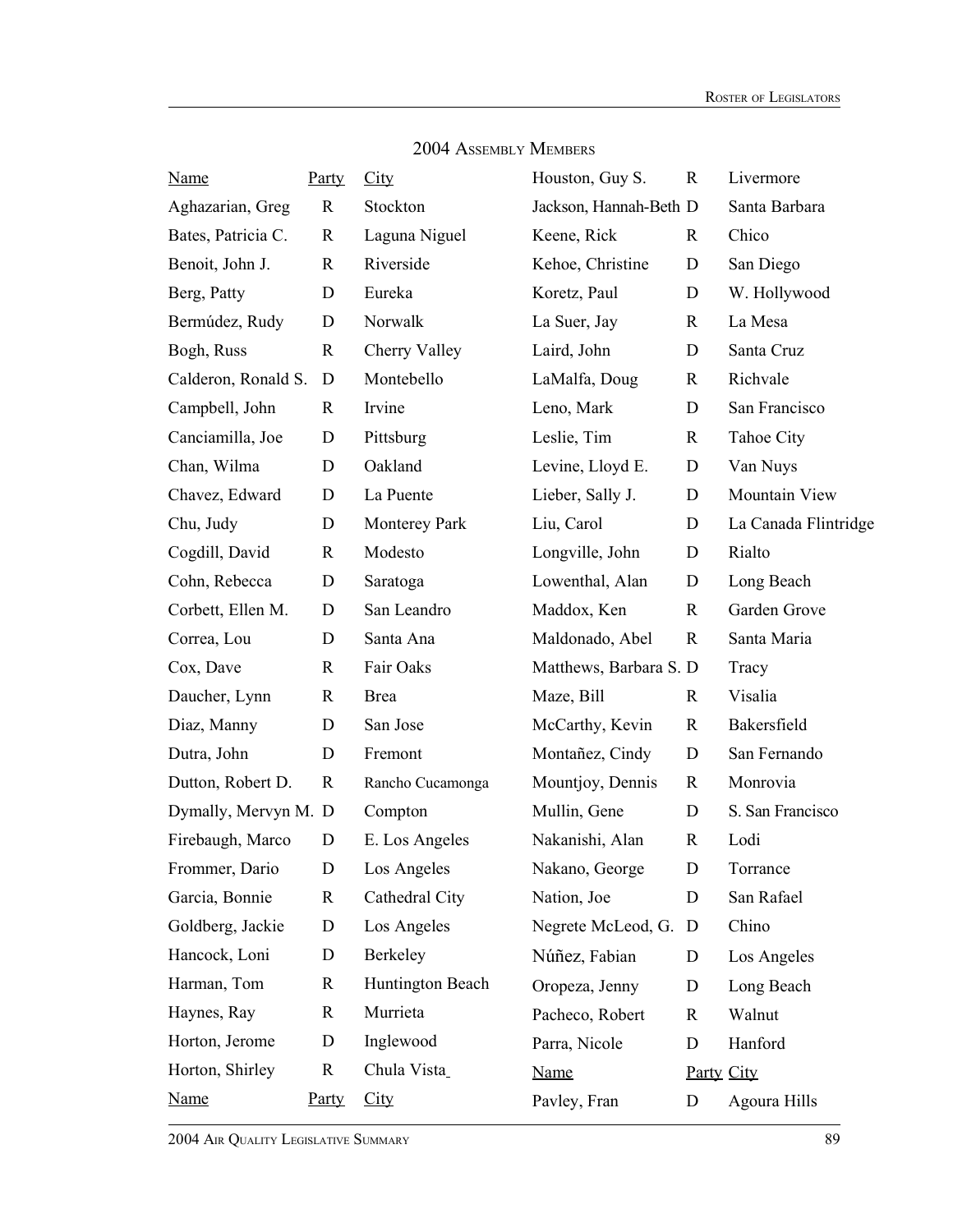| Plescia, George A.      | R | San Diego      | Spitzer, Todd        | R   | Orange        |
|-------------------------|---|----------------|----------------------|-----|---------------|
| Reyes, Sarah            | D | Fresno         | Steinberg, Darrell   | D   | Sacramento    |
| Richman, Keith          | R | Northridge     | Strickland, Tony     | R   | Thousand Oaks |
| Ridley-Thomas, Mark D   |   | Los Angeles    | Vargas, Juan         | D   | San Diego     |
| Runner, Sharon          | R | Lancaster      | Wesson, Herb J., Jr. | - D | Culver City   |
| Salinas, Simon          | D | <b>Salinas</b> | Wiggins, Patricia    | D   | Santa Rosa    |
| Samuelian, Steven N. R. |   | Clovis         | Wolk, Lois           | D   | Davis         |
| Simitian, S. Joseph     | D | Palo Alto      | Wyland, Mark         | R   | Escondido     |
|                         |   |                | Yee, Leland, Ph.D.   | D   | San Francisco |

Name Party City

D-Democrat R-Republican

| <b>2004 SENATE MEMBERS</b> |                   |                |                               |  |        |
|----------------------------|-------------------|----------------|-------------------------------|--|--------|
| <u>Name</u>                | <u>Party</u> City |                | Ackerman, Dick R              |  | Irvine |
| Aanestad, Sam              |                   | R Grass Valley | Alarcón, Richard D Sun Valley |  |        |